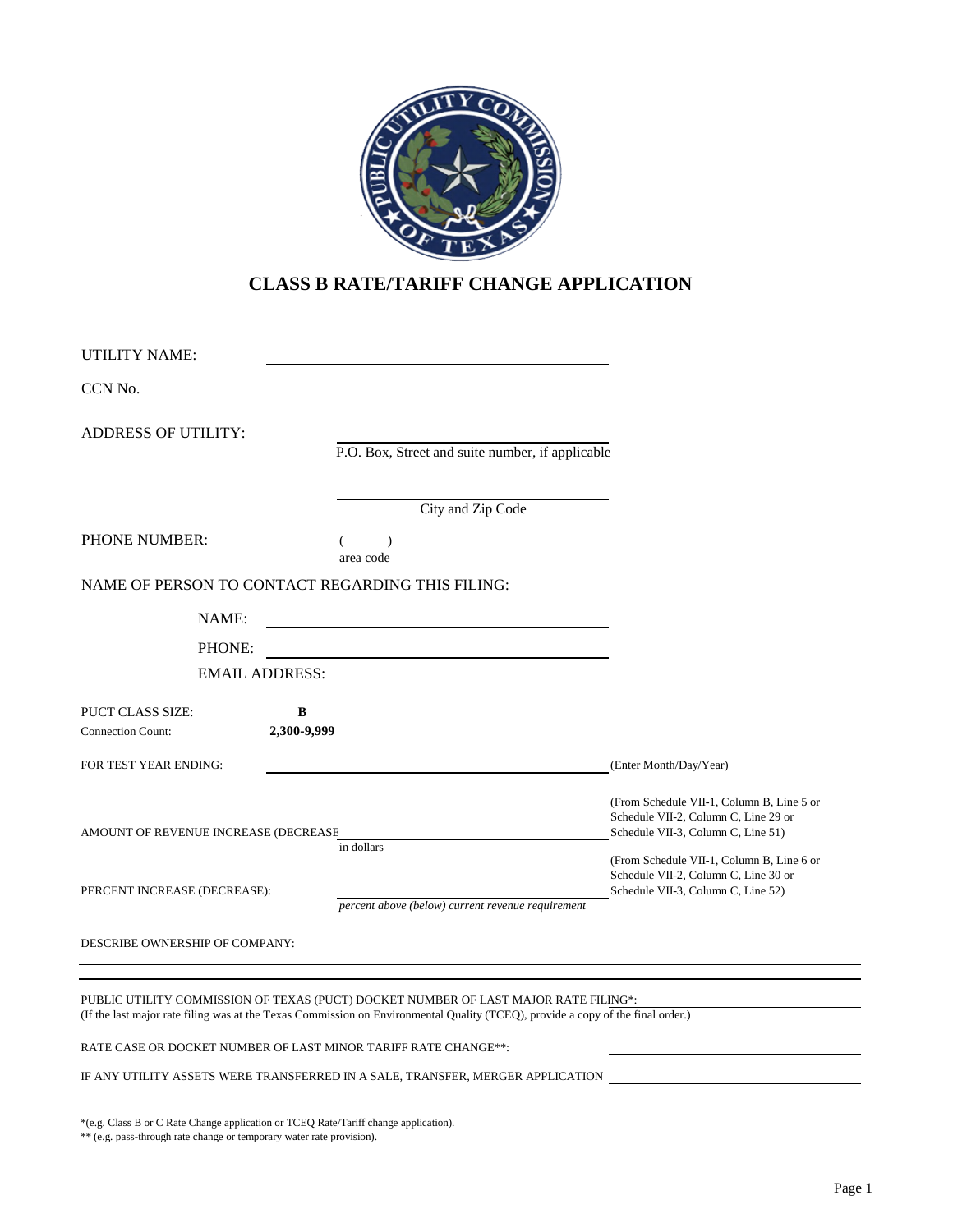# **CLASS B RATE/TARIFF CHANGE INSTRUCTIONS FOR APPLICATION**

**This application can only be used by Class B utilities. Class B utilities have connections counts from 2,300 to 9,999.** The application contains schedules for the calculation of rates for one type of utility service (water or sewer). While the instructions that follow relate to only one set of schedules, they apply to each type of utility service that you are providing. If applicable, costs should be directly assigned to water and sewer functions. In the event that direct assignment is not possible, allocate expenses between water and sewer as accurately as possible, using cost-causation principles. Complete a set of rate/tariff change application schedules for each type of utility service provided. For instance, if the utility provides water and sewer service, but is only requesting a change for water service, the utility will also need to complete a set of rate/tariff change application schedules for sewer service.

# **These schedules are organized in a manner whereby the user can work through each section in the following order:**

- **1st Record historical test year data on Schedule I-1, Column D. Enter your test year end on the table of contents.**
- **2nd Provide historical revenue information on Schedule 1-2.**
- **3rd Record historical operating expenses and make known and measurable adjustments. (Section II)**
- **4th Calculate return for rate making purposes (Section III).**
- **5th Calculate adjusted taxes other than income (Section IV).**
- **6th Calculate federal income taxes (Section V).**
- **8th Determine revenue requirements (Schedule I).**
- **9th Design proposed rates (Section VI).**

# **10th Calculate the increase (decrease) in revenue for the notice.**

These schedules are intended to assist the utility in calculation of its new rates. The process consists of a number of relatively complex steps. Utilities are required to provide all the information necessary to support amounts included in the schedules and to cross-reference all information. Specifically, the utility must provide the general ledger, invoices and receipts from third party vendors supporting the test year expenses. If the applicant does not use a schedule, it should be marked "N/A", and an explanation provided.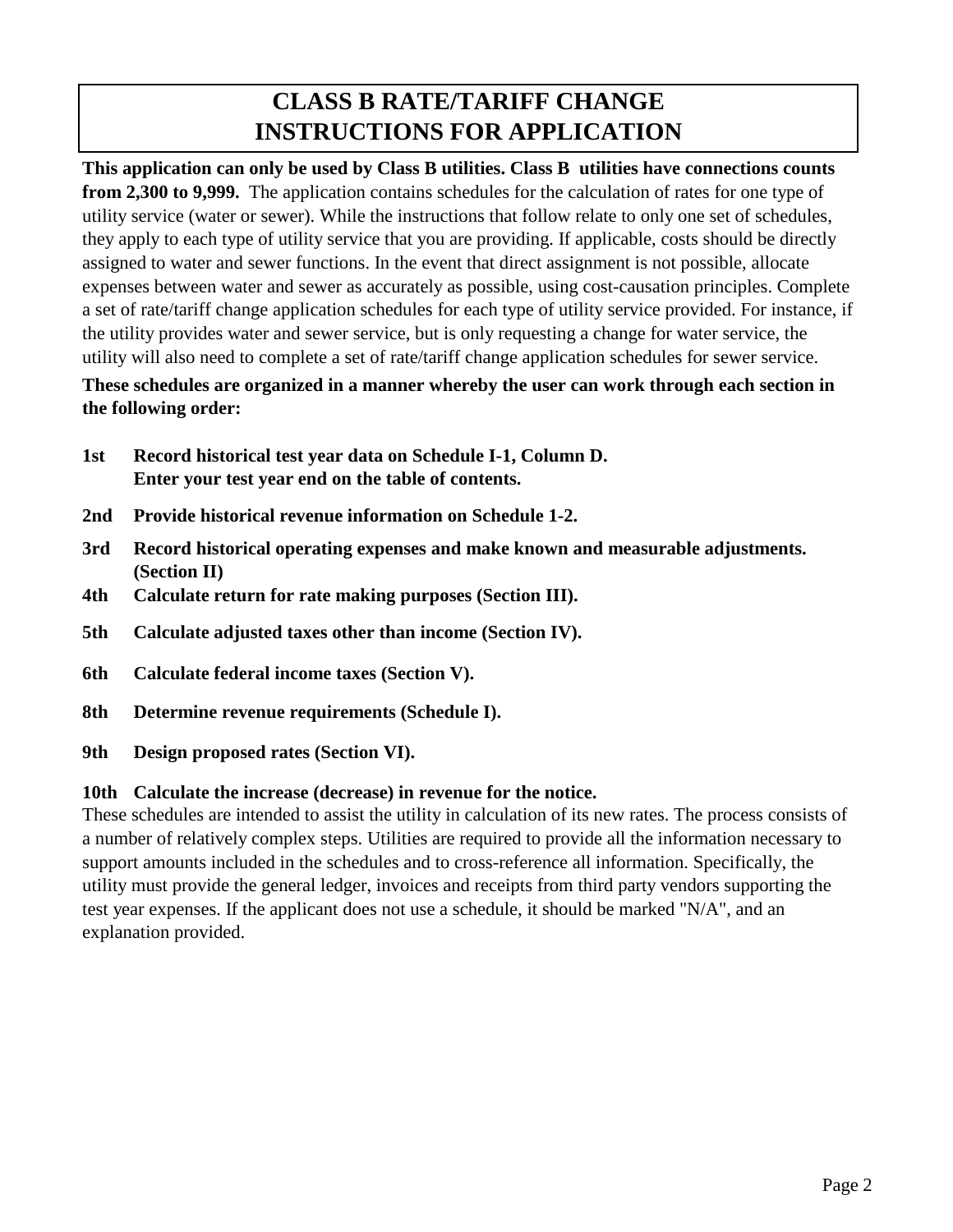# **CLASS B RATE/TARIFF CHANGE APPLICATION ATTACHMENTS REQUIRED FOR SUFFICIENCY**

The utility must submit the following with the rate application as each applies to the specific utility and affiliates:

- 1. Organizational Chart.
- 2. Cost Allocation information/Cost Allocation Manual.
- 3. Rating Agency Reports/Prospectus.
- 4. Payroll allocation detail on how the split (between water and sewer, or between affiliates) was calculated and supporting documentation.
- 5. Customer Complaint policy and records.
- 6. Federal forms 1096 and 1099 supporting any contract labor requested in the cost of service or capitalized.
- 7. Federal forms W-2 and W-3 supporting any wages claimed in the cost of service or capitalized to plant in service.
- 8. Income statement and balance sheet (per books) for the test year for Texas utility operations. If the utility provides both water and sewer service, then the information provided should include information for both water and sewer service, separately stated and totaled, regardless if the application is for only a water rate change or only a sewer rate change or for both.
- 9. If you have any developer agreements please provide as such.
- 10. All required schedules and supporting workpapers for a rate change. Mark any schedules that are not applicable to the utility with "N/A"
- 11. If the utility's tariff includes a pass-through clause or a surcharge, please provide a reconciliation of revenues collected for the pass-through clause or surcharge, and expenses paid related to the pass-through clause or surcharge for the test year.
- 12. If the utility's cost of service includes any affiliated transactions (affiliates as defined in TWC § 13.002 (2)), the utility must list them separately and provide evidence that meets the affiliate transaction requirements in TWC § 13.185(e) and (f). Provide a schedule that includes direct assignment costs, allocated costs and any other changes between affiliates with a summary by
- 13. Native files for any schedules where only summaries were provided or areas where the applicant used their own created files.
- 14. Proposed notice forms located at puc.texas.gov.
- 15. An affidavit attesting to the correctness of the application included in the application form.

## *The federal forms above should be filed confidentially to protect sensitive information.*

**Affiliates and Affiliated transactions:** In order to be considered for inclusion in the cost of service as a reasonable and necessary cost in accordance with Texas Water Code § 13.185(e), payment to affiliated interests for costs of any services, or any property, right or thing, or for interest expense must be supported by documentation showing that the price to the utility is no higher than prices charged by the supplying affiliate to its other affiliates or divisions for the same item or items, or to unaffiliated persons or corporations.

If the applicant is affiliated with another entity, provide the most recent annual income statement, statement of cash flow, and balance sheet for the affiliated entity(ies).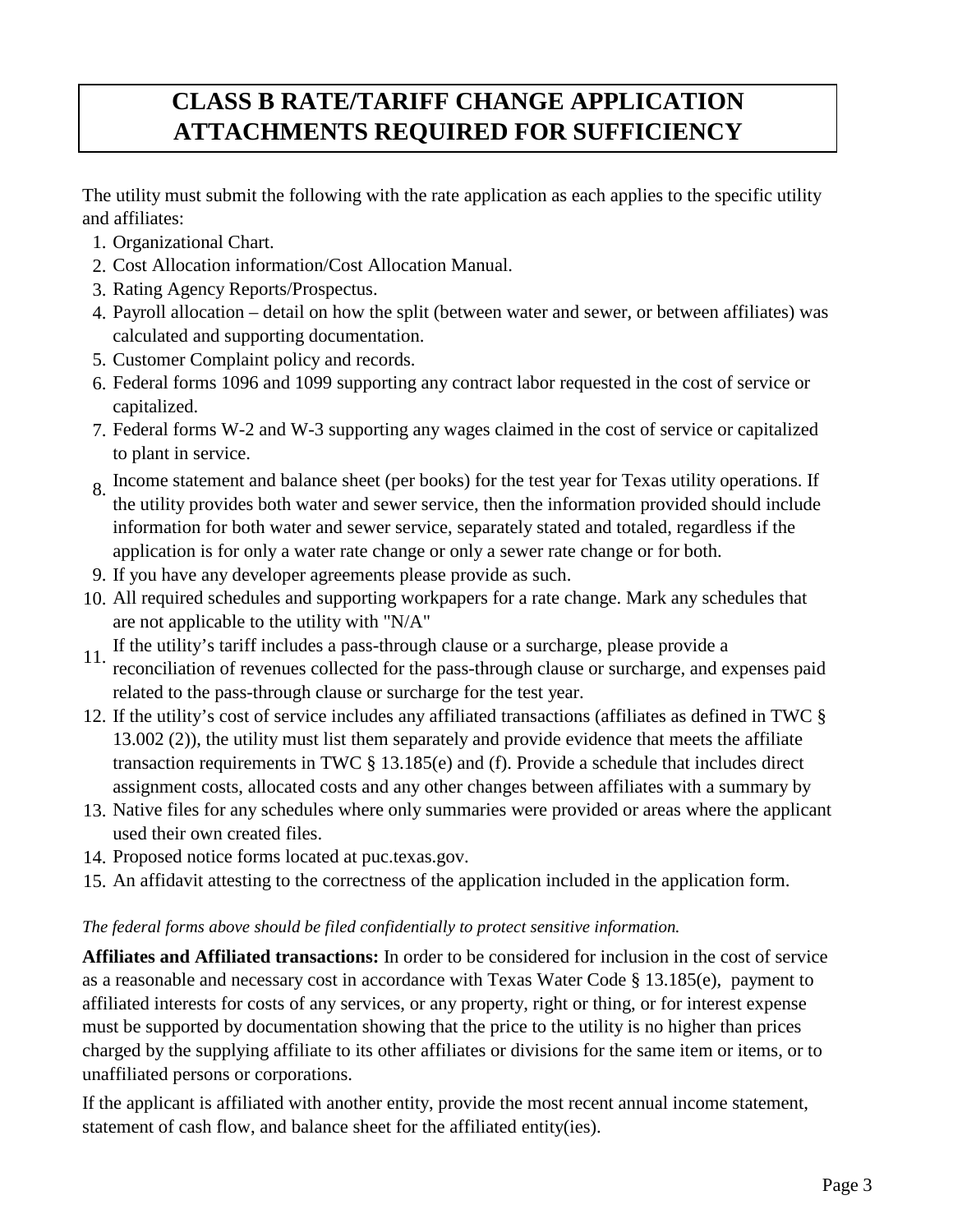### GENERAL RATE/TARIFF CHANGE APPLICATION SCHEDULES TABLE OF CONTENTS (Page 1 of 2) UTILITY NAME:

#### **Complete all of the following schedules for your Class B utility (if the schedule does not apply, mark it "N/A")**

|                    |                                                               | Attachment<br>Schedule | <b>Items</b><br>Checked |
|--------------------|---------------------------------------------------------------|------------------------|-------------------------|
| <b>SECTION I</b>   | REVENUES AND REVENUE REQUIREMENT                              |                        |                         |
|                    | Revenue Requirement Summary                                   | $l-1$                  |                         |
|                    | <b>Historical Revenue Summary</b>                             | $I-2$                  |                         |
|                    | Utility Revenue Summary - Income Statement                    | $I-2(a)$               |                         |
|                    | Application Reconciled to Income Statement                    | $I-2(b)$               |                         |
|                    | Include the appropriate schedules:                            |                        |                         |
|                    | <b>Connection Count</b>                                       | $I-3$                  |                         |
|                    | Metered Active Connections by Meter Size                      | $I-3(a)$               |                         |
|                    | <b>Unmetered Active (Flat Rate) Customers</b>                 | $I-3(b)$               |                         |
| <b>SECTION II</b>  | <b>OPERATIONS AND EXPENSES</b>                                |                        |                         |
|                    | Production                                                    | $II-1$                 |                         |
|                    | Water & Sewer Production (metered rates)                      | $II-1(a)$              |                         |
|                    | Water Production (with unmetered rates)                       | $II-1(b)$              |                         |
|                    | Other Revenues & Expenses passed through                      | $II-2$                 |                         |
|                    | <b>Operating Expenses</b>                                     | $II-3$                 |                         |
|                    | Large Items                                                   | $II-4$                 |                         |
|                    | Known & Measurable Changes                                    | $II-5$                 |                         |
|                    | <b>Affiliate Transactions</b>                                 | II-6                   |                         |
|                    | Allocation of Payroll Expenses                                | $II-7(a)$              |                         |
|                    | <b>Calculation of Payroll Taxes</b>                           | $II-7(b)$              |                         |
|                    | <b>Employee Pensions/Benefits</b>                             | $II-8$                 |                         |
|                    | Other Expenses                                                | II-9                   |                         |
|                    | Advertising                                                   | $II-9(a)$              |                         |
|                    | Contributions                                                 | $II-9(b)$              |                         |
|                    | Dues and Membership                                           | $II-9(c)$              |                         |
|                    | <b>Regulatory Expenses</b>                                    | $II-9(d)$              |                         |
|                    | Unaffiliated Rents & Leases                                   | $II-10(a)$             |                         |
|                    | Affiliated/Allocated Rents & Leases                           | $II-10(b)$             |                         |
|                    | Rate Case Expense                                             | $II-11$                |                         |
| <b>SECTION III</b> | <b>RETURN AND RATE BASE/PLANT &amp; EQUIPMENT INFORMATION</b> |                        |                         |
|                    | <b>Requested Return</b>                                       | $III-1$                |                         |
|                    | Rate Base Summary                                             | $III-2$                |                         |
|                    | Utility Plant - Original Cost & Depreciation                  | $III-3$                |                         |
|                    | Utility Plant reconciled to previous filing                   | $III-3(a)$             |                         |
|                    | <b>Accumulated Depreciation</b>                               | $III-3(b)$             |                         |
|                    | <b>Construction Work in Progress</b>                          | $III-4$                |                         |
|                    | Developer Construction work in progress                       | $III-4(a)$             |                         |
|                    | Materials and Supplies Inventory                              | $III-4(b)$             |                         |
|                    | <b>Working Cash Allowance Calculations</b>                    | $III-5$                |                         |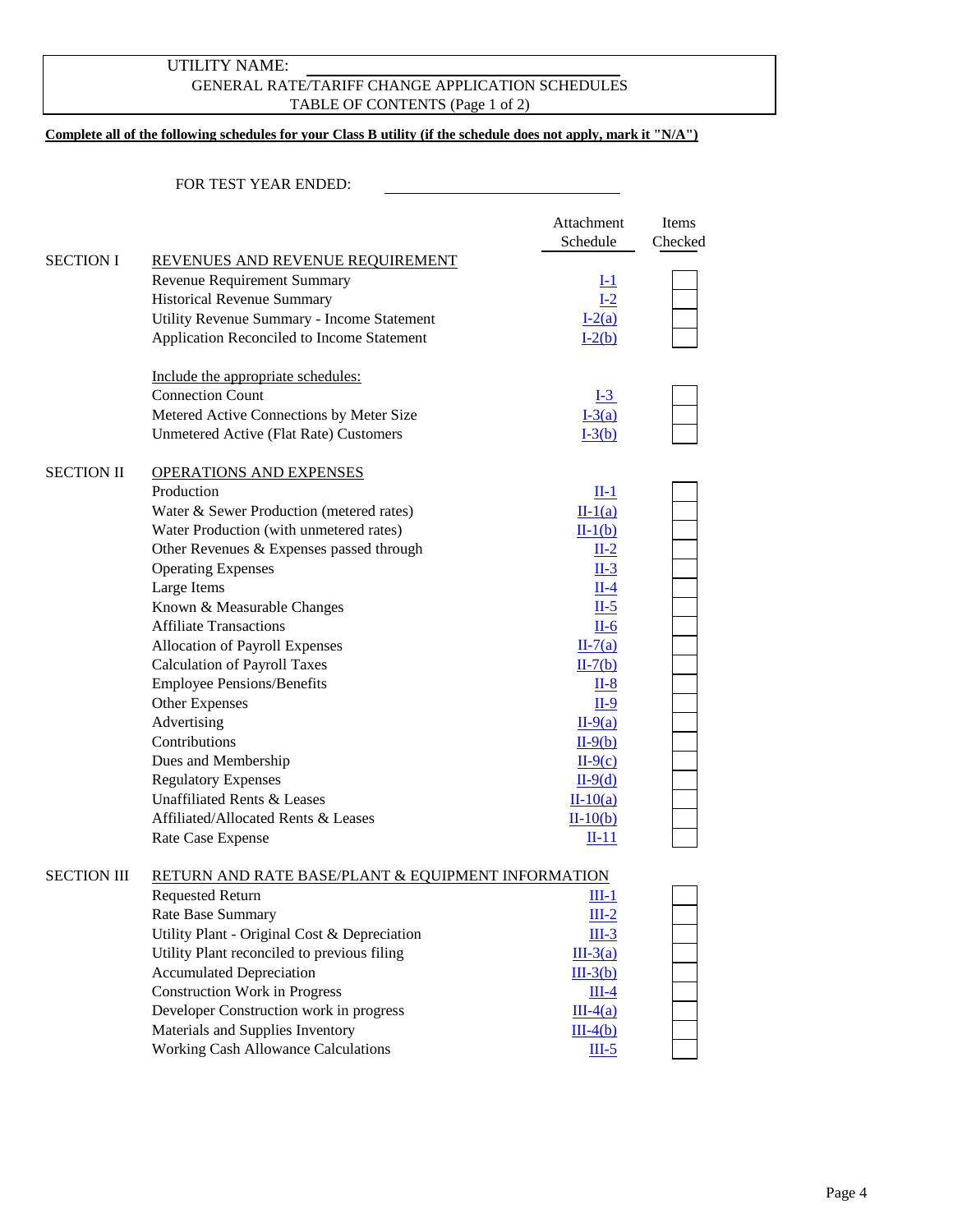#### GENERAL RATE/TARIFF CHANGE APPLICATION SCHEDULES TABLE OF CONTENTS (Page 2 of 2) UTILITY NAME:

| Attachment | <b>Ifems</b> |
|------------|--------------|
| Schedule   | Checked      |

| <b>SECTION III</b> | RETURN AND RATE BASE/PLANT & EQUIPMENT INFORMATION (Continued) |            |  |
|--------------------|----------------------------------------------------------------|------------|--|
|                    | Long Term Debt/ Notes Payable - Water and Sewer                | $III-6$    |  |
|                    | Affiliate Receivables and Payables                             | $III-7$    |  |
|                    | Contributions in Aid of Construction and Advances              | $III-8$    |  |
|                    | <b>Advances for Construction</b>                               | $III-8(a)$ |  |
|                    | Contributions in Aid of Construction                           | $III-8(b)$ |  |
|                    | Accumulated Deferred Federal Income Taxes (ADFIT)              | $III-9$    |  |
|                    | ADFIT                                                          | $III-9(a)$ |  |
|                    | <b>Unprotected Excess ADFIT</b>                                | $III-9(b)$ |  |
|                    | <b>Protected Excess ADFIT</b>                                  | $III-9(c)$ |  |
|                    | <b>Accumulated Deferred Investment Tax Credits</b>             | $III-9(d)$ |  |
| <b>SECTION IV</b>  | <b>TAXES OTHER THAN INCOME</b>                                 | IV         |  |
|                    | <b>Property Taxes</b>                                          | $IV-1(a)$  |  |
|                    | Payroll Taxes                                                  | $IV-1(b)$  |  |
|                    | <b>Other Taxes</b>                                             | $IV-1(c)$  |  |
|                    | <b>Revenue Related Taxes</b>                                   | $VI-2$     |  |
| <b>SECTION V</b>   | FEDERAL INCOME TAXES (FIT)                                     |            |  |
|                    | Federal Income Taxes at Present Rates- effective rate          | $V-1$      |  |
| <b>SECTION VI</b>  | <b>RATE DESIGN</b>                                             |            |  |
|                    | Fixed & Variable Revenue Requirement Allocation                | $VI-1$     |  |
|                    | <b>Flat Rate</b>                                               | $VI-2$     |  |
|                    | Rate Calculation for Single Tier Gallonage Charge for          |            |  |
|                    | All Usage                                                      | $VI-3$     |  |
|                    | Multi-Tiered Rate Calculation                                  | $VI-4$     |  |
|                    | Surcharge Calculation                                          | $VI-5$     |  |
|                    | Flat Rate Surcharge Calculation                                | $VI-5(a)$  |  |
|                    | Meter Equivalent Surcharge Calculation                         | $VI-5(b)$  |  |
| <b>SECTION VII</b> | RATES & REVENUE GENERATED FOR NOTICE                           |            |  |
|                    | Revenue Generated for Flat Rate                                | $VII-1$    |  |
|                    | Revenue Generated for Single Tier Gallonage Charge             |            |  |
|                    | for All Usage                                                  | $VII-2$    |  |
|                    | Revenue Generated for Multi-Tier Gallonage Charges             | $VII-3$    |  |
|                    | Surcharge Revenue Calculation                                  | $VII-4$    |  |
|                    | Revenue Generated for Flat Rate Surcharge                      | $VII-4(a)$ |  |
|                    | Revenue Generated for Meter Equivalent Surcharge               | $VII-4(b)$ |  |
| SECTION VIII OATH  |                                                                | VIII       |  |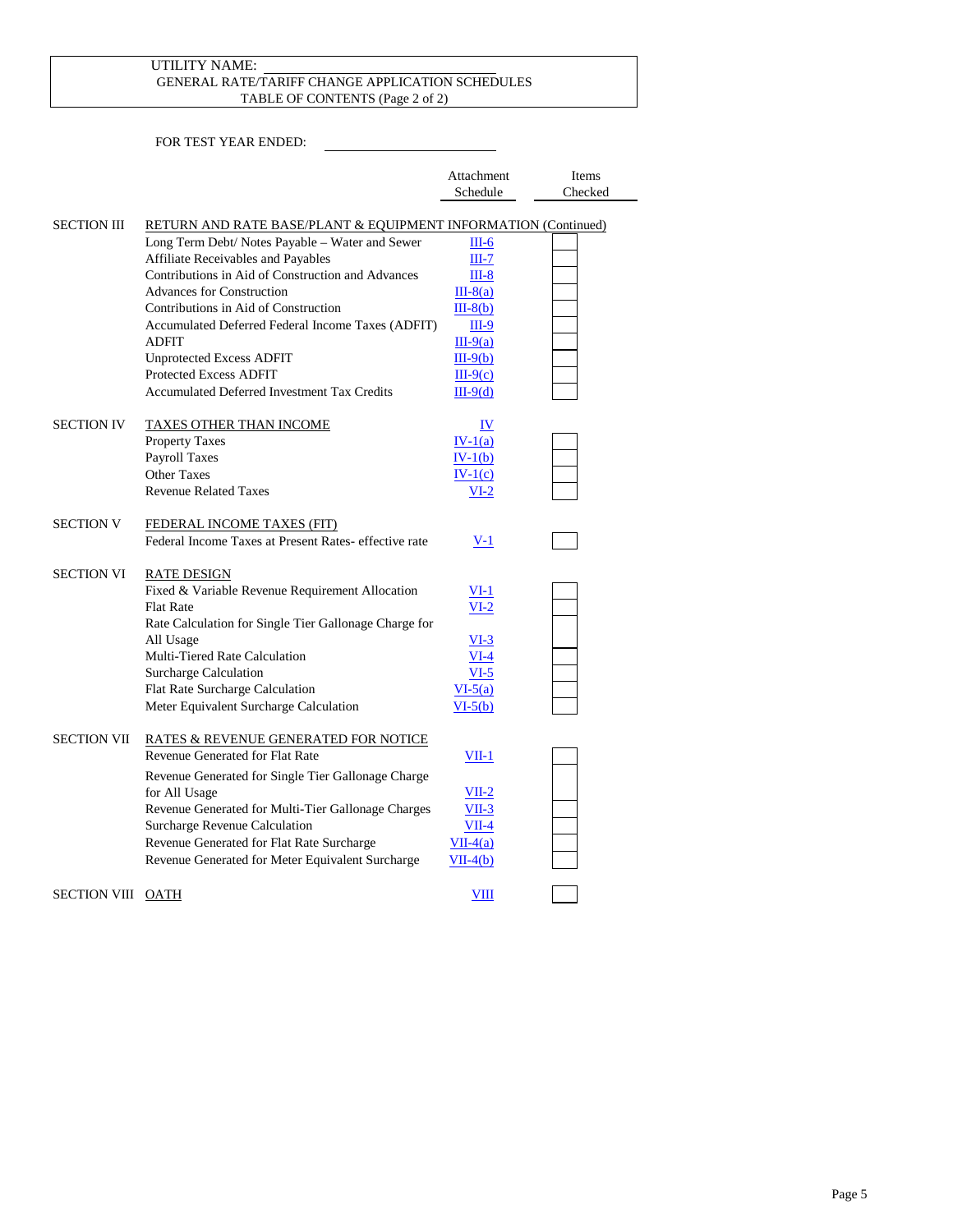# SCHEDULES - CLASS B RATE/TARIFF CHANGE SECTION I - REVENUE REQUIREMENTS AND REVENUES

<span id="page-5-0"></span>The purpose of Section I is to summarize the revenue requirement and provide revenues and meter information for the test year.

Complete this section using the instructions on each schedule.

# **Instructions for Section I - Revenue Requirement and Revenues**

This schedule will complete the utility's summarization of revenue requirement after all schedules except the rate design are completed.

- 1. Follow the instructions within the spreadsheet and complete the historical test year column (D) first using financial records. Historical data should be consistent with the applicant's annual reports and financial statements. Provide explanations
- 2. Complete Schedules II-2, 1-2, 1-3(a) and I-3(b).
- 3. Complete the remaining schedules in Sections II through V using the instructions provided in the instruction worksheets for the section or schedule and in the spreadsheets themselves.
- 4. Complete Schedule I-1.
- 5. Complete Section VI Rate Design.

Insert and reference additional workpapers as necessary. For example, you may wish to add schedules that apply to unique situations in your utility.

The schedules are based on the National Association of Regulatory Utility Commissioners (NARUC) chart of accounts and include sub-accounts as necessary for detail needed to determine reasonable and necessary expenditures.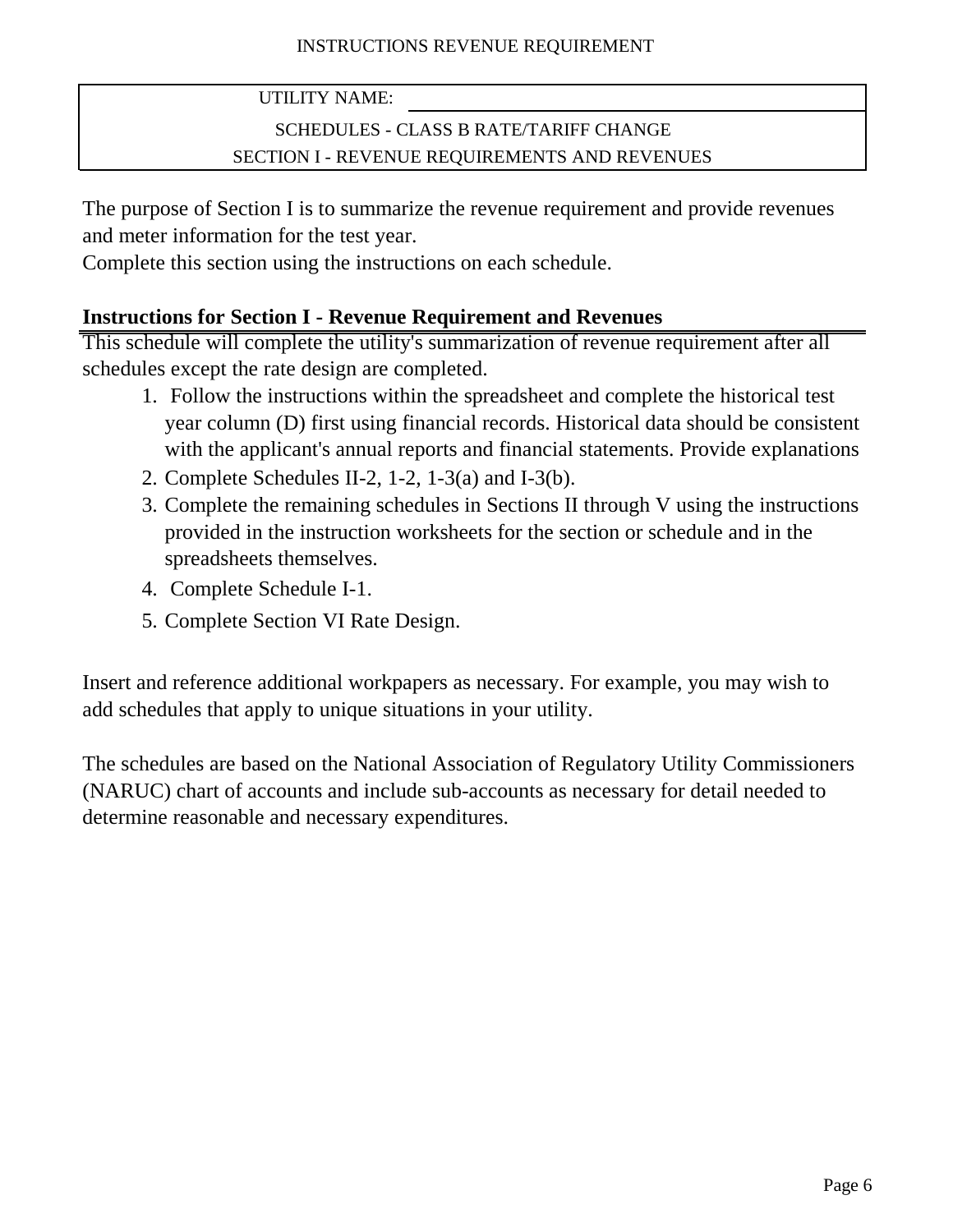#### UTILITY NAME: SCHEDULES - CLASS B RATE/TARIFF CHANGE **I-1 REVENUE REQUIREMENT SUMMARY**

**PUCT Docket No.\_\_\_\_\_\_\_\_\_\_\_\_\_** Test Year End:

 $\mathcal{L}=\mathcal{L}=\mathcal{L}=\mathcal{L}=\mathcal{L}=\mathcal{L}=\mathcal{L}=\mathcal{L}=\mathcal{L}=\mathcal{L}=\mathcal{L}=\mathcal{L}=\mathcal{L}=\mathcal{L}=\mathcal{L}=\mathcal{L}=\mathcal{L}=\mathcal{L}=\mathcal{L}=\mathcal{L}=\mathcal{L}=\mathcal{L}=\mathcal{L}=\mathcal{L}=\mathcal{L}=\mathcal{L}=\mathcal{L}=\mathcal{L}=\mathcal{L}=\mathcal{L}=\mathcal{L}=\mathcal{L}=\mathcal{L}=\mathcal{L}=\mathcal{L}=\mathcal{L}=\mathcal{$ 

<span id="page-6-0"></span>

| А    | B                  |         | $\mathbf C$                                    | D                       | E                | $F=D+E$               | G                                                                   |
|------|--------------------|---------|------------------------------------------------|-------------------------|------------------|-----------------------|---------------------------------------------------------------------|
|      |                    |         |                                                | Historical<br>Test Year | K & M<br>Changes | Adjusted<br>Test Year |                                                                     |
| Line | Acct. No.<br>Water | Sewer   | <b>Account Name</b>                            |                         |                  |                       | Reference / Instructions                                            |
| 1.   | 610                | 710     | Purchased water/sewer treatment                |                         |                  |                       | Schedule II-3, Columns C-E, Line 1                                  |
| 2.   |                    | 711     | Sludge Removal Expense                         |                         |                  |                       | Schedule II-3, Columns C-E, Line 2                                  |
| 3.   | 615.1              | 715.1   | Power Expense-wells, booster pumps             |                         |                  |                       | Schedule II-3, Columns C-E, Line 3                                  |
| 4.   | 618                | 718     | Chemicals and other volume related<br>expenses |                         |                  |                       | Schedule II-3, Columns C-E, Line 4                                  |
| 5.   | 601.1              | 701.1   | Employee labor                                 |                         |                  |                       | Schedule II-3, Columns C-E, Line 5                                  |
| 6.   | 620                | 720     | Materials                                      |                         |                  |                       | Schedule II-3, Columns C-E, Line 6                                  |
| 7.   | 631-636            | 731-736 | Contract work                                  |                         |                  |                       | Schedule II-3, Columns C-E, Line 7                                  |
| 8.   | 650                | 750     | Transportation expenses                        |                         |                  |                       | Schedule II-3, Columns C-E, Line 8                                  |
| 9.   | 664                | 764     | Other plant maintenance                        |                         |                  |                       | Schedule II-3, Columns C-E, Line 9                                  |
| 10.  | 601.2              | 702.2   | Office salaries                                |                         |                  |                       | Schedule II-3, Columns C-E, Line 10                                 |
| 11.  | 603                | 703     | Management salaries                            |                         |                  |                       | Schedule II-3, Columns C-E, Line 11                                 |
| 12.  | 604                | 704     | Employee pensions & benefits                   |                         |                  |                       | Schedule II-3, Columns C-E, Line 12                                 |
| 13.  | 615.8              | 715.8   | Purchased power- G&A                           |                         |                  |                       | Schedule II-3, Columns C-E, Line 13                                 |
| 14.  | 670                | 770     | Bad debt expense                               |                         |                  |                       | Schedule II-3, Columns C-E, Line 14                                 |
| 15.  | 676                | 776     | Office services & rentals                      |                         |                  |                       | Schedule II-3, Columns C-E, Line 15                                 |
| 16.  | 677                | 777     | Office supplies & expenses                     |                         |                  |                       | Schedule II-3, Columns C-E, Line 16                                 |
| 17.  | 656-659            | 756-759 | Insurance                                      |                         |                  |                       | Schedule II-3, Columns C-E, Line 17                                 |
| 18.  | 667                | 767     | Regulatory expense (other)                     |                         |                  |                       | Schedule II-3, Columns C-E, Line 18                                 |
| 19.  | 675                | 775     | Miscellaneous expenses                         |                         |                  |                       | Schedule II-3, Columns C-E, Line 19                                 |
| 20.  |                    |         |                                                |                         |                  |                       | Schedule II-3, Columns C-E, Line 20                                 |
| 21.  |                    |         | <b>Total operating Expenses</b>                |                         |                  |                       | Add Lines 1-20                                                      |
| 22.  | 403                |         | Depreciation                                   |                         |                  |                       | Schedule III-3, Column F, Line 32                                   |
| 23.  | 408                |         | Taxes Other than Income                        |                         |                  |                       | Schedule IV-2, Column F, Line 8                                     |
| 24.  | 409/10             |         | <b>Income Tax Expense</b>                      |                         |                  |                       | Schedule V-1, Column C, Line 6                                      |
| 25.  |                    |         | TOTAL EXPENSES                                 |                         |                  |                       | Add Lines 21-24                                                     |
| 26.  |                    |         | TOTAL HISTORIC REVENUE                         |                         |                  |                       | Schedule I-2(a), Line 6                                             |
| 27.  |                    |         | HISTORICAL TEST YEAR RETURN                    |                         |                  |                       | Line 26 less Line 25                                                |
| 28.  |                    |         | <b>REQUESTED RETURN</b>                        |                         |                  |                       | Schedule III-1, Line 3                                              |
| 29.  |                    |         | TOTAL REVENUE REQUIREMENT                      |                         |                  |                       | Line 25 plus Line 28                                                |
| 30.  |                    |         | LESS: OTHER REVENUES                           |                         |                  |                       | Schedule II-2(b), Column D, Line 8                                  |
| 31.  |                    |         | Revenue for Rate Design                        |                         | (to VI, line 1)  |                       | Line 29 less Line 30 (if line 30 is<br>negative, add the two lines) |

| $\sim$<br>Regulatory<br>766<br>0.989<br>) expense<br>(rate<br>ooc<br>- 24<br><b>Casc</b> | Line<br>Column L<br>- 111<br>Schedule<br>-11-1 |
|------------------------------------------------------------------------------------------|------------------------------------------------|
|------------------------------------------------------------------------------------------|------------------------------------------------|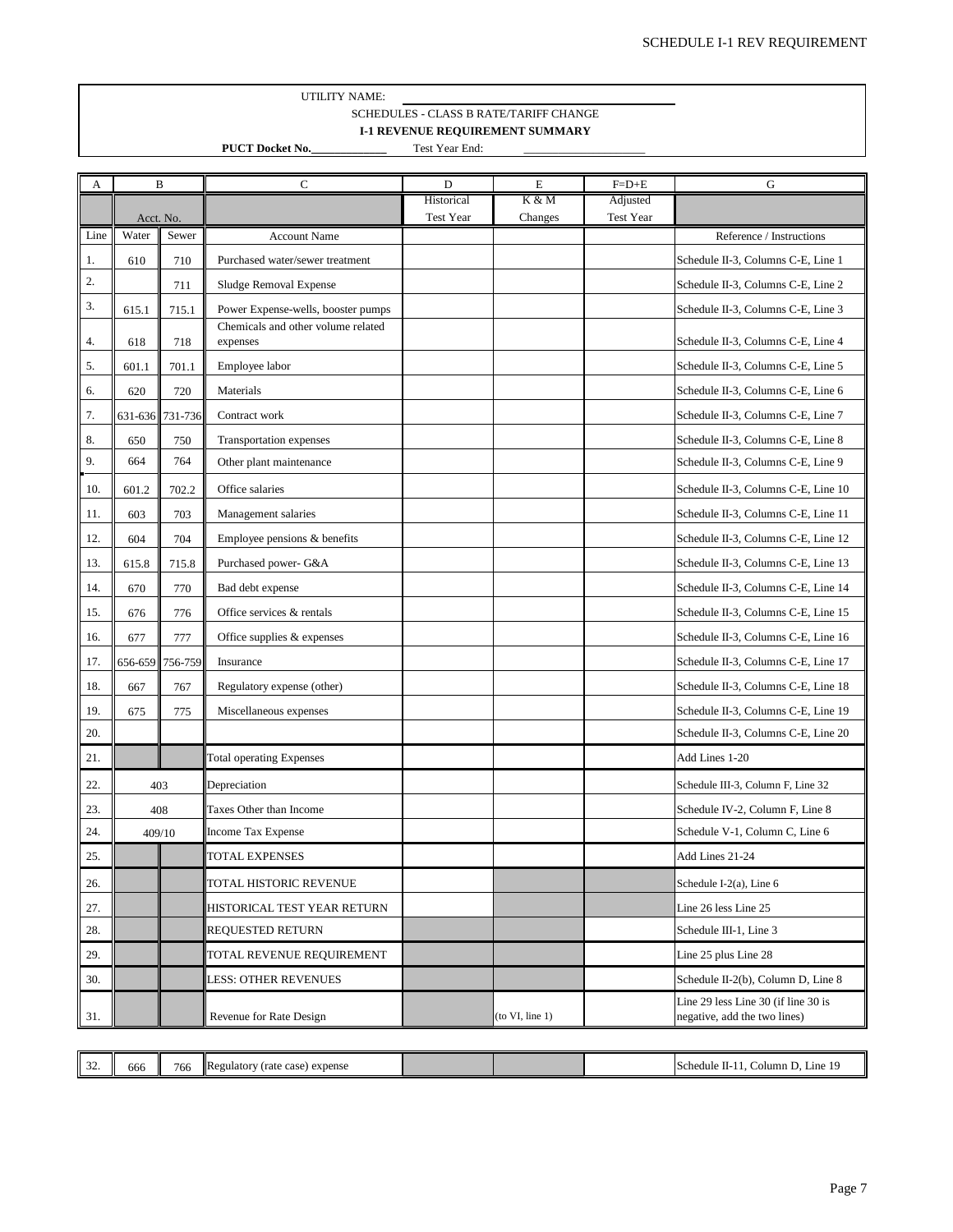#### UTILITY NAME: FOR TEST YEAR ENDED: SCHEDULES - CLASS B RATE/TARIFF CHANGE **I-2 HISTORICAL REVENUE SUMMARY**

#### **I-2(a) - UTILITY REVENUE SUMMARY - INCOME STATEMENT**

| Line |                                                                                        |                             |                                            |
|------|----------------------------------------------------------------------------------------|-----------------------------|--------------------------------------------|
| No.  | <b>NARUC</b> Account Description                                                       | <b>Historical Test Year</b> |                                            |
| 1.   | 461 Metered connections minimum monthly<br>charge revenue                              |                             | From financial records                     |
| 2.   | 461 Metered connection gallonage rate revenue                                          |                             | From financial records                     |
| 3.   | 460 Unmetered (Flat rate) revenue                                                      |                             | From financial records                     |
| 4.   | Total Metered & Flat Rate Revenue                                                      |                             |                                            |
| 5.   | <b>Plus: Total Other Revenues</b>                                                      |                             | From Schedule II-2(b),<br>Column B, line 8 |
| 6.   | Total Historic Test Year Operating Revenues per<br>income statement and Annual Report* |                             | Line $4 +$ Line $5$                        |

(to I-1, Column D, line 26)

\*Provide all calculations and explanations for any differences between the applicant's annual report and this schedule.

\* If the utility provides other than residential retail service (wholesale, industrial, etc.), provide a work paper with the detail of this account by NARUC sub account number.

#### **I-2(b) - APPLICATION RECONCILED TO INCOME STATEMENT**

|                |                                                       | A     | B                                                       |
|----------------|-------------------------------------------------------|-------|---------------------------------------------------------|
| Line<br>No.    | Expense Source & Descriptions of<br>Reconciling Items | Total | Work Paper Reference/<br>Reconciliation Description     |
| 1.             | <b>Total Expenses Per Class B Rate Application</b>    |       | Schedule I-1, Column D, Line 21                         |
|                | <b>RECONCILING ITEMS:</b>                             |       |                                                         |
| 2.             | Non-utility Expenses                                  |       | From Income Statement                                   |
| 3.             | <b>Regulatory Assessment Fee</b>                      |       | From Income Statement                                   |
| 4.             | <b>Depreciation Difference</b>                        |       | Income Statement Expense minus Rate Application Expense |
| 5.             | Taxes Other Than Income Difference                    |       | Income Statement Expense minus Rate Application Expense |
| 6.             | <b>Income Tax Difference</b>                          |       | Income Statement Expense minus Rate Application Expense |
| $\overline{7}$ | <b>Interest Expense</b>                               |       | <b>Income Statement</b>                                 |
| 8              | Other (Please Explain)                                |       |                                                         |
| 9              | Subtotaled Rate Change Expenses:                      |       | Sum of Lines 1 through 8                                |
| 10.            | <b>Income Statement Total Expenses:</b>               |       | From Income Statement (must equal Line 9)               |
| 11.            | Total Revenues per Class B Rate Application:          |       | Schedule I-2(a) Line 6                                  |
| 12.            | Gain on Sale of Fixed Assets                          |       | From Income Statement                                   |
| 13.            | <b>Interest Income</b>                                |       | From Income Statement                                   |
| 14.            | Other non-utility revenue:                            |       | From Income Statement                                   |
| 15.            |                                                       |       |                                                         |
| 16.            |                                                       |       |                                                         |
| 17.            |                                                       |       |                                                         |
| 18.            | <b>Subtotaled Revenues:</b>                           |       | Sum Lines 11 through 17.                                |
| 19.            | <b>Total Income Statement Revenues:</b>               |       | From Income Statement (must equal Line 18)              |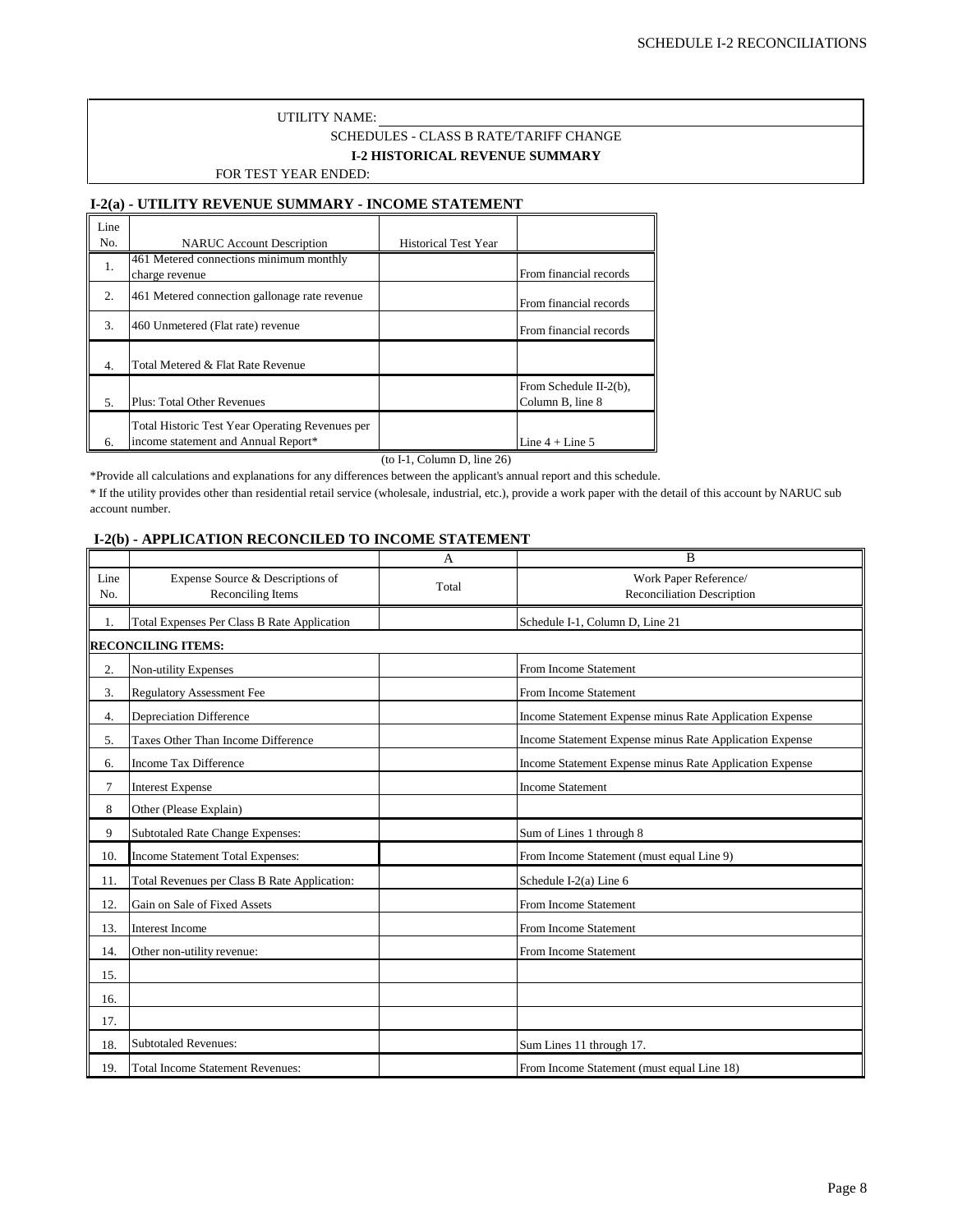### SCHEDULES - CLASS B RATE/TARIFF CHANGE **I-3 CONNECTION COUNT**

<span id="page-8-0"></span>FOR TEST YEAR ENDED:

### **I-3(a): METERED ACTIVE CONNECTIONS BY METER SIZE (COMPANIES WITH METERED RATE CUSTOMERS)**

| A           | B             | $\mathsf{C}$          | $\overline{D}$         | Ε                   | F           | G               | Η                                   |
|-------------|---------------|-----------------------|------------------------|---------------------|-------------|-----------------|-------------------------------------|
|             |               |                       | Number of Connections  |                     |             |                 |                                     |
| Line<br>No. | Meter<br>Size | End of Prior<br>Year  | Test Year<br>Additions | End of<br>Test Year | Average     | Meter<br>Ratios | Meter<br>Equivalencies<br>End of TY |
|             |               | PUCT report<br>Sch. 9 |                        | $(C+D)$             | $(C + E)/2$ |                 | (E X G)                             |
| 1.          | 5/8"          |                       |                        |                     |             | $1.0\,$         |                                     |
| 2.          | 3/4"          |                       |                        |                     |             | 1.5             |                                     |
| 3.          | 1"            |                       |                        |                     |             | 2.5             |                                     |
| 4.          | 11/2"         |                       |                        |                     |             | 5.0             |                                     |
| 5.          | 2"            |                       |                        |                     |             | $8.0\,$         |                                     |
| 6.          | 2"            |                       |                        |                     |             | 15.0            |                                     |
| 7.          |               |                       |                        |                     |             |                 |                                     |
| 8.          |               |                       |                        |                     |             |                 |                                     |
| 9.          | Total         |                       |                        |                     |             |                 |                                     |
| 10          | Average       |                       |                        |                     |             |                 |                                     |

### **I-3(b) UNMETERED ACTIVE (FLAT RATE) CUSTOMERS (COMPANIES WITH UNMETERED (FLAT) RATE CUSTOMERS)**

| $\mathbf{A}$ | B                        | $\mathcal{C}$         | D                            | $\overline{E}$ | $\overline{F}$                         |  |  |
|--------------|--------------------------|-----------------------|------------------------------|----------------|----------------------------------------|--|--|
|              |                          |                       | Number of Active Connections |                |                                        |  |  |
| Line<br>No.  | <b>Flat Rate</b><br>Unit | End of Prior<br>Year  | Test Year<br>Additions       | End of<br>Year | Average                                |  |  |
|              |                          | PUCT report<br>Sch. 9 |                              | $(C + D)$      | $\left( \text{C} + \text{E} \right)/2$ |  |  |
| 1.           |                          |                       |                              |                |                                        |  |  |
| 2.           |                          |                       |                              |                |                                        |  |  |
| 3.           |                          |                       |                              |                |                                        |  |  |
| 4.           |                          |                       |                              |                |                                        |  |  |
| 5.           | Total                    |                       |                              |                |                                        |  |  |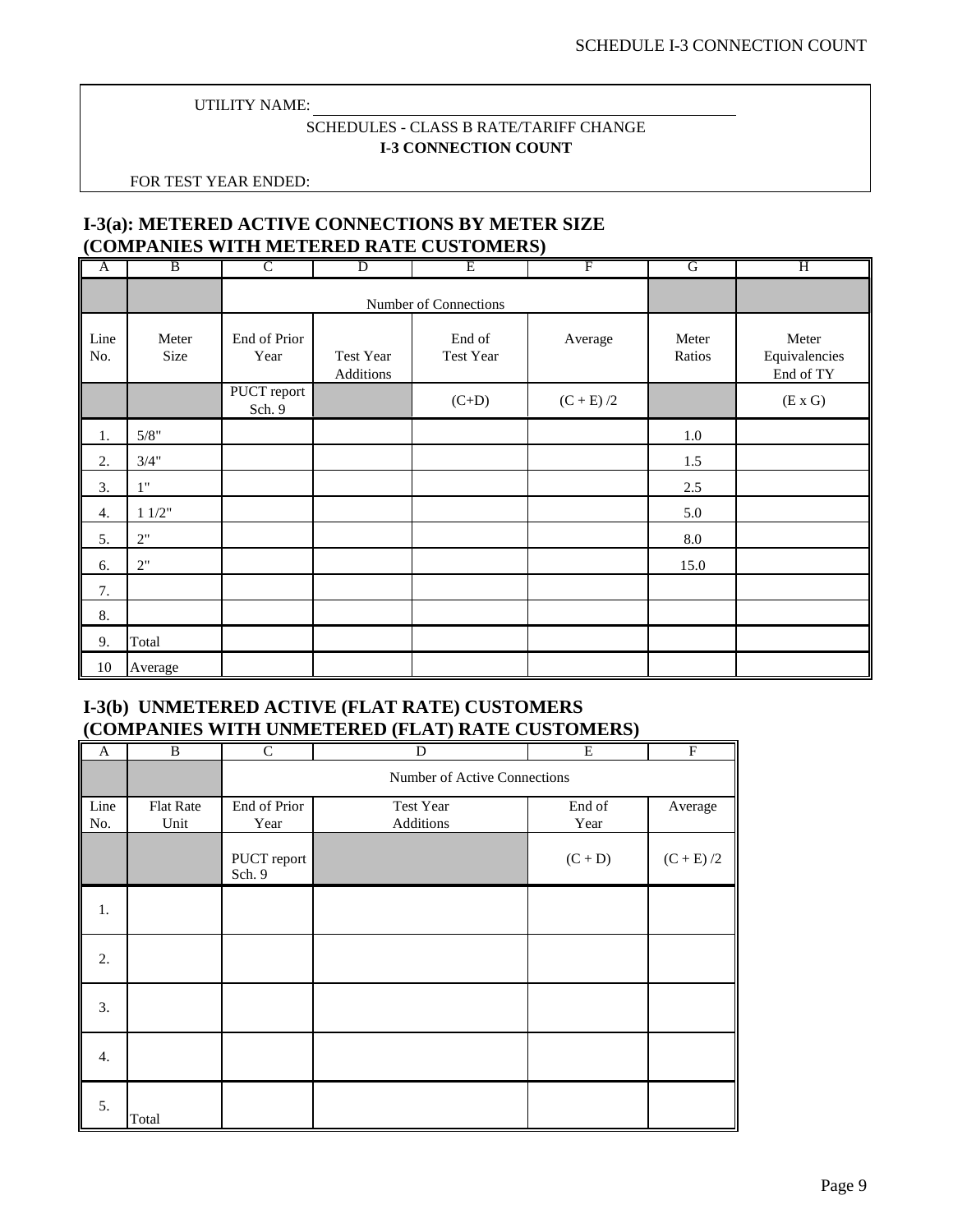# SCHEDULES - CLASS B RATE/TARIFF CHANGE SECTION II - OPERATIONS AND MAINTENANCE

Complete all schedules per instructions found in the column headers and reference column.

While working through Schedules II-4 and II-6 through II-8, transfer test year amounts to column F of Schedule I-1.

Insert and reference additional workpapers as necessary. For example, the applicant may use additional schedules that address unique aspects of the utility.

## **Schedule II-6 Known & Measurable Changes**

A utility is allowed to recover reasonable and necessary expenses incurred during the test year. Certain expenses may have increased or decreased during the year, so the 12 months of test year expenses would be different from the amount you would have paid for the new level of expenses for the whole 12-month period. Additionally, the utility may know that a certain expense will be changing in the near future. If you know the amount the expense will be changing, then you can adjust your test year expenses to include the change. Known and measurable changes in expenses should be recorded if they occur, but it is possible that none have occurred. If the applicant has no known and measurable changes, simply put N/A on the appropriate schedule.

Some examples of generally allowable changes with documentation/support are:

- Electric rates went up or down during the test year.
- You hired a new employee during the test year or gave your employees a raise.
- You received notice that your chemical expenses will be going up by a specified amount.
- You received a written notice from your landlord that your office rent will increase by a specified amount.
- Your property tax is decreasing because the legislature passed a law that limits property taxes.

Some examples of increases that would generally not be allowed are:

- You are thinking about hiring an extra employee.
- You have heard that your rent might be increased in a couple of months.
- Projected inflation.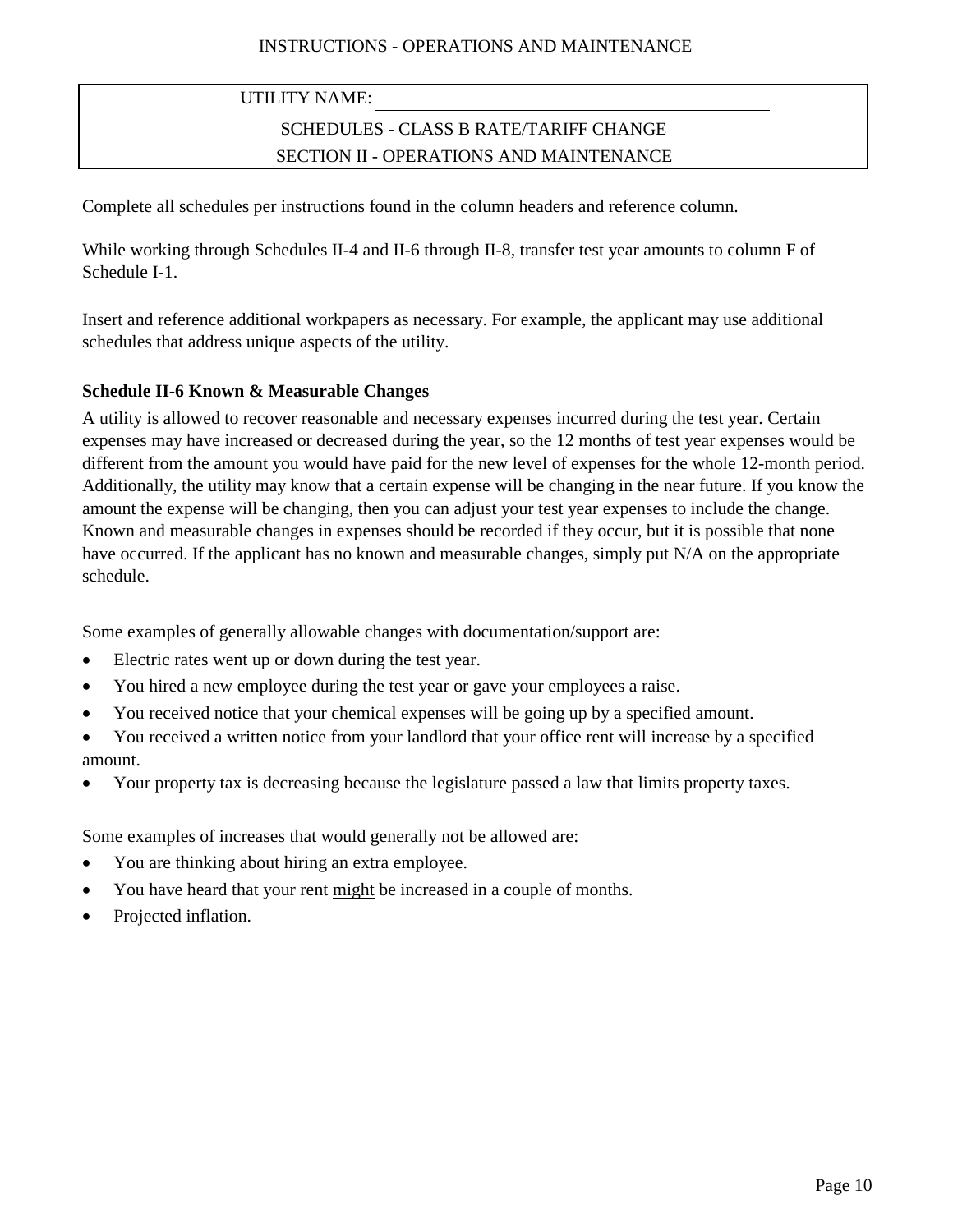#### SCHEDULES - CLASS B RATE/TARIFF CHANGE **II-1 - PRODUCTION**

FOR TEST YEAR ENDED:

#### **II-1(a): WATER & SEWER PRODUCTION: (COMPANIES WITH METERED RATE CUSTOMERS)**

|                |                                        | A                                                                                                                        | B    | $C = A + B$ | D         |                           |
|----------------|----------------------------------------|--------------------------------------------------------------------------------------------------------------------------|------|-------------|-----------|---------------------------|
| Line           | $(1,000$ Gallons)                      |                                                                                                                          | Test | K & M       | Adjusted  | Reference                 |
| No.            | <b>Water Production</b>                | <b>Sewer Treatment</b>                                                                                                   | Year | Changes     | Test Year |                           |
|                | Total water pumped                     | <b>Total Number of Gallons Treated</b><br>(Pumped)<br>(Total Master Meter Reading for the<br>year for the utility only.) |      |             |           | <b>PUCT Annual Report</b> |
| $\overline{2}$ | Total water purchased                  | Total Number of Gallons Treated by<br>Another Source (Purchased<br>Treatment)                                            |      |             |           | <b>PUCT Annual Report</b> |
| 3              | Total water produced                   | <b>Total Number of Gallons Treated</b>                                                                                   |      |             |           | Line $1 +$ Line $2$       |
| $\overline{4}$ | Total water sold                       | <b>Total Number of Gallons Billed</b>                                                                                    |      |             |           | <b>PUCT Annual Report</b> |
| 5              | Total accounted for non-revenue water* |                                                                                                                          |      |             |           |                           |
| 6              | Total unaccounted for water            |                                                                                                                          |      |             |           | Lines 3 less 4 less 5     |
| 7              | Percentage                             |                                                                                                                          |      |             |           | Line 6 divided by Line 3  |

\* Describe the tracking technique for calculating line 5 and provide the records reflecting the calculation.

Provide all calculations and explanations for any differences between the applicant's annual report and the items requested on this schedule.

Known and measurable calculations and explanations:

#### **II-1(b) WATER PRODUCTION (COMPANIES WITH UNMETERED (FLAT) RATE CUSTOMERS)**

|             |                                  |              |                 | $C=A+B$                      |                      |
|-------------|----------------------------------|--------------|-----------------|------------------------------|----------------------|
| Line<br>No. | Description                      | Test<br>Year | K & M<br>Change | Adjusted<br><b>Test Year</b> | Reference            |
|             | Water Purchased (1,000 gallons)  |              |                 |                              | PUCT report Sch. D-1 |
| 2           | Water Pumped (1,000 gallons)     |              |                 |                              | PUCT report Sch. D-1 |
|             | Total production (1,000 gallons) |              |                 |                              | Line $1 +$ Line 2    |

Known and measurable calculations and explanations: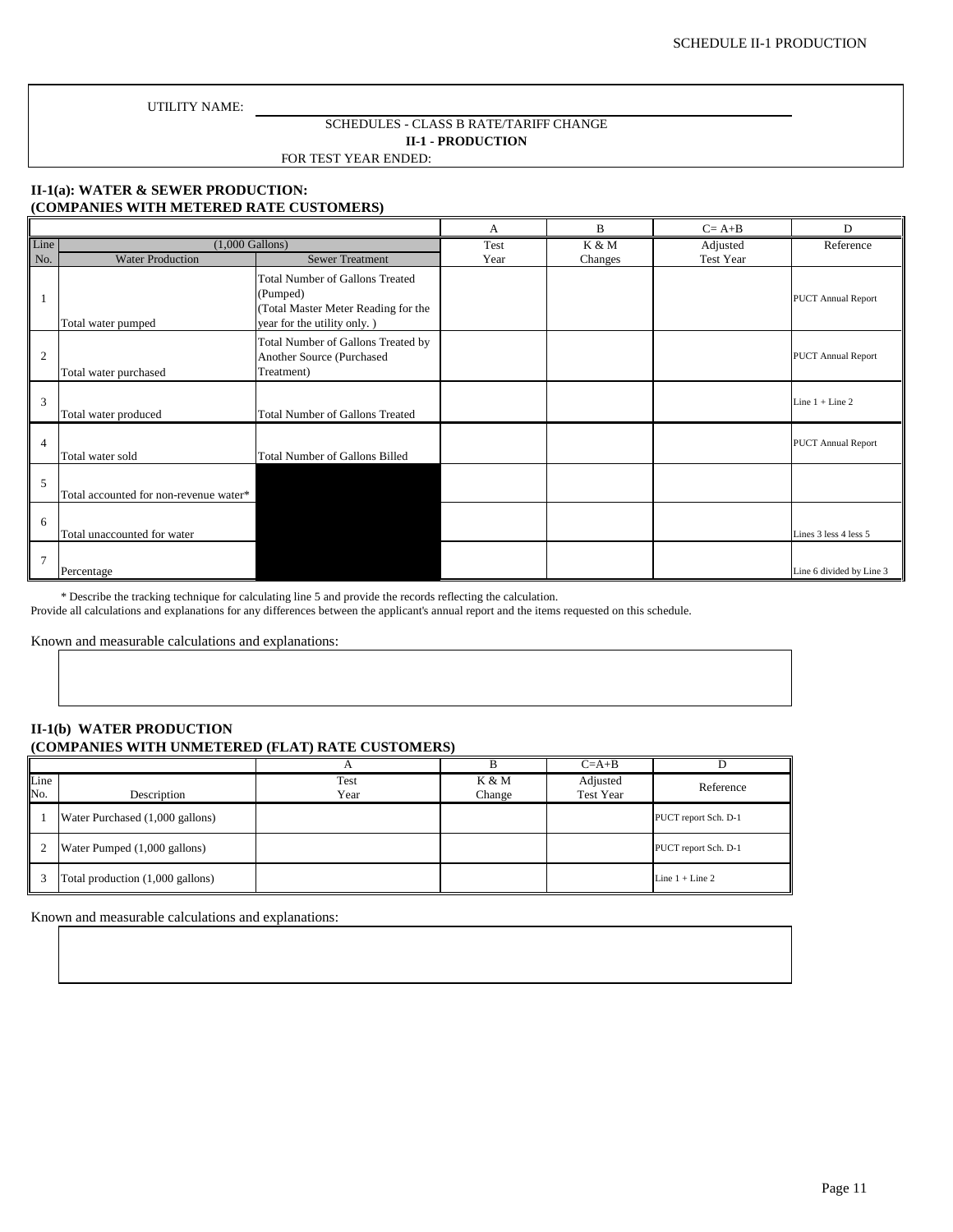#### UTILITY NAME: SCHEDULES - CLASS B RATE/TARIFF CHANGE **II-2 OTHER REVENUES & EXPENSES PASSED THROUGH** FOR TEST YEAR ENDED:

#### **II-2(a) PURCHASED WATER OR OTHER PASS THROUGH EXPENSES\***

| Line            | Δ               |                                                     |                |                                               |                                              |
|-----------------|-----------------|-----------------------------------------------------|----------------|-----------------------------------------------|----------------------------------------------|
| No.             |                 |                                                     |                |                                               |                                              |
|                 | Purchased from: | Units purchased<br>(in<br>(e.g. 1,000 gal, AC - FT) | Price Per Unit | <b>Total Calculated</b><br>$Cost(B \times C)$ | Actual Cost paid<br>per financial<br>records |
| -1.             |                 |                                                     |                |                                               |                                              |
|                 |                 |                                                     |                |                                               |                                              |
| $\mathfrak{I}.$ |                 |                                                     |                |                                               |                                              |
|                 | Total**         |                                                     |                |                                               |                                              |

\* Examples include Ground Water Conservation or subsidence district fees

\*\* Totals of purchased water only must agree with Schedule II-1(a), Column A, Line 2, or provide a reconciliation.

#### **II-2(b) OTHER REVENUES COLLECTED FROM CUSTOMERS**

| Line              | А                                         | B                          | D                        |
|-------------------|-------------------------------------------|----------------------------|--------------------------|
| $\overline{No}$ . |                                           |                            |                          |
|                   | Item passed thru or type of other         | Test year historical       | Test year revenues       |
|                   | revenue                                   | revenues collected         | netted against COS       |
| 1.                | Tap Fees**                                |                            | $-()$ -*                 |
| 2.                | Late Fees                                 |                            |                          |
| 3.                | Meter Test Fees                           |                            |                          |
| 4.                | <b>Reconnect Fees</b>                     |                            |                          |
| 5.                | Purchased Water Fees***                   |                            |                          |
| 6.                | Groundwater Conservation District Fees*** |                            |                          |
| 7.                | Other (attach detail)***                  |                            |                          |
| 8.                | <b>Total Other Revenues</b>               |                            |                          |
|                   |                                           | $(to Sch. I-2(a), line 5)$ | $(to Sch. I-1, line 30)$ |

\* Do not include expenses passed-through to customers, but record these in Schedule II-2(a). Include only revenues associated with expenses included in the cost of service.

\*\* Tap fees should be reported on Sch. III-8(b) for Developer CIAC and Sch. III-3 for Customer CIAC.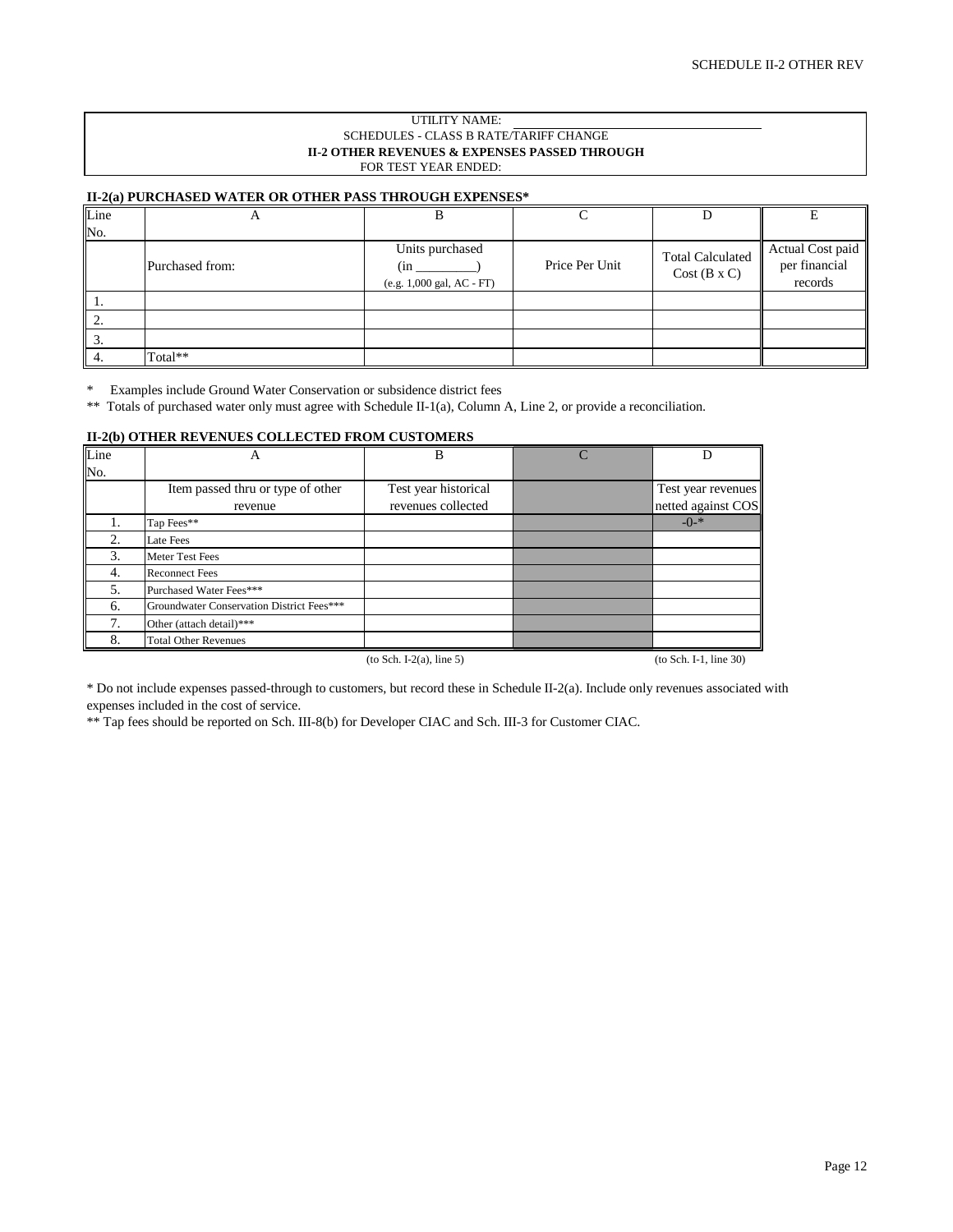#### **II-3 OPERATING EXPENSES** SCHEDULES - CLASS B RATE/TARIFF CHANGE

FOR TEST YEAR ENDED:

INSTRUCTIONS: This page is required to support Schedule I-1 Revenue Requirement. Complete the columns A and B with historical financial data for the last two record periods and column C with the actual financial data for t kinds of expenses included in this account by identifying all large\* items in Schedule II-4 Large Items Identified. The known and measurable (K&M) change column represents the total change in expenses anticipated for the y the test year. Identify all K&M expenses anticipated in Schedule II-5 Known & Measurable Revenues or Expenses Justifications. The K&M amount represents only the increase or decrease in line item expense from the test year. all Affiliate Transactions in Schedule II-6 Affiliate Transactions.

If the actual for the Test Year is higher than previous years, explain the increase.

\* A large item is more than 10% of the test year account balance and more than \$1,000.

|     | NARUC Acct. No. |              |                                                | $\mathbf{A}$             | $\mathbf{B}$            | $\mathbf{C}$     | $\mathbf D$            | $\mathbf E$               |
|-----|-----------------|--------------|------------------------------------------------|--------------------------|-------------------------|------------------|------------------------|---------------------------|
|     |                 |              | <b>NARUC Account Description</b>               | 2 Years before Test Year | 1 Year before Test Year | <b>Test Year</b> | K & M Change (K&M)     | <b>Adjusted Test Year</b> |
|     |                 |              |                                                |                          |                         |                  | Positive or (negative) | (Column C plus Column D)  |
|     | Water           | <b>Sewer</b> |                                                |                          |                         |                  |                        |                           |
|     | 610             | 710          | Purchased Water / Sewer Treatment              |                          |                         |                  |                        |                           |
| 2.  |                 | 711          | Sludge Removal Expense                         |                          |                         |                  |                        |                           |
| 5.  | 615.1           | 715.1        | Purchased Power-wells, booster pumps           |                          |                         |                  |                        |                           |
| 4.  | 618             | 718          | Chemicals and other volume related<br>expenses |                          |                         |                  |                        |                           |
| 5.  | 601.1           | 701.1        | Employee Labor (non-administrative)            |                          |                         |                  |                        |                           |
| 6.  | 620             | 720          | Materials and Supplies                         |                          |                         |                  |                        |                           |
| 7.  | 631-636         | 731-736      | Contract Work                                  |                          |                         |                  |                        |                           |
| 8.  | 650             | 750          | <b>Transportation Expenses</b>                 |                          |                         |                  |                        |                           |
| 9.  | 664             | 764          | Other Plant Maintenance                        |                          |                         |                  |                        |                           |
| 10. | 601.2           | 702.2        | Office Salaries                                |                          |                         |                  |                        |                           |
| 11. | 603             | 703          | Management Salaries                            |                          |                         |                  |                        |                           |
| 12. | 604             | 704          | Employee Pensions & Benefits                   |                          |                         |                  |                        |                           |
| 13. | 615.8           | 715.8        | Purchased Power - G&A                          |                          |                         |                  |                        |                           |
| 14. | 670             | 770          | <b>Bad Debt Expense</b>                        |                          |                         |                  |                        |                           |
| 15. | 676             | 776          | Office Services & Rentals                      |                          |                         |                  |                        |                           |
| 16. | 677             | 777          | Office Supplies & Expenses                     |                          |                         |                  |                        |                           |
| 17. | 656-659         | 756-759      | Insurance                                      |                          |                         |                  |                        |                           |
| 18. | 667             | 767          | Regulatory Expense (Other)                     |                          |                         |                  |                        |                           |
| 19. | 675             | 775          | Miscellaneous Expenses                         |                          |                         |                  |                        |                           |
| 20. |                 |              |                                                |                          |                         |                  |                        |                           |
| 21. |                 |              | <b>TOTAL</b>                                   |                          |                         |                  |                        |                           |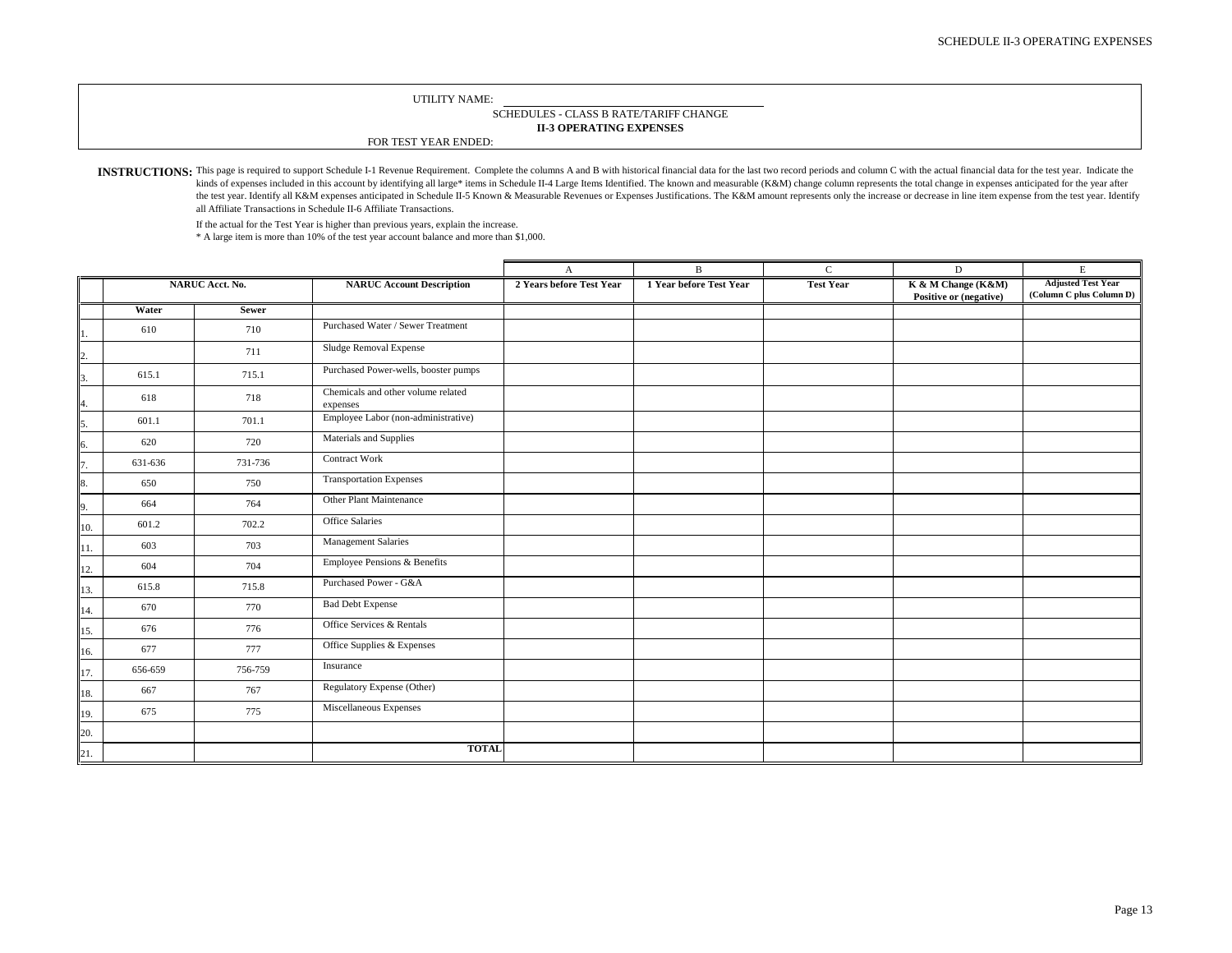#### UTILITY NAME: SCHEDULES - CLASS B RATE/TARIFF CHANGE **II-4 LARGE ITEMS**

#### FOR TEST YEAR ENDED:

INSTRUCTIONS: Describe all large items listed in Schedule II-4 Operating Expenses in the test year column, the amount of the large item, and the justification for the large item. For each large item, provide documentation from the vendor, contractor, etc. that supports the cost.

\* A large item is more than 10% of the test year account balance and more than \$1,000.

|                           | <b>NARUC</b>     | <b>Description of Expense</b> | <b>Amount of Large</b> | <b>Justification</b> | Schedule  | Supporting        |
|---------------------------|------------------|-------------------------------|------------------------|----------------------|-----------|-------------------|
|                           | $\bold{Account}$ |                               | ${\bf Item}$           |                      | Reference | documentation     |
|                           | <b>Number</b>    |                               |                        |                      |           | attachment number |
|                           |                  |                               |                        |                      |           |                   |
|                           |                  |                               |                        |                      |           |                   |
| 1.                        |                  |                               |                        |                      |           |                   |
|                           |                  |                               |                        |                      |           |                   |
| 2.                        |                  |                               |                        |                      |           |                   |
|                           |                  |                               |                        |                      |           |                   |
|                           |                  |                               |                        |                      |           |                   |
| $\overline{\mathbf{3}}$ . |                  |                               |                        |                      |           |                   |
|                           |                  |                               |                        |                      |           |                   |
| 4.                        |                  |                               |                        |                      |           |                   |
|                           |                  |                               |                        |                      |           |                   |
| 5.                        |                  |                               |                        |                      |           |                   |
|                           |                  |                               |                        |                      |           |                   |
|                           |                  |                               |                        |                      |           |                   |
| 6.                        |                  |                               |                        |                      |           |                   |
|                           |                  |                               |                        |                      |           |                   |
| 7.                        |                  |                               |                        |                      |           |                   |
|                           |                  |                               |                        |                      |           |                   |
| 8.                        |                  |                               |                        |                      |           |                   |
|                           |                  |                               |                        |                      |           |                   |
|                           |                  |                               |                        |                      |           |                   |
| 9.                        |                  |                               |                        |                      |           |                   |
|                           |                  |                               |                        |                      |           |                   |
| 10.                       |                  |                               |                        |                      |           |                   |
|                           |                  |                               |                        |                      |           |                   |
|                           |                  |                               |                        |                      |           |                   |
| 11.                       |                  |                               |                        |                      |           |                   |
|                           |                  |                               |                        |                      |           |                   |
| 12.                       |                  |                               |                        |                      |           |                   |
|                           |                  |                               |                        |                      |           |                   |
| 13.                       |                  |                               |                        |                      |           |                   |
|                           |                  |                               |                        |                      |           |                   |
|                           |                  |                               |                        |                      |           |                   |
| 14.                       |                  |                               |                        |                      |           |                   |
|                           |                  |                               |                        |                      |           |                   |
| 15.                       |                  |                               |                        |                      |           |                   |
|                           |                  |                               |                        |                      |           |                   |
| 16.                       |                  |                               |                        |                      |           |                   |
|                           |                  |                               |                        |                      |           |                   |
|                           |                  |                               |                        |                      |           |                   |
| 17.                       |                  |                               |                        |                      |           |                   |
|                           |                  |                               |                        |                      |           |                   |
| 18.                       |                  |                               |                        |                      |           |                   |
|                           |                  |                               |                        |                      |           |                   |
|                           |                  |                               |                        |                      |           |                   |
| 19.                       |                  |                               |                        |                      |           |                   |
|                           |                  |                               |                        |                      |           |                   |
| 20.                       |                  |                               |                        |                      |           |                   |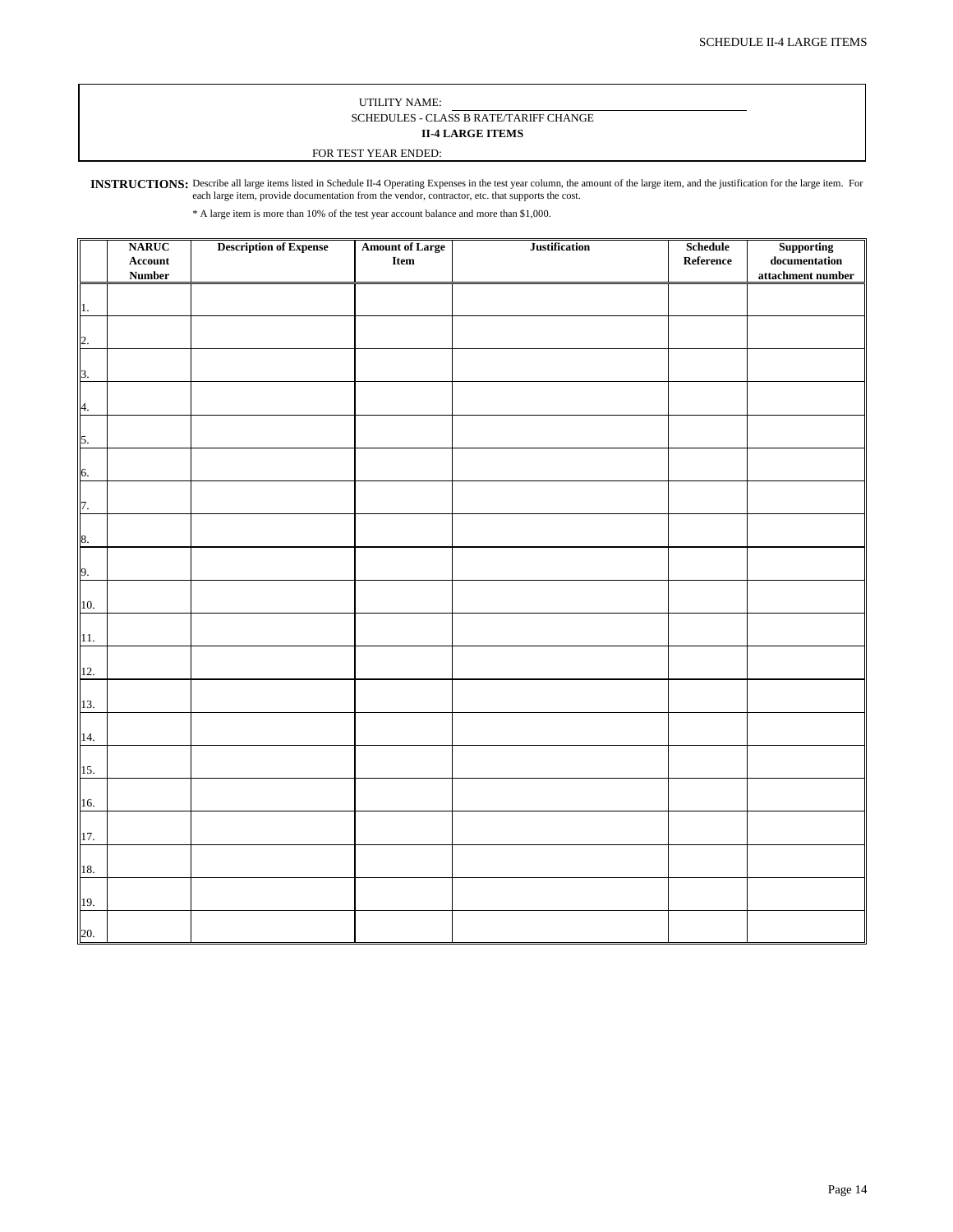#### UTILITY NAME: SCHEDULES - CLASS B RATE/TARIFF CHANGE **II-5 KNOWN & MEASURABLE REVENUES OR EXPENSES JUSTIFICATION**

#### FOR TEST YEAR ENDED:

**INSTRUCTIONS:** each change, provide documentation from the vendor, contractor, etc. that supports the increase or decrease in costs. Adequate supporting Describe all known and measurable changes in revenues and expenses, the amount of the change, and the justification for the change. For documentation consists of a rate change notice, a new contract etc. which must be submitted with the application. Reference the source documentation to this schedule.

|                  | <b>NARUC</b> Account | <b>Description of Expense</b> | Amount of         | <b>Justification</b> | Schedule  | Supporting                                                  |
|------------------|----------------------|-------------------------------|-------------------|----------------------|-----------|-------------------------------------------------------------|
|                  | <b>Number</b>        |                               | <b>Large Item</b> |                      | Reference | $\label{eq:local} {\bf documentation}$<br>attachment number |
|                  |                      |                               |                   |                      |           |                                                             |
| 1.               |                      |                               |                   |                      |           |                                                             |
| $\overline{2}$ . |                      |                               |                   |                      |           |                                                             |
| 3.               |                      |                               |                   |                      |           |                                                             |
| 4.               |                      |                               |                   |                      |           |                                                             |
| 5.               |                      |                               |                   |                      |           |                                                             |
|                  |                      |                               |                   |                      |           |                                                             |
| 6.               |                      |                               |                   |                      |           |                                                             |
| 7.               |                      |                               |                   |                      |           |                                                             |
| 8.               |                      |                               |                   |                      |           |                                                             |
| 9.               |                      |                               |                   |                      |           |                                                             |
| 10.              |                      |                               |                   |                      |           |                                                             |
| 11.              |                      |                               |                   |                      |           |                                                             |
| 12.              |                      |                               |                   |                      |           |                                                             |
| 13.              |                      |                               |                   |                      |           |                                                             |
| 14.              |                      |                               |                   |                      |           |                                                             |
| 15.              |                      |                               |                   |                      |           |                                                             |
| 16.              |                      |                               |                   |                      |           |                                                             |
|                  |                      |                               |                   |                      |           |                                                             |
| 17.              |                      |                               |                   |                      |           |                                                             |
| 18.              |                      |                               |                   |                      |           |                                                             |
| 19.              |                      |                               |                   |                      |           |                                                             |
| 20.              |                      |                               |                   |                      |           |                                                             |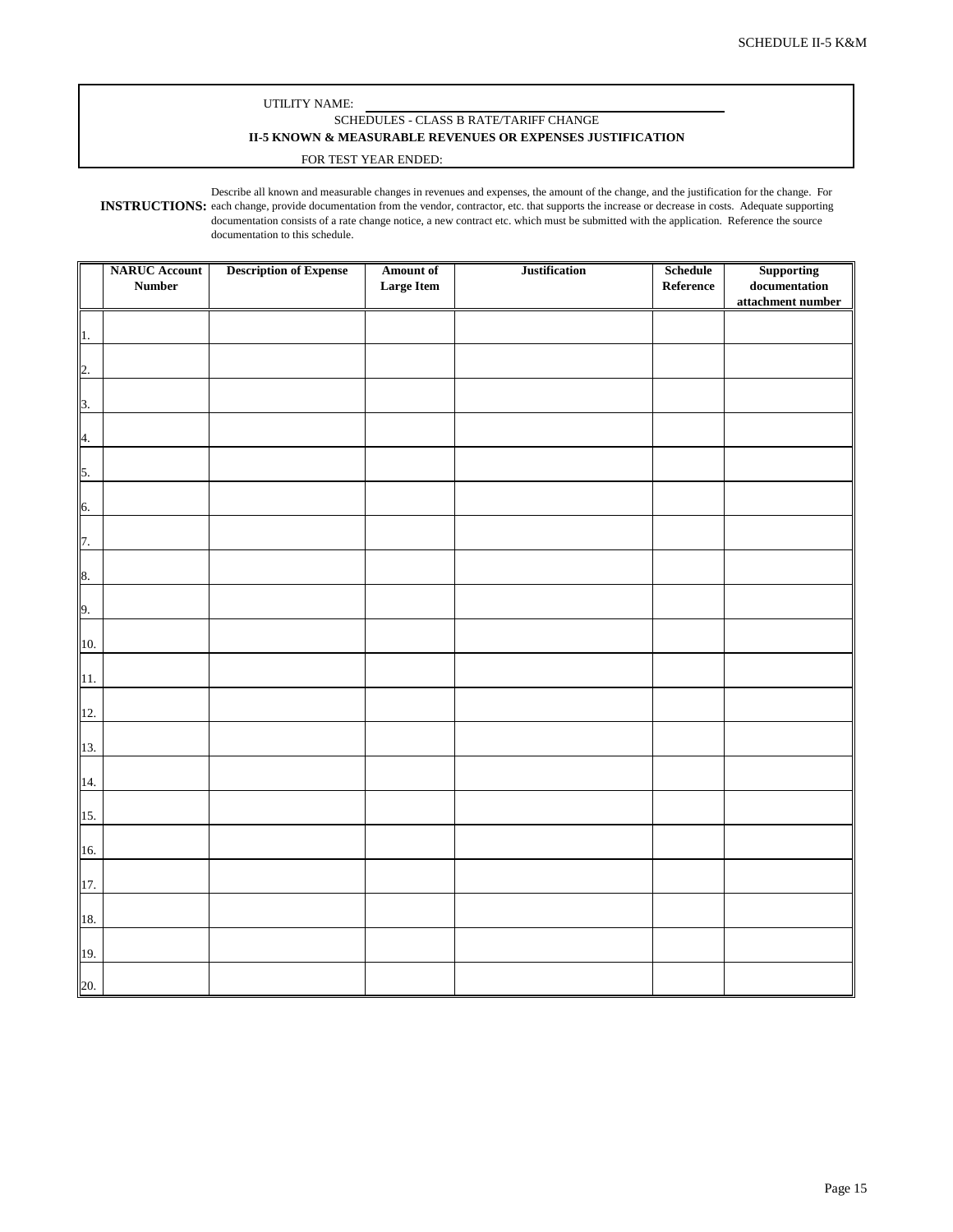|                  |              | UTILITY NAME:                                  |                         |                        |                                                                              |                                |                        |                   |                  |
|------------------|--------------|------------------------------------------------|-------------------------|------------------------|------------------------------------------------------------------------------|--------------------------------|------------------------|-------------------|------------------|
|                  |              |                                                |                         |                        | SCHEDULES - CLASS B RATE/TARIFF CHANGE<br><b>II-6 AFFILIATE TRANSACTIONS</b> |                                |                        |                   |                  |
|                  |              | FOR TEST YEAR ENDED:                           |                         |                        |                                                                              |                                |                        |                   |                  |
|                  |              |                                                |                         |                        |                                                                              |                                |                        |                   |                  |
| Line<br>No.      | $\mathbf{A}$ | $\, {\bf B}$                                   | ${\bf C}$               | ${\bf D}$              | $\mathbf E$                                                                  | $\mathbf F$                    | ${\bf G}$              | $\, {\rm H}$      | $\mathbf I$      |
|                  |              | Total Company per books,                       | Non-regulated, non-     | $K\&M$                 | <b>Adjusted Total Company</b>                                                |                                |                        |                   | Utility/Rate     |
|                  | NARUC Acct   | adjusted to include<br>nonregulated activities | utility, and prohibited | Positive or (negative) | subject to allocations                                                       | <b>Texas Allocation Factor</b> | <b>Texas Allocated</b> | Allocation Factor | Region Allocated |
|                  |              |                                                | activities              |                        | $(B - C + D)$                                                                |                                |                        |                   |                  |
| $\overline{1}$ . |              |                                                |                         |                        |                                                                              |                                |                        |                   |                  |
| $\overline{2}$ . |              |                                                |                         |                        |                                                                              |                                |                        |                   |                  |
| 3.               |              |                                                |                         |                        |                                                                              |                                |                        |                   |                  |
| 4.               |              |                                                |                         |                        |                                                                              |                                |                        |                   |                  |
| 5.               |              |                                                |                         |                        |                                                                              |                                |                        |                   |                  |
| 6.               |              |                                                |                         |                        |                                                                              |                                |                        |                   |                  |
| $\overline{7}$ . |              |                                                |                         |                        |                                                                              |                                |                        |                   |                  |
|                  |              |                                                |                         |                        |                                                                              |                                |                        |                   |                  |
| $\bf 8.$         |              |                                                |                         |                        |                                                                              |                                |                        |                   |                  |
| 9.               |              |                                                |                         |                        |                                                                              |                                |                        |                   |                  |
| 10.              |              |                                                |                         |                        |                                                                              |                                |                        |                   |                  |
| $\overline{1}$ . |              |                                                |                         |                        |                                                                              |                                |                        |                   |                  |
| 12.              |              |                                                |                         |                        |                                                                              |                                |                        |                   |                  |
| 13.              |              |                                                |                         |                        |                                                                              |                                |                        |                   |                  |
| $\frac{14.}{5}$  |              |                                                |                         |                        |                                                                              |                                |                        |                   |                  |
| 15.              |              |                                                |                         |                        |                                                                              |                                |                        |                   |                  |
| 16.              |              |                                                |                         |                        |                                                                              |                                |                        |                   |                  |
| 17.              |              |                                                |                         |                        |                                                                              |                                |                        |                   |                  |
| 18.              |              |                                                |                         |                        |                                                                              |                                |                        |                   |                  |
| 19.              |              |                                                |                         |                        |                                                                              |                                |                        |                   |                  |
| 20.              |              |                                                |                         |                        |                                                                              |                                |                        |                   |                  |
| 21.              |              |                                                |                         |                        |                                                                              |                                |                        |                   |                  |
| 22.              | Total        |                                                |                         |                        |                                                                              |                                |                        |                   |                  |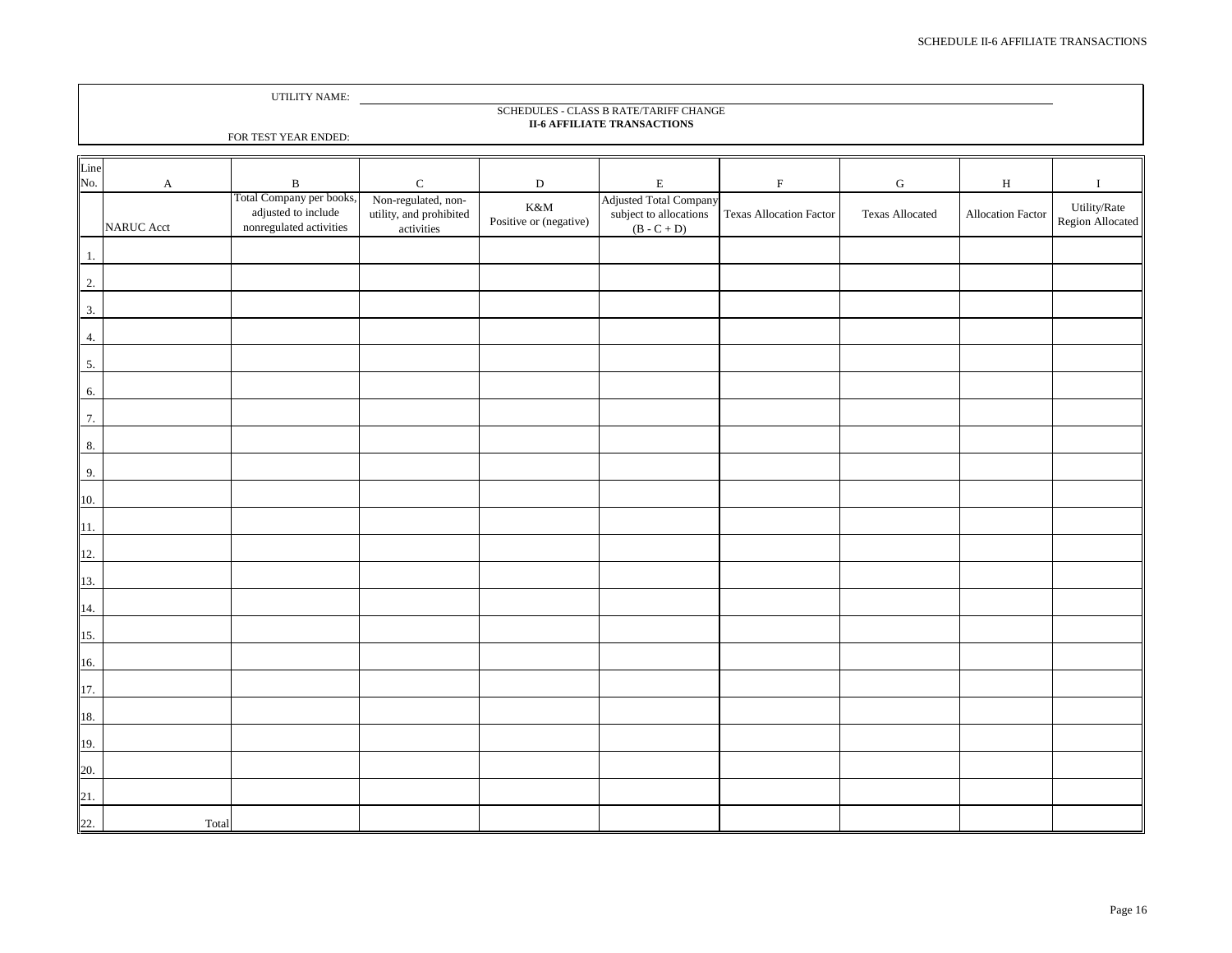### SCHEDULES - CLASS B RATE/TARIFF CHANGE **II-7(a) ALLOCATION OF PAYROLL EXPENSES**

FOR TEST YEAR ENDED:

### **PAYROLL - DIRECT AND INDIRECT EXPENSES (INCLUDES MERIT, BONUS, OVERTIME & AFFILIATED PAYROLL)**

(Report the information requested below for each EMPLOYEE.)

|             |                                | $\mathbf{A}$          | $\, {\bf B}$ | ${\bf C}$    | $\mathbf D$                                                   | ${\bf E}$                           | $\mathbf F$                   | ${\bf G}$          | $\, {\rm H}$       |
|-------------|--------------------------------|-----------------------|--------------|--------------|---------------------------------------------------------------|-------------------------------------|-------------------------------|--------------------|--------------------|
| Line<br>No. | <b>Employee Name</b>           | Test Year Base Salary | Merit Pay    | Overtime Pay | <b>Total Test Year</b><br><b>Payroll [Columns</b><br>$A+B+C]$ | Known & Measurable<br>Amount Change | Adjusted Test Year<br>Payroll | Allocated to Water | Allocated to Sewer |
|             | 601.1 & 701.1 - EMPLOYEE LABOR |                       |              |              |                                                               |                                     |                               |                    |                    |
| 1.          |                                |                       |              |              |                                                               |                                     |                               |                    |                    |
| 2.          |                                |                       |              |              |                                                               |                                     |                               |                    |                    |
| 3.          |                                |                       |              |              |                                                               |                                     |                               |                    |                    |
| 4.          |                                |                       |              |              |                                                               |                                     |                               |                    |                    |
| 5.          |                                |                       |              |              |                                                               |                                     |                               |                    |                    |
| 6.          |                                |                       |              |              |                                                               |                                     |                               |                    |                    |
| 7.          |                                |                       |              |              |                                                               |                                     |                               |                    |                    |
| 8.          |                                |                       |              |              |                                                               |                                     |                               |                    |                    |
| 9.          |                                |                       |              |              |                                                               |                                     |                               |                    |                    |
| 10.         |                                |                       |              |              |                                                               |                                     |                               |                    |                    |
| 11.         |                                |                       |              |              |                                                               |                                     |                               |                    |                    |
| 12.         |                                |                       |              |              |                                                               |                                     |                               |                    |                    |
| 13.         |                                |                       |              |              |                                                               |                                     |                               |                    |                    |
| 14.         |                                |                       |              |              |                                                               |                                     |                               |                    |                    |
| 15.         | SUBTOTALED EMPLOYEE LABOR      |                       |              |              |                                                               |                                     |                               |                    |                    |

Should equal Schedule II-3, Column C, Line 5.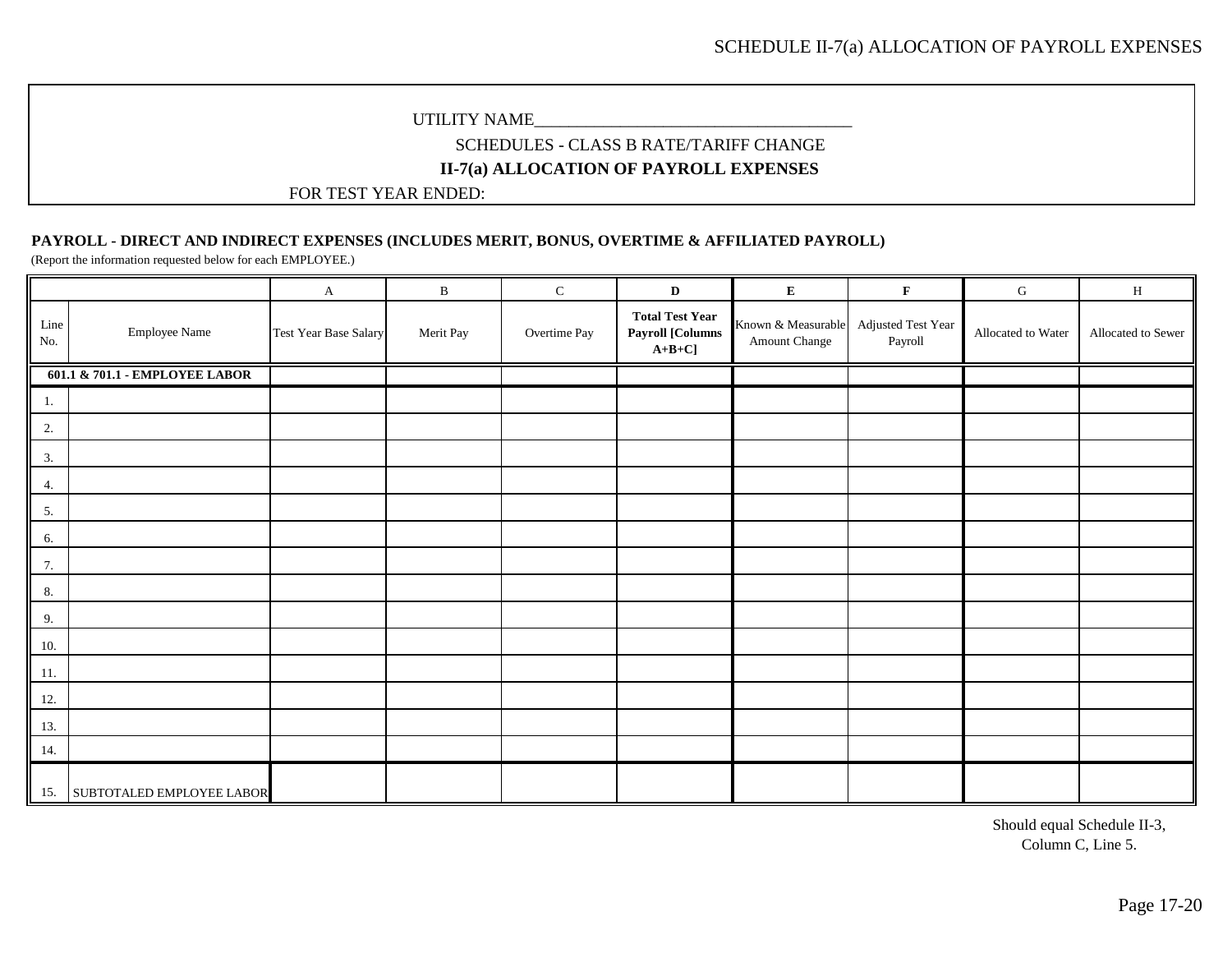# SCHEDULES - CLASS B RATE/TARIFF CHANGE **II-7(a) ALLOCATION OF PAYROLL EXPENSES**

|                                     |                                 | $\mathbf{A}$                 | $\, {\bf B}$ | ${\bf C}$    | $\mathbf D$                                                   | ${\bf E}$                           | $\mathbf F$                   | ${\bf G}$          | $\, {\rm H}$       |
|-------------------------------------|---------------------------------|------------------------------|--------------|--------------|---------------------------------------------------------------|-------------------------------------|-------------------------------|--------------------|--------------------|
| $\mathop{\rm Line}\nolimits$<br>No. | <b>Employee Name</b>            | <b>Test Year Base Salary</b> | Merit Pay    | Overtime Pay | <b>Total Test Year</b><br><b>Payroll [Columns</b><br>$A+B+C]$ | Known & Measurable<br>Amount Change | Adjusted Test Year<br>Payroll | Allocated to Water | Allocated to Sewer |
|                                     | 601.2 & 701.2 - OFFICE SALARIES |                              |              |              |                                                               |                                     |                               |                    |                    |
| 16.                                 |                                 |                              |              |              |                                                               |                                     |                               |                    |                    |
| 17.                                 |                                 |                              |              |              |                                                               |                                     |                               |                    |                    |
| 18.                                 |                                 |                              |              |              |                                                               |                                     |                               |                    |                    |
| 19.                                 |                                 |                              |              |              |                                                               |                                     |                               |                    |                    |
| 20.                                 |                                 |                              |              |              |                                                               |                                     |                               |                    |                    |
| 21.                                 |                                 |                              |              |              |                                                               |                                     |                               |                    |                    |
| 22.                                 |                                 |                              |              |              |                                                               |                                     |                               |                    |                    |
| 23.                                 |                                 |                              |              |              |                                                               |                                     |                               |                    |                    |
| 24.                                 |                                 |                              |              |              |                                                               |                                     |                               |                    |                    |
| 25.                                 |                                 |                              |              |              |                                                               |                                     |                               |                    |                    |
| 26.                                 |                                 |                              |              |              |                                                               |                                     |                               |                    |                    |
| 27.                                 |                                 |                              |              |              |                                                               |                                     |                               |                    |                    |
| 28.                                 |                                 |                              |              |              |                                                               |                                     |                               |                    |                    |
| 29.                                 |                                 |                              |              |              |                                                               |                                     |                               |                    |                    |
| 30.                                 |                                 |                              |              |              |                                                               |                                     |                               |                    |                    |
| 31.                                 |                                 |                              |              |              |                                                               |                                     |                               |                    |                    |
| 32.                                 |                                 |                              |              |              |                                                               |                                     |                               |                    |                    |
| 33.                                 | SUBTOTALED OFFICE SALARIES      |                              |              |              |                                                               |                                     |                               |                    |                    |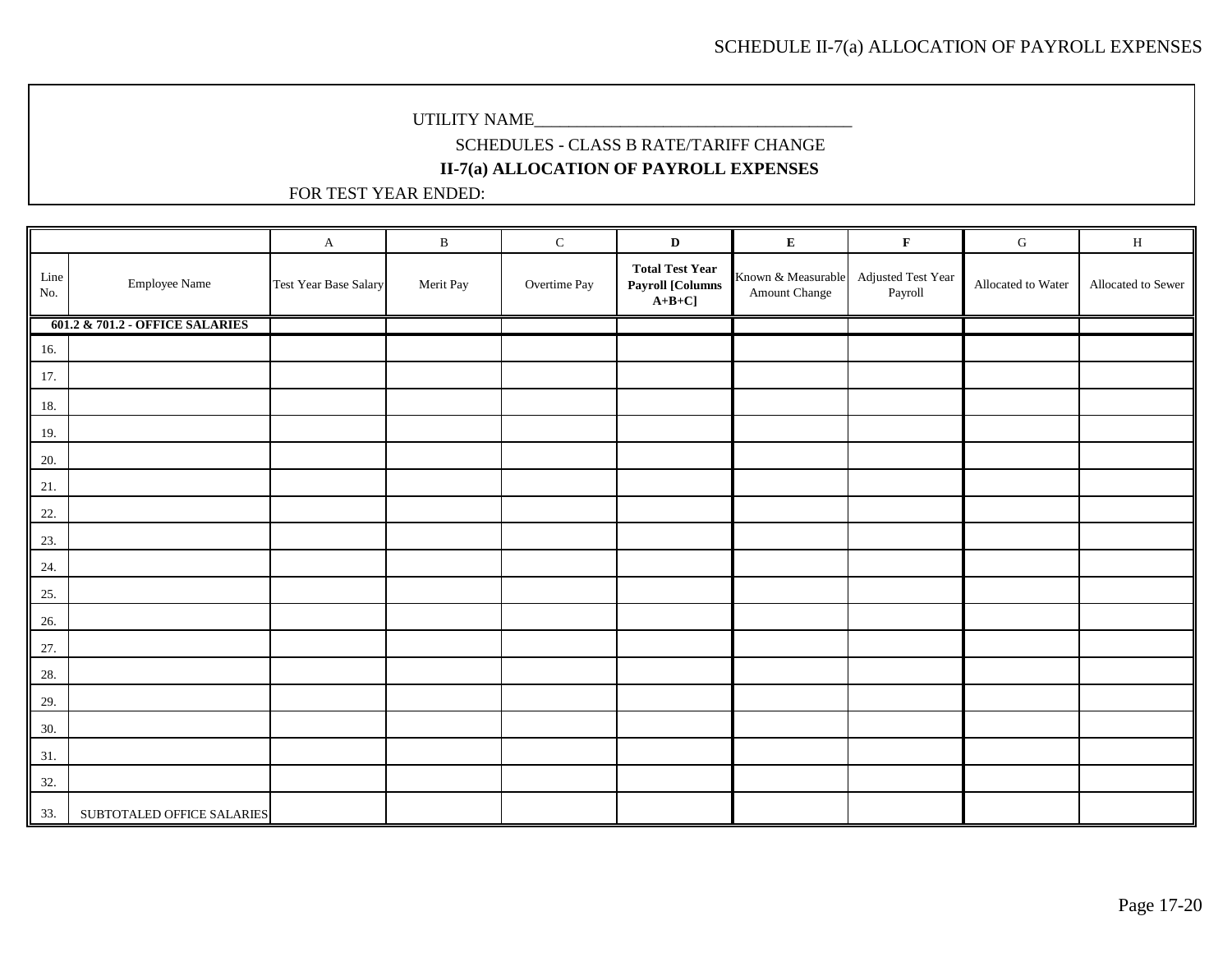## SCHEDULES - CLASS B RATE/TARIFF CHANGE **II-7(a) ALLOCATION OF PAYROLL EXPENSES**

FOR TEST YEAR ENDED:

Should equal Schedule II-3, Column C, Line 10.

|             |                                 | $\mathbf{A}$          | $\, {\bf B}$ | ${\bf C}$    | $\mathbf{D}$                                                  | ${\bf E}$                           | $\mathbf F$                   | ${\bf G}$          | $\, {\rm H}$       |
|-------------|---------------------------------|-----------------------|--------------|--------------|---------------------------------------------------------------|-------------------------------------|-------------------------------|--------------------|--------------------|
| Line<br>No. | <b>Employee Name</b>            | Test Year Base Salary | Merit Pay    | Overtime Pay | <b>Total Test Year</b><br><b>Payroll [Columns</b><br>$A+B+C]$ | Known & Measurable<br>Amount Change | Adjusted Test Year<br>Payroll | Allocated to Water | Allocated to Sewer |
|             | 603 & 703 - MANAGEMENT SALARIES |                       |              |              |                                                               |                                     |                               |                    |                    |
| 34.         |                                 |                       |              |              |                                                               |                                     |                               |                    |                    |
| 35.         |                                 |                       |              |              |                                                               |                                     |                               |                    |                    |
| 36.         |                                 |                       |              |              |                                                               |                                     |                               |                    |                    |
| 37.         |                                 |                       |              |              |                                                               |                                     |                               |                    |                    |
| 38.         |                                 |                       |              |              |                                                               |                                     |                               |                    |                    |
| 39.         |                                 |                       |              |              |                                                               |                                     |                               |                    |                    |
| 40.         |                                 |                       |              |              |                                                               |                                     |                               |                    |                    |
| 41.         |                                 |                       |              |              |                                                               |                                     |                               |                    |                    |
| 42.         |                                 |                       |              |              |                                                               |                                     |                               |                    |                    |
| 43.         |                                 |                       |              |              |                                                               |                                     |                               |                    |                    |
| 44.         |                                 |                       |              |              |                                                               |                                     |                               |                    |                    |
| 45.         |                                 |                       |              |              |                                                               |                                     |                               |                    |                    |
| 46.         |                                 |                       |              |              |                                                               |                                     |                               |                    |                    |
| 47.         |                                 |                       |              |              |                                                               |                                     |                               |                    |                    |
| 48.         |                                 |                       |              |              |                                                               |                                     |                               |                    |                    |
| 49.         |                                 |                       |              |              |                                                               |                                     |                               |                    |                    |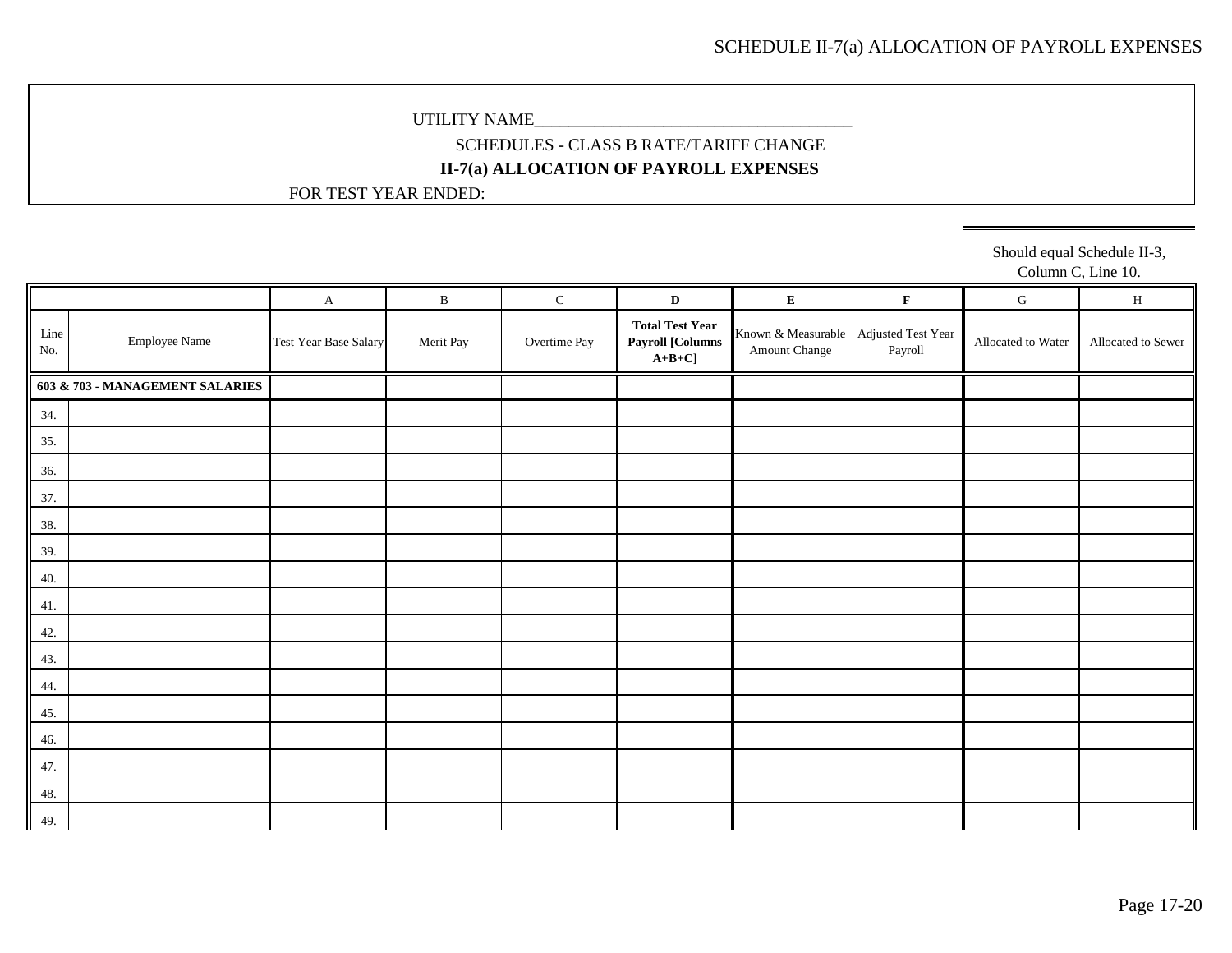# SCHEDULE II-7(a) ALLOCATION OF PAYROLL EXPENSES

### UTILITY NAME\_

## SCHEDULES - CLASS B RATE/TARIFF CHANGE **II-7(a) ALLOCATION OF PAYROLL EXPENSES**

### FOR TEST YEAR ENDED:

|           | <b><i>TALED MANAGEMENT</i></b><br>π |  |  |  |  |
|-----------|-------------------------------------|--|--|--|--|
| 5(<br>Jv. | <b>ARIES</b><br>5AL                 |  |  |  |  |

Should equal Schedule II-3,

Column C, Line 11.

|                   |                             | $\mathbf{A}$          | $\, {\bf B}$ | $\mathbf C$  | $\mathbf{D}$                                                  | $\mathbf E$                         | $\mathbf F$                   | ${\bf G}$          | $\, {\rm H}$       |
|-------------------|-----------------------------|-----------------------|--------------|--------------|---------------------------------------------------------------|-------------------------------------|-------------------------------|--------------------|--------------------|
| Line<br>$\rm No.$ | <b>Employee Name</b>        | Test Year Base Salary | Merit Pay    | Overtime Pay | <b>Total Test Year</b><br><b>Payroll [Columns</b><br>$A+B+C]$ | Known & Measurable<br>Amount Change | Adjusted Test Year<br>Payroll | Allocated to Water | Allocated to Sewer |
|                   | 634 & 734 - MANAGEMENT FEES |                       |              |              |                                                               |                                     |                               |                    |                    |
| 51.               |                             |                       |              |              |                                                               |                                     |                               |                    |                    |
| 52.               |                             |                       |              |              |                                                               |                                     |                               |                    |                    |
| 53.               |                             |                       |              |              |                                                               |                                     |                               |                    |                    |
| 54.               |                             |                       |              |              |                                                               |                                     |                               |                    |                    |
| 55.               |                             |                       |              |              |                                                               |                                     |                               |                    |                    |
| 56.               |                             |                       |              |              |                                                               |                                     |                               |                    |                    |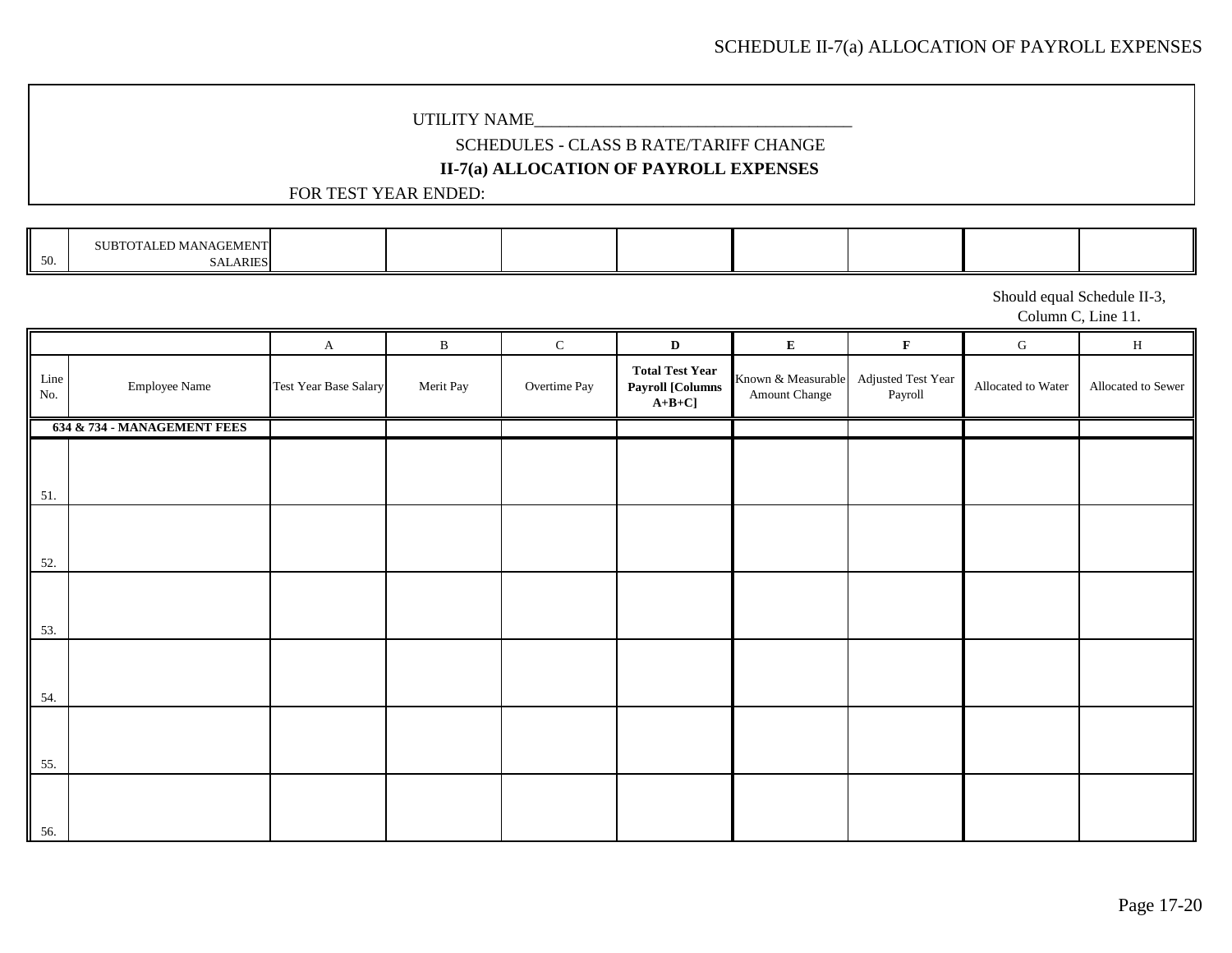## SCHEDULES - CLASS B RATE/TARIFF CHANGE **II-7(a) ALLOCATION OF PAYROLL EXPENSES**

| <b>Contact State Contact State</b><br>SUB7<br>MANAGEMEN |  |  |  |  |
|---------------------------------------------------------|--|--|--|--|
| <b>COLOR</b><br>دخلنا                                   |  |  |  |  |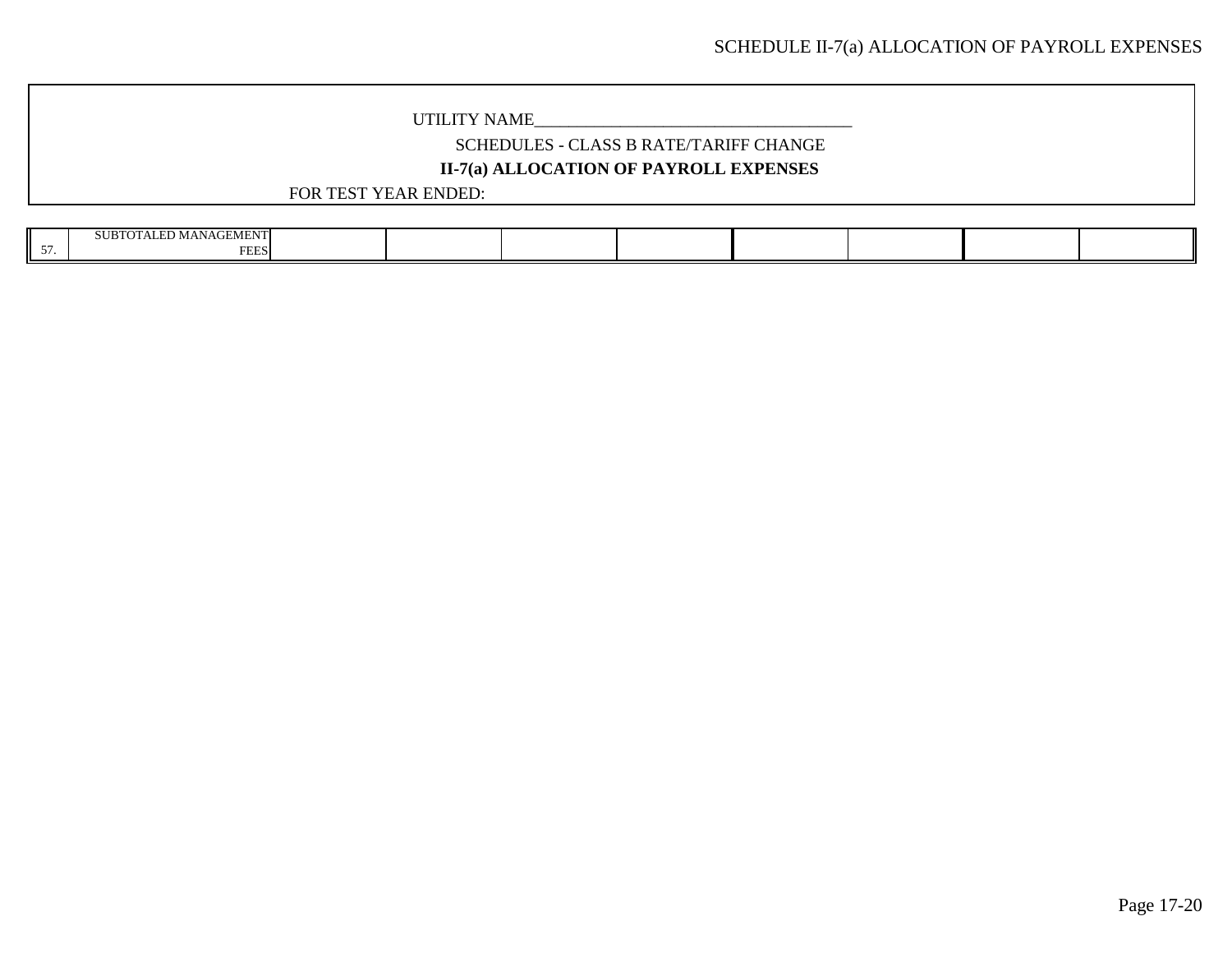### UTILITY NAME\_\_\_\_\_\_\_\_\_\_\_\_\_\_\_\_\_\_\_\_\_\_\_\_\_\_\_\_\_\_\_\_\_\_\_\_\_

### SCHEDULES - CLASS B RATE/TARIFF CHANGE **II-7(b) CALCULATION OF PAYROLL TAXES**

FOR TEST YEAR ENDED:

# **SOME SALARIES MUST BE CAPITALIZED IN THIS REPORT IF EMPLOYEES INSTALL PLANT IN SERVICE**

(Report the information requested below for each EMPLOYEE.)

|             |                                            | A                    | $\, {\bf B}$                                    | ${\bf C}$           | $\mathbf D$                             | ${\bf E}$                                    | $\mathbf F$                                           | ${\bf G}$                    | $\, {\rm H}$     |
|-------------|--------------------------------------------|----------------------|-------------------------------------------------|---------------------|-----------------------------------------|----------------------------------------------|-------------------------------------------------------|------------------------------|------------------|
| Line<br>No. | <b>Employee Name</b>                       | Test Year<br>Payroll | $\label{eq:capitalized} Capitalized$<br>Payroll | Expensed<br>Payroll | 1st<br>7,000 or new limit<br>(FUTA max) | 7,001 to<br>9,000 or new limit<br>(SUTA max) | $9{,}001$ to<br>118,500 or new limit<br>(or FICA max) | over<br>118,500 or new limit | Total<br>Payroll |
|             | 601.1 & 701.1 - EMPLOYEE LABOR             |                      |                                                 |                     |                                         |                                              |                                                       |                              |                  |
| 1.          |                                            |                      |                                                 |                     |                                         |                                              |                                                       |                              |                  |
| 2.          |                                            |                      |                                                 |                     |                                         |                                              |                                                       |                              |                  |
| 3.          |                                            |                      |                                                 |                     |                                         |                                              |                                                       |                              |                  |
| 4.          |                                            |                      |                                                 |                     |                                         |                                              |                                                       |                              |                  |
| 5.          |                                            |                      |                                                 |                     |                                         |                                              |                                                       |                              |                  |
| 6.          |                                            |                      |                                                 |                     |                                         |                                              |                                                       |                              |                  |
| 7.          |                                            |                      |                                                 |                     |                                         |                                              |                                                       |                              |                  |
| 8.          |                                            |                      |                                                 |                     |                                         |                                              |                                                       |                              |                  |
| 9.          |                                            |                      |                                                 |                     |                                         |                                              |                                                       |                              |                  |
| 10.         |                                            |                      |                                                 |                     |                                         |                                              |                                                       |                              |                  |
| 11.         |                                            |                      |                                                 |                     |                                         |                                              |                                                       |                              |                  |
| 12.         |                                            |                      |                                                 |                     |                                         |                                              |                                                       |                              |                  |
| 13.         |                                            |                      |                                                 |                     |                                         |                                              |                                                       |                              |                  |
| 14.         |                                            |                      |                                                 |                     |                                         |                                              |                                                       |                              |                  |
| 15.         | <b>SUBTOTALED</b><br><b>EMPLOYEE LABOR</b> |                      |                                                 |                     |                                         |                                              |                                                       |                              |                  |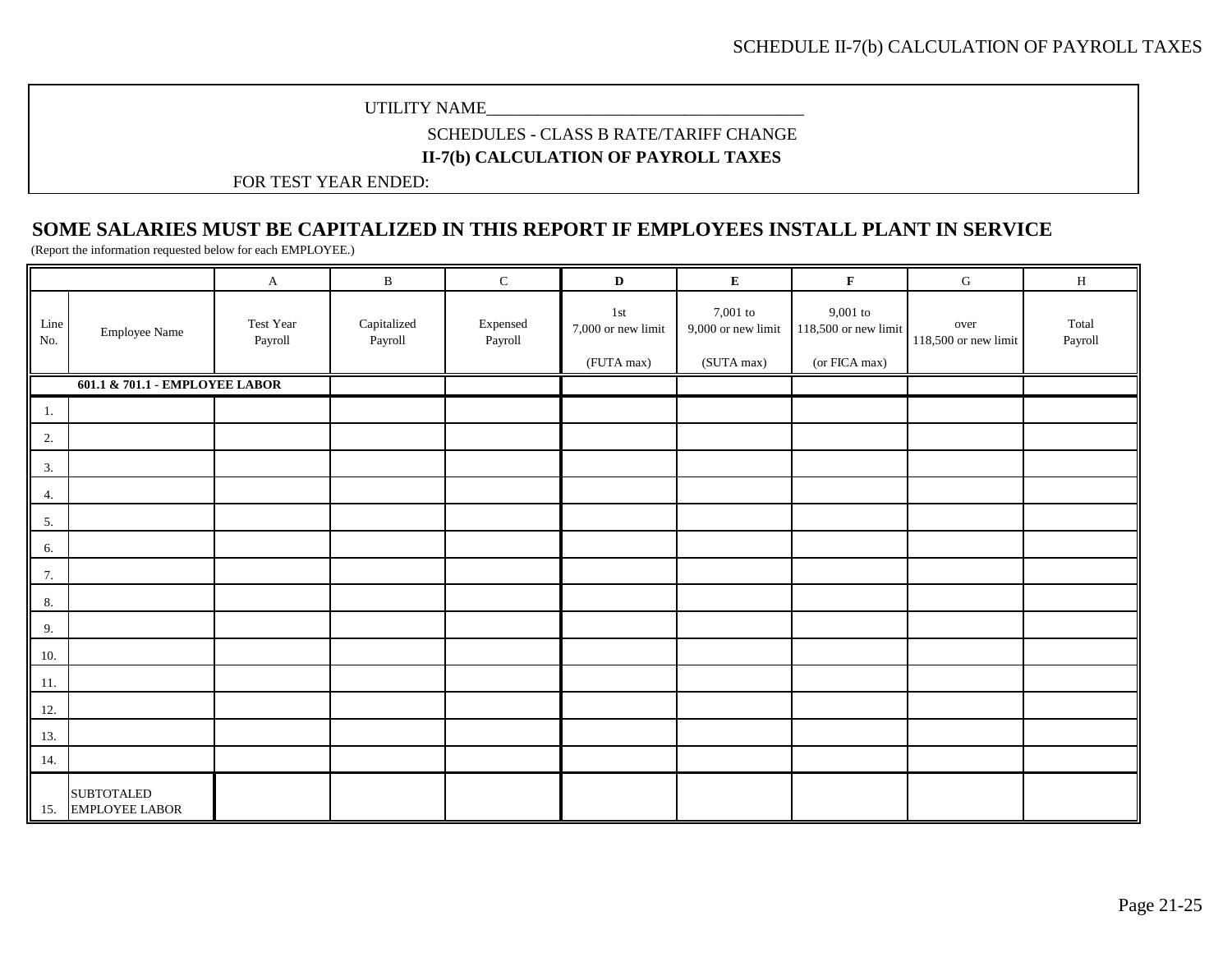# SCHEDULES - CLASS B RATE/TARIFF CHANGE **II-7(b) CALCULATION OF PAYROLL TAXES**

|             |                                 | $\mathbf{A}$         | $\, {\bf B}$           | $\mathbf C$         | $\mathbf{D}$                            | ${\bf E}$                                    | $\mathbf F$                                           | ${\bf G}$                    | $\, {\rm H}$     |
|-------------|---------------------------------|----------------------|------------------------|---------------------|-----------------------------------------|----------------------------------------------|-------------------------------------------------------|------------------------------|------------------|
| Line<br>No. | <b>Employee Name</b>            | Test Year<br>Payroll | Capitalized<br>Payroll | Expensed<br>Payroll | 1st<br>7,000 or new limit<br>(FUTA max) | 7,001 to<br>9,000 or new limit<br>(SUTA max) | $9{,}001$ to<br>118,500 or new limit<br>(or FICA max) | over<br>118,500 or new limit | Total<br>Payroll |
|             | 601.2 & 701.2 - OFFICE SALARIES |                      |                        |                     |                                         |                                              |                                                       |                              |                  |
| 16.         |                                 |                      |                        |                     |                                         |                                              |                                                       |                              |                  |
| 17.         |                                 |                      |                        |                     |                                         |                                              |                                                       |                              |                  |
| 18.         |                                 |                      |                        |                     |                                         |                                              |                                                       |                              |                  |
| 19.         |                                 |                      |                        |                     |                                         |                                              |                                                       |                              |                  |
| 20.         |                                 |                      |                        |                     |                                         |                                              |                                                       |                              |                  |
| 21.         |                                 |                      |                        |                     |                                         |                                              |                                                       |                              |                  |
| 22.         |                                 |                      |                        |                     |                                         |                                              |                                                       |                              |                  |
| 23.         |                                 |                      |                        |                     |                                         |                                              |                                                       |                              |                  |
| 24.         |                                 |                      |                        |                     |                                         |                                              |                                                       |                              |                  |
| 25.         |                                 |                      |                        |                     |                                         |                                              |                                                       |                              |                  |
| 26.         |                                 |                      |                        |                     |                                         |                                              |                                                       |                              |                  |
| 27.         |                                 |                      |                        |                     |                                         |                                              |                                                       |                              |                  |
| 28.         |                                 |                      |                        |                     |                                         |                                              |                                                       |                              |                  |
| 29.         |                                 |                      |                        |                     |                                         |                                              |                                                       |                              |                  |
| 30.         |                                 |                      |                        |                     |                                         |                                              |                                                       |                              |                  |
| 31.         |                                 |                      |                        |                     |                                         |                                              |                                                       |                              |                  |
| 32.         |                                 |                      |                        |                     |                                         |                                              |                                                       |                              |                  |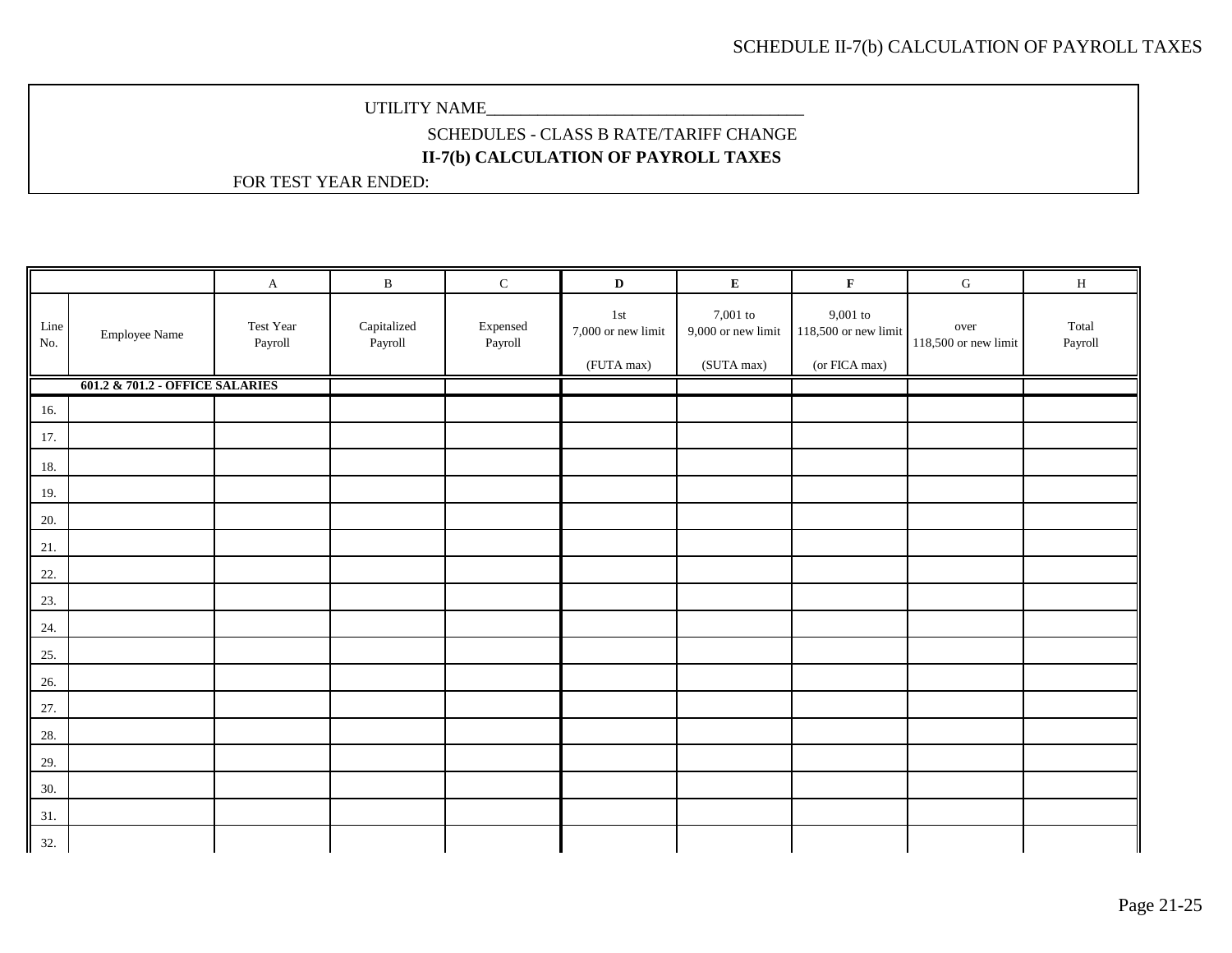# SCHEDULES - CLASS B RATE/TARIFF CHANGE

## **II-7(b) CALCULATION OF PAYROLL TAXES**

| <b>SUBTOTALED OFFICE</b> |
|--------------------------|
| 33. SALARIES             |

|             |                                 | $\mathbf{A}$         | $\, {\bf B}$           | ${\bf C}$                                   | $\mathbf D$                                          | E                                            | $\mathbf F$                                         | ${\bf G}$                    | H                |
|-------------|---------------------------------|----------------------|------------------------|---------------------------------------------|------------------------------------------------------|----------------------------------------------|-----------------------------------------------------|------------------------------|------------------|
| Line<br>No. | <b>Employee Name</b>            | Test Year<br>Payroll | Capitalized<br>Payroll | $\ensuremath{\mathsf{Expensed}}$<br>Payroll | $1\,\mathrm{st}$<br>7,000 or new limit<br>(FUTA max) | 7,001 to<br>9,000 or new limit<br>(SUTA max) | $9,001$ to<br>118,500 or new limit<br>(or FICA max) | over<br>118,500 or new limit | Total<br>Payroll |
|             | 603 & 703 - MANAGEMENT SALARIES |                      |                        |                                             |                                                      |                                              |                                                     |                              |                  |
| 34.         |                                 |                      |                        |                                             |                                                      |                                              |                                                     |                              |                  |
| 35.         |                                 |                      |                        |                                             |                                                      |                                              |                                                     |                              |                  |
| 36.         |                                 |                      |                        |                                             |                                                      |                                              |                                                     |                              |                  |
| 37.         |                                 |                      |                        |                                             |                                                      |                                              |                                                     |                              |                  |
| 38.         |                                 |                      |                        |                                             |                                                      |                                              |                                                     |                              |                  |
| 39.         |                                 |                      |                        |                                             |                                                      |                                              |                                                     |                              |                  |
| 40.         |                                 |                      |                        |                                             |                                                      |                                              |                                                     |                              |                  |
| 41.         |                                 |                      |                        |                                             |                                                      |                                              |                                                     |                              |                  |
| 42.         |                                 |                      |                        |                                             |                                                      |                                              |                                                     |                              |                  |
| 43.         |                                 |                      |                        |                                             |                                                      |                                              |                                                     |                              |                  |
| 44.         |                                 |                      |                        |                                             |                                                      |                                              |                                                     |                              |                  |
| 45.         |                                 |                      |                        |                                             |                                                      |                                              |                                                     |                              |                  |
| 46.         |                                 |                      |                        |                                             |                                                      |                                              |                                                     |                              |                  |
| 47.         |                                 |                      |                        |                                             |                                                      |                                              |                                                     |                              |                  |
| 48.         |                                 |                      |                        |                                             |                                                      |                                              |                                                     |                              |                  |
| 49.         |                                 |                      |                        |                                             |                                                      |                                              |                                                     |                              |                  |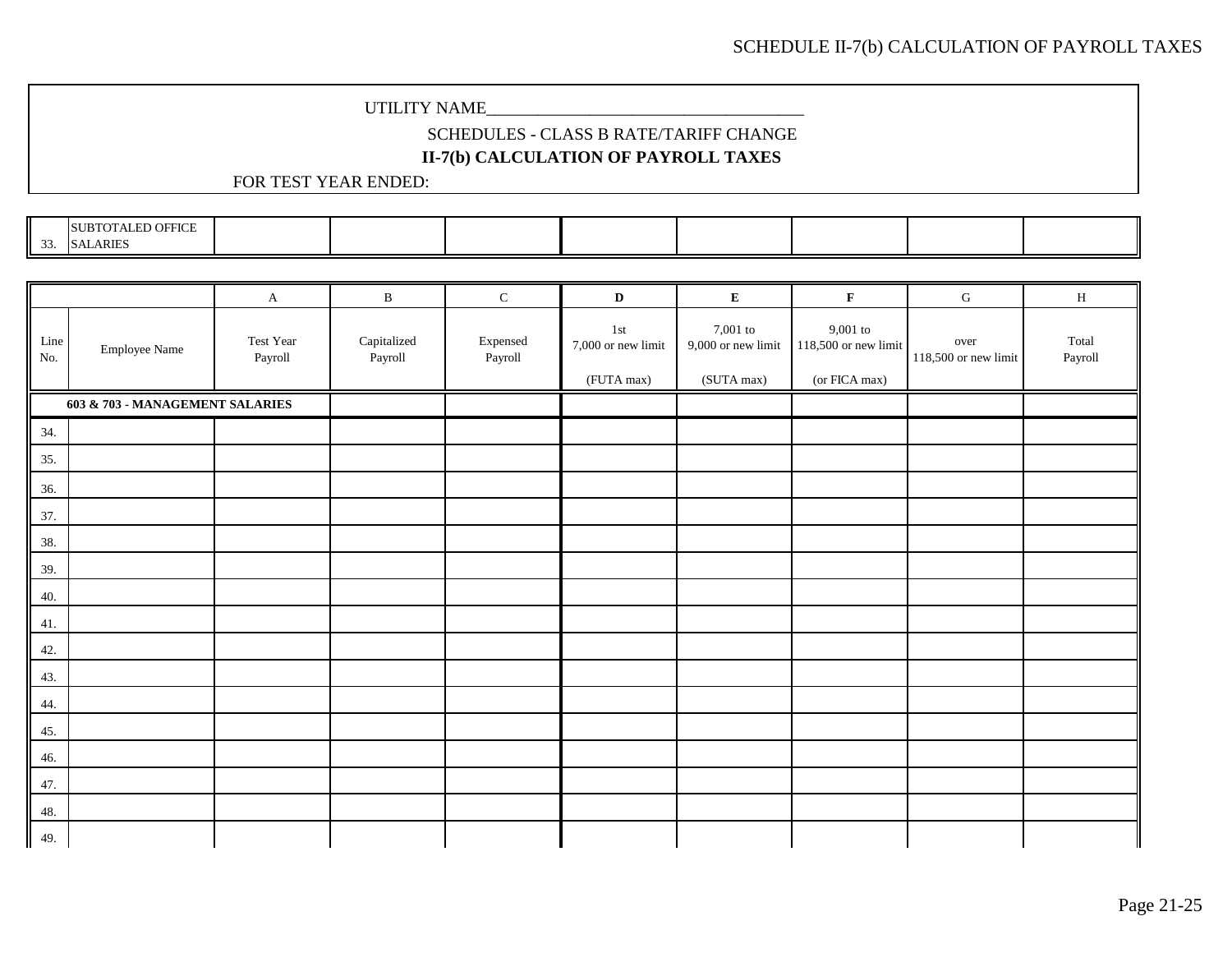# SCHEDULES - CLASS B RATE/TARIFF CHANGE

# **II-7(b) CALCULATION OF PAYROLL TAXES**

|     | <b>SUBTOTALED</b> |  |  |  |  |
|-----|-------------------|--|--|--|--|
|     | <b>MANAGEMENT</b> |  |  |  |  |
| 50. | <b>SALARIES</b>   |  |  |  |  |

|             |                             | $\mathbf A$          | $\, {\bf B}$           | $\mathbf C$         | $\mathbf D$                                          | ${\bf E}$                                        | $\mathbf F$                                           | ${\bf G}$                    | $\, {\rm H}$     |
|-------------|-----------------------------|----------------------|------------------------|---------------------|------------------------------------------------------|--------------------------------------------------|-------------------------------------------------------|------------------------------|------------------|
| Line<br>No. | <b>Employee Name</b>        | Test Year<br>Payroll | Capitalized<br>Payroll | Expensed<br>Payroll | $1\,\mathrm{st}$<br>7,000 or new limit<br>(FUTA max) | 7,001 to<br>$9{,}000$ or new limit<br>(SUTA max) | $9,001$ to<br>$118,500$ or new limit<br>(or FICA max) | over<br>118,500 or new limit | Total<br>Payroll |
|             | 634 & 734 - MANAGEMENT FEES |                      |                        |                     |                                                      |                                                  |                                                       |                              |                  |
| 51.         |                             |                      |                        |                     |                                                      |                                                  |                                                       |                              |                  |
| 52.         |                             |                      |                        |                     |                                                      |                                                  |                                                       |                              |                  |
| 53.         |                             |                      |                        |                     |                                                      |                                                  |                                                       |                              |                  |
| 54.         |                             |                      |                        |                     |                                                      |                                                  |                                                       |                              |                  |
| 55.         |                             |                      |                        |                     |                                                      |                                                  |                                                       |                              |                  |
| 56.         |                             |                      |                        |                     |                                                      |                                                  |                                                       |                              |                  |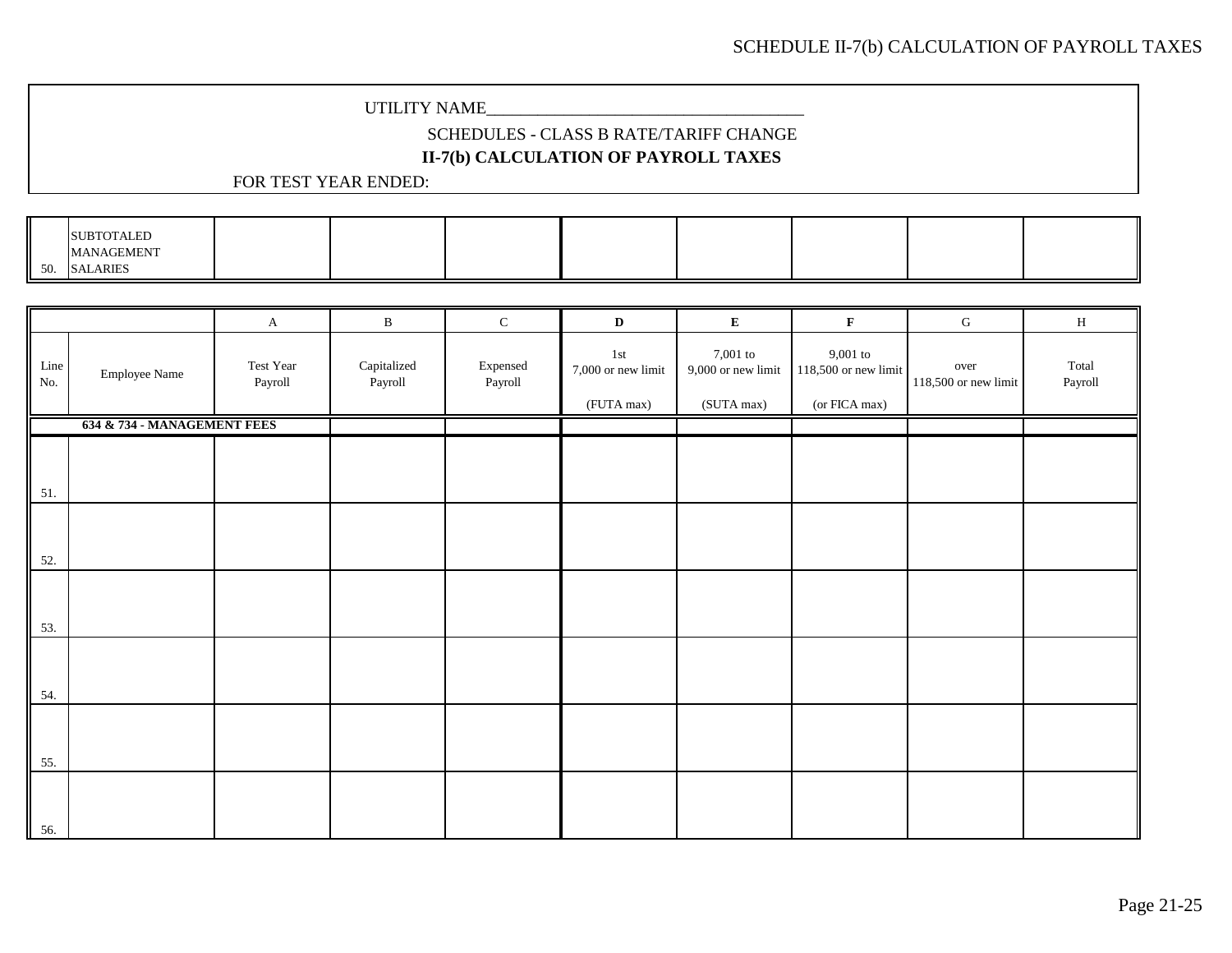### UTILITY NAME\_\_\_\_\_\_\_\_\_\_\_\_\_\_\_\_\_\_\_\_\_\_\_\_\_\_\_\_\_\_\_\_\_\_\_\_\_

# SCHEDULES - CLASS B RATE/TARIFF CHANGE

# **II-7(b) CALCULATION OF PAYROLL TAXES**

### FOR TEST YEAR ENDED:

|           | <b>SUBTOTALED</b>      |  |  |  |  |
|-----------|------------------------|--|--|--|--|
| 57<br>JI. | <b>MANAGEMENT FEES</b> |  |  |  |  |

|             |                                                                  | A                    | D                      |                     | D                                       |                                                |                                                       |                                |                  |
|-------------|------------------------------------------------------------------|----------------------|------------------------|---------------------|-----------------------------------------|------------------------------------------------|-------------------------------------------------------|--------------------------------|------------------|
| Line<br>No. |                                                                  | Test Year<br>Payroll | Capitalized<br>Payroll | Expensed<br>Payroll | 1st<br>7,000 or new limit<br>(FUTA max) | $7,001$ to<br>9,000 or new limit<br>(SUTA max) | $9,001$ to<br>$118,500$ or new limit<br>(or FICA max) | over<br>$118,500$ or new limit | Total<br>Payroll |
|             | Totals (Line $15 +$<br>Line $33 +$ Line $50 +$<br>$58.$ Line 57) |                      |                        |                     |                                         |                                                |                                                       |                                |                  |

To Schedule IV-1(b)

|  | Percentage      | Column B, Line 58 divided by Column A, Line 58 multiply by 100 for percentage. If entering in excel do not multiply by 100, |
|--|-----------------|-----------------------------------------------------------------------------------------------------------------------------|
|  | 59. Capitalized | llenter number as a decimal.                                                                                                |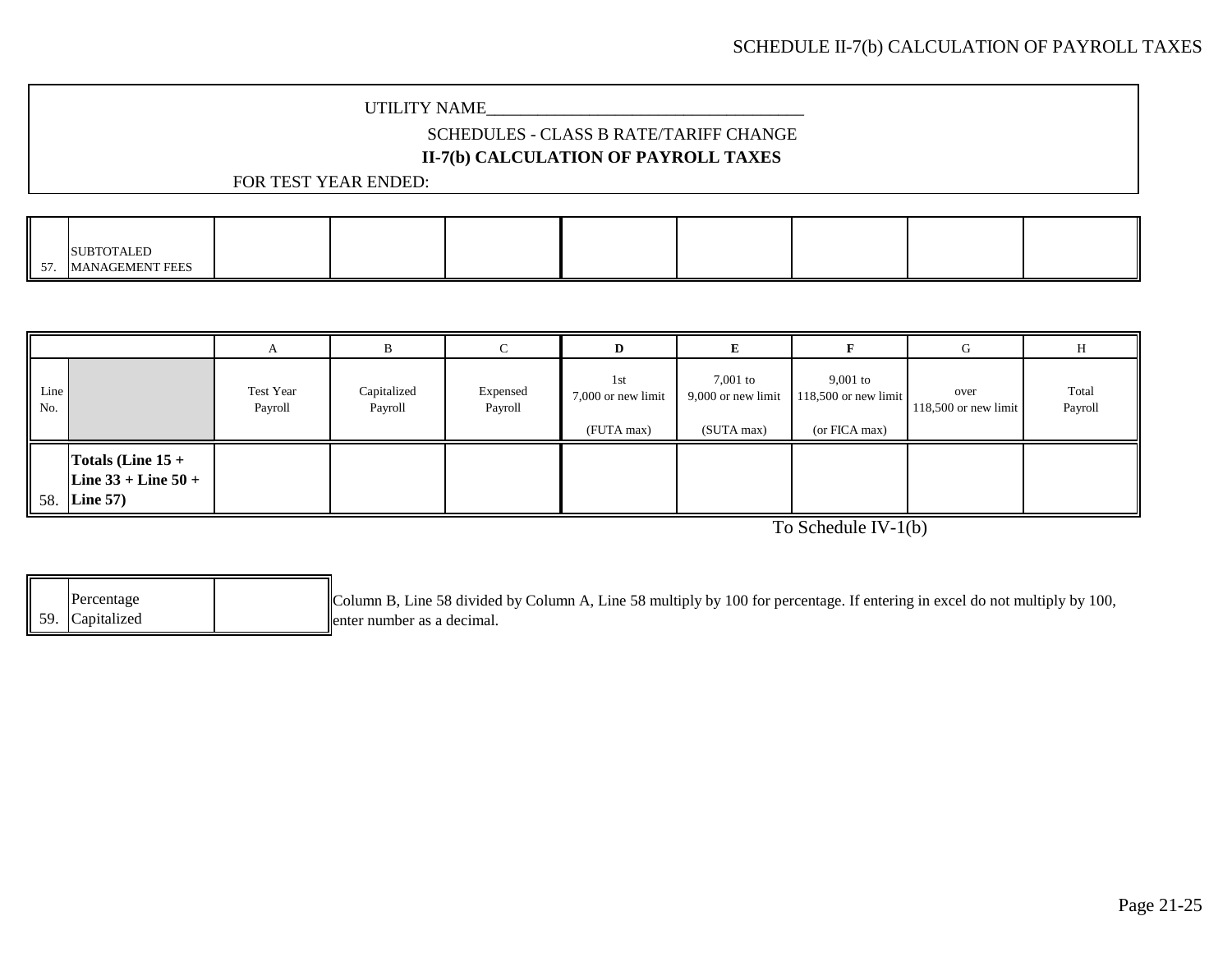### UTILITY NAME: SCHEDULES - CLASS B RATE/TARIFF CHANGE **II-8 EMPLOYEE PENSIONS AND BENEFITS** FOR THE TEST YEAR ENDED:

**This page is supplemental information. It is required to complete Schedule I-1. References below refer to Schedule I-1.**

**Line No. Account No. 13. 604 Employee pensions and benefits Account Name**

#### **Employee pensions and benefits**

**List the amount spent on Employee's pensions and benefits for the last two record periods and estimate for the Test Year. Indicate the kinds of expenses included in this account by identifying all items by category. For example, Pensions includes such items as ESOPs and IRAs. The "Other" column includes such items as dental, vision, life insurance, etc. Also include the number of employees covered and charged to account 674 and indicate the cost per employee. As applicable, provide information on any qualified pensions offered to employees and documentation, such as actuarial studies, discussing net pension costs as well as current funding status of the utility's projected benefit obligation. If the Test Year amount is higher than previous years, indicate the reason for the anticipated change:**

**List types of Pensions & Benefits:**

|                                     | \$                  | \$              | \$            | \$                                    | \$                         |
|-------------------------------------|---------------------|-----------------|---------------|---------------------------------------|----------------------------|
| Year                                | <b>Total Amount</b> | <b>Pensions</b> | <b>Health</b> | Other                                 | Amount Capitalized*        |
| <b>Cost per Employee:</b>           |                     |                 |               |                                       |                            |
|                                     | \$                  | \$              | \$            | \$                                    | \$                         |
| Year                                | <b>Total Amount</b> | <b>Pensions</b> | <b>Health</b> | Other                                 | <b>Amount Capitalized*</b> |
| <b>Number of Employees covered:</b> |                     |                 |               |                                       |                            |
| <b>Cost per Employee:</b>           |                     |                 |               |                                       |                            |
| List types of Pensions & Benefits:  |                     |                 |               |                                       |                            |
|                                     | \$                  | \$              | \$            | \$                                    | \$                         |
| Year                                | <b>Total Amount</b> | <b>Pensions</b> | Health        | Other                                 | <b>Amount Capitalized*</b> |
| <b>Number of Employees covered:</b> |                     |                 |               |                                       |                            |
| <b>Cost per Employee:</b>           |                     |                 |               | *(use % on Schedule II-7(b), line 59) |                            |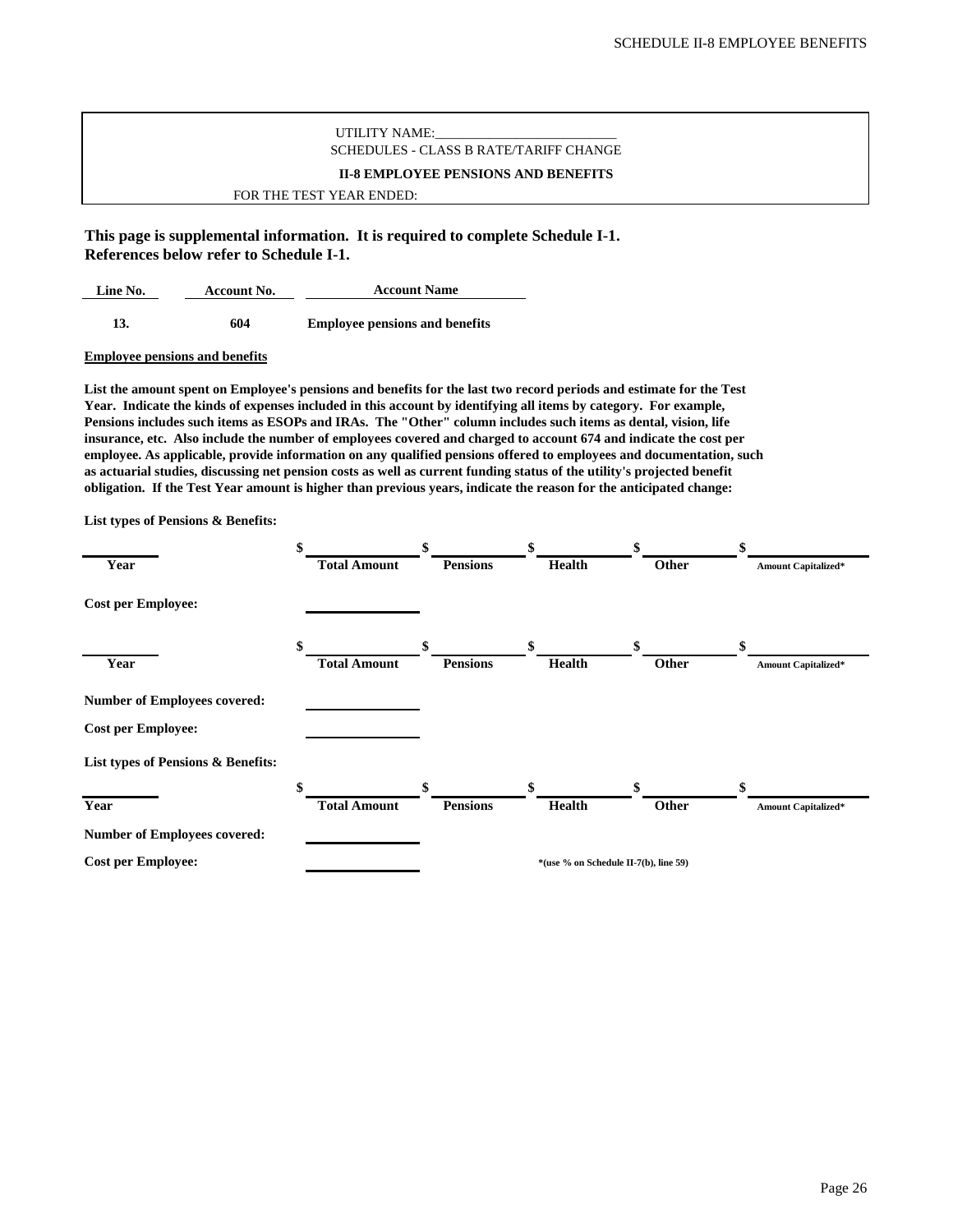#### SCHEDULE II-9 OTHER EXPENSES

#### UTILITY NAME\_\_\_

SCHEDULES - CLASS B RATE/TARIFF CHANGE

**II-9 OTHER EXPENSES**

#### FOR TEST YEAR ENDED:

#### **II-9(a) ADVERTISING**

| Line         |       | Acct. No. | Type of Advertising                            | 2 Years before Test Year | Year before Test Year | <b>Test Year Expense</b> |
|--------------|-------|-----------|------------------------------------------------|--------------------------|-----------------------|--------------------------|
| No.          | Water | Sewer     |                                                |                          |                       |                          |
|              |       |           |                                                |                          |                       |                          |
|              |       |           | Public Heath and Safety                        |                          |                       |                          |
|              |       |           |                                                |                          |                       |                          |
| $\sim$<br>z. |       |           | Conservation of Water                          |                          |                       |                          |
|              |       |           | Explanation of Billing Practices, rates, rules |                          |                       |                          |
| 3.           |       |           | and regulations                                |                          |                       |                          |
|              |       |           |                                                |                          |                       |                          |
| 4.           |       |           | Other advertising programs                     |                          |                       |                          |
| D.           |       |           | <b>Total Advertising Expense</b>               |                          |                       |                          |

#### **II-9(b) CONTRIBUTIONS**

| Line<br>No. | Water | Acct. No.<br>Sewer | Type of Contribution/Donation | Amount | Payee | Type of Organization |
|-------------|-------|--------------------|-------------------------------|--------|-------|----------------------|
|             |       |                    |                               |        |       |                      |
|             |       |                    |                               |        |       |                      |
| <b>L.</b>   |       |                    |                               |        |       |                      |
| <u>.</u>    |       |                    |                               |        |       |                      |
| 4.          |       |                    |                               |        |       |                      |
| <u>.</u>    |       |                    | Total                         |        |       |                      |

#### **II-9(c) DUES AND MEMBERSHIP**

| Line<br>No. | Acct. No.<br>Sewer<br>Water |  | Level of payment by Account | Description of Payee Organization | <b>Total Amount</b> | Amount Attributable to Lobbying |
|-------------|-----------------------------|--|-----------------------------|-----------------------------------|---------------------|---------------------------------|
|             |                             |  |                             |                                   |                     |                                 |
| <u>L.</u>   |                             |  |                             |                                   |                     |                                 |
| <u>.</u>    |                             |  |                             |                                   |                     |                                 |
| 4.          |                             |  |                             |                                   |                     |                                 |
| <u>.</u>    |                             |  |                             | Total                             |                     |                                 |

#### **II-9(d) REGULATORY EXPENSES**

| Line<br>No. | Docket<br>No. | <b>CCN</b><br>No. | Description | Test year amount by System | Company Adjustment by<br>System | Company Request by System |
|-------------|---------------|-------------------|-------------|----------------------------|---------------------------------|---------------------------|
|             |               |                   |             |                            |                                 |                           |
| <b>L.</b>   |               |                   |             |                            |                                 |                           |
| <u>.</u>    |               |                   |             |                            |                                 |                           |
| 4.          |               |                   |             |                            |                                 |                           |
| <u>.</u>    |               |                   | Total       |                            |                                 |                           |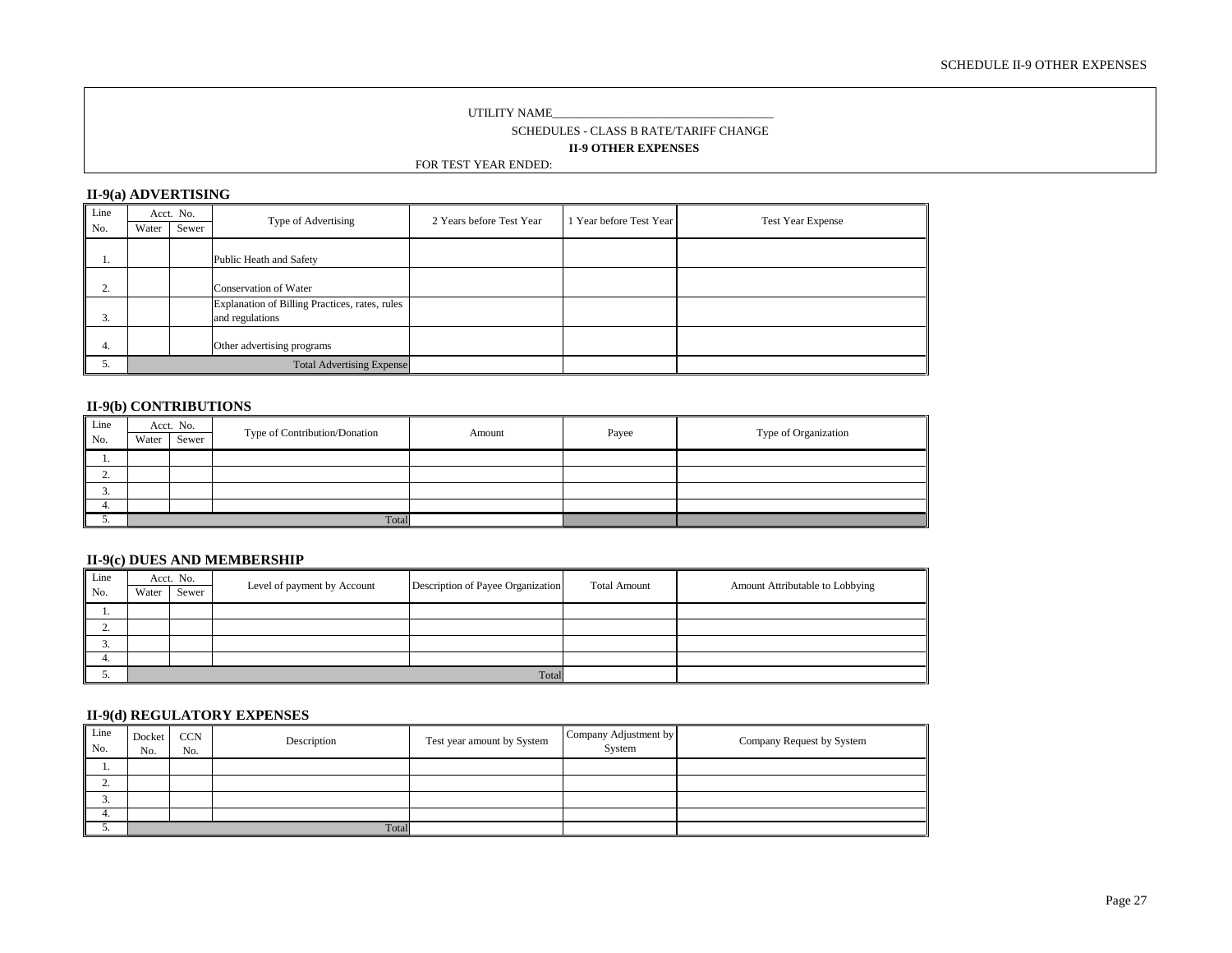#### UTILITY NAME: SCHEDULES - CLASS B RATE/TARIFF CHANGE **II-10 RENTS AND LEASES**

FOR THE TEST YEAR ENDED:

**II-10(a) UNAFFILIATED**

|                           | $\mathbf A$        | $\, {\bf B}$ | $\mathbf C$                                                            | $\, {\bf D}$            | $\mathbf E$                      |
|---------------------------|--------------------|--------------|------------------------------------------------------------------------|-------------------------|----------------------------------|
|                           | Item leased/rented | Amount       | <b>Purpose related to</b><br>providing water/sewer<br>$\mbox{service}$ | <b>Terms/Conditions</b> | Method of calculating<br>payment |
| $\mathbf{1}$ .            |                    |              |                                                                        |                         |                                  |
| 2.                        |                    |              |                                                                        |                         |                                  |
| $\overline{\mathbf{3}}$ . |                    |              |                                                                        |                         |                                  |
| $\overline{4}$ .          |                    |              |                                                                        |                         |                                  |
| $\overline{\phantom{a}}$  |                    |              |                                                                        |                         |                                  |
| 6.                        |                    |              |                                                                        |                         |                                  |
| $\overline{1}$ .          |                    |              |                                                                        |                         |                                  |
| $\frac{8}{1}$             |                    |              |                                                                        |                         |                                  |
| 9.                        |                    |              |                                                                        |                         |                                  |
| 10.                       |                    |              |                                                                        |                         |                                  |
| $\overline{11}$ .         |                    |              |                                                                        |                         |                                  |
| 12.                       |                    |              |                                                                        |                         |                                  |
| 16.                       |                    |              |                                                                        |                         |                                  |
| $\frac{17}{1}$            |                    |              |                                                                        |                         |                                  |
| $\frac{18}{1}$            |                    |              |                                                                        |                         |                                  |
| 19.                       |                    |              |                                                                        |                         |                                  |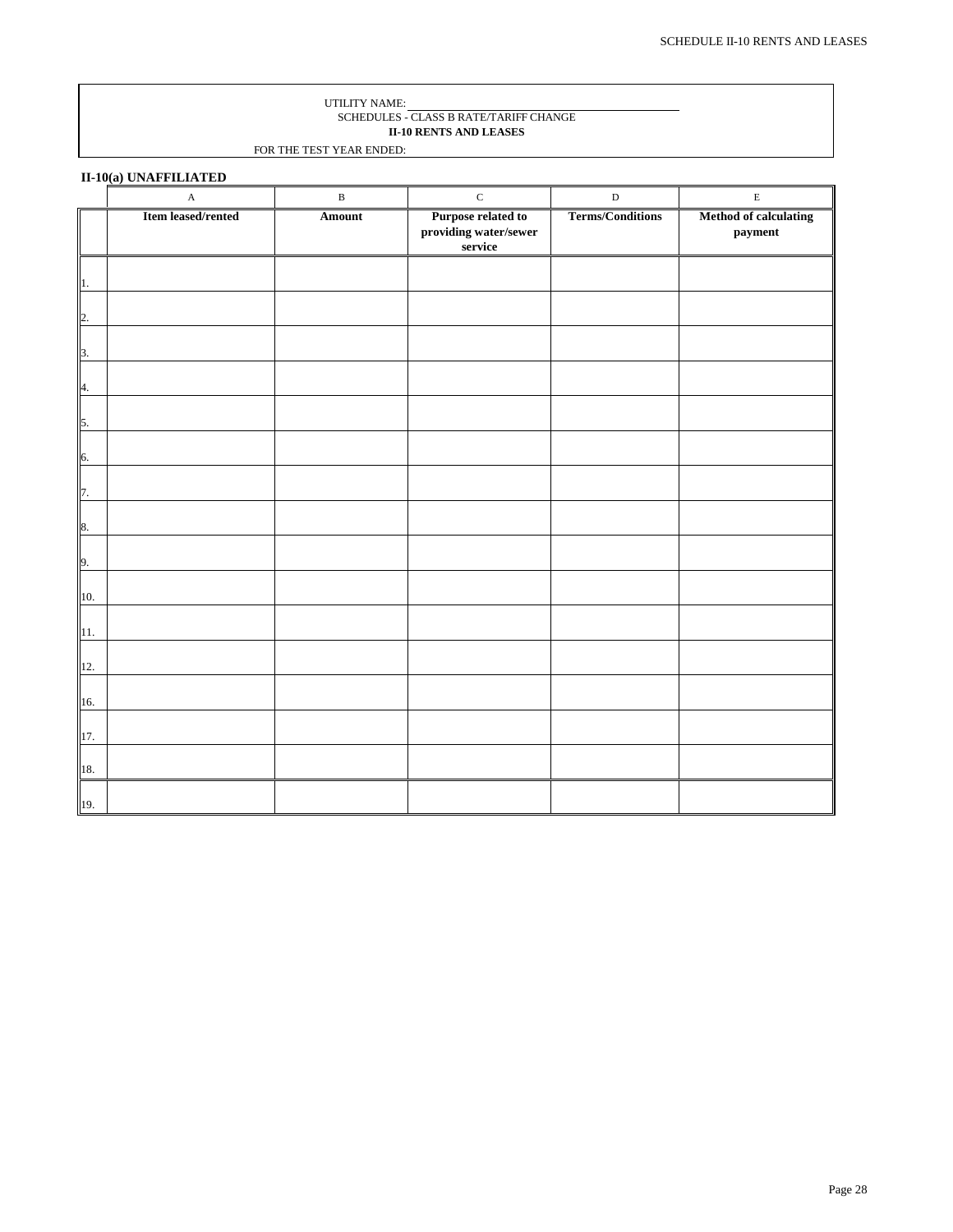# SCHEDULES - CLASS B RATE/TARIFF CHANGE **II-10 RENTS AND LEASES**

|     | II-10(b) AFFILIATED/ALLOCATED |              |                                                                 |                         |             |                                                                    |                |  |  |
|-----|-------------------------------|--------------|-----------------------------------------------------------------|-------------------------|-------------|--------------------------------------------------------------------|----------------|--|--|
|     | $\boldsymbol{\rm{A}}$         | $\, {\bf B}$ | $\mathbf C$                                                     | $\mathbf D$             | $\mathbf E$ | $\mathbf F$                                                        | ${\bf G}$      |  |  |
|     | Item leased/rented            | Amount       | Purpose related to<br>$\bold{providing}$<br>water/sewer service | <b>Terms/Conditions</b> | payment     | Method of calculating   Method of Allocation   Amount allocated to | each affiliate |  |  |
| 1.  |                               |              |                                                                 |                         |             |                                                                    |                |  |  |
| 2.  |                               |              |                                                                 |                         |             |                                                                    |                |  |  |
| 3.  |                               |              |                                                                 |                         |             |                                                                    |                |  |  |
| 4.  |                               |              |                                                                 |                         |             |                                                                    |                |  |  |
| 5.  |                               |              |                                                                 |                         |             |                                                                    |                |  |  |
| 6.  |                               |              |                                                                 |                         |             |                                                                    |                |  |  |
| 7.  |                               |              |                                                                 |                         |             |                                                                    |                |  |  |
| 8.  |                               |              |                                                                 |                         |             |                                                                    |                |  |  |
| 9.  |                               |              |                                                                 |                         |             |                                                                    |                |  |  |
| 10. |                               |              |                                                                 |                         |             |                                                                    |                |  |  |
| 11. |                               |              |                                                                 |                         |             |                                                                    |                |  |  |
| 12. |                               |              |                                                                 |                         |             |                                                                    |                |  |  |
| 16. |                               |              |                                                                 |                         |             |                                                                    |                |  |  |
| 17. |                               |              |                                                                 |                         |             |                                                                    |                |  |  |
| 18. |                               |              |                                                                 |                         |             |                                                                    |                |  |  |
| 19. |                               |              |                                                                 |                         |             |                                                                    |                |  |  |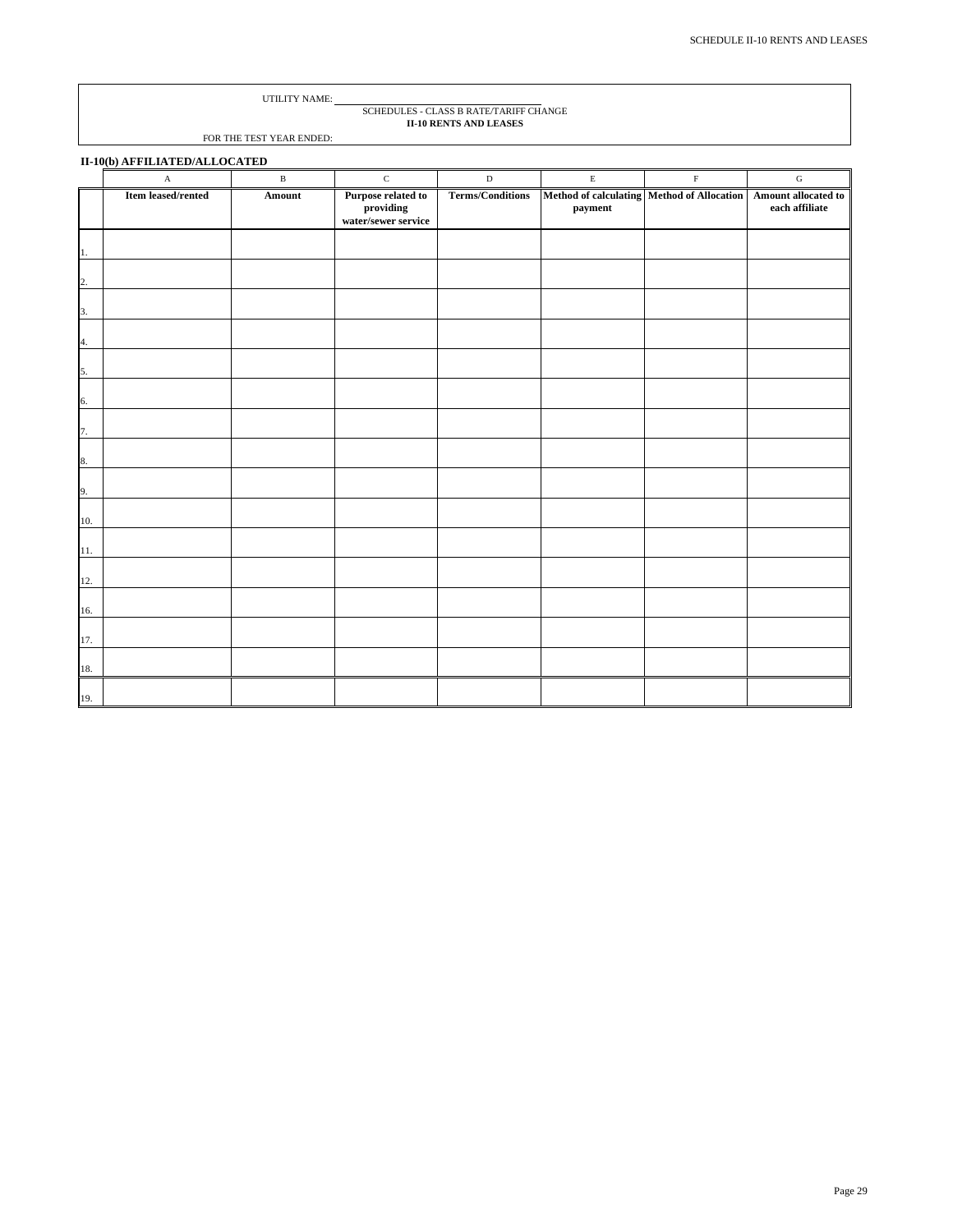#### UTILITY NAME: **II-11 RATE CASE EXPENSE** SCHEDULES - CLASS B RATE/TARIFF CHANGE

#### FOR THE TEST YEAR ENDED:

**INSTRUCTIONS:** List the amount spent on rate case expense. Provide the items comprising the rate case expense claim (include the actual billings or invoices in support of each kind of rate case expense) and the items comprising the actual expenses of the rate case. Invoices should include number of hours billed, hourly rate, and services performed for each block of time billed, and the name of the person providing the service. Include a detailed list of travel, entertainment, meals expense included in rate case expense specifically by item with an attached invoice, and summarized by type of expense. Record Commission filing fees or fees to consultants, attorneys, etc. in formal and informal rate cases, complaints, or other dealings with the Commission, which are not reported under Professional Services. Typically, the commission allows recovery of rate case expense through a surcharge.

If the applicant does not file every year, the expense must be amortized over the time between filings and only one year's worth should be charged to customers. Add additional pages if necessary.

|                           | $\mathbf A$   | $\, {\bf B}$        | $\mathbf C$              | $\label{eq:1} \mathbf{D}$ | $\mathbf E$                                          |
|---------------------------|---------------|---------------------|--------------------------|---------------------------|------------------------------------------------------|
|                           | <b>Vendor</b> | <b>Posting Date</b> | <b>Invoice Date</b>      | Amount                    | <b>Supporting documentation</b><br>attachment number |
| 1.                        |               |                     |                          |                           |                                                      |
| 2.                        |               |                     |                          |                           |                                                      |
| $\overline{\mathbf{3}}$ . |               |                     |                          |                           |                                                      |
| $\overline{4}$ .          |               |                     |                          |                           |                                                      |
| 5.                        |               |                     |                          |                           |                                                      |
| 6.                        |               |                     |                          |                           |                                                      |
| 7.                        |               |                     |                          |                           |                                                      |
| 8.                        |               |                     |                          |                           |                                                      |
| 9.                        |               |                     |                          |                           |                                                      |
| $10. \,$                  |               |                     |                          |                           |                                                      |
| 11.                       |               |                     |                          |                           |                                                      |
| 12.                       |               |                     |                          |                           |                                                      |
| 16.                       |               |                     |                          |                           |                                                      |
| 17.                       |               |                     |                          |                           |                                                      |
| 18.                       |               |                     |                          |                           |                                                      |
| 19.                       |               |                     | Total (Sum Lines 1 - 18) |                           |                                                      |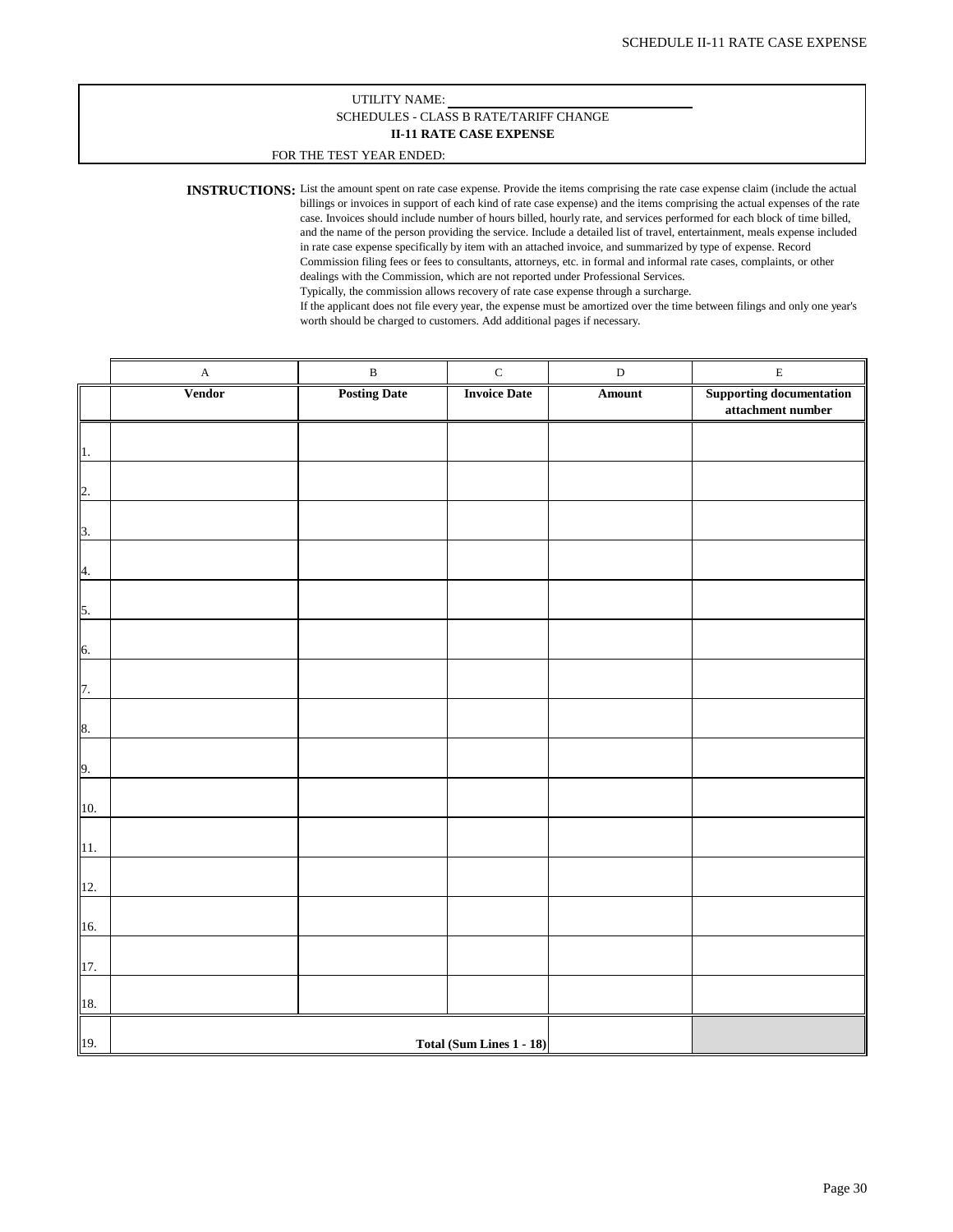# SCHEDULES - CLASS B RATE/TARIFF CHANGE **SECTION III RATE BASE INSTRUCTIONS** UTILITY NAME:

# **Section III provides working tables to allow the calculation of rate base and return on rate base.**

Round all cents to the nearest whole dollar. Round all percentages to two decimal places.

# **Fill out the schedules as listed below.**

- **1** Complete Schedules III-3 through III-7 as they apply to your company. These tables will be used to fill out Schedule III-2.
- **2** Transfer resulting year end balances (See "References" column) to Schedule III-2.

**3** Complete Schedule III-1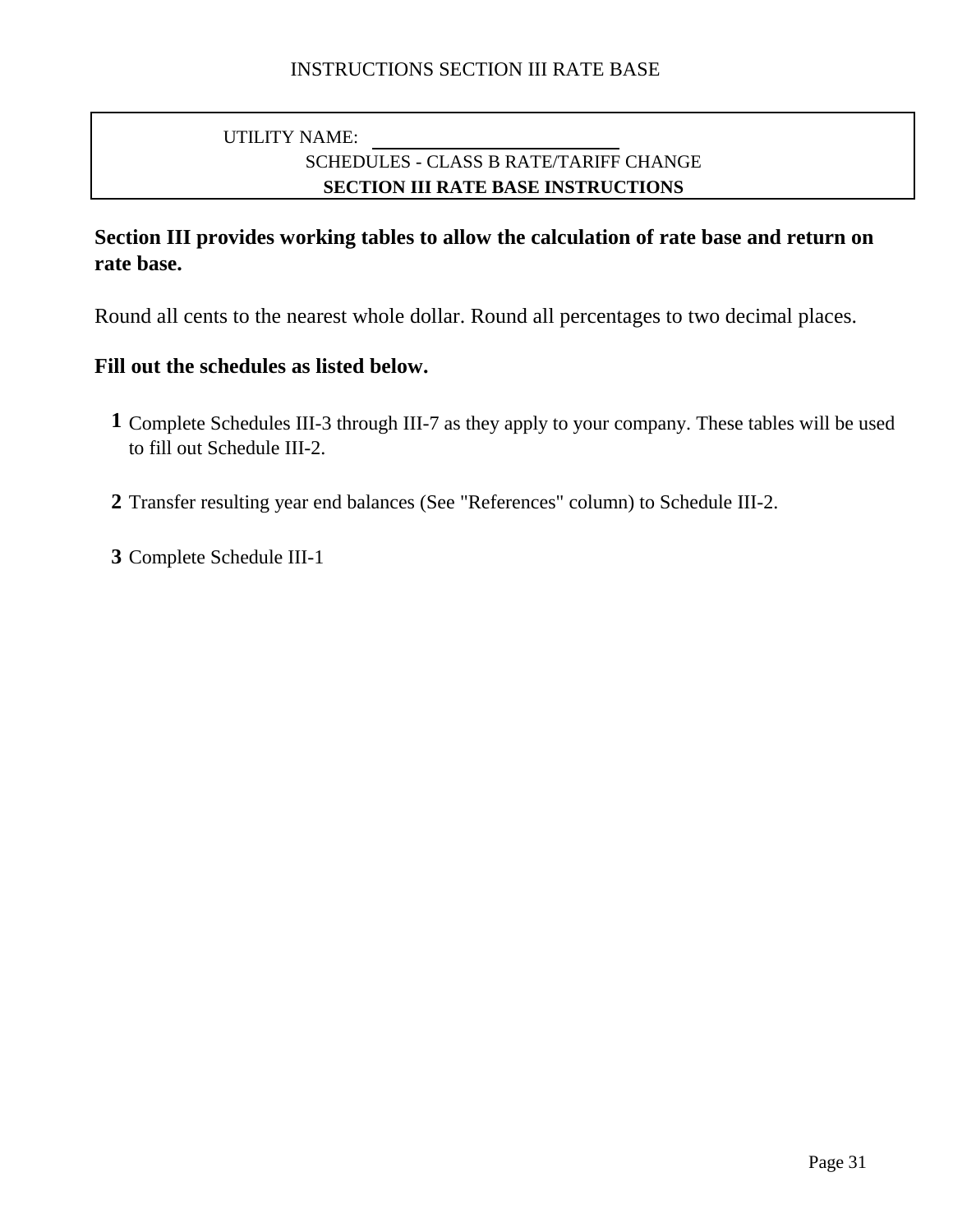# UTILITY NAME: SCHEDULES - CLASS B RATE/TARIFF CHANGE **SCHEDULE III-1 RATE OF RETURN INSTRUCTIONS**

Round all cents to the nearest whole dollar. Round all percentages to two decimal places.

Fill in the schedule using your financial information.

### **Determining an appropriate ROE percentage**

As part of the cost that the utility passes on to its customers, a utility's ROE must be authorized by the PUCT. Other factors may be considered in establishing a ROE including, but not limited to company-specific business and financial risk factors. Return percentages should be calculated at a combined level and then applied to the rate-base amounts for water and sewer to produce the return dollars that the utility is requesting to include in the water and sewer costs of service.

Please see link below for examples of recent requests, testimonies, and Commission decisions. http://www.puc.texas.gov/industry/water/reports/rates/ROR\_Report.pdf

Note: If the utility is requesting a *hypothetical* capital structure for the determination of overall rate of return, enter the requested capital-structure percentages for equity and debt in lines 4 and 5 of Column C.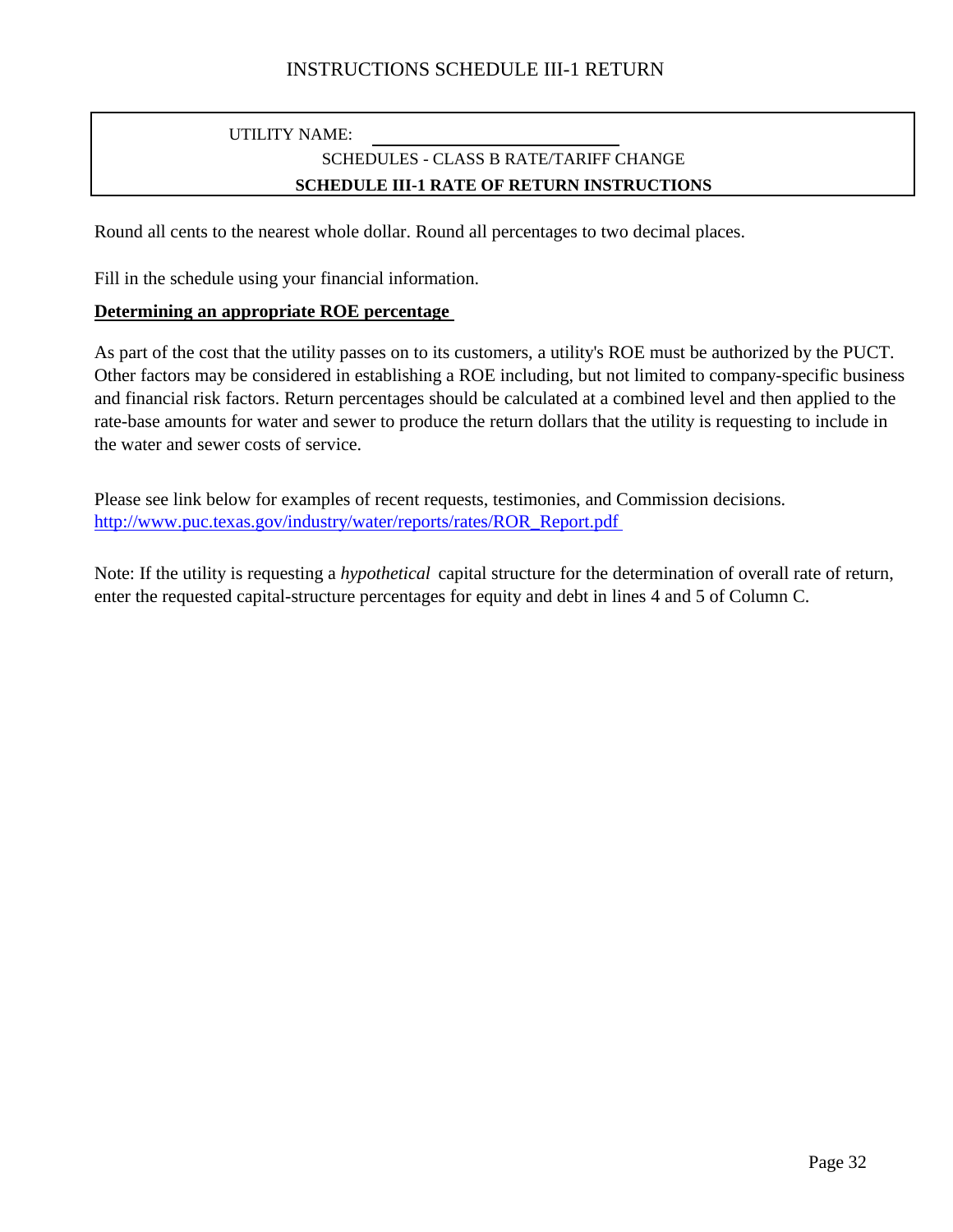SCHEDULES - CLASS B RATE/TARIFF CHANGE

**III-1 REQUESTED RETURN**

FOR THE TEST YEAR ENDED:

#### **RETURN ON RATE BASE:**

| Line<br>No. |                                                        |                              |
|-------------|--------------------------------------------------------|------------------------------|
|             | Test year end rate base (from Schedule III-2, Line 18) |                              |
| ◠<br>∼      | Requested ROR (Column F, Line 7 below)                 |                              |
|             | Return on rate base (Line 1 x Line 2)                  | To Sch. I-1, Col. F, Line 28 |

#### **Rate of Return:**

For col. A line 5, actual equity should equal the amount the owner has contributed to the business to finance invested capital. However, if your actual debt percentage or equity percentage is greater than 60%, then use a 50/50% claimed capital structure.

|             |                                                                                               | A                    | B                                                                | $\mathsf{C}$                                   | D    | Е                                          | F                            |                                         |
|-------------|-----------------------------------------------------------------------------------------------|----------------------|------------------------------------------------------------------|------------------------------------------------|------|--------------------------------------------|------------------------------|-----------------------------------------|
| Line<br>No. | <b>Description</b>                                                                            | <b>Actual Amount</b> | Actual<br>Percentage                                             | <b>Claimed</b><br>Percentage                   | Rate | Reference                                  | <b>Weighted Average Rate</b> |                                         |
|             |                                                                                               |                      | Amount from<br>previous column<br>divided by Line 6,<br>Column C | Proposed<br>Capital<br>Structure<br>Percentage |      |                                            | $F = C x D$                  |                                         |
| 4.          | Long Term Debt and Advances<br>from associated companies from<br>Sch. III-6, Col. F, Line 13. |                      |                                                                  |                                                |      | From Sch. III-6,<br><b>Col. F, Line 16</b> |                              |                                         |
| 5.          | Equity<br>(Balance sheet plus adjustments)                                                    |                      |                                                                  |                                                |      | Applicant<br>testimony/ROE*                |                              |                                         |
| 6.          | <b>Total Capitalization</b><br>Col. A line 4 plus Col. A line 5                               |                      |                                                                  |                                                |      |                                            |                              |                                         |
| 7.          | Overall Rate of Return                                                                        |                      |                                                                  |                                                |      | Line $4 +$ Line $5$                        |                              | Total Col. F, Line 7 to<br>Line 2 above |

\* Please explain the applicant's requested return on Equity on Column D line 5. Include all calculations.

| <b>COMMENTS:</b> |
|------------------|
|------------------|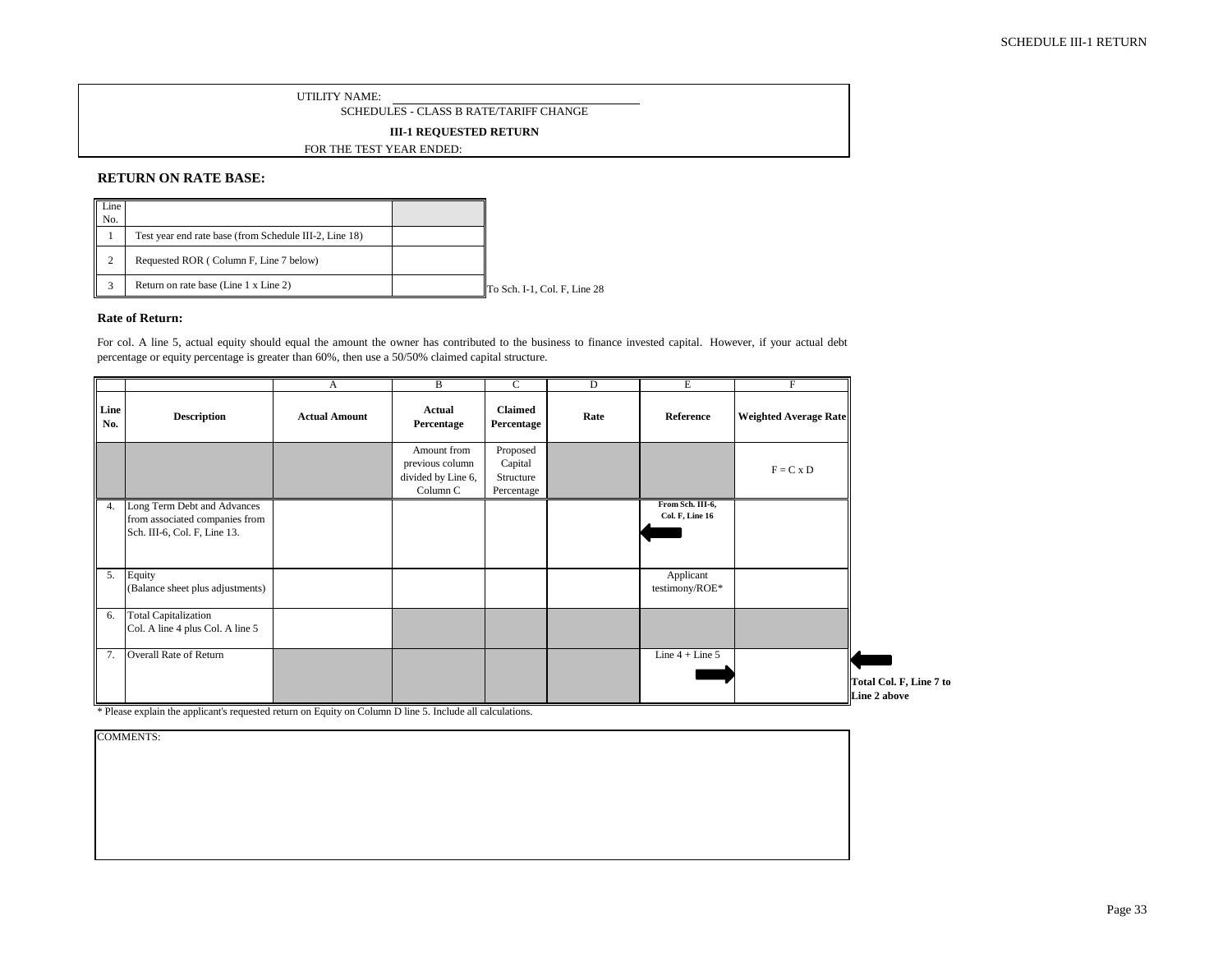#### UTILITY NAME: SCHEDULES - CLASS B RATE/TARIFF CHANGE **III-2 RATE BASE SUMMARY**

FOR THE TEST YEAR ENDED: \_

If more than one PWS or Wastewater System enter total of all the systems together here.

|             | А                                              | B      | $\mathsf{C}$                                                       |
|-------------|------------------------------------------------|--------|--------------------------------------------------------------------|
| Line<br>No. | Description                                    | Amount | Reference (From)                                                   |
|             | <b>Additions:</b>                              |        |                                                                    |
|             |                                                |        |                                                                    |
|             |                                                |        |                                                                    |
| 1.          | Utility plant (Original Cost)                  |        | Schedule III-3, Column D, Line 32                                  |
|             |                                                |        |                                                                    |
|             |                                                |        |                                                                    |
| 2.          | Construction work in progress                  |        | Schedule III-4(a), Column C, Line 5                                |
|             |                                                |        |                                                                    |
| 3.          | Materials and supplies                         |        | Schedule III-4(b), Column B, Line 3                                |
|             |                                                |        |                                                                    |
|             |                                                |        |                                                                    |
| 4.          | Prepayments                                    |        | Schedule III-4(b), Column C, Line 3                                |
|             |                                                |        |                                                                    |
|             |                                                |        | Schedule III-5, Line 2,<br>Corresponding Column for Water or Sewer |
| 5.          | Working cash (capital)                         |        |                                                                    |
|             |                                                |        |                                                                    |
| 6.          | Other Additions                                |        | Provide documentation to support                                   |
|             |                                                |        |                                                                    |
|             |                                                |        |                                                                    |
| 7.          | TOTAL ADDITIONS (Add Lines 1 through 6)        |        |                                                                    |
|             |                                                |        |                                                                    |
|             | <b>Deductions:</b>                             |        |                                                                    |
|             |                                                |        |                                                                    |
|             |                                                |        |                                                                    |
| $\bf 8.$    | Reserve for depreciation (Accumulated)         |        | Schedule III-3, Column G, Line 32                                  |
|             |                                                |        |                                                                    |
| 9.          | Advances for construction                      |        | Schedule III-8(a), Column F, Line 6                                |
|             |                                                |        |                                                                    |
|             |                                                |        |                                                                    |
| 10.         | Developer Contributions in aid of construction |        | Schedule III-8(b), Column G, Line 6                                |
|             |                                                |        |                                                                    |
|             |                                                |        |                                                                    |
| 11.         | <b>Customer Deposits</b>                       |        |                                                                    |
|             |                                                |        |                                                                    |
| 12.         | Accumulated Deferred Income Taxes (ADFIT)      |        | Schedule III-9(a), Column A, Line 3                                |
|             |                                                |        |                                                                    |
|             |                                                |        |                                                                    |
| 13.         | <b>Unprotected Excess ADFIT</b>                |        | Schedule III-9(b), Column A, Line 3                                |
|             |                                                |        |                                                                    |
| 14.         | Protected Excess ADFIT                         |        | Schedule III-9(c), Column A, Line 3                                |
|             |                                                |        |                                                                    |
|             |                                                |        |                                                                    |
| 15.         | Accumulated Deferred Investment Tax Credits    |        | Schedule III-9(d), Column A, Line 3                                |
|             |                                                |        |                                                                    |
|             | Other Deductions                               |        |                                                                    |
| 16.         |                                                |        | Add schedule                                                       |
|             |                                                |        |                                                                    |
| 17.         | TOTAL DEDUCTIONS (Add lines 8 through 16)      |        |                                                                    |
|             |                                                |        |                                                                    |
|             |                                                |        |                                                                    |
| 18.         | RATE BASE (Line 7 less Line 17)                |        |                                                                    |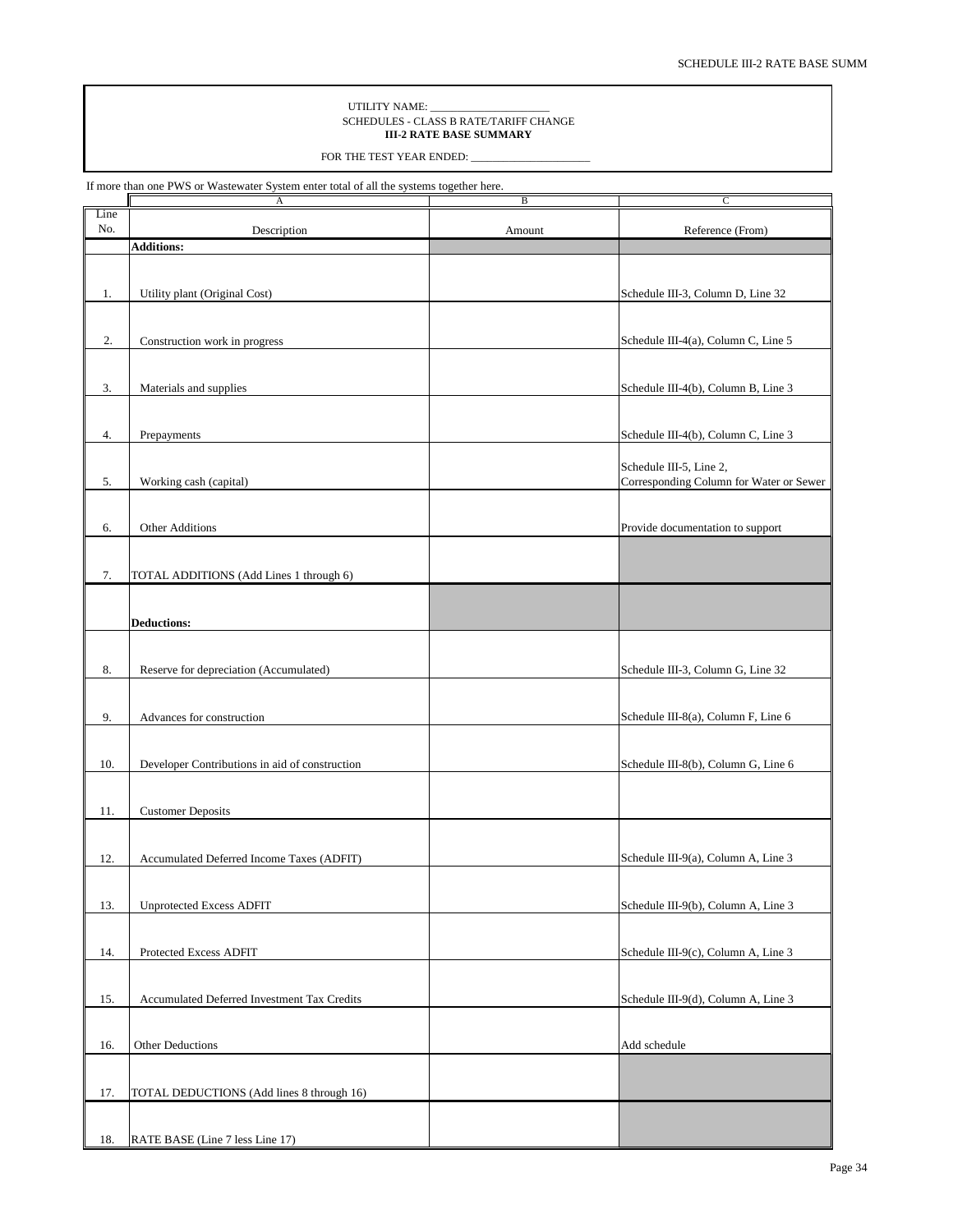# UTILITY NAME: SCHEDULES - CLASS B RATE/TARIFF CHANGE **SCHEDULE III-3 PLANT IN SERVICE INSTRUCTIONS**

A list of all used and useful assets must be submitted for each rate/tariff change. Round all cents to the nearest whole dollar. Round all percentages to two decimal places.

Provide a Schedule III-3 for each public water system or wastewater system and a summary Schedule III-3 for the applicant including all utility plant in service. If more room is needed, you may add lines or make a separate table. The PUCT will accept your own schedules as long as it has the same information as Schedule III-3. Schedule III-3(a) (required) reconciles the utility's current plant balances to the previous case filed. The instructions are for listing only one item, and you should repeat the instructions for each item added to the table. The instructions can be used to set up your own table as long as it contains the same columns.

The information developed in this table will be used in other tables throughout the application. The instructions that follow this table will tell you where to enter the information. The utility can include plant and equipment paid for by developer contributions in the depreciation schedule, but the utility cannot include plant and equipment paid for by customer contributions. Furthermore, when calculating the return on net invested capital, developer and customer contributions must be removed. This schedule may be used to capitalize regulatory assets. A group asset depreciation study may be submitted instead of Schedule III-3, for any utility that had group asset depreciation approved in its preceding rate case. Utilities electing group asset depreciation for the first time, must provide both the group asset depreciation study and Schedule III-3 in their rate filing package.

### **Column [A] – NARUC Account No./Item Description**

Each asset should be listed individually in order to claim straight line depreciation. The description of each individual asset listed under its NARUC account in Column A must include the following in the description and identify its location by the public water system or subdivision for water assets and the wastewater system or subdivision for sewer, as applicable:

### **Water NARUC Accounts**

303 Land

- 304 Structures: material type, function of each structure.
- 305 Storage Tanks: material type, capacity in gallons.
- 306 Intake Structures: quantity of pumps, horsepower per pump, capacity per pump in gallons per minute (gpm), wet well capacity in gallons.
- 307 Wells: design or rated capacity in gallons per minute (gpm).
- 310 Power Generation: size of generator in kW.
- 311 Well/Booster Pump: horsepower and capacity in gpm.
- 320 Water Treatment Equipment: type of treatment, design capacity in gallons per day (GPD).
- 331 Transmission/Distribution: material type, size of main in inches and length in feet.
- 333 Services: material type, size in inches and length in feet.
- 334 Meters and Meter Installations
- 335 Hydrants
- 340 Office Equipment
- 341 Vehicles
- 343 Shop Tools
- 344 Lab Equipment
- 345 Power Operated Equipment
- 348 Fencing & Other Tangible Plant
- 407 Amortization Expense Regulatory Assets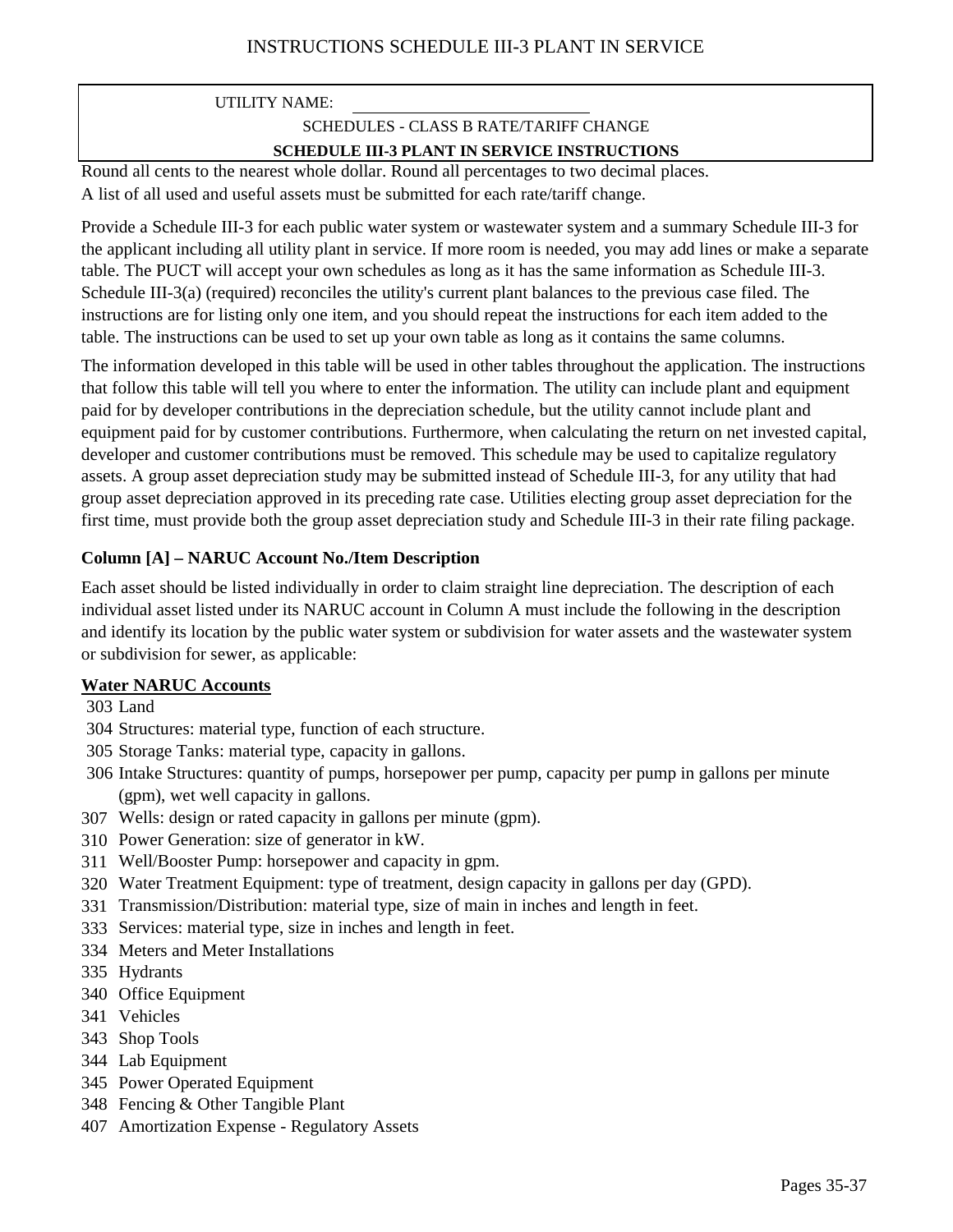### UTILITY NAME:

## SCHEDULES - CLASS B RATE/TARIFF CHANGE **SCHEDULE III-3 PLANT IN SERVICE INSTRUCTIONS**

### **Column [A] – NARUC Account No./Item Description (Continued)**

### **Sewer NARUC Accounts**

- 353 Land
- 354 Structures: building function.
- 355 Power Generation: size of generator in kW.
- 360 Force Mains: material type, size (pipe diameter) of main in inches and length in feet.
- 361 Gravity Mains: material type, size (pipe diameter) of main in inches and length in feet.
- 362 Filtration Equipment: type.
- 363 Services to Customers
- 364 Flow Meters: size in inches.
- 370 Manholes: type and quantity
- 371 Lift Station facility: quantity of pumps, horsepower per pump, capacity per pump in gallons per minute
- 375 Transmission/Distribution Mains
- 380 Treatment facility: type of treatment, design capacity in gallons per day (GPD).
- 381 Plant Sewers
- 382 Outfall Sewer Lines
- 390 Office Equipment
- 391 Vehicles
- 393 Shop Tools
- 394 Lab Equipment
- 395 Power Operated Equipment
- 396 Communication Equipment
- 397 Misc. Equipment
- 398 Fencing & Other Tangible Plant
- 407 Amortization Expense Regulatory Assets

### **Column [B] – Date of Installation (MM/DD/YYYY)**

The date of installation is the date the asset was installed or constructed and operated in the provision of water or sewer service.

### **Column [C] – Service Life (Years)**

### **Column [D.1] – Original Cost when installed (\$)**

This is the amount that was paid for when the asset was installed. The original cost must be supported by invoices or receipts and must match the amount that was booked in the utility's general ledger when the asset

## Column [D.2] – Customer Contributions in Aid of Construction (CIAC)(\$)

### **Column [D] – Adjusted Original Cost Net of Customer CIAC (\$)**

This amount is calculated by subtracting the dollar amount of CIAC (Column D.2) from the asset's original cost (Column D.1)

### **Column [E] – Economic Life (Number of Days)**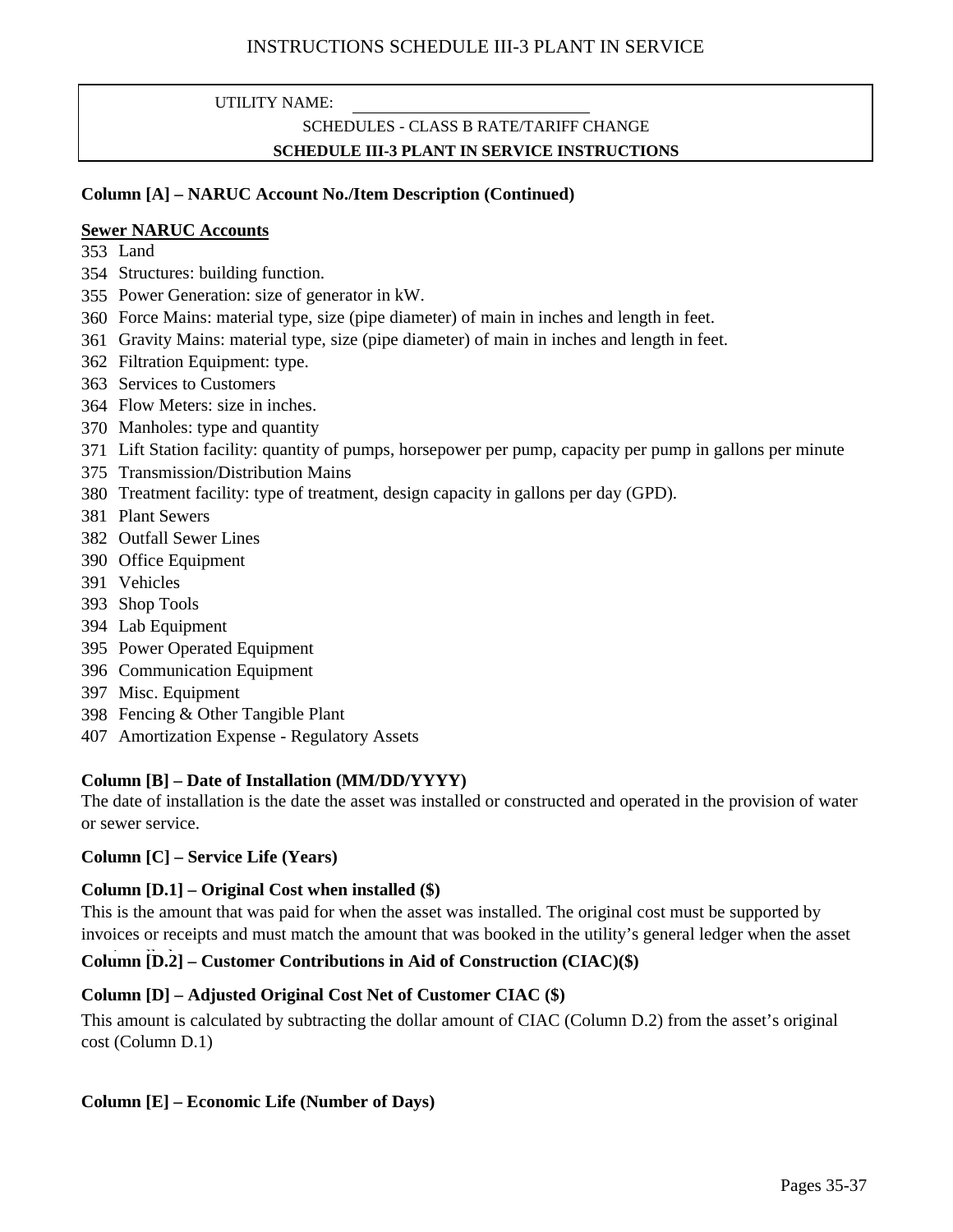## INSTRUCTIONS SCHEDULE III-3 PLANT IN SERVICE

UTILITY NAME:

# SCHEDULES - CLASS B RATE/TARIFF CHANGE

### **SCHEDULE III-3 PLANT IN SERVICE INSTRUCTIONS**

Calculate the total number of days the asset has been in service since the date the asset was installed or constructed and operated in the provision of water or sewer service.

### **Column [F] – Annual Depreciation Expense (\$)**

This amount is calculated by dividing the Original Cost when installed (Column D.1) by the asset's Service Life (Column C)

### **Column [G] – Accumulated Depreciation (\$)**

This amount is calculated by multiplying the Annual Depreciation (Column F) by the Economic Life (Column E) and dividing the result by 365.25 days.

### **Column [H] – Net Book Value or Net Plant (\$)**

This is the amount of the item remaining that has not been depreciated and is calculated by subtracting the Accumulated Depreciation (Column G) from the Adjusted Original Cost net of Customer CIAC (Column D).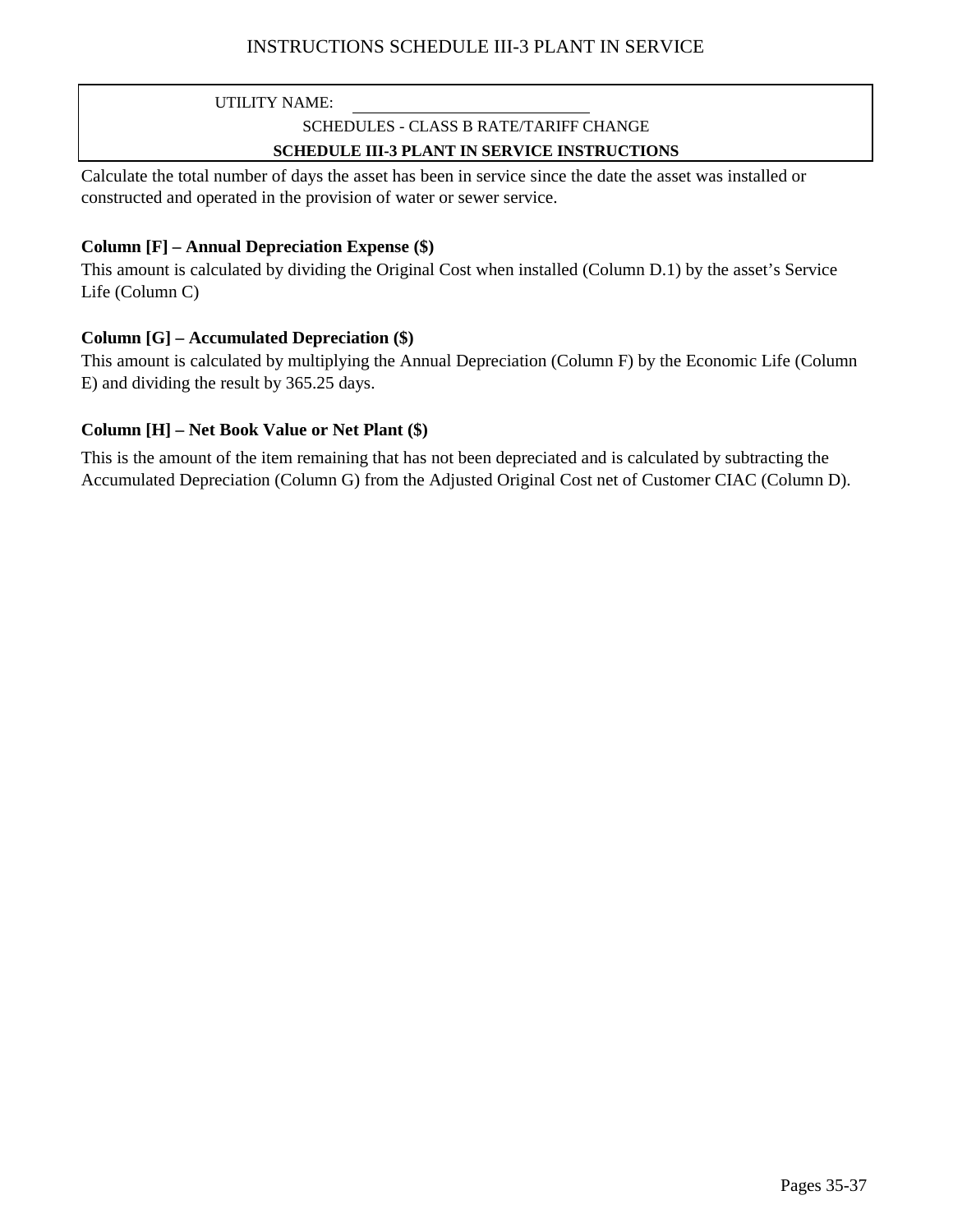| UTILITY NAME: |
|---------------|
|---------------|

FOR THE TEST YEAR ENDED:

PWS ID or WQ Discharge Permit Number:

SCHEDULES - CLASS B RATE/TARIFF CHANGE **III-3 UTILITY PLANT - ORIGINAL COST & DEPRECIATION** Add schedules as needed, provide a summary also **[A.2] [B] [C] [D.1] [D.2] [D] [E.1] [E.2] [F] [G] [H] [I] Line No. Item Description Plant Name Date of Installation (MM/DD/YYYY) Service Life (Yrs) Original Cost When Installed (\$) Customer CIAC Amount\* (\$) Adjusted Original Cost (\$) Economic Life (Total Days In Service) Remaining Service Life (Yrs) Annual Depreciation (\$) Accumulated Depreciation (Reserve) (\$) Net Book Value (\$) Developer Contributions in Aid of Construction (DCIAC) (\$) Water Sewer [D]= [D.1] - [D.2] [Test Year End Date] - [Date of Installation] [Service Life] - [Economic Life/365.25]**  $[F] = [D]/[C]$   $[G]$  $\begin{bmatrix} [G] \\ [1mm] \end{bmatrix}$  **[H]** = [D]-[G] **Examples of descriptions** *Well #1 Plant # 1 Well Pump 5 hp Booster Pump 25 hp Plant # 1 Chlorination Equip Plant # 1 20,000 gallon Ground Storage Tank Plant # 1 5,000 gallon Pressure Tank Plant # 1 3" PVC Water Lines Plant # 1 3" Sch 80 PVC Pressure Main 2,552 LF Plant # 1 4" Gate Valves Plant # 1 Gravity Collection Lines Plant # 1 Grinder Pumps Plant # 1* **1. 303 353 Land** 1.01 1.02 1.03 **2. 304 354 Structures & Improvements** 2.01 2.02  $2.0$ **3. 310 355 Power Generation Equipment (Electrical/Generator)** 3.01 3.02 3.03 **4. 331 375 Transmission/Distribution Mains** 4.01 4.02 4.03 **5. 333 363 Services to Customers** 5.01 5.02 5.03 **[A.1] NARUC Acct. No.** (Provide a schedule for each PWS or Wastewater system)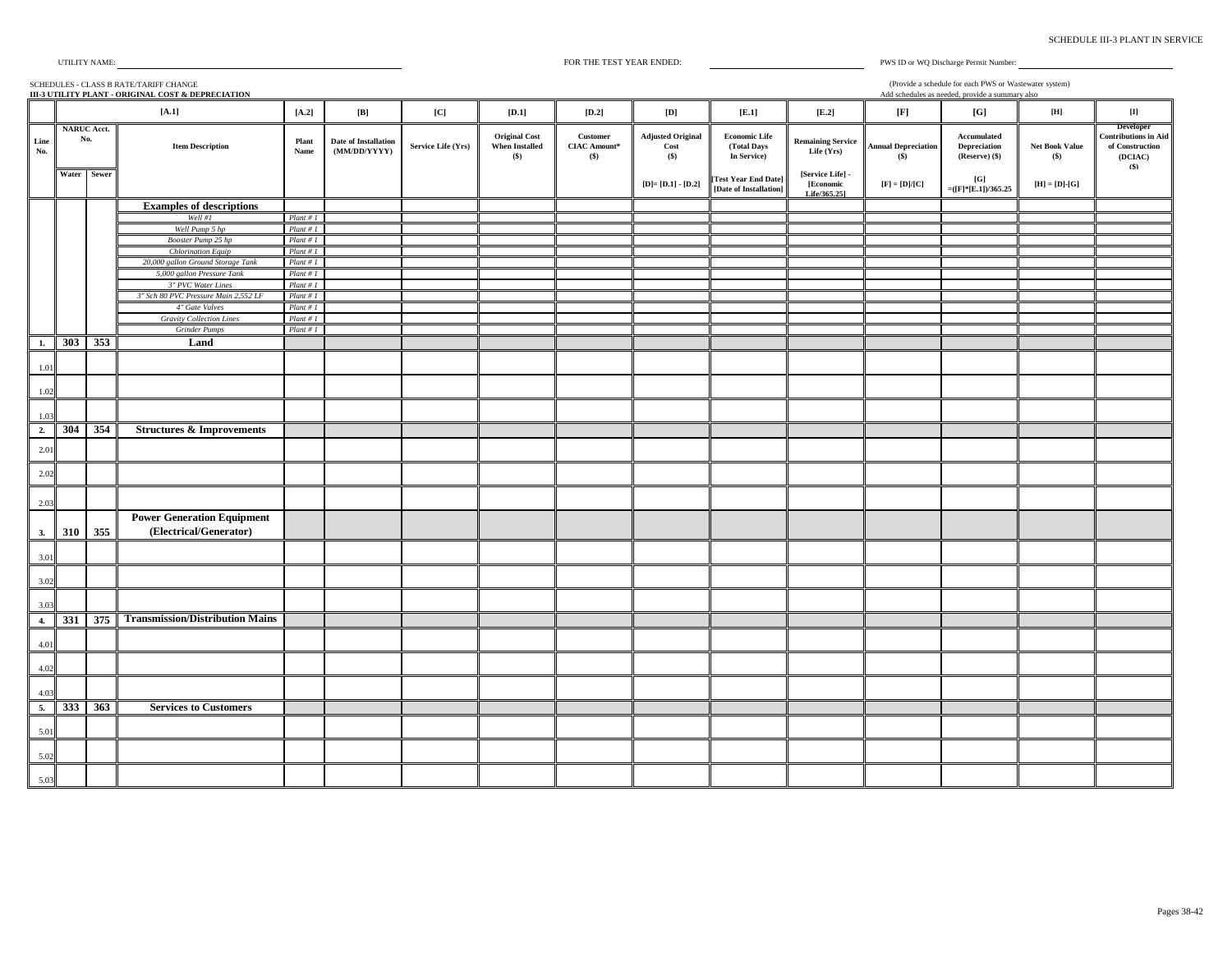| <b>SCHEDULE III-3 PLANT IN SERVICE</b> |  |  |  |
|----------------------------------------|--|--|--|
|----------------------------------------|--|--|--|

(Provide a schedule for each PWS or Wastewater system)

PWS ID or WQ Discharge Permit Number:

#### SCHEDULES - CLASS B RATE/TARIFF CHANGE **III-3 UTILITY PLANT - ORIGINAL COST & DEPRECIATION** Add schedules as needed, provide a summary also **[A.2] [B] [C] [D.1] [D.2] [D] [E.1] [E.2] [F] [G] [H] [I] Line No. Item Description Plant**<br> **No. Name Name Date of Installation (MM/DD/YYYY) Service Life (Yrs) Original Cost When Installed (\$) Customer CIAC Amount\* (\$) Adjusted Original Cost (\$) Economic Life (Total Days In Service) Remaining Service Life (Yrs) Annual Depreciation (\$) Accumulated Depreciation (Reserve) (\$) Net Book Value (\$) Developer Contributions in Aid of Construction (DCIAC) (\$) Water Sewer [D]= [D.1] - [D.2] [Test Year End Date] - [Date of Installation] [Service Life] - [Economic Life/365.25]**  $[\mathbf{F}] = [\mathbf{D}]/[\mathbf{C}]$   $[\mathbf{G}]$   $[\mathbf{F}] = [\mathbf{D}]\cdot[\mathbf{G}]$ **[A.1] NARUC Acct. No. 6. 340 390 Office Equipment** 6.01 6.02 6.03 **7. 341 391 Vehicles** 7.01 7.02 7.03 **8. 343 393 Shop Tools** 8.0 8.02 8.03 **9. 344 394 Lab Equipment** 9.01 9.02 9.03 **10. 345 395 Power Operated Equipment** 10.01 10.02 10.03 **11. 348 398 Fencing & Other Tangible Plant** 11.01 11.02 11.03 **12. 305 Storage Tanks** 12.01 12.02 12.03 **13 306 Intake Structures** 13.01 13.02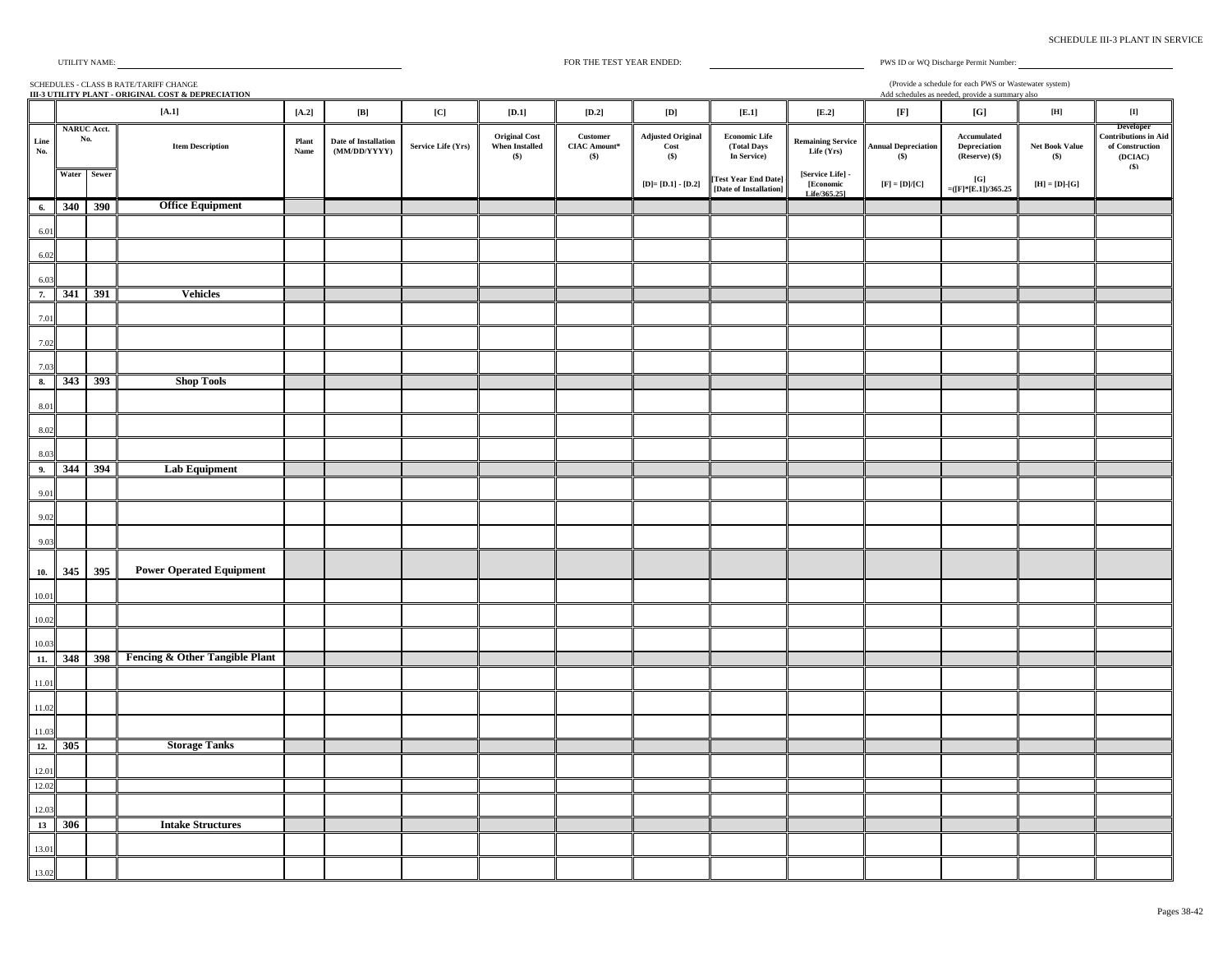| UTILITY NAME |  |
|--------------|--|
|              |  |

SCHEDULES - CLASS B RATE/TARIFF CHANGE **III-3 UTILITY PLANT - ORIGINAL COST & DEPRECIATION**

Add schedules as needed, provide a summary also (Provide a schedule for each PWS or Wastewater system)

PWS ID or WQ Discharge Permit Number:

|             |                           |     | $[A.1]$                                                                  | $[A.2]$       | $\left[ \mathbf{B}\right]$           | $\left[ \mathrm{C} \right]$ | $[D.1]$                                                | $\left[ \textbf{D.2}\right]$                     | $\left[ \mathbf{D}\right]$                  | [E.1]                                              | $\left[ \mathrm{E.2}\right]$                  | $[{\bf F}]$                                                             | [G]                                                                        | $\left[ \mathbf{H} \right]$                     | $\begin{bmatrix} \Pi \end{bmatrix}$                                    |
|-------------|---------------------------|-----|--------------------------------------------------------------------------|---------------|--------------------------------------|-----------------------------|--------------------------------------------------------|--------------------------------------------------|---------------------------------------------|----------------------------------------------------|-----------------------------------------------|-------------------------------------------------------------------------|----------------------------------------------------------------------------|-------------------------------------------------|------------------------------------------------------------------------|
| Line<br>No. | <b>NARUC Acct.</b><br>No. |     | <b>Item Description</b>                                                  | Plant<br>Name | Date of Installation<br>(MM/DD/YYYY) | Service Life (Yrs)          | <b>Original Cost</b><br><b>When Installed</b><br>$($)$ | $\bf Customer$<br><b>CIAC Amount*</b><br>$($ \$) | <b>Adjusted Original</b><br>Cost<br>$($)$   | <b>Economic Life</b><br>(Total Days<br>In Service) | <b>Remaining Service</b><br>Life (Yrs)        | <b>Annual Depreciation</b><br>$($)$                                     | $\bf{{\color{red}Accumulated}}$<br>$\bold{Depreciation}$<br>(Reserve) (\$) | Net Book Value<br>$($)$                         | Developer<br><b>Contributions in Aid</b><br>of Construction<br>(DCIAC) |
|             | Water Sewer               |     |                                                                          |               |                                      |                             |                                                        |                                                  | ${\bf [D]}$ = ${\bf [D.1]}$ - ${\bf [D.2]}$ | [Test Year End Date]<br>[Date of Installation]     | [Service Life] -<br>[Economic<br>Life/365.251 | $\left[ \mathbf{F}\right] =\left[ \mathbf{D}]/\left[ \mathbf{C}\right]$ | $\left[{\bf G}\right]$<br>$=($ [F]*[E.1])/365.25                           | $[\mathbf{H}]=[\mathbf{D}]\text{-}\mathbf{[G]}$ | (S)                                                                    |
| 13.03       |                           |     |                                                                          |               |                                      |                             |                                                        |                                                  |                                             |                                                    |                                               |                                                                         |                                                                            |                                                 |                                                                        |
| 14.         | 307                       |     | Wells                                                                    |               |                                      |                             |                                                        |                                                  |                                             |                                                    |                                               |                                                                         |                                                                            |                                                 |                                                                        |
| 14.01       |                           |     |                                                                          |               |                                      |                             |                                                        |                                                  |                                             |                                                    |                                               |                                                                         |                                                                            |                                                 |                                                                        |
| 14.02       |                           |     |                                                                          |               |                                      |                             |                                                        |                                                  |                                             |                                                    |                                               |                                                                         |                                                                            |                                                 |                                                                        |
| 14.03       |                           |     |                                                                          |               |                                      |                             |                                                        |                                                  |                                             |                                                    |                                               |                                                                         |                                                                            |                                                 |                                                                        |
| 15.         | 311                       |     | Well Pumps $(> 5$ hp)                                                    |               |                                      |                             |                                                        |                                                  |                                             |                                                    |                                               |                                                                         |                                                                            |                                                 |                                                                        |
| 15.01       |                           |     |                                                                          |               |                                      |                             |                                                        |                                                  |                                             |                                                    |                                               |                                                                         |                                                                            |                                                 |                                                                        |
| 15.02       |                           |     |                                                                          |               |                                      |                             |                                                        |                                                  |                                             |                                                    |                                               |                                                                         |                                                                            |                                                 |                                                                        |
| 15.03       |                           |     |                                                                          |               |                                      |                             |                                                        |                                                  |                                             |                                                    |                                               |                                                                         |                                                                            |                                                 |                                                                        |
| 16.         | 311                       |     | Well Pumps $(< 5$ hp)                                                    |               |                                      |                             |                                                        |                                                  |                                             |                                                    |                                               |                                                                         |                                                                            |                                                 |                                                                        |
| 16.01       |                           |     |                                                                          |               |                                      |                             |                                                        |                                                  |                                             |                                                    |                                               |                                                                         |                                                                            |                                                 |                                                                        |
| 16.02       |                           |     |                                                                          |               |                                      |                             |                                                        |                                                  |                                             |                                                    |                                               |                                                                         |                                                                            |                                                 |                                                                        |
| 16.03       |                           |     |                                                                          |               |                                      |                             |                                                        |                                                  |                                             |                                                    |                                               |                                                                         |                                                                            |                                                 |                                                                        |
| 17.         | 311                       |     | <b>Booster Pumps (&gt; 5hp)</b>                                          |               |                                      |                             |                                                        |                                                  |                                             |                                                    |                                               |                                                                         |                                                                            |                                                 |                                                                        |
| 17.01       |                           |     |                                                                          |               |                                      |                             |                                                        |                                                  |                                             |                                                    |                                               |                                                                         |                                                                            |                                                 |                                                                        |
| 17.02       |                           |     |                                                                          |               |                                      |                             |                                                        |                                                  |                                             |                                                    |                                               |                                                                         |                                                                            |                                                 |                                                                        |
| 17.03       |                           |     |                                                                          |               |                                      |                             |                                                        |                                                  |                                             |                                                    |                                               |                                                                         |                                                                            |                                                 |                                                                        |
| 18.         | 311                       |     | Booster Pumps $(<5\mbox{hp})$                                            |               |                                      |                             |                                                        |                                                  |                                             |                                                    |                                               |                                                                         |                                                                            |                                                 |                                                                        |
| 18.01       |                           |     |                                                                          |               |                                      |                             |                                                        |                                                  |                                             |                                                    |                                               |                                                                         |                                                                            |                                                 |                                                                        |
| 18.02       |                           |     |                                                                          |               |                                      |                             |                                                        |                                                  |                                             |                                                    |                                               |                                                                         |                                                                            |                                                 |                                                                        |
| 18.03       |                           |     |                                                                          |               |                                      |                             |                                                        |                                                  |                                             |                                                    |                                               |                                                                         |                                                                            |                                                 |                                                                        |
| 19.         | 320                       | 380 | Water Treatment Equipment/<br><b>Treatment and Disposal</b><br>Equipment |               |                                      |                             |                                                        |                                                  |                                             |                                                    |                                               |                                                                         |                                                                            |                                                 |                                                                        |
| 19.01       |                           |     |                                                                          |               |                                      |                             |                                                        |                                                  |                                             |                                                    |                                               |                                                                         |                                                                            |                                                 |                                                                        |
| 19.02       |                           |     |                                                                          |               |                                      |                             |                                                        |                                                  |                                             |                                                    |                                               |                                                                         |                                                                            |                                                 |                                                                        |
| 19.03       |                           |     |                                                                          |               |                                      |                             |                                                        |                                                  |                                             |                                                    |                                               |                                                                         |                                                                            |                                                 |                                                                        |
| 20.         | 334                       |     | <b>Meters and Meter Installations</b>                                    |               |                                      |                             |                                                        |                                                  |                                             |                                                    |                                               |                                                                         |                                                                            |                                                 |                                                                        |
| 20.01       |                           |     |                                                                          |               |                                      |                             |                                                        |                                                  |                                             |                                                    |                                               |                                                                         |                                                                            |                                                 |                                                                        |
| 20.02       |                           |     |                                                                          |               |                                      |                             |                                                        |                                                  |                                             |                                                    |                                               |                                                                         |                                                                            |                                                 |                                                                        |
| 20.03       |                           |     |                                                                          |               |                                      |                             |                                                        |                                                  |                                             |                                                    |                                               |                                                                         |                                                                            |                                                 |                                                                        |
| 21.         | 335                       |     | <b>Hydrants</b>                                                          |               |                                      |                             |                                                        |                                                  |                                             |                                                    |                                               |                                                                         |                                                                            |                                                 |                                                                        |
| 21.01       |                           |     |                                                                          |               |                                      |                             |                                                        |                                                  |                                             |                                                    |                                               |                                                                         |                                                                            |                                                 |                                                                        |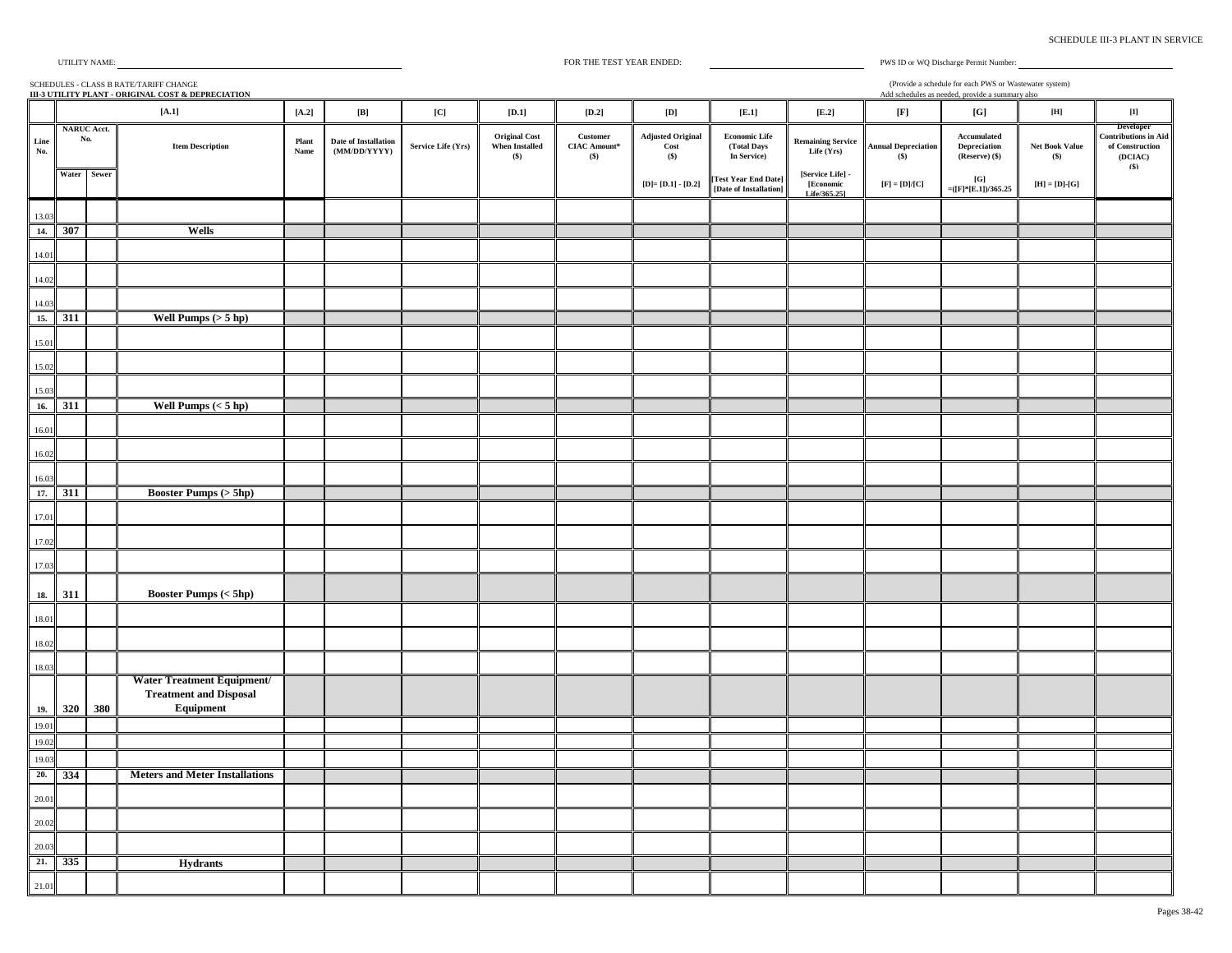| UTILITY NAME: |  |  |  |
|---------------|--|--|--|
|---------------|--|--|--|

|             | (Provide a schedule for each PWS or Wastewater system)<br>SCHEDULES - CLASS B RATE/TARIFF CHANGE<br>III-3 UTILITY PLANT - ORIGINAL COST & DEPRECIATION<br>Add schedules as needed, provide a summary also |     |                                    |               |                                      |                    |                                                        |                                          |                                         |                                                    |                                               |                                          |                                                |                                                                                       |                                                                               |
|-------------|-----------------------------------------------------------------------------------------------------------------------------------------------------------------------------------------------------------|-----|------------------------------------|---------------|--------------------------------------|--------------------|--------------------------------------------------------|------------------------------------------|-----------------------------------------|----------------------------------------------------|-----------------------------------------------|------------------------------------------|------------------------------------------------|---------------------------------------------------------------------------------------|-------------------------------------------------------------------------------|
|             |                                                                                                                                                                                                           |     | $[A,1]$                            | $[A.2]$       | $[{\bf B}]$                          | [C]                | $[D.1]$                                                | $[D.2]$                                  | $[{\bf D}]$                             | [E.1]                                              | $[E.2]$                                       | $[{\bf F}]$                              | [G]                                            | $\left[ \mathbf{H} \right]$                                                           | $\left[ \Pi \right]$                                                          |
| Line<br>No. | <b>NARUC Acct.</b><br>No.                                                                                                                                                                                 |     | <b>Item Description</b>            | Plant<br>Name | Date of Installation<br>(MM/DD/YYYY) | Service Life (Yrs) | <b>Original Cost</b><br><b>When Installed</b><br>$($)$ | Customer<br><b>CIAC Amount*</b><br>$($)$ | <b>Adjusted Original</b><br>Cost<br>(S) | <b>Economic Life</b><br>(Total Days<br>In Service) | <b>Remaining Service</b><br>Life (Yrs)        | <b>Annual Depreciation</b><br>$($)$      | Accumulated<br>Depreciation<br>(Reserve) (\$)  | Net Book Value<br>$($)$                                                               | Developer<br><b>Contributions in Aid</b><br>of Construction<br>(DCIAC)<br>(S) |
|             | Water Sewer                                                                                                                                                                                               |     |                                    |               |                                      |                    |                                                        |                                          | $[D] = [D.1] - [D.2]$                   | [Test Year End Date]<br>[Date of Installation]     | [Service Life] -<br>[Economic<br>Life/365.251 | $[\mathrm{F}]=[\mathrm{D}]/[\mathrm{C}]$ | $[\![\mathrm{G}]\!]$<br>$=([F]^*[E.1])/365.25$ | $\left[ \mathbf{H} \right] = \left[ \mathbf{D} \right]$ - $\left[ \mathbf{G} \right]$ |                                                                               |
| 21.02       |                                                                                                                                                                                                           |     |                                    |               |                                      |                    |                                                        |                                          |                                         |                                                    |                                               |                                          |                                                |                                                                                       |                                                                               |
| 21.03       |                                                                                                                                                                                                           |     |                                    |               |                                      |                    |                                                        |                                          |                                         |                                                    |                                               |                                          |                                                |                                                                                       |                                                                               |
| 22.         |                                                                                                                                                                                                           | 360 | <b>Collection Sewers - Force</b>   |               |                                      |                    |                                                        |                                          |                                         |                                                    |                                               |                                          |                                                |                                                                                       |                                                                               |
| 22.01       |                                                                                                                                                                                                           |     |                                    |               |                                      |                    |                                                        |                                          |                                         |                                                    |                                               |                                          |                                                |                                                                                       |                                                                               |
| 22.02       |                                                                                                                                                                                                           |     |                                    |               |                                      |                    |                                                        |                                          |                                         |                                                    |                                               |                                          |                                                |                                                                                       |                                                                               |
| 22.03       |                                                                                                                                                                                                           |     |                                    |               |                                      |                    |                                                        |                                          |                                         |                                                    |                                               |                                          |                                                |                                                                                       |                                                                               |
| 23.         |                                                                                                                                                                                                           | 361 | <b>Collection Sewers - Gravity</b> |               |                                      |                    |                                                        |                                          |                                         |                                                    |                                               |                                          |                                                |                                                                                       |                                                                               |
| 23.01       |                                                                                                                                                                                                           |     |                                    |               |                                      |                    |                                                        |                                          |                                         |                                                    |                                               |                                          |                                                |                                                                                       |                                                                               |
| 23.02       |                                                                                                                                                                                                           |     |                                    |               |                                      |                    |                                                        |                                          |                                         |                                                    |                                               |                                          |                                                |                                                                                       |                                                                               |
| 23.03       |                                                                                                                                                                                                           |     |                                    |               |                                      |                    |                                                        |                                          |                                         |                                                    |                                               |                                          |                                                |                                                                                       |                                                                               |
| 24.         |                                                                                                                                                                                                           | 362 | Clarifier & Media                  |               |                                      |                    |                                                        |                                          |                                         |                                                    |                                               |                                          |                                                |                                                                                       |                                                                               |
| 24.01       |                                                                                                                                                                                                           |     |                                    |               |                                      |                    |                                                        |                                          |                                         |                                                    |                                               |                                          |                                                |                                                                                       |                                                                               |
| 24.02       |                                                                                                                                                                                                           |     |                                    |               |                                      |                    |                                                        |                                          |                                         |                                                    |                                               |                                          |                                                |                                                                                       |                                                                               |
| 24.03       |                                                                                                                                                                                                           |     |                                    |               |                                      |                    |                                                        |                                          |                                         |                                                    |                                               |                                          |                                                |                                                                                       |                                                                               |
| 25.         |                                                                                                                                                                                                           | 364 | <b>Flow Meters</b>                 |               |                                      |                    |                                                        |                                          |                                         |                                                    |                                               |                                          |                                                |                                                                                       |                                                                               |
| 25.01       |                                                                                                                                                                                                           |     |                                    |               |                                      |                    |                                                        |                                          |                                         |                                                    |                                               |                                          |                                                |                                                                                       |                                                                               |
| 25.02       |                                                                                                                                                                                                           |     |                                    |               |                                      |                    |                                                        |                                          |                                         |                                                    |                                               |                                          |                                                |                                                                                       |                                                                               |
| 25.03       |                                                                                                                                                                                                           |     |                                    |               |                                      |                    |                                                        |                                          |                                         |                                                    |                                               |                                          |                                                |                                                                                       |                                                                               |
| 26.         |                                                                                                                                                                                                           | 370 | <b>Manholes / Receiving Wells</b>  |               |                                      |                    |                                                        |                                          |                                         |                                                    |                                               |                                          |                                                |                                                                                       |                                                                               |
| 26.01       |                                                                                                                                                                                                           |     |                                    |               |                                      |                    |                                                        |                                          |                                         |                                                    |                                               |                                          |                                                |                                                                                       |                                                                               |
| 26.02       |                                                                                                                                                                                                           |     |                                    |               |                                      |                    |                                                        |                                          |                                         |                                                    |                                               |                                          |                                                |                                                                                       |                                                                               |
| 26.03       |                                                                                                                                                                                                           |     |                                    |               |                                      |                    |                                                        |                                          |                                         |                                                    |                                               |                                          |                                                |                                                                                       |                                                                               |
|             |                                                                                                                                                                                                           |     |                                    |               |                                      |                    |                                                        |                                          |                                         |                                                    |                                               |                                          |                                                |                                                                                       |                                                                               |
| 27.         |                                                                                                                                                                                                           | 371 | <b>Lift Station Pumps</b>          |               |                                      |                    |                                                        |                                          |                                         |                                                    |                                               |                                          |                                                |                                                                                       |                                                                               |
| 27.01       |                                                                                                                                                                                                           |     |                                    |               |                                      |                    |                                                        |                                          |                                         |                                                    |                                               |                                          |                                                |                                                                                       |                                                                               |
| 27.02       |                                                                                                                                                                                                           |     |                                    |               |                                      |                    |                                                        |                                          |                                         |                                                    |                                               |                                          |                                                |                                                                                       |                                                                               |
| 27.03       |                                                                                                                                                                                                           |     |                                    |               |                                      |                    |                                                        |                                          |                                         |                                                    |                                               |                                          |                                                |                                                                                       |                                                                               |
| 28.         |                                                                                                                                                                                                           | 381 | <b>Plant Sewers</b>                |               |                                      |                    |                                                        |                                          |                                         |                                                    |                                               |                                          |                                                |                                                                                       |                                                                               |
| 28.01       |                                                                                                                                                                                                           |     |                                    |               |                                      |                    |                                                        |                                          |                                         |                                                    |                                               |                                          |                                                |                                                                                       |                                                                               |
| 28.02       |                                                                                                                                                                                                           |     |                                    |               |                                      |                    |                                                        |                                          |                                         |                                                    |                                               |                                          |                                                |                                                                                       |                                                                               |
| 28.03       |                                                                                                                                                                                                           |     |                                    |               |                                      |                    |                                                        |                                          |                                         |                                                    |                                               |                                          |                                                |                                                                                       |                                                                               |
| 29.         |                                                                                                                                                                                                           | 382 | <b>Outfall Sewer Lines</b>         |               |                                      |                    |                                                        |                                          |                                         |                                                    |                                               |                                          |                                                |                                                                                       |                                                                               |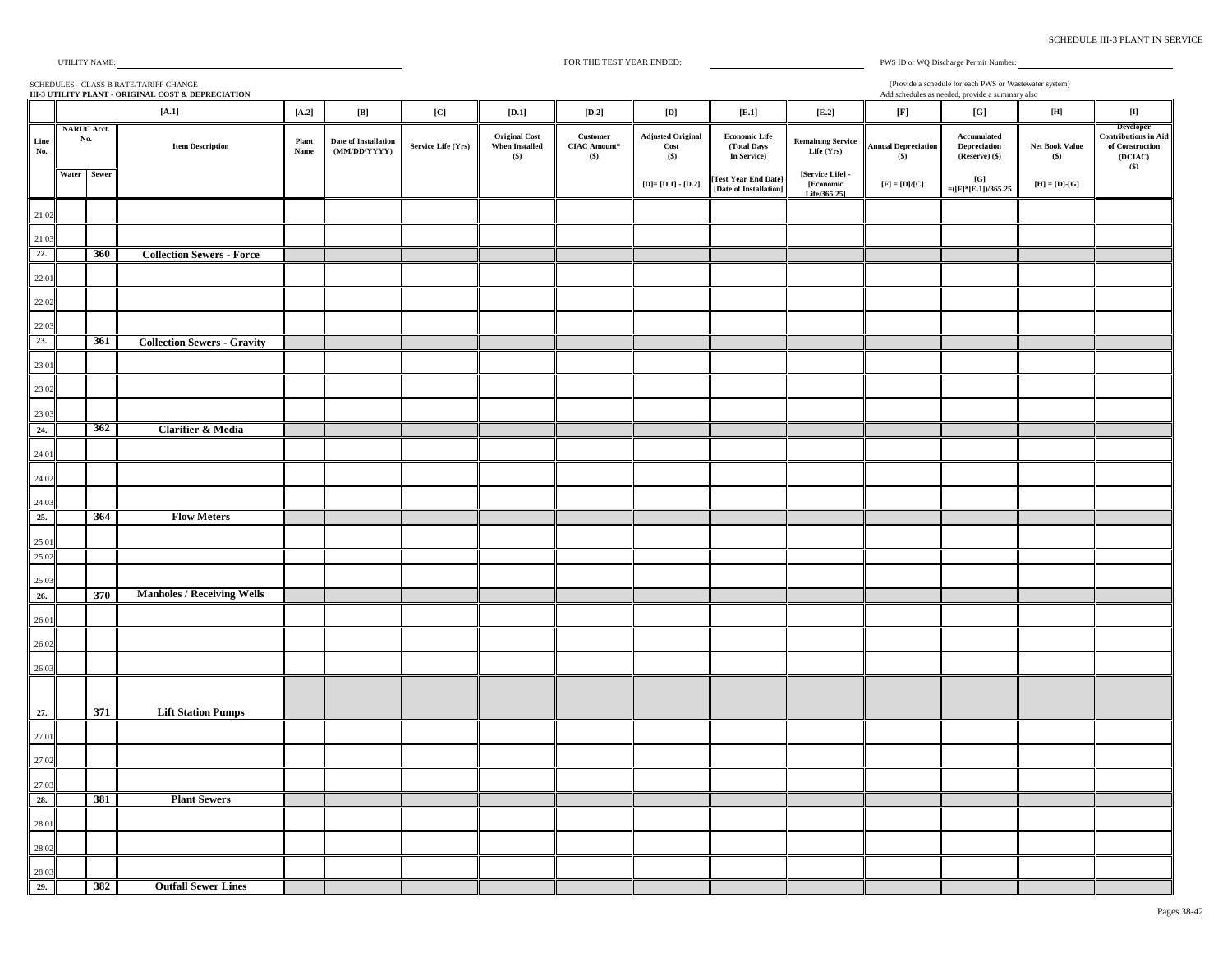| <b>SCHEDULE III-3 PLANT IN SERVICE</b> |
|----------------------------------------|
|----------------------------------------|

FOR THE TEST YEAR ENDED:

SCHEDULES - CLASS B RATE/TARIFF CHANGE

(Provide a schedule for each PWS or Wastewater system)

PWS ID or WQ Discharge Permit Number:

|                                 | III-3 UTILITY PLANT - ORIGINAL COST & DEPRECIATION<br>Add schedules as needed, provide a summary also |     |                                |               |                                      |                    |                                                        |                                            |                                           |                                                    |                                               |                                            |                                               |                                |                                                                               |
|---------------------------------|-------------------------------------------------------------------------------------------------------|-----|--------------------------------|---------------|--------------------------------------|--------------------|--------------------------------------------------------|--------------------------------------------|-------------------------------------------|----------------------------------------------------|-----------------------------------------------|--------------------------------------------|-----------------------------------------------|--------------------------------|-------------------------------------------------------------------------------|
|                                 |                                                                                                       |     | $[A,1]$                        | $[A.2]$       | $[{\bf B}]$                          | [C]                | $\left[  \right]$                                      | $\left[ \text{D.2}\right]$                 | [D]                                       | [E.1]                                              | $\left[ \operatorname{E.2}\right]$            | [F]                                        | [G]                                           | $[{\bf H}]$                    |                                                                               |
| $\mathop{\mathsf{Line}}$<br>No. | <b>NARUC Acct.</b>                                                                                    | No. | <b>Item Description</b>        | Plant<br>Name | Date of Installation<br>(MM/DD/YYYY) | Service Life (Yrs) | <b>Original Cost</b><br><b>When Installed</b><br>$($)$ | Customer<br><b>CIAC Amount*</b><br>$($ \$) | <b>Adjusted Original</b><br>Cost<br>$($)$ | <b>Economic Life</b><br>(Total Days<br>In Service) | <b>Remaining Service</b><br>Life (Yrs)        | <b>Annual Depreciation</b><br>(S)          | Accumulated<br>Depreciation<br>(Reserve) (\$) | <b>Net Book Value</b><br>$($)$ | Developer<br><b>Contributions in Aid</b><br>of Construction<br>(DCIAC)<br>(S) |
|                                 | Water Sewer                                                                                           |     |                                |               |                                      |                    |                                                        |                                            | $[D] = [D.1] - [D.2]$                     | [Test Year End Date]<br>[Date of Installation]     | [Service Life] -<br>[Economic<br>Life/365.251 | $[\mathbf{F}] = [\mathbf{D}]/[\mathbf{C}]$ | [G]<br>$=(F*E.1)/365.25$                      | $[H] = [D]$ -[G]               |                                                                               |
| 29.01                           |                                                                                                       |     |                                |               |                                      |                    |                                                        |                                            |                                           |                                                    |                                               |                                            |                                               |                                |                                                                               |
| 29.02                           |                                                                                                       |     |                                |               |                                      |                    |                                                        |                                            |                                           |                                                    |                                               |                                            |                                               |                                |                                                                               |
| 29.03                           |                                                                                                       |     |                                |               |                                      |                    |                                                        |                                            |                                           |                                                    |                                               |                                            |                                               |                                |                                                                               |
| 30.                             |                                                                                                       | 396 | <b>Communication Equipment</b> |               |                                      |                    |                                                        |                                            |                                           |                                                    |                                               |                                            |                                               |                                |                                                                               |
| 30.01                           |                                                                                                       |     |                                |               |                                      |                    |                                                        |                                            |                                           |                                                    |                                               |                                            |                                               |                                |                                                                               |
| 30.02                           |                                                                                                       |     |                                |               |                                      |                    |                                                        |                                            |                                           |                                                    |                                               |                                            |                                               |                                |                                                                               |
| 30.03                           |                                                                                                       |     |                                |               |                                      |                    |                                                        |                                            |                                           |                                                    |                                               |                                            |                                               |                                |                                                                               |
| 31.                             |                                                                                                       | 397 | Misc. Equipment                |               |                                      |                    |                                                        |                                            |                                           |                                                    |                                               |                                            |                                               |                                |                                                                               |
| 31.01                           |                                                                                                       |     |                                |               |                                      |                    |                                                        |                                            |                                           |                                                    |                                               |                                            |                                               |                                |                                                                               |
| 31.02                           |                                                                                                       |     |                                |               |                                      |                    |                                                        |                                            |                                           |                                                    |                                               |                                            |                                               |                                |                                                                               |
| 31.03                           |                                                                                                       |     |                                |               |                                      |                    |                                                        |                                            |                                           |                                                    |                                               |                                            |                                               |                                |                                                                               |
| 32                              |                                                                                                       |     | Subtotal (Items 1 - 31)        |               |                                      |                    |                                                        |                                            |                                           |                                                    |                                               |                                            |                                               |                                |                                                                               |

\*Any amount incurred by the utility's customers will be deducted from the original cost. The adjusted original cost (Original Cost - Customer CIAC), column D, will be depreciated and the net book value will be calculated i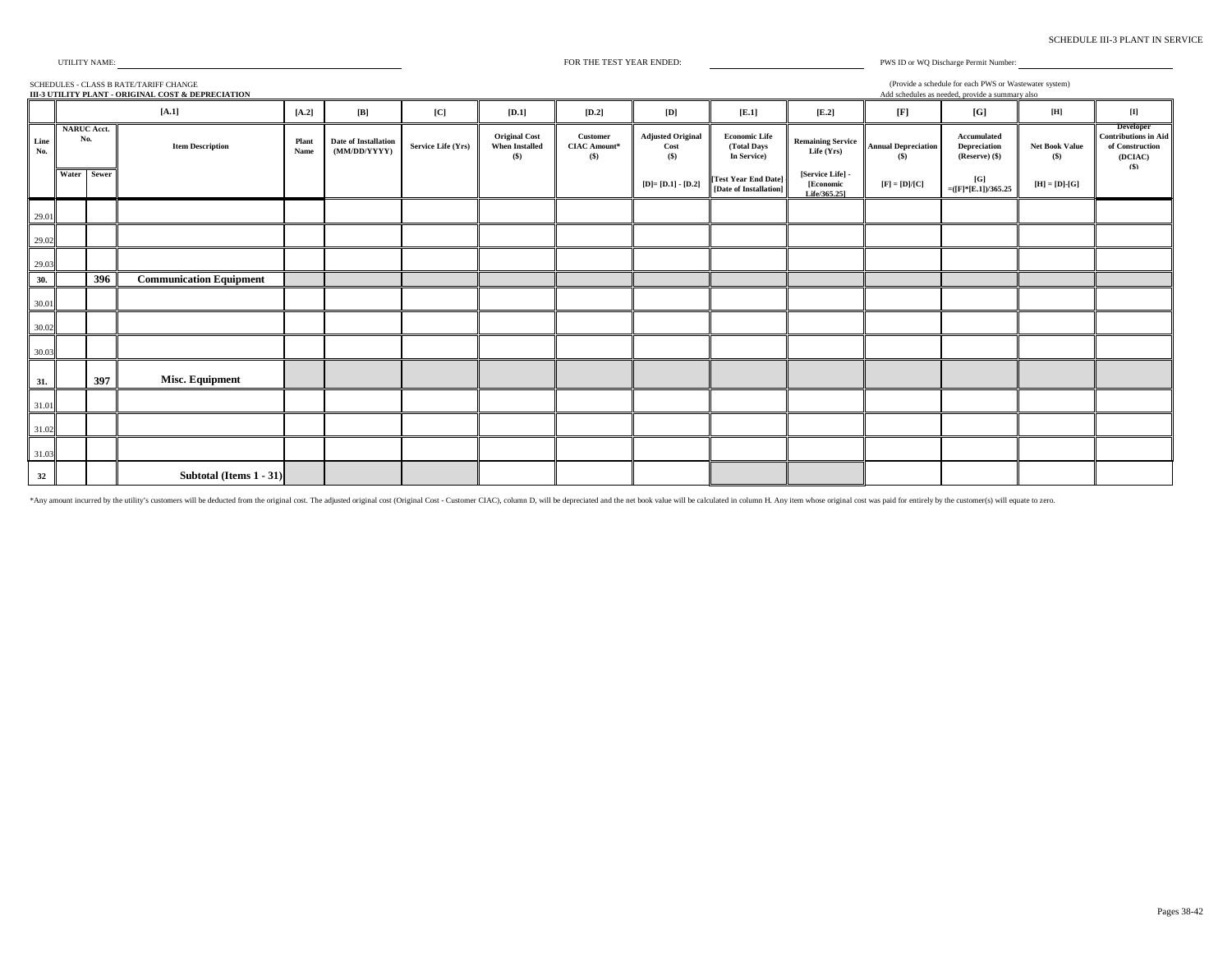### UTILITY NAME: FOR TEST YEAR ENDED: SCHEDULES - CLASS B RATE/TARIFF CHANGE **III-3(a) UTILITY PLANT IN SERVICE-RECONCILIATION TO PRIOR CASE**

| A                | B                                                        | $\overline{C}$               | D            |
|------------------|----------------------------------------------------------|------------------------------|--------------|
| Line             |                                                          |                              |              |
| No.              | Description                                              | Amount                       | Amount       |
|                  | Beginning Gross Plant balance - (from                    | Must match previous rate     |              |
| 1.               | previous rate case)                                      | case                         | \$           |
| $\overline{2}$ . | Plant additions after previous rate case                 |                              |              |
| 3.               |                                                          | $\$$                         |              |
| 4.               |                                                          |                              |              |
| 5.               |                                                          |                              |              |
| 6.               |                                                          |                              |              |
| 7.               |                                                          |                              |              |
| 8.               |                                                          |                              |              |
| 9.               |                                                          |                              |              |
| 10.              |                                                          |                              |              |
|                  | Total additions (add lines 3 through 10, Col             |                              |              |
| 11.              | $\mathcal{C}$                                            |                              | \$           |
|                  | Test year plant retirements after previous<br>rate case: |                              |              |
| 12.              |                                                          | $\$$                         |              |
| 13.              |                                                          |                              |              |
| 14.              |                                                          |                              |              |
| 15.              |                                                          |                              |              |
| 16.              |                                                          |                              |              |
| 17.              |                                                          |                              |              |
| 18.              |                                                          |                              |              |
| 19.              |                                                          |                              |              |
|                  | Total retirements (add line 12 through 19,               |                              |              |
| 20.              | Col C)                                                   | Equals III-3, Column D, line | $\mathbb{S}$ |
| 21.              | Ending balance (line $1 +$ line $11 -$ line 20)          | 32                           | \$           |

ORIGINAL COST DATA

Please provide a full explanation of any adjustments to accounts from the prior period.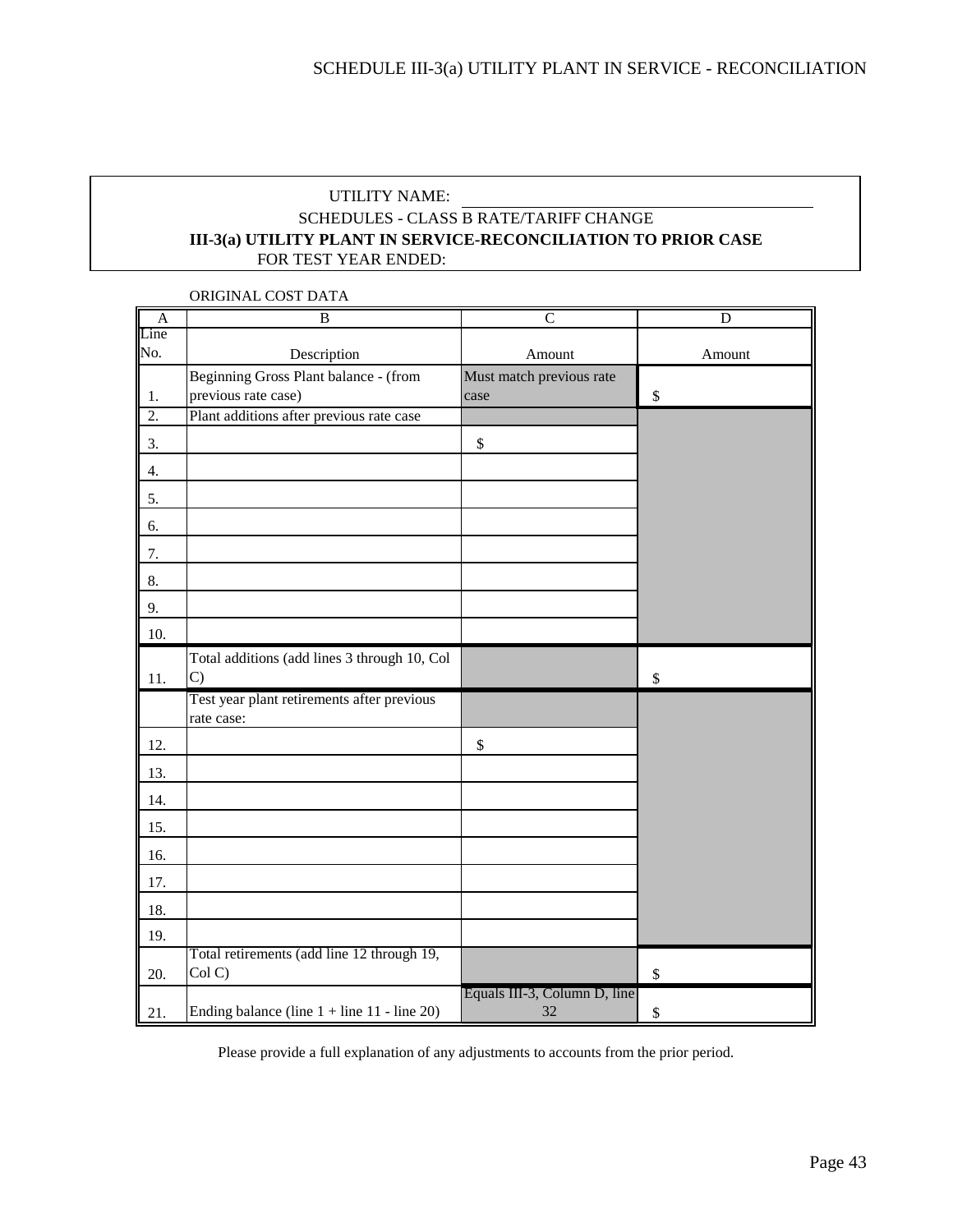#### UTILITY NAME: SCHEDULES - CLASS B RATE/TARIFF CHANGE FOR THE TEST YEAR ENDED: **III-3(b) ACCUMULATED DEPRECIATION FROM PRIOR RATE CASE**

### ACCUMULATED DEPRECIATION:

| Line |                                             | Dollar |                                |
|------|---------------------------------------------|--------|--------------------------------|
| No.  | Description                                 | Amount |                                |
|      | <b>Ending-Prior Rate Case (Docket</b>       |        |                                |
| 1.   | No.                                         |        | Must match previous rate case. |
|      | Ending balance per Sch III-3, Column G,     |        |                                |
| 2    | Line 32                                     |        |                                |
|      | Describe accounting adjustments made        |        |                                |
|      | between the prior rate case and the current |        |                                |
|      | rate case:                                  |        |                                |
|      |                                             |        |                                |
|      |                                             |        |                                |
|      |                                             |        |                                |
|      |                                             |        |                                |
|      |                                             |        |                                |
|      |                                             |        |                                |
|      |                                             |        |                                |
|      |                                             |        |                                |
|      |                                             |        |                                |
|      |                                             |        |                                |
|      |                                             |        |                                |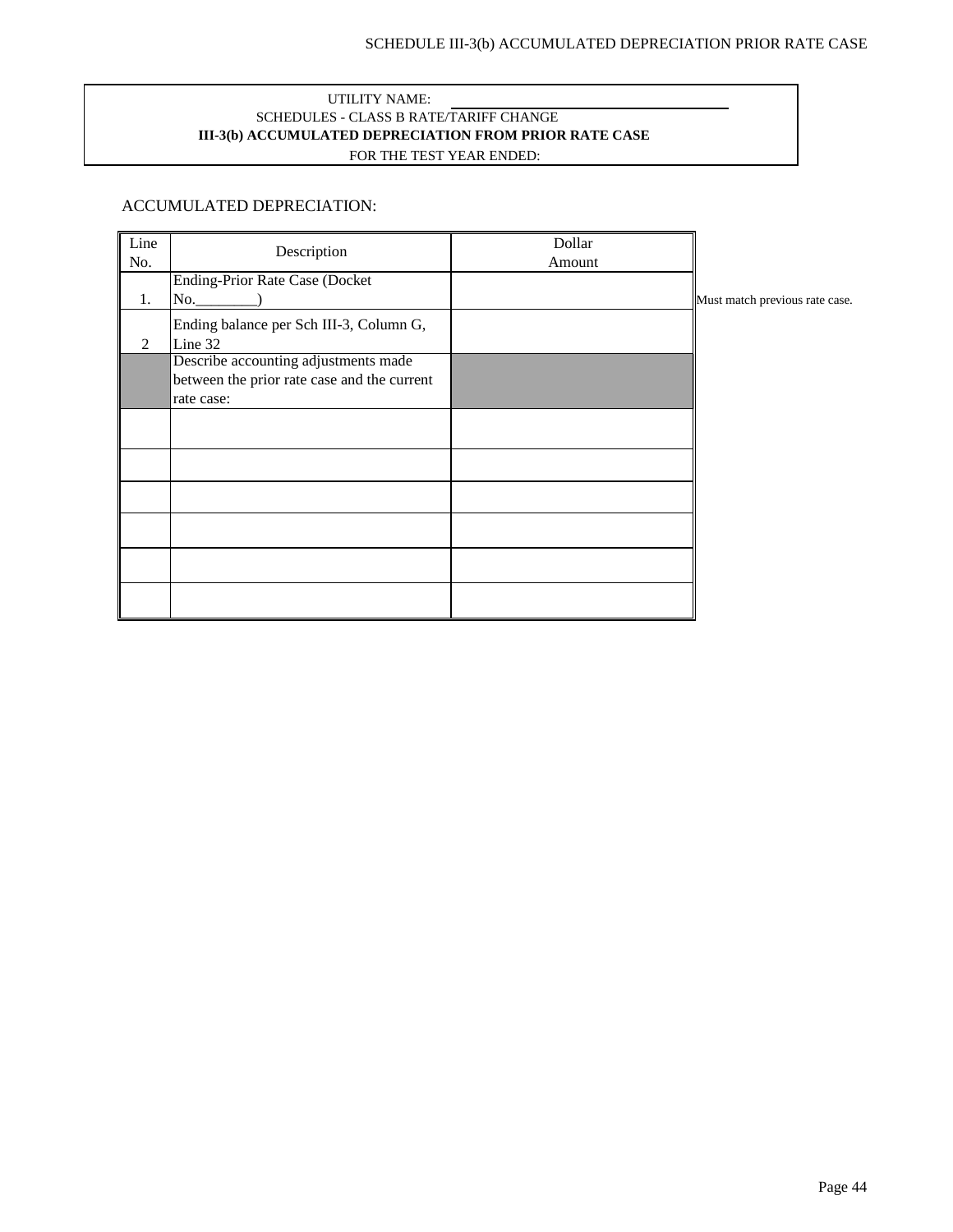### UTILITY NAME: SCHEDULES - CLASS B RATE/TARIFF CHANGE **III-4 AVERAGE CONSTRUCTION WORK IN PROGRESS, MATERIALS & SUPPLIES INVENTORY & PREPAYMENTS**

\_\_\_\_\_\_\_\_\_\_\_\_\_\_\_\_\_\_\_\_\_\_\_\_\_

### FOR THE TEST YEAR ENDED:

Complete if the utility maintains these accounts and if the utility wants this to be included in the rate base. If the utility does not want this included in the rate case mark "N/A" on tables.

**Do not include this amount in your rate base unless the utility provides testimony meeting the requirements of PUCT Subst. Rule 24.41(c)(4).**

### **III-4(a) AVERAGE CONSTRUCTION WORK IN PROGRESS**

| A           |                                                                               |                            |    |
|-------------|-------------------------------------------------------------------------------|----------------------------|----|
| Line<br>No. | Description                                                                   | <b>Test Year</b><br>Amount |    |
|             | Beginning balance                                                             |                            |    |
| 2.          | Test year costs added                                                         |                            |    |
| 3.          | Test year construction costs completed                                        |                            |    |
|             | Ending balance                                                                |                            |    |
| 5.          | Average balance - test year (line $\overline{1}$ plus line<br>4, divided by 2 |                            | Тy |

pically zero, to Schedule III-2, Line 2

## **III-4(b) MATERIALS & SUPPLIES / PREPAID EXPENSES**

Include the un-expensed or capitalized portion of materials and supplies on your balance sheet. Prepayments include amounts, such as annual insurance, that the utility has prepaid, such as a discount. Prepayments must be reasonable.

|    |                                                                 | Materials & Supplies<br>inventory                   | Prepaid Expenses                 |
|----|-----------------------------------------------------------------|-----------------------------------------------------|----------------------------------|
|    | Sum of 12 test year month end balances                          |                                                     |                                  |
| 2. | One month prior to the test year, month end<br>balance          |                                                     |                                  |
| 3. | 13 Month Average balance (line 6 plus line)<br>7, divided by 13 |                                                     |                                  |
|    |                                                                 | $T_{\alpha}$ III $\gamma$ I $\mu_{\alpha}$ $\gamma$ | $T_{\alpha}$ III $\Omega$ Line 4 |

To III-2, Line 3. To III-2, Line 4.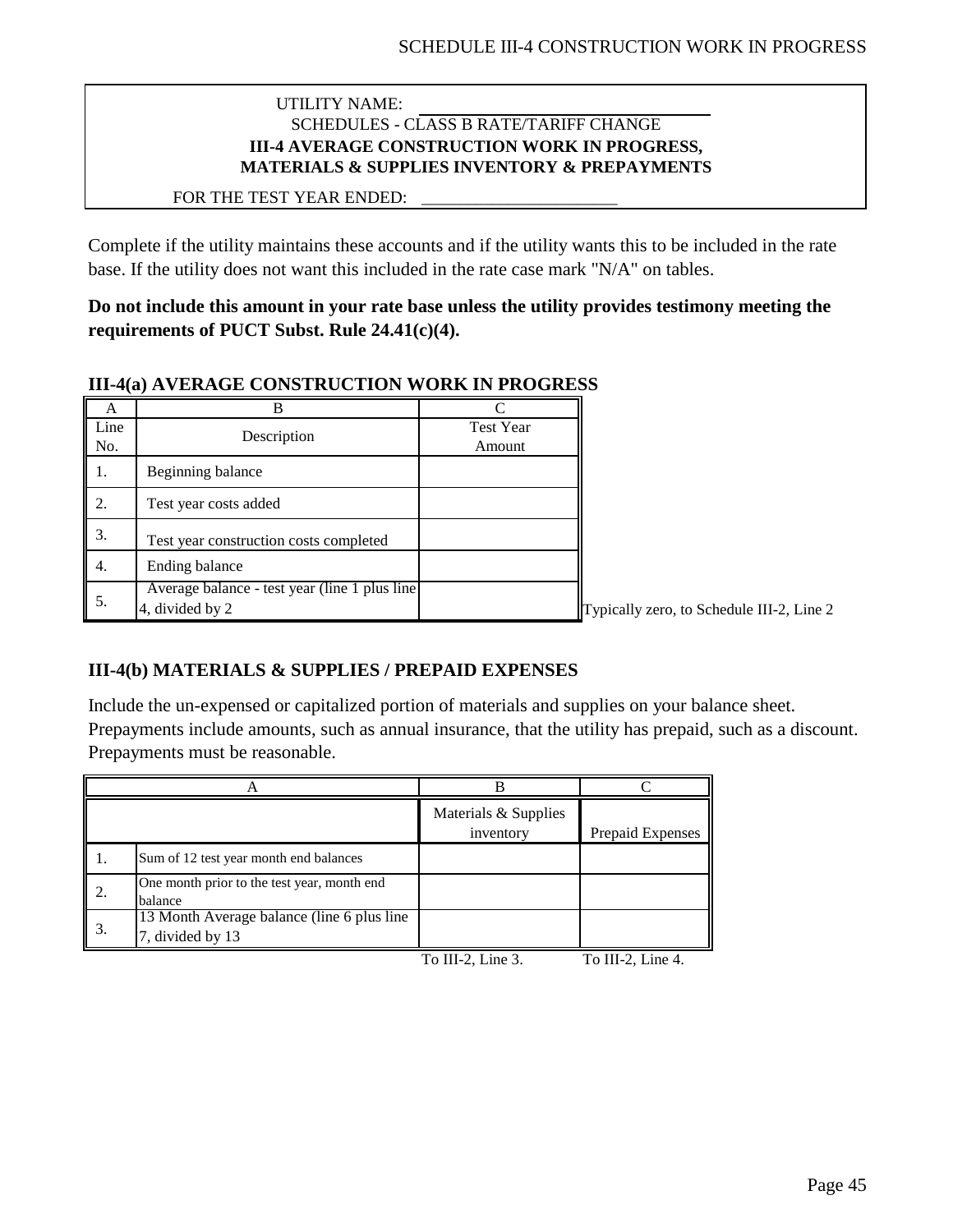#### **III-5 WORKING CASH ALLOWANCE CALCULATIONS** \_\_\_\_\_\_\_\_\_\_\_\_\_\_\_\_\_\_\_\_\_\_\_\_ FOR THE TEST YEAR ENDED: UTILITY NAME: SCHEDULES FOR CLASS B RATE/TARIFF CHANGE

For Class B Utilities, one-twelfth of O&M expense (excluding amounts charged to O&M expense for materials, supplies, expenses recovered through a pass-through provision or through charges other than minimum monthly charge and gallonage charges, and prepayments) will be considered a reasonable allowance for cash working capital. For purposes of working capital calculations, O&M expense does not include depreciation, other taxes, or federal income taxes.

1. No working cash allowance is permitted when a utility bills its customers in advance and provides service to flat rate customers only. Sewer connections count for the purposes of this schedule.

2. A utility which has all metered customers and bills monthly must divide its annual Operating and Maintenance (O&M) expenses (excluding all taxes and depreciation) by 12 to calculate working cash allowance. An example follows:

|                                   | Class B  |
|-----------------------------------|----------|
| 1. Annual Expenses                | \$70,000 |
| 2. Taxes and depreciation         | (10,000) |
| 3. Net Expenses (Line 1 - Line 2) | 60,000   |
| 4. Working Cash (Line 3 / line 5) | \$5,000  |
| 5. Divisor                        |          |

| A |                                | Water   | Sewer |                                 |
|---|--------------------------------|---------|-------|---------------------------------|
|   | Line No Description            | Class B |       |                                 |
|   | Annual O $&$ M Expenses        |         |       | From Sch I-1, line 21, column F |
| 2 | Working Cash (Line 1 / Line 3) |         |       | To Sch III-2, line 5            |
| 3 | <b>Divisor</b>                 | 12      |       |                                 |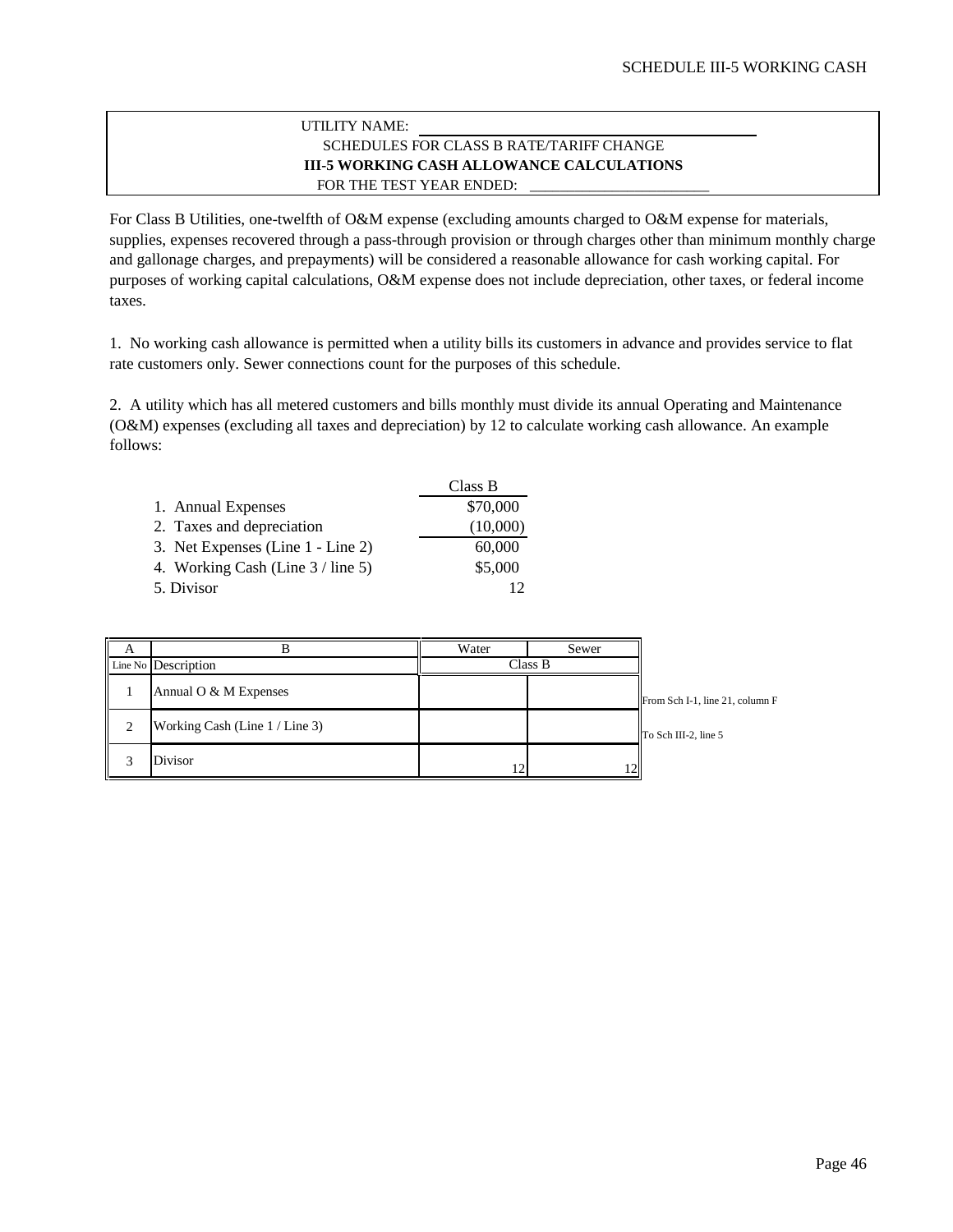### UTILITY NAME:

#### SCHEDULES - CLASS B RATE/TARIFF CHANGE

#### **SCHEDULE III-6 NOTES PAYABLE (LONG TERM DEBT) & EQUITY INFORMATION INSTRUCTIONS**

Enter the water and sewer combined debt and equity information in both water and sewer tables. The calculated rate of return should be the same for water and sewer, and should be based on combined water and sewer information. The utility's debt and equity for return purposes relate to water and sewer system assets only and should not include short term debt unless it is used to finance system assets. Do not include personal debt.

Where a utility is part of an affiliated interest or organization, the commission may consider and apply a hypothetical capital structure for the utility.

For each loan enter the following information:

- **1. Description**
- **2. Date of Issuance**
- **3. Maturity Date**
- **4. Interest Rate -** Effective interest rate should be used for issues supported by letters of credit.
- **5. Principal Amount at Issuance**
- **6. Premium or (Discount) at Issuance**
- **7. Underwriting Fees and Issuance Expenses**
- **8. Gain or (Loss) on Reacquired Debt at Issuance**
- **9. Net Proceeds** (Line 5+Line 6-Line 7 Line 8)

**Adjusted Net Proceeds at Issuance -** Net proceeds at issuance + amortized debt, discount, expenses,

- **10.** premiums and unamortized losses
- **11. Adjusted Net Proceeds as a Percent of Par Value** (Line 10/Line 5)
- **12. Principal Currently Outstanding** (Including current maturities)

#### **13. Adjusted Net Proceeds** (Line 11) x (Line 12)

**14.** derive the weighted cost of debt. **Issue as a Percent of Total Net Proceeds -** Each issue should be weighted by adjusted net proceeds to

**15.** underwriting costs, discounts or premiums, or gains or losses on reacquired debt. **Cost of Debt -** this will equal the stated interest rate only if there were no issuance expenses or

#### **16. Weighted Cost of Long-Term Debt**

If the applicant has a parent or affiliate from which corporate debt or equity is allocated, provide a schedule that clearly presents corporate debt issuances and debt costs for the affiliate and the applicant. All methodologies, assumptions, and calculations used to allocate the debt to the Texas utility should be transparently disclosed. Fill out Schedule II-7 for the affiliate transactions.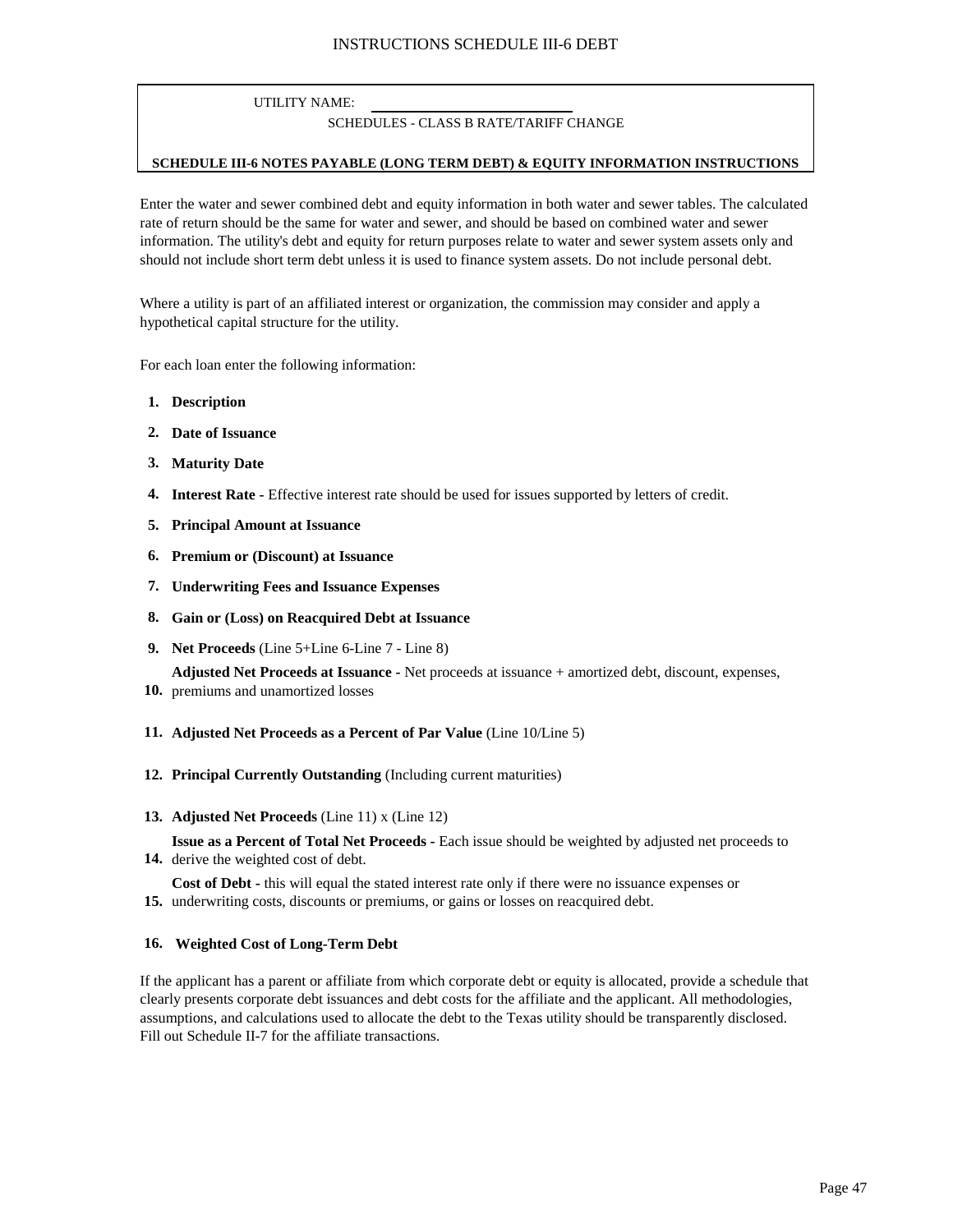#### UTILITY NAME:

#### **SCHEDULES - CLASS B RATE/TARIFF CHANGE III-6 LONG TERM DEBT/ NOTES PAYABLE – WATER AND SEWER**

FOR THE YEAR ENDED:

List the following information concerning debt and equity of the utility and attach copies of notes payable used. Round all percentages to two (2) decimal places. If debt from affiliated interests is<br>allocated to the utili

| Name of Bank/Lender<br>1 Description<br>2 Date of Issue<br>3 Maturity Date<br>4 Interest Rate<br>Principal Amount at<br>5 Issuance<br>Premium (Discount) at<br>6 Issuance<br>Underwriting Fees and<br>7 Issuance Expenses<br>Gain (Loss) on<br>Reacquired Debt at<br>8 Issuance<br>Net Proceeds (Line<br>9 5+Line 6-Line 7 - Line 8)<br>Adjusted Net Proceeds at<br>10 Issuance<br>Adjusted Net Proceeds as<br>a Percent of Par Value<br>11 (Line 10/Line 5)<br>Principal Amount<br>12 Currently Outstanding<br><b>Adjusted Net Proceeds</b><br>13 (Line 11) X (Line 12)<br>Issue as a Percent of Total<br>Net Proceeds (Line<br>14 13/Column F Line 13) | Line<br>No. | $\mathbf A$ | $\, {\bf B}$ | $\mathbf C$ | $\mathbf D$ | $\mathbf E$ | $\mathbf F$                         |
|----------------------------------------------------------------------------------------------------------------------------------------------------------------------------------------------------------------------------------------------------------------------------------------------------------------------------------------------------------------------------------------------------------------------------------------------------------------------------------------------------------------------------------------------------------------------------------------------------------------------------------------------------------|-------------|-------------|--------------|-------------|-------------|-------------|-------------------------------------|
|                                                                                                                                                                                                                                                                                                                                                                                                                                                                                                                                                                                                                                                          |             |             |              |             |             |             | <b>Totals</b>                       |
|                                                                                                                                                                                                                                                                                                                                                                                                                                                                                                                                                                                                                                                          |             |             |              |             |             |             |                                     |
|                                                                                                                                                                                                                                                                                                                                                                                                                                                                                                                                                                                                                                                          |             |             |              |             |             |             |                                     |
|                                                                                                                                                                                                                                                                                                                                                                                                                                                                                                                                                                                                                                                          |             |             |              |             |             |             |                                     |
|                                                                                                                                                                                                                                                                                                                                                                                                                                                                                                                                                                                                                                                          |             |             |              |             |             |             |                                     |
|                                                                                                                                                                                                                                                                                                                                                                                                                                                                                                                                                                                                                                                          |             |             |              |             |             |             |                                     |
|                                                                                                                                                                                                                                                                                                                                                                                                                                                                                                                                                                                                                                                          |             |             |              |             |             |             |                                     |
|                                                                                                                                                                                                                                                                                                                                                                                                                                                                                                                                                                                                                                                          |             |             |              |             |             |             |                                     |
|                                                                                                                                                                                                                                                                                                                                                                                                                                                                                                                                                                                                                                                          |             |             |              |             |             |             |                                     |
|                                                                                                                                                                                                                                                                                                                                                                                                                                                                                                                                                                                                                                                          |             |             |              |             |             |             |                                     |
|                                                                                                                                                                                                                                                                                                                                                                                                                                                                                                                                                                                                                                                          |             |             |              |             |             |             |                                     |
|                                                                                                                                                                                                                                                                                                                                                                                                                                                                                                                                                                                                                                                          |             |             |              |             |             |             | Column F, Line 13                   |
|                                                                                                                                                                                                                                                                                                                                                                                                                                                                                                                                                                                                                                                          |             |             |              |             |             |             | Column A, Line 4                    |
|                                                                                                                                                                                                                                                                                                                                                                                                                                                                                                                                                                                                                                                          |             |             |              |             |             |             |                                     |
| Cost of Debt (Line 4/Line<br>15(11)<br>Weighted Cost of Long-<br>Term Debt                                                                                                                                                                                                                                                                                                                                                                                                                                                                                                                                                                               |             |             |              |             |             |             | Column F, Line 16<br>To Sch. III-1, |

Sum of Column A through Column E

List short term debt, if any: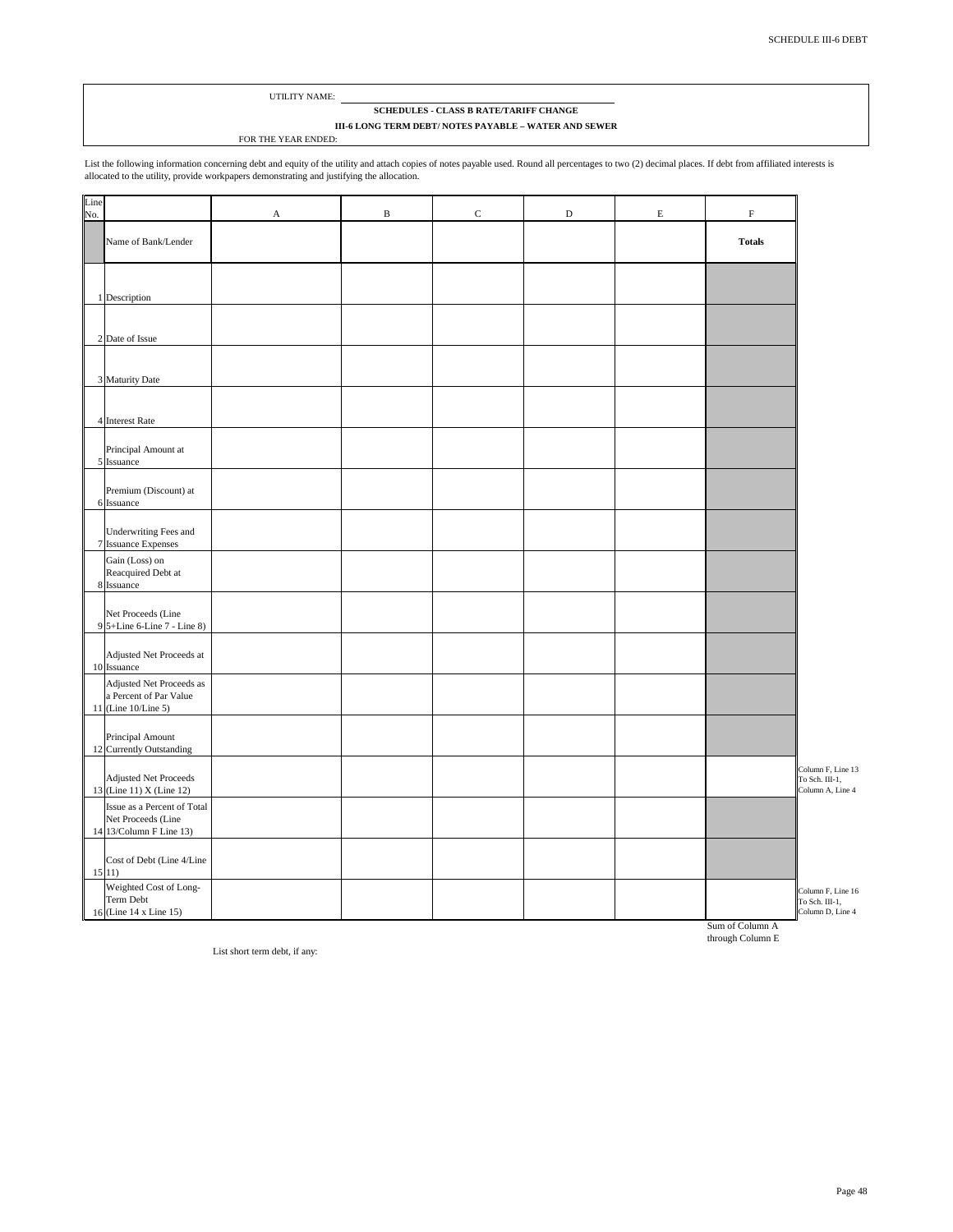## UTILITY NAME: SCHEDULES - CLASS B RATE/TARIFF CHANGE **III-7 AFFILIATE RECEIVABLES AND PAYABLES** FOR TEST YEAR ENDED:

## **III-7(a) - AFFILIATE RECEIVABLES**

| Line<br>No. | Affiliate | <b>Amount Outstanding</b> | <b>Reason for Receivable</b> |
|-------------|-----------|---------------------------|------------------------------|
| 1.          |           |                           |                              |
| 2.          |           |                           |                              |
| 3.          |           |                           |                              |
| 4.          |           |                           |                              |
| 5.          |           |                           |                              |
| 6.          |           |                           |                              |
| 7.          |           |                           |                              |

## **III-7(b) - AFFILIATE PAYABLES**

| Line<br>No. | Affiliate | <b>Amount Outstanding</b> | Reason for Payable |
|-------------|-----------|---------------------------|--------------------|
| 1.          |           |                           |                    |
| 2.          |           |                           |                    |
| 3.          |           |                           |                    |
| 4.          |           |                           |                    |
| 5.          |           |                           |                    |
| 6.          |           |                           |                    |
| 7.          |           |                           |                    |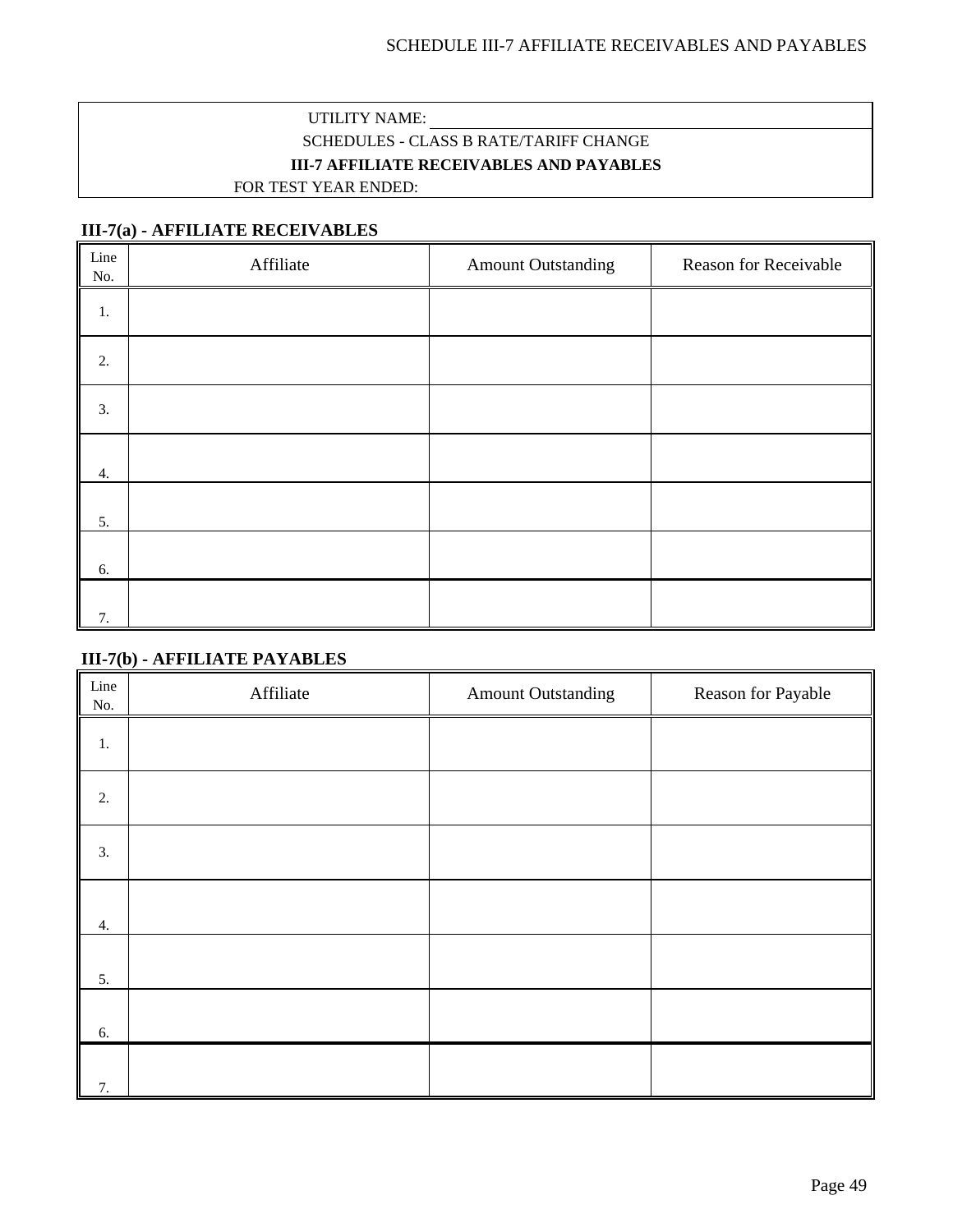## INSTRUCTIONS SCHEDULE III-8 CONTRIBUTIONS IN AID OF CONSTRUCTION AND ADVANCES

UTILITY NAME:

### SCHEDULES - CLASS B RATE/TARIFF CHANGE

### **SCHEDULE III-8 CONTRIBUTIONS IN AID OF CONSTRUCTION AND ADVANCES INSTRUCTIONS**

### **III-8(a) ADVANCES FOR CONSTRUCTION**

If any of the items included in utility plant and equipment were 100% financed with customer contributions, assessments, surcharges, extension fees, etc., the utility may not include depreciation or return on those items in the revenue requirement, and the utility should not include them in **Table III-8(a) or (b)**. However, if those customer contributions did **not** cover the entire cost of the asset, the utility may include the excess amount that the utility paid for. Please list below all items that were funded either all or in part by customer contributions and indicate the amount that the customers contributed for each item.

**Column [A]** - List all of the items of plant and equipment that were funded all or in part by Customer Contributions (e.g., meters paid for by tap fee, line extension paid for by customer).

**Column [B]** - List the date each specific item was placed in service.

**Column [C]** - Enter the total cost of each item (regardless of how much was paid for by customers contributions or the utility).

**Column [D]** - Enter the amount of each item that was paid for with customer contributions. In most cases, this will be the same as the number in Column [C]. However, it is possible that the item may cost more or less than the customer contribution amount.

**Column [E]** - Subtract the amount in Column [D] from the amount in Column [C] and enter the result here. If the amount in this column is greater than zero for any specific item, enter those items into the appropriate category in **Table III-2**.

### **III-8(b) DEVELOPER CONTRIBUTIONS IN AID OF CONSTRUCTION**

List any items of plant or equipment that you listed in **Schedule III-3** that were paid for all or in part by developer contributions. If only paid for in part by developer contributions, enter only the part that was funded by developer contributions. Enter the total Net Book Value from this table in **Schedule III-2**. If you have none, be sure to enter "N/A" on any line in the table.

Customer CIAC is entered directly into **Schedule III-3.**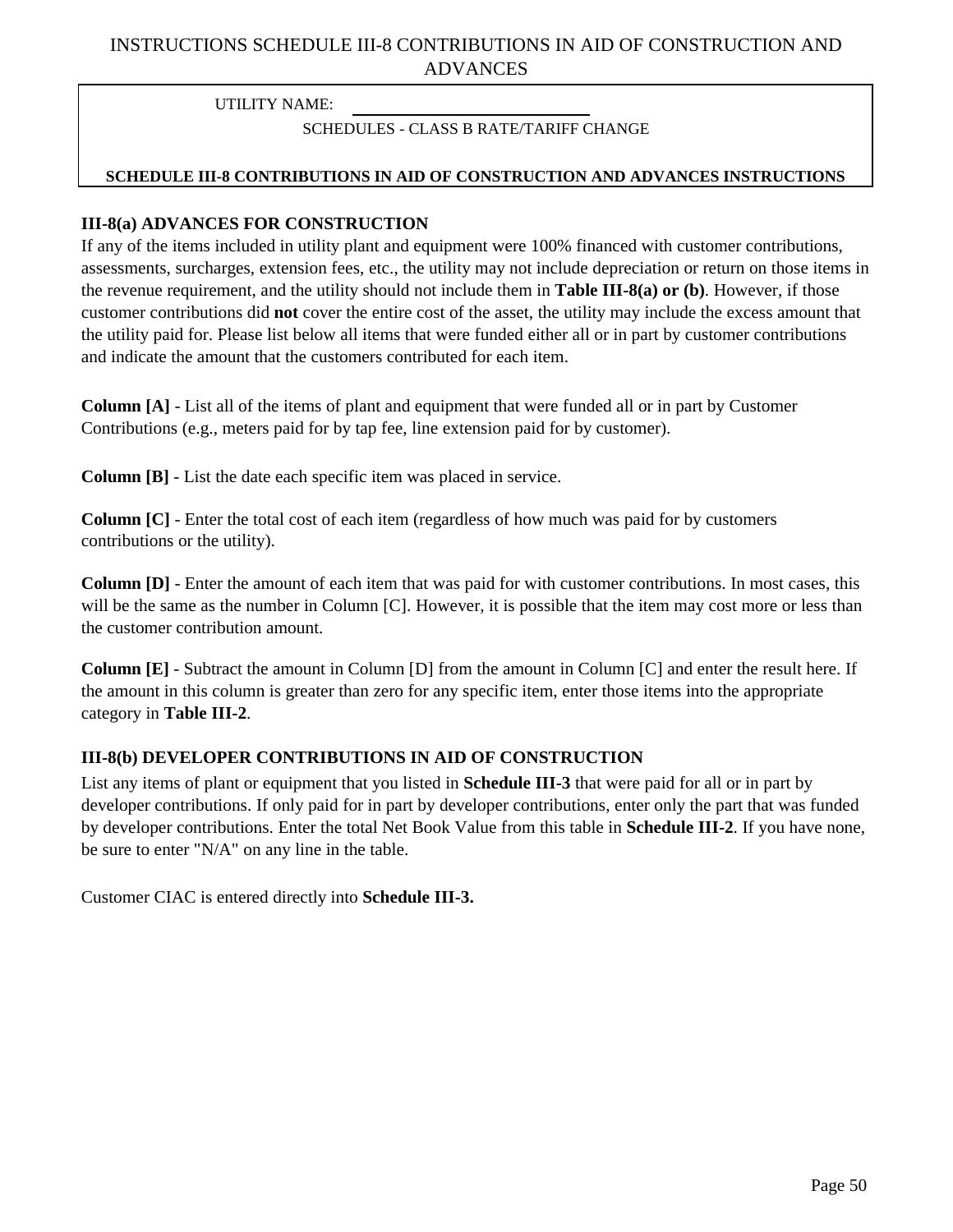#### UTILITY NAME: SCHEDULES - CLASS B RATE/TARIFF CHANGE **III-8 ADVANCES FOR CONSTRUCTION AND CONTRIBUTIONS IN AID OF CONSTRUCTION** FOR THE TEST YEAR ENDED:

#### **III-8(a) ADVANCES FOR CONSTRUCTION**

|      | А     | B            | C                 | D         | Ε          | F              | G               |
|------|-------|--------------|-------------------|-----------|------------|----------------|-----------------|
|      |       |              |                   |           |            | $(F)= (D)-(E)$ |                 |
|      |       |              |                   |           |            | Rate base      |                 |
|      |       |              |                   |           | Repayments | Value          | Amount to be    |
| Line |       | Date of      |                   | Amount of | made to    | (to Sch III-2, | refunded in the |
| No.  | Item  | Installation | <b>Total Cost</b> | Advance   | developer  | Line $9$ )     | future*         |
| 1.   |       |              |                   |           |            |                |                 |
| 2.   |       |              |                   |           |            |                |                 |
| 3.   |       |              |                   |           |            |                |                 |
| 4.   |       |              |                   |           |            |                |                 |
| 5.   |       |              |                   |           |            |                |                 |
| 6.   | Total |              |                   |           |            |                |                 |

\*If any advances or CIAC from developers or customers are refundable, please provide the potential date of refunding, if known.

#### **III-8(b) DEVELOPER CONTRIBUTIONS IN AID OF CONSTRUCTION\***

|             | A     | B                                          | $\mathbf C$       | $\mathbf D$                            | $\mathbf E$            | $\boldsymbol{\mathrm{F}}$   | ${\bf G}$                                                     |
|-------------|-------|--------------------------------------------|-------------------|----------------------------------------|------------------------|-----------------------------|---------------------------------------------------------------|
| Line<br>No. | Item  | Date of<br>Installation or<br>Contribution | <b>Total Cost</b> | Amount of<br>Developer<br>Contribution | Annual<br>amortization | Accumulated<br>Amortization | $(G)=(D)-(F)$<br>Rate Base Value<br>to Sch III-2, Line<br>10) |
| 1.          |       |                                            |                   |                                        |                        |                             |                                                               |
| 2.          |       |                                            |                   |                                        |                        |                             |                                                               |
| 3.          |       |                                            |                   |                                        |                        |                             |                                                               |
| 4.          |       |                                            |                   |                                        |                        |                             |                                                               |
| 5.          |       |                                            |                   |                                        |                        |                             |                                                               |
| 6.          | Total |                                            |                   |                                        |                        |                             |                                                               |

\*Customer CIAC is entered directly on III-3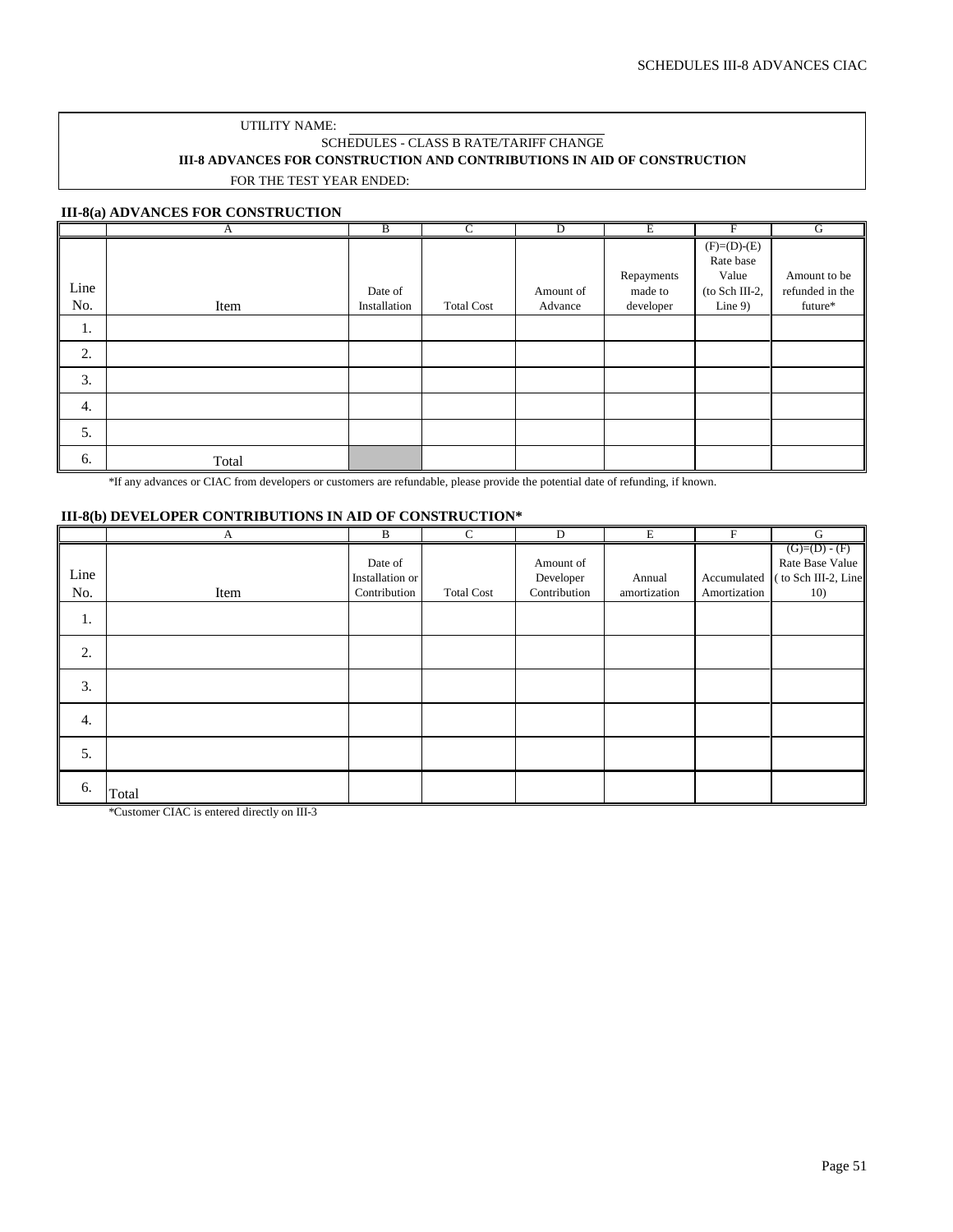#### UTILITY NAME:

## SCHEDULES - CLASS B RATE/TARIFF CHANGE

### **III-9 ACCUMULATED DEFERRED FEDERAL INCOME TAXES (ADFIT)**

#### FOR THE TEST YEAR ENDED:

Provide the calculations used to determine the ADFIT and Excess ADFIT amounts. **If this is the first time the utility is claiming ADFIT provide additional worksheets to show how it was calculated.**

#### **III-9(a) - ADFIT:**

| Line<br>No. | Description              | Α<br>Amount                |
|-------------|--------------------------|----------------------------|
|             | <b>Beginning Balance</b> |                            |
| 2.          | Test Year Adjustment     |                            |
| 3.          | <b>Ending Balance</b>    |                            |
|             |                          | To Schedule III-2, Line 12 |

#### **III-9(b) - UNPROTECTED EXCESS ADFIT:**

| Line |                          |        |
|------|--------------------------|--------|
| No.  | Description              | Amount |
| I.   | <b>Beginning Balance</b> |        |
| 2.   | <b>Total Change</b>      |        |
| 3.   | <b>Ending Balance</b>    |        |

**To Schedule III-2, Line 13**

#### **III-9(c) - PROTECTED EXCESS ADFIT:**

| Line<br>No.       | Description              | $\rightarrow$<br>Amount |
|-------------------|--------------------------|-------------------------|
|                   |                          |                         |
| .,                | <b>Beginning Balance</b> |                         |
| 2.                | <b>Total Change</b>      |                         |
| $\mathbf{\Omega}$ | <b>Ending Balance</b>    |                         |

**To Schedule III-2, Line 14**

#### **III-9(d) - ACCUMULATED DEFERRED INVESTMENT TAX CREDITS:**

| Line<br>No. | Description              | А                                                   |
|-------------|--------------------------|-----------------------------------------------------|
|             |                          | Amount                                              |
|             | <b>Beginning Balance</b> |                                                     |
| 2.          | Test Year Adjustment     |                                                     |
| 3.          | <b>Ending Balance</b>    | $T$ $(1, 1, 1, 1)$ $T$ $(1, 1, 1)$<br>$\rightarrow$ |

**To Schedule III-2, Line 15**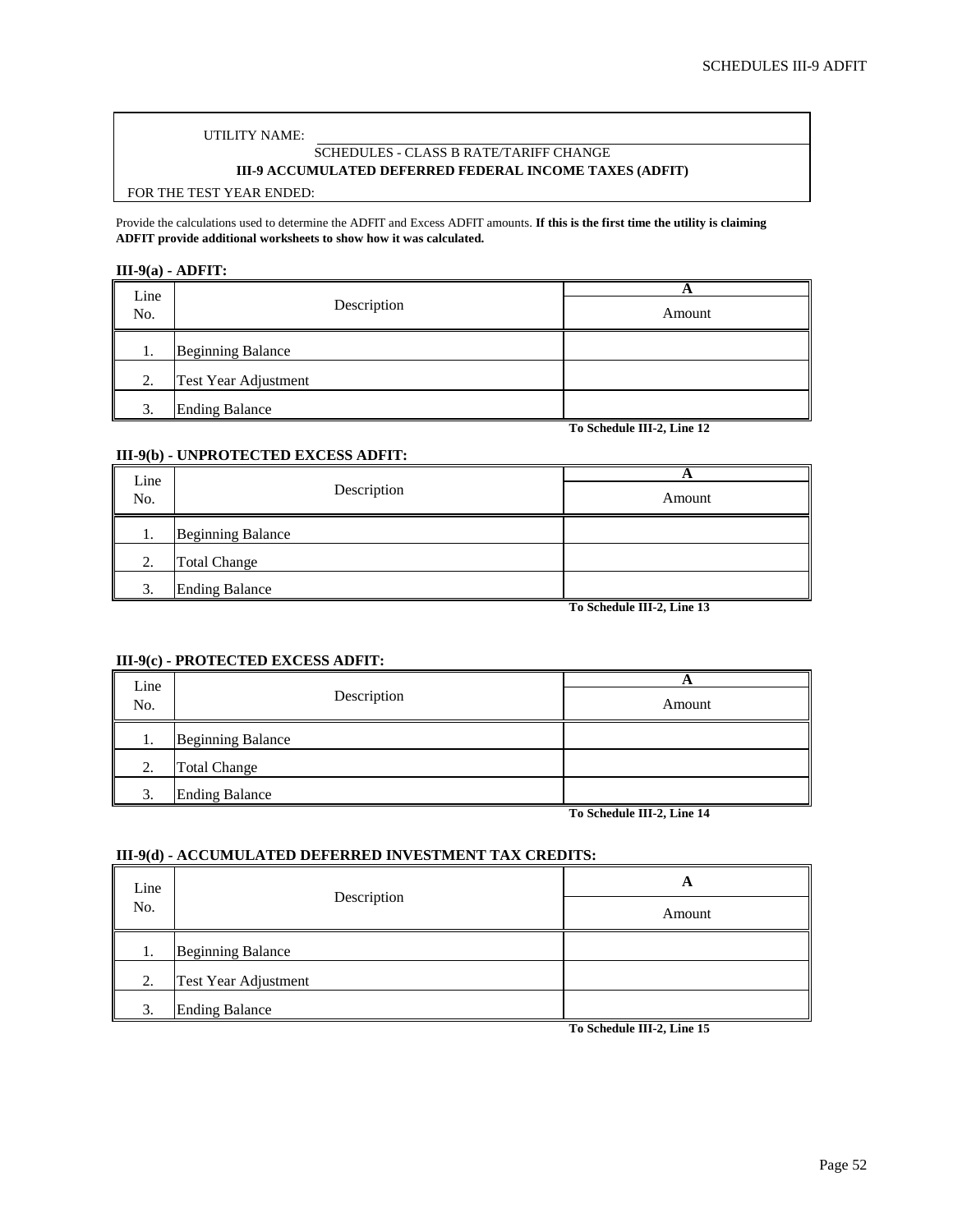## INSTRUCTIONS SECTION IV OTHER TAX

## UTILITY NAME: SCHEDULES - CLASS B RATE/TARIFF CHANGE Section IV is used to report taxes other than income for proposed revenues.

## **Instructions for Section IV**

Follow the instructions included with individual schedules under the heading reference.

### **SECTION IV: TAXES OTHER THAN INCOME**

### **Schedule IV-1**

Complete for property and payroll taxes. The schedule allows for calculations if the utility proposes known and measurable changes to payroll taxes and property taxes. Use your test year property tax bills for the known and measurable calculation. Use wages expense for the adjusted total payroll in the test year to complete this schedule. If wages were capitalized, payroll taxes should be allocated between expense and capital costs in the same ratio as payroll was allocated. Attach a schedule showing the allocation calculations. Provide the same for any affiliate taxes.

### **Schedule IV-2**

Revenue related taxes and expenses are those that change as the gross revenue of the utility changes. Examples are Texas franchise tax and bad debt expense. This schedule allows the "gross up" of these expenses. Obtain copies of the utility's franchise tax report to complete this schedule. Provide the same for any affiliate taxes.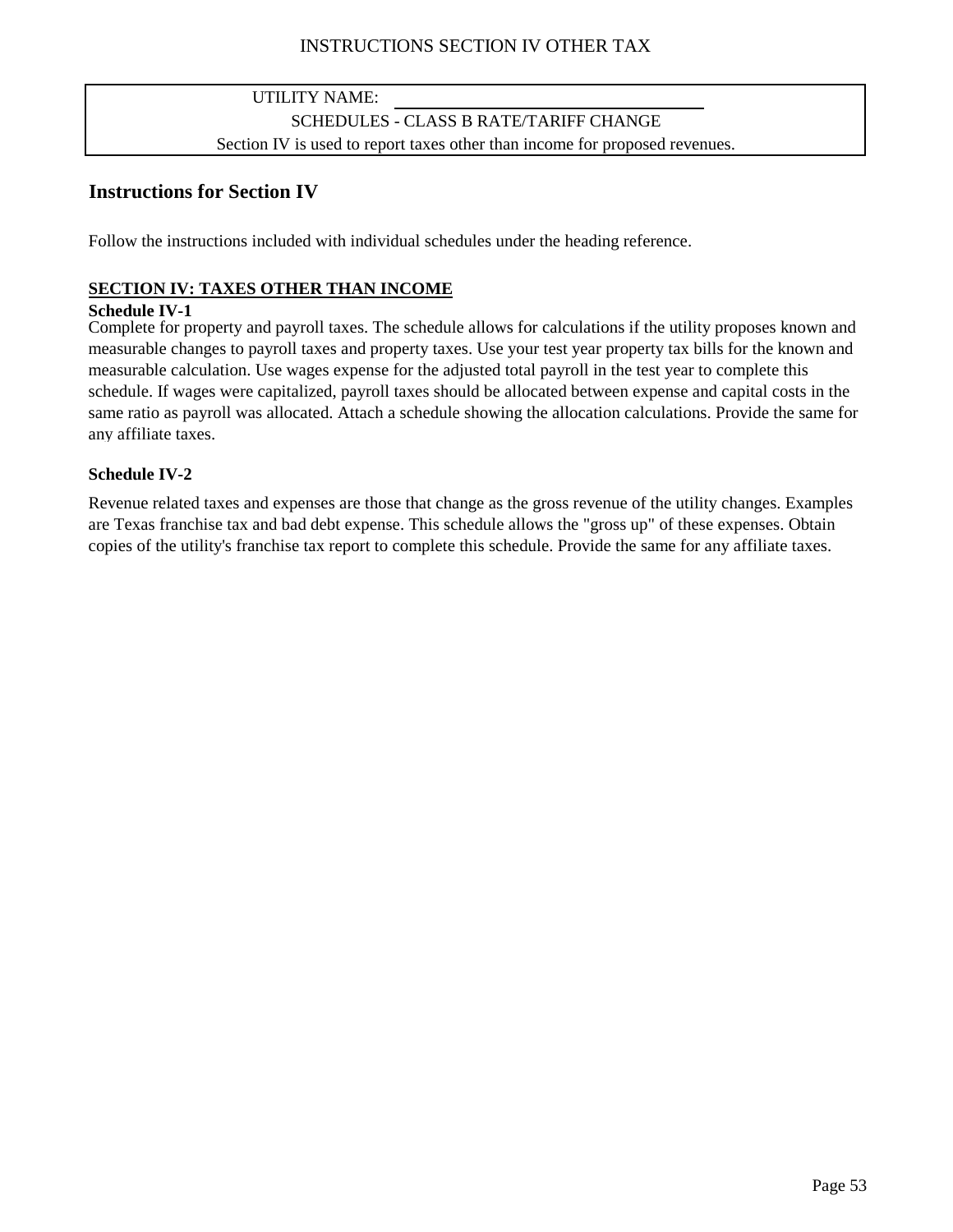#### **IV-1 ESTIMATE OF TAXES OTHER THAN INCOME** SCHEDULES - CLASS B RATE/TARIFF CHANGE UTILITY NAME: FOR THE TEST YEAR ENDED:

#### **IV-1(a) PROPERTY TAXES**

| A              | B                                                                    | C                      | D              | Ē                                    |
|----------------|----------------------------------------------------------------------|------------------------|----------------|--------------------------------------|
| Line<br>No.    | Description                                                          | <b>Plant Additions</b> | Property Taxes | Reference                            |
| 1              | Utility plant added in test year                                     |                        |                | Schedule III-3(a), Column D, Line 11 |
| 2              | Utility plant retirements in test year                               |                        |                | Schedule III-3(a), Column D, Line 20 |
| 3              | Net additions                                                        |                        |                | Line 1 minus line 2                  |
| $\overline{4}$ | Property taxes paid in in test year                                  |                        |                | per property tax bills               |
| 5              | Beginning Gross Plant balance                                        |                        |                | Schedule III-3(a), Column D, Line 1  |
| 6              | Net Property tax rate                                                |                        |                | Line 4 divided by Line 5 times 100   |
| 7              | Test year property tax on additions (Known and measurable<br>change) |                        |                | Line 3 times Line 6                  |
| 8              | Adjusted Test year property tax expense                              |                        |                | Line 4 plus Line 7                   |

#### **IV-1(b) PAYROLL TAXES (BASED ON ADJUSTED TEST YEAR NUMBERS)**

| $\mathbf{A}$ | B                                       | C                             | D           | E                       | F                           | G              |
|--------------|-----------------------------------------|-------------------------------|-------------|-------------------------|-----------------------------|----------------|
| Line<br>No.  | Tax Type                                | Wage<br>Level                 | Tax<br>Rate | Taxable<br>Wages        | Reference                   | Tax            |
|              |                                         |                               |             |                         | SCHEDULE II-7(b)<br>Line 58 | $(D \times E)$ |
| 9            | <b>FICA</b>                             | wages to _____                | $\%$        |                         | Column $D+E+F$<br>Line 58   |                |
| 10           | Medicare                                | wages to $\_\_$               | $\%$        |                         | Column H<br>Line 58         |                |
| 11           | Added Medicare (Affordable Care<br>Act) | wages to $\_\_$               | %           |                         |                             |                |
| 12           | Federal unemployment                    | wages to ______               | $\%$        |                         | Column D<br>Line 58         |                |
| 13           | State unemployment                      | wages to ______               | $\%$        |                         | Column D+E<br>Line 58       |                |
| 14           | Total<br>(add Lines 11 through 14)      |                               |             |                         |                             |                |
| 15           | Less: Capitalized                       | Use % on Sch II-7(b), line 59 | %           |                         |                             |                |
| 16           | Test year Payroll Tax Expense           | Line 13 less 14               |             |                         |                             |                |
| 17           | Known and measurable change             |                               |             | (Line 13 minus Line 14) |                             |                |

#### **IV-1(c) OTHER TAXES:**

| A  | B                                                                                                                                               | $\mathcal{C}$ | D               | Е                         |
|----|-------------------------------------------------------------------------------------------------------------------------------------------------|---------------|-----------------|---------------------------|
|    | Line No. Description                                                                                                                            | Test year     | K & M<br>change | <b>Adjusted Test Year</b> |
| 18 | Other taxes & licenses                                                                                                                          |               |                 |                           |
| 19 |                                                                                                                                                 |               |                 |                           |
| 20 |                                                                                                                                                 |               |                 |                           |
| 21 | Total Other Taxes (Line $18 +$ Line $19 +$ Line 20)                                                                                             |               |                 |                           |
| 22 | Total this page - taxes other than income                                                                                                       |               |                 |                           |
|    | $(Sch IV-1(a) Line 8, Column D) + (Sch IV-1(b) Line 16, Column$                                                                                 |               |                 |                           |
|    | $G$ ) + (Sch IV-1(c) Line 21, Column E)                                                                                                         |               |                 |                           |
| 23 | Total known and measurable change<br>$(Sch IV-1(a) Line 7, Column D) + (Sch IV-1(b) Line 17, Column$<br>$G$ ) + (Sch IV-1(c) Line 21, Column D) |               |                 |                           |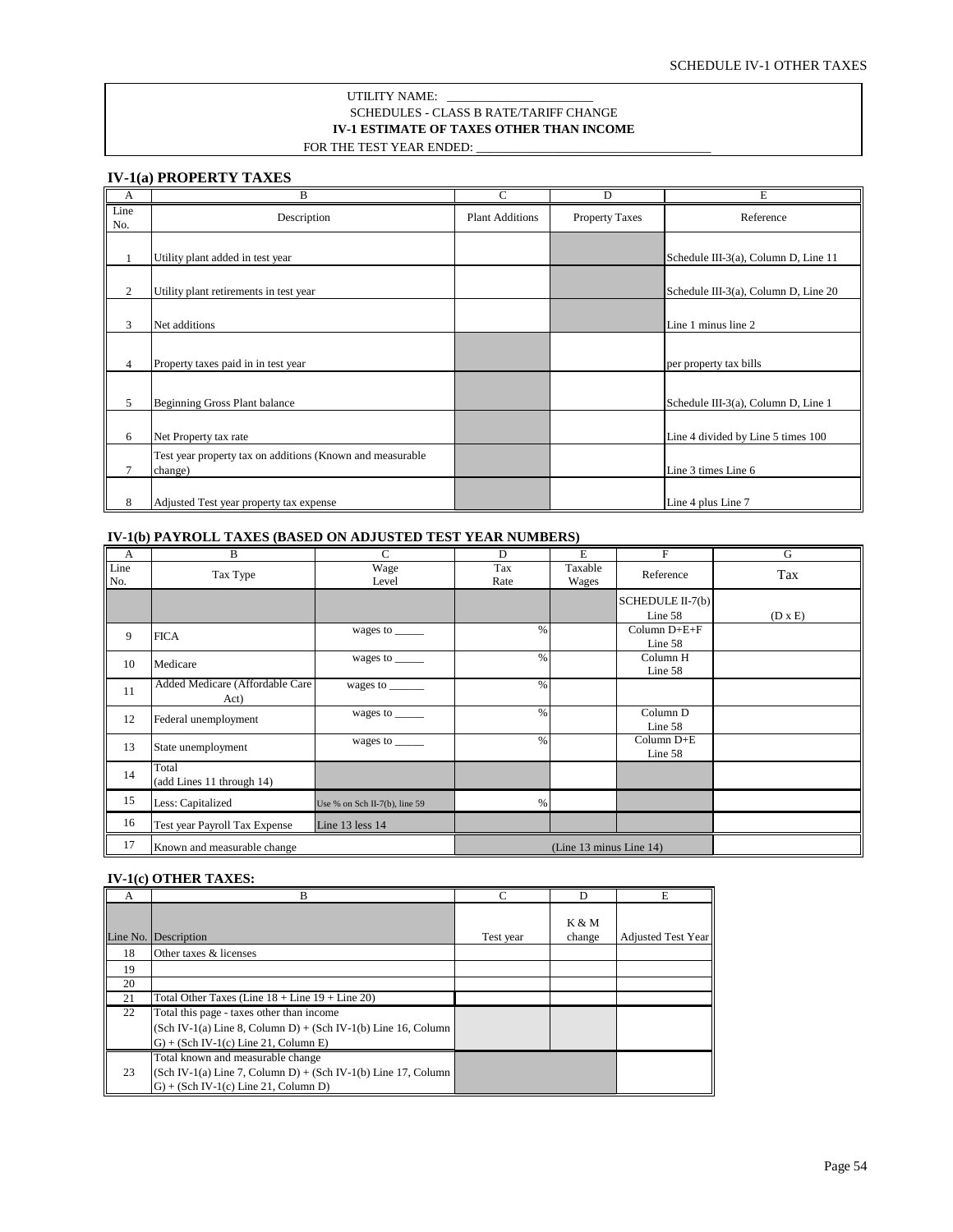#### UTILITY NAME: SCHEDULES - CLASS B RATE/TARIFF CHANGE **IV-2 REVENUE RELATED TAXES AND EXPENSES**

### FOR THE TEST YEAR ENDED:

|             | А                                                                                       | B                           | C                       | D                          | E                        | F                    |
|-------------|-----------------------------------------------------------------------------------------|-----------------------------|-------------------------|----------------------------|--------------------------|----------------------|
| Line<br>No. |                                                                                         | <b>Texas Margins</b><br>Tax | City Franchise<br>Taxes | <b>Bad Debt</b><br>Expense | Other Revenue<br>Related | Totals $(F=B+C+D+E)$ |
|             | Test year expense                                                                       |                             |                         |                            |                          |                      |
| 2           | Test year effective rate (test year tax<br>expense/historic test year revenues-Sch I-1) |                             |                         |                            |                          |                      |
| 3           | Gross up factor (1.0 divided by (1.0 minus Line<br>(example below)                      |                             |                         |                            |                          |                      |
|             |                                                                                         |                             |                         |                            |                          |                      |
| 4           | Change in revenue requirement                                                           |                             |                         |                            |                          |                      |
| C           | Adjusted revenue requirement (Line 3 x Line 4)                                          |                             |                         |                            |                          |                      |
| 6           | Adjusted expense (Line 3 times Line 4)                                                  |                             |                         |                            |                          |                      |
|             | Add Schedule IV-1(c), Line 21, Column E                                                 |                             |                         |                            |                          |                      |
|             | Total taxes other than FIT (to Sch I-1, Col F, Line<br>(23)                             |                             |                         |                            |                          |                      |

Example: Test Year Franchise tax  $\begin{array}{ccc} 8 & 100 \\ 5 & 2,000 \end{array}$ Test Year revenues:  $\qquad \qquad$  \$ 2,000<br>Percentage (100/2000): 0.050 Percentage (100/2000): 0.050<br>
Gross up factor (1/(1-0.05)) 1.052631579 Gross up factor  $(1/(1-0.05))$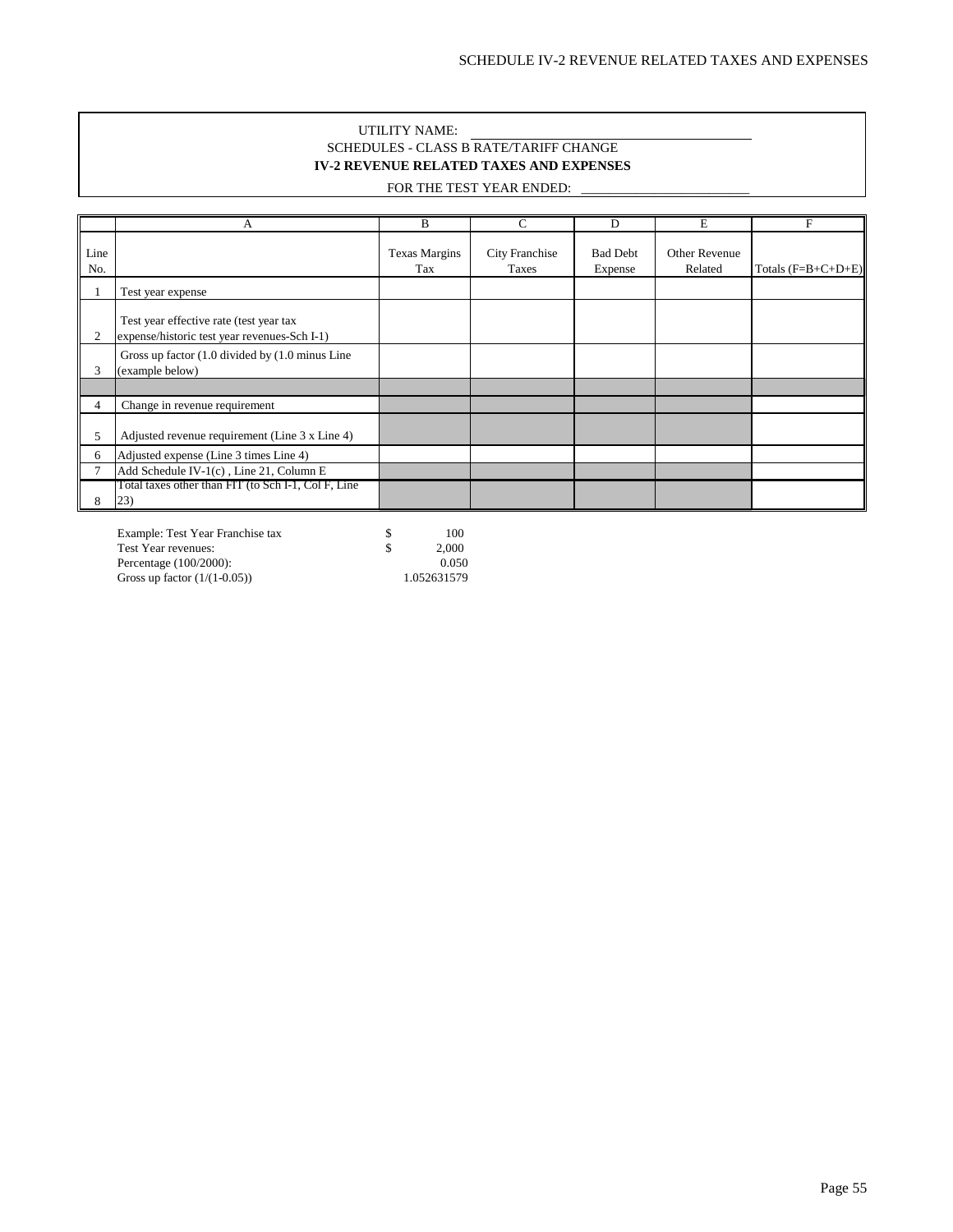### SCHEDULES - CLASS B RATE/TARIFF CHANGE FOR THE TEST YEAR ENDED: UTILITY NAME: **V-1 FEDERAL INCOME TAX**

Section V calculated federal income tax at present rates.

PUCT allows utilities to include normalized federal income tax in the cost of service. The federal income tax calculation is based on the utility's return dollars. The schedule includes a "gross up of taxes to allow for the cost of service to include changes in taxes due to the changes in proposed revenues.

| A    | B                             | C           | D                                                                                                                                                                                                          |                     |
|------|-------------------------------|-------------|------------------------------------------------------------------------------------------------------------------------------------------------------------------------------------------------------------|---------------------|
| Line |                               | Amount      | Reference                                                                                                                                                                                                  |                     |
|      | <b>Requested Return</b>       |             | Schedule III-1, Line 3                                                                                                                                                                                     |                     |
| 2    | Less: Synchronized Interest   |             | Schedule III-1, Column F, Line 4 x<br>Schedule III-2, Column B, Line 18                                                                                                                                    |                     |
| 3    | Requested taxable return      |             | Line 1 minus Line 2                                                                                                                                                                                        |                     |
| 4    | Corp. Tax Rate                |             | Current C corporation federal income tax<br>rate at the time of filing, if the applicant is<br>not a C corporation, then the appropriate<br>alternative federal income tax rate is<br>required to be used. |                     |
| 5    | <b>Tax Factor</b>             | 1.265822785 | 1.0 divided by (1.0 minus Corp. Tax<br>Rate)*Corp. Tax Rate = $(1/(1-Corp. Tax$<br>Rate)*Corp.Tax Rate)                                                                                                    |                     |
| 6    | Grossed up federal income tax |             | Line 3 times line 5                                                                                                                                                                                        | To Sch I-1, Line 24 |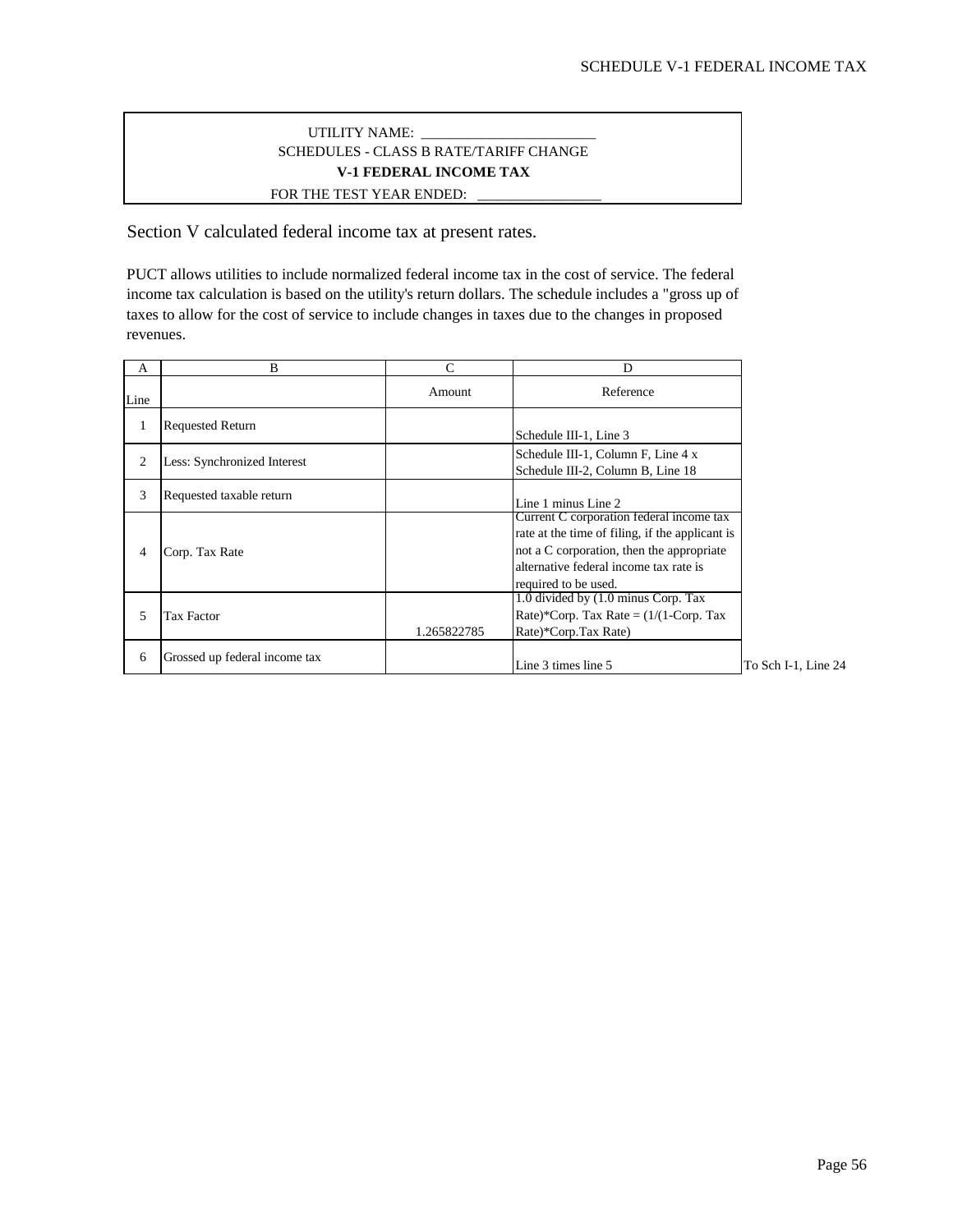### INSTRUCTIONS SECTION VI RATE CALCULATION

## UTILITY NAME: SCHEDULES - CLASS B RATE/TARIFF CHANGE

## **Instructions for Section VI**

Complete schedules per instructions found in the column headers and reference column.

For a flat rate calculation, use VI-2 Flat Rate Calc

For a fixed rate and a variable rate, use VI-1 Fixed & Variable Alloc and For a single tier variable rate, use VI-3 1 Tier Gallonage Rate Calc For a multi-tier variable rate, use VI-4 Multi-Tier Rate Calc

For surcharges, use VI-5 Surcharge Calc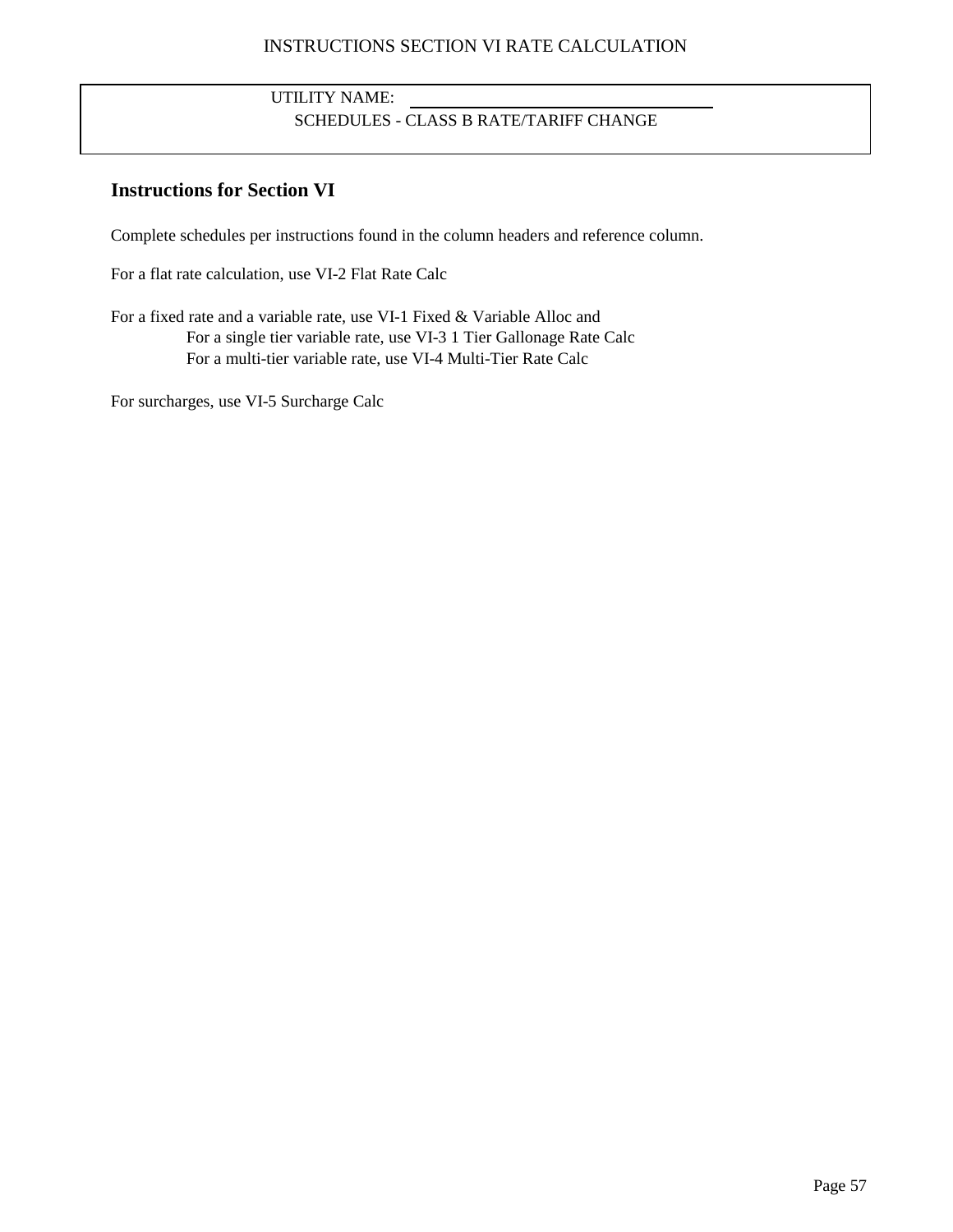UTILITY NAME: \_

#### **VI-1 FIXED & VARIABLE ALLOCATION FOR RATE DESIGN** SCHEDULES - CLASS B RATE/TARIFF CHANGE

|          |         |              |                                             | A                                        | $\, {\bf B}$                                                        | $\mathsf C$           | $\mathbf D$              | $\mathbf E$                                                         |
|----------|---------|--------------|---------------------------------------------|------------------------------------------|---------------------------------------------------------------------|-----------------------|--------------------------|---------------------------------------------------------------------|
| Line No. |         | Acct. No.    | <b>Account Name</b>                         | <b>Adjusted Test Year Expenses (From</b> | Fixed % of Col. A (Adjust each                                      | <b>Fixed Expenses</b> | <b>Variable Expenses</b> | <b>Reference</b>                                                    |
|          | Water   | <b>Sewer</b> |                                             | Schedule I-1)                            | row or adjust line 28 for overall<br>percentage for Fixed Expenses) |                       |                          |                                                                     |
|          |         |              |                                             |                                          |                                                                     | $C = A \times B$      | $D = A - C$              |                                                                     |
|          | 610     | 710          | Purchased water/sewer treatment             |                                          |                                                                     |                       |                          | Schedule I-1, Column F, Line 1                                      |
| 2.       |         | 711          | Sludge Removal Expense                      |                                          |                                                                     |                       |                          | Schedule I-1, Column F, Line 2                                      |
| 3.       | 615.1   | 715.1        | Purchased Power-wells, booster pumps        |                                          |                                                                     |                       |                          | Schedule I-1, Column F, Line 3                                      |
| 4.       | 618     | 718          | Chemicals and other volume related expenses |                                          |                                                                     |                       |                          | Schedule I-1, Column F, Line 4                                      |
| 5.       | 601.1   | 701.1        | Employee labor                              |                                          |                                                                     |                       |                          | Schedule I-1, Column F, Line 5                                      |
| 6.       | 620     | 720          | Materials and Supplies                      |                                          |                                                                     |                       |                          | Schedule I-1, Column F, Line 6                                      |
| 7.       | 631-636 | 731-736      | Contract work                               |                                          |                                                                     |                       |                          | Schedule I-1, Column F, Line 7                                      |
| 8.       | 650     | 750          | Transportation expenses                     |                                          |                                                                     |                       |                          | Schedule I-1, Column F, Line 8                                      |
| 9.       | 664     | 764          | Other plant maintenance                     |                                          |                                                                     |                       |                          | Schedule I-1, Column F, Line 9                                      |
| 10.      | 601.2   | 702.2        | Office salaries                             |                                          |                                                                     |                       |                          | Schedule I-1, Column F, Line 10                                     |
| 11.      | 603     | 703          | Management salaries                         |                                          |                                                                     |                       |                          | Schedule I-1, Column F, Line 11                                     |
| 12.      | 604     | 704          | Employee pensions & benefits                |                                          |                                                                     |                       |                          | Schedule I-1, Column F, Line 12                                     |
| 13.      | 615.8   | 715.8        | Purchased power - G&A                       |                                          |                                                                     |                       |                          | Schedule I-1, Column F, Line 13                                     |
| 14.      | 670     | 770          | Bad debt expense                            |                                          |                                                                     |                       |                          | Schedule I-1, Column F, Line 14                                     |
| 15.      | 676     | 776          | Office services & rentals                   |                                          |                                                                     |                       |                          | Schedule I-1, Column F, Line 15                                     |
| 16.      | 677     | 777          | Office supplies & expenses                  |                                          |                                                                     |                       |                          | Schedule I-1, Column F, Line 16                                     |
| 17.      | 656-659 | 756-759      | Insurance                                   |                                          |                                                                     |                       |                          | Schedule I-1, Column F, Line 17                                     |
| 18.      | 667     | 767          | Regulatory expense (other)                  |                                          |                                                                     |                       |                          | Schedule I-1, Column F, Line 18                                     |
| 19.      | 675     | 775          | Miscellaneous expenses                      |                                          |                                                                     |                       |                          | Schedule I-1, Column F, Line 19                                     |
| 20.      |         |              |                                             |                                          |                                                                     |                       |                          | Schedule I-1, Column F, Line 20                                     |
| 21.      |         | 403          | Depreciation                                |                                          |                                                                     |                       |                          | Schedule I-1, Column F, Line 22                                     |
| 22.      |         | 408          | Taxes Other Than Income                     |                                          |                                                                     |                       |                          | Schedule I-1, Column F, Line 23                                     |
| 23.      |         | 409/410      | Income Tax Expense                          |                                          |                                                                     |                       |                          | Schedule I-1, Column F, Line 24                                     |
| 24.      |         |              | <b>TOTAL EXPENSES</b>                       |                                          |                                                                     |                       |                          | Add Lines 1-23                                                      |
| 25.      |         |              | <b>REQUESTED RETURN</b>                     |                                          |                                                                     |                       |                          | Schedule I-1, Column F, Line 28                                     |
| 26.      |         |              | TOTAL REVENUE REQUIREMENT                   |                                          |                                                                     |                       |                          | Line 24 plus Line 25                                                |
| 27.      |         |              | <b>LESS: OTHER REVENUES</b>                 |                                          |                                                                     |                       |                          | Schedule I-1, Column F, Line 30                                     |
| 28.      |         |              | <b>REVENUE for RATE DESIGN</b>              |                                          |                                                                     |                       |                          | Line 26 less Line 27 (if line 27 is<br>negative, add the two lines) |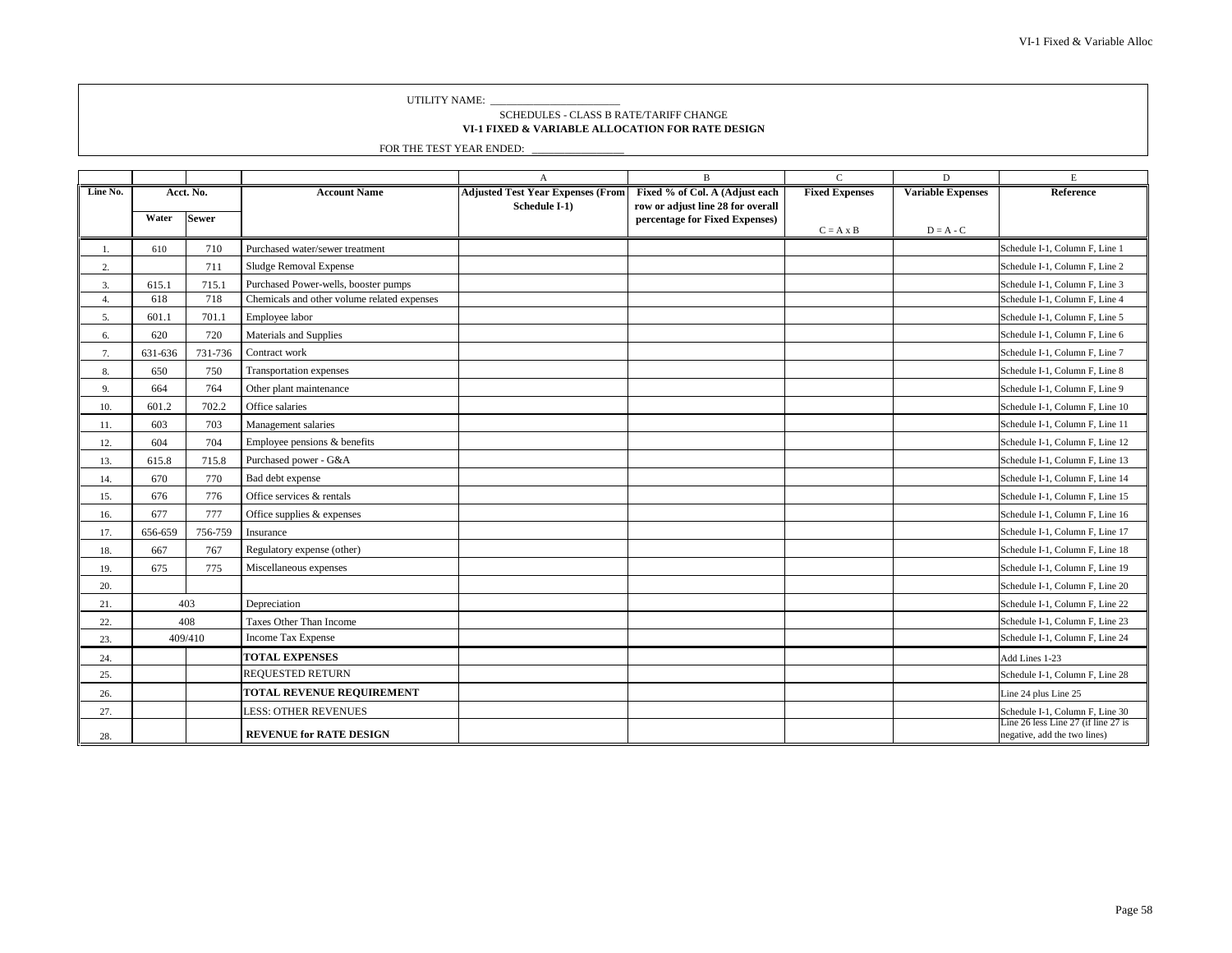## SCHEDULES - CLASS B RATE/TARIFF CHANGE **VI-2 Flat Rate Calculation**

|                 |                                                 | R                                 |               |
|-----------------|-------------------------------------------------|-----------------------------------|---------------|
| Line No.        | <b>Description</b>                              | Reference                         | <b>Amount</b> |
|                 | Expenses                                        | Schedule VI-1, Column C, Line 28  |               |
| $\mathsf{I}_2$  | <b>Connection Count</b>                         | Schedule I-3(b), Column E, Line 5 |               |
| $\mathbf{I}$ 3. | Billing Cycles per Year (Monthly Billing Cycle) |                                   |               |
| 4.              | Flat Rate (Line 1/Line 2/Line 3)                |                                   |               |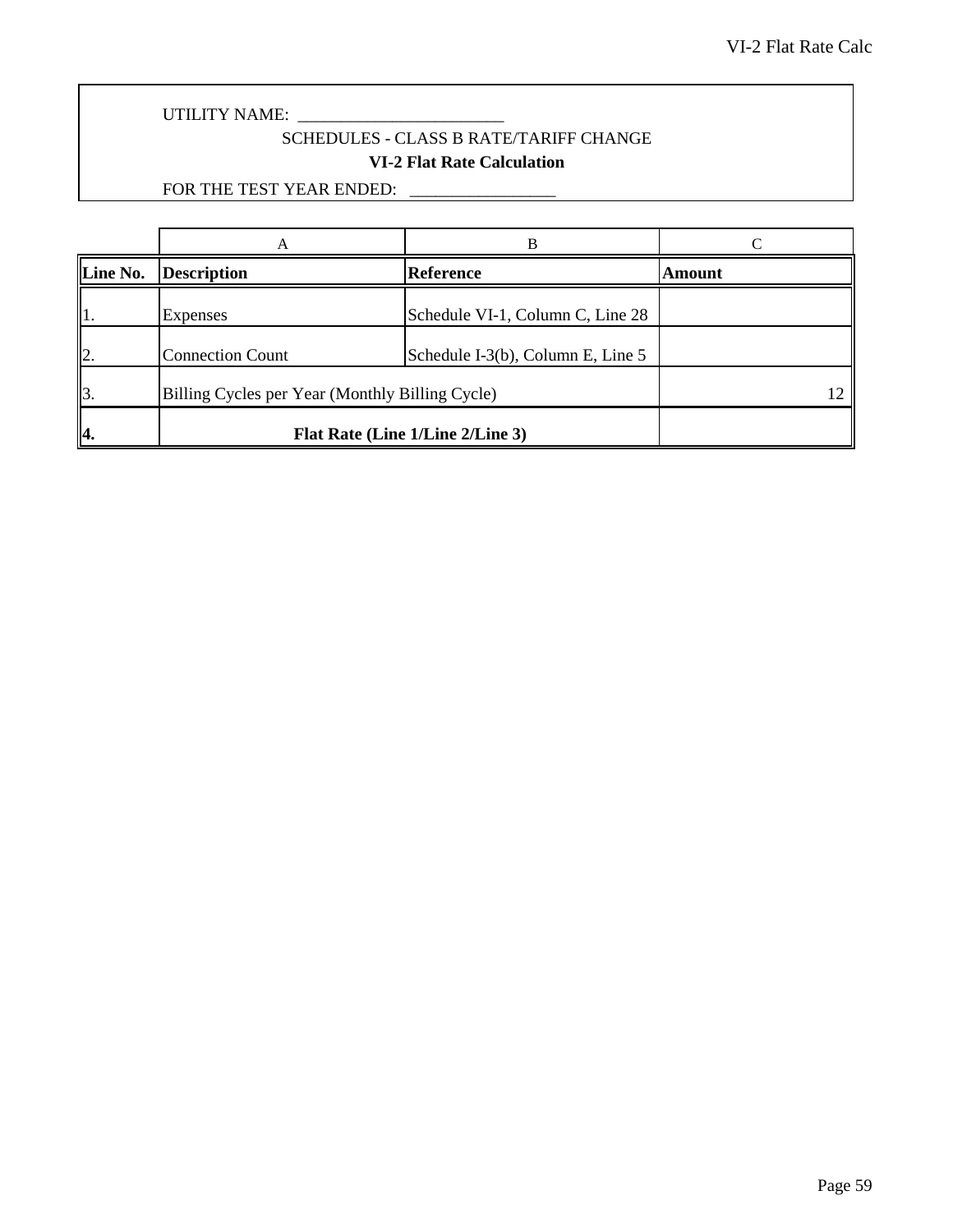# SCHEDULES - CLASS B RATE/TARIFF CHANGE **VI-3 Rate Calculation for Single Tier Gallonage Charge for All Usage**

|                  | A                                                                | В                                               |        |  |
|------------------|------------------------------------------------------------------|-------------------------------------------------|--------|--|
| Line No.         | <b>Description</b>                                               | <b>Reference</b>                                | Amount |  |
| 1.               | <b>Fixed Expenses</b>                                            | Schedule VI-1, Column C, Line 28                |        |  |
| $\vert$ 2.       | <b>Test Year End Meter Equivalencies</b>                         | Schedule I-3(a), Column H, Line 9               |        |  |
| $\overline{3}$ . |                                                                  | Billing Cycles per Year (Monthly Billing Cycle) |        |  |
| 4.               | Minimum Monthly Charge (Line 1/Line 2/Line 3)                    |                                                 |        |  |
| Line No.         | <b>Description</b>                                               | <b>Reference</b>                                | Amount |  |
| $\vert$ 5.       | Variable Expenses                                                | Schedule VI-1, Column D, Line 28                |        |  |
| 6.               | <b>Total Test Year Gallons Billed</b>                            | Schedule II-1(a), Column C, Line $4$            |        |  |
| 17.              | Volumetric Rate (Charge per 1,000 gallons) (Line 5/(Line 6/1000) |                                                 |        |  |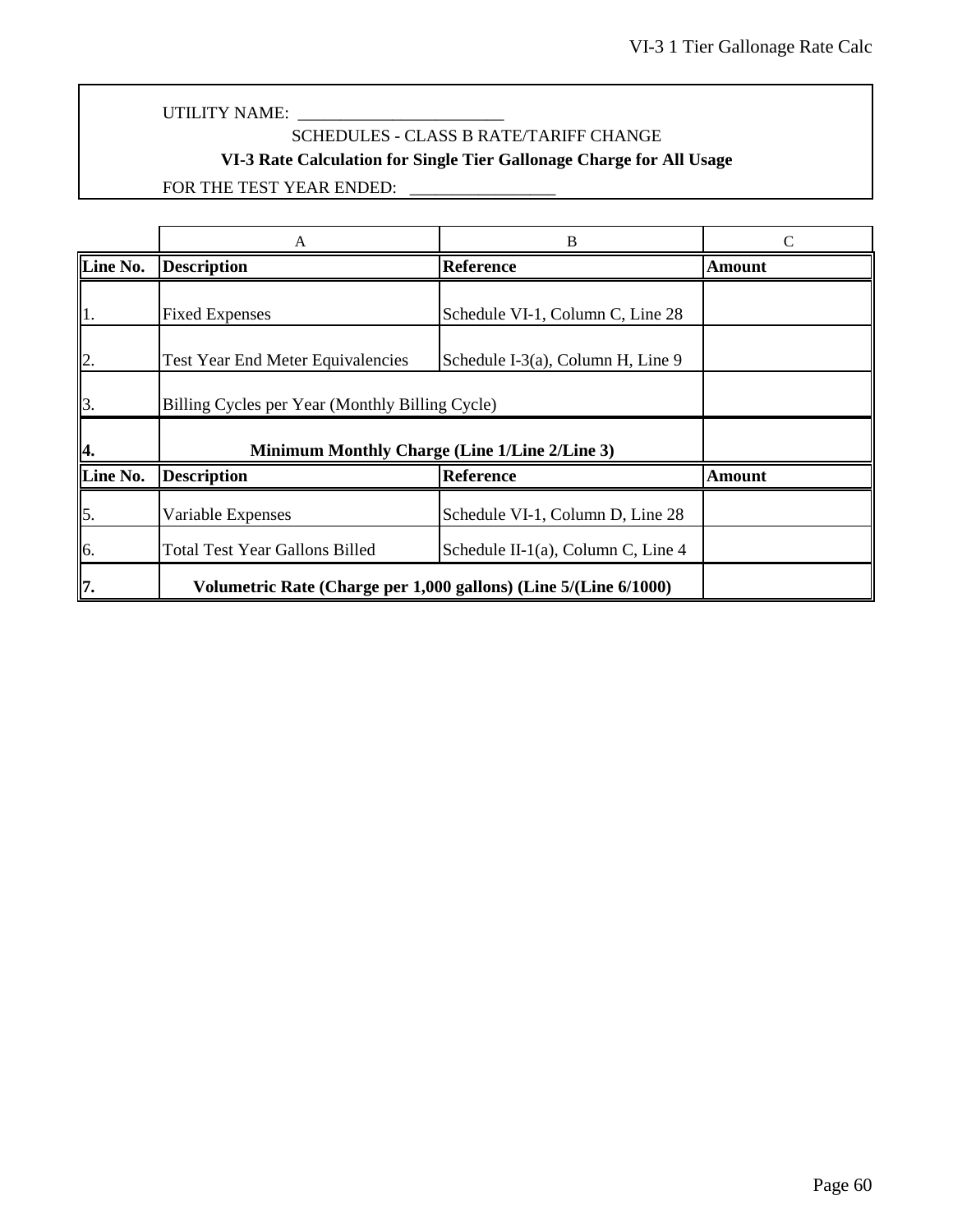UTILITY NAME: \_

## SCHEDULES - CLASS B RATE/TARIFF CHANGE **VI-4 Multi-Tiered Rate Calculation**

|                          | A                                               |                                   |        |
|--------------------------|-------------------------------------------------|-----------------------------------|--------|
| Line No.                 | <b>Description</b>                              | <b>Reference</b>                  | Amount |
| 1.                       | <b>Fixed Expenses</b>                           | Schedule VI-1, Column C, Line 28  |        |
| $\mathsf{I}2$ .          | <b>Test Year End Meter Equivalencies</b>        | Schedule I-3(a), Column H, Line 9 |        |
| $\mathbf{\mathbb{I}}$ 3. | Billing Cycles per Year (Monthly Billing Cycle) |                                   |        |
| 14.                      | Minimum Monthly Charge (Line 1/Line 2/Line 3)   |                                   |        |

|                  | $\mathbf{A}$                               | $\overline{B}$            | $\overline{C}$                     | $\overline{D}$                   |  |  |
|------------------|--------------------------------------------|---------------------------|------------------------------------|----------------------------------|--|--|
|                  |                                            | <b>Multi-Tiered Rates</b> |                                    |                                  |  |  |
| Line No.         | <b>Gallonage Tier (Gallons)</b>            | Revenue (\$)              | <b>Gallons Billed</b><br>(Gallons) | Rate per 1,000<br><b>Gallons</b> |  |  |
|                  |                                            |                           | Must be provided                   |                                  |  |  |
| $\vert 5. \vert$ | Variable Expenses                          | VI-1, Col. D, Line 28     | by Utility                         |                                  |  |  |
|                  | <b>Example: 0-3,000</b>                    |                           |                                    |                                  |  |  |
|                  | $3,001 - 5,000 +$                          |                           |                                    |                                  |  |  |
| 6.               |                                            |                           |                                    |                                  |  |  |
| 7.               |                                            |                           |                                    |                                  |  |  |
| 8.               |                                            |                           |                                    |                                  |  |  |
| 9.               |                                            |                           |                                    |                                  |  |  |
| 10.              |                                            |                           |                                    |                                  |  |  |
| 11.              |                                            |                           |                                    |                                  |  |  |
| 12.              |                                            |                           |                                    |                                  |  |  |
| 13.              |                                            |                           |                                    |                                  |  |  |
| 14.              | Volumetric Rate (Charge per 1,000 gallons) |                           |                                    |                                  |  |  |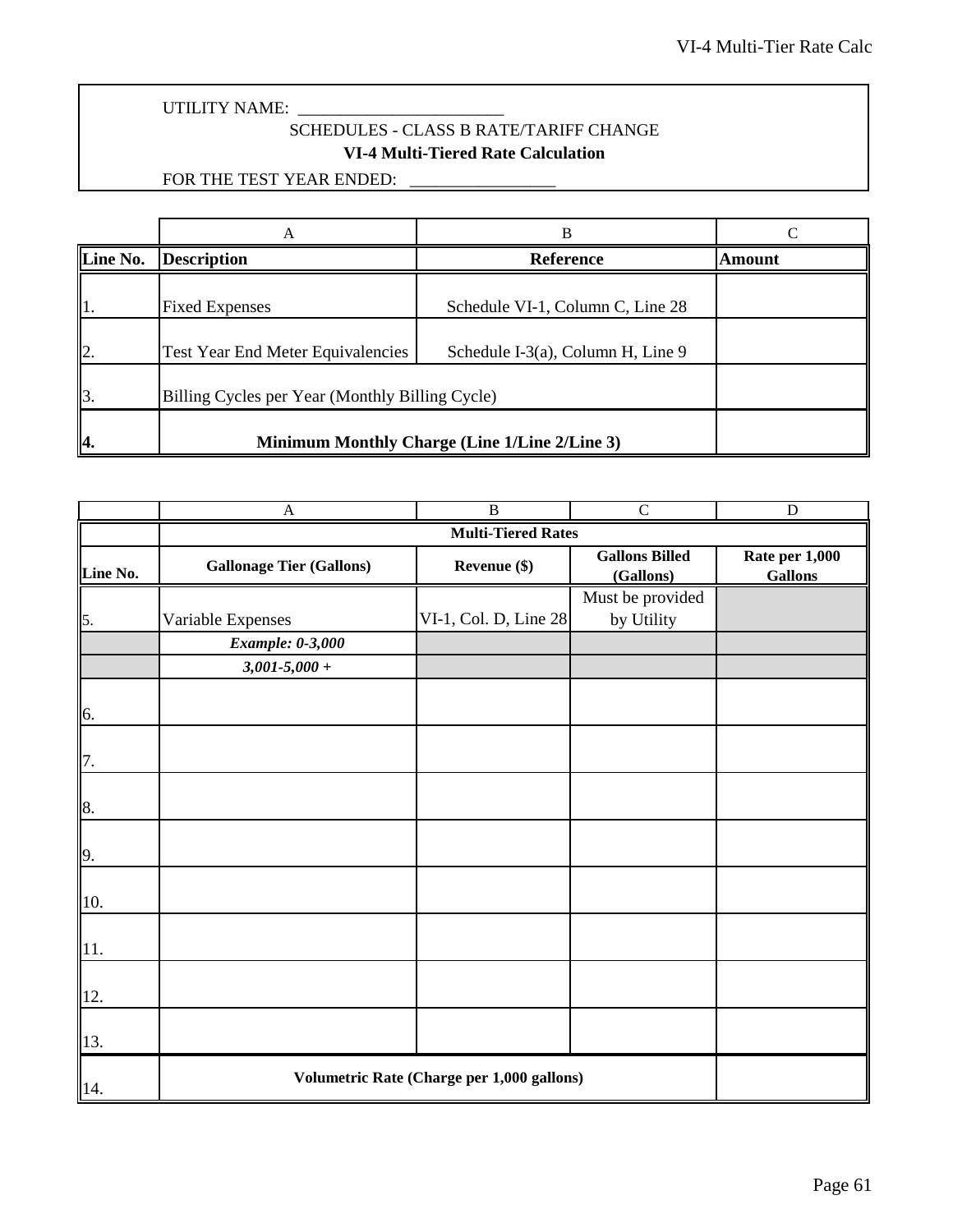## SCHEDULES - CLASS B RATE/TARIFF CHANGE **VI-5 Surcharge Calculation**

FOR THE TEST YEAR ENDED:

# **VI-5(a): FLAT RATE SURCHARGE CALCULATION**

|                 |                                                                                                                                             | в                                                   |        |  |
|-----------------|---------------------------------------------------------------------------------------------------------------------------------------------|-----------------------------------------------------|--------|--|
| Line No.        | <b>Description</b>                                                                                                                          | <b>Reference</b>                                    | Amount |  |
|                 | Rate Case Expense or Other                                                                                                                  |                                                     |        |  |
|                 | Surcharged Expense                                                                                                                          | Schedule II-11, Column D, Line 19                   |        |  |
|                 |                                                                                                                                             | Schedule I-3(a), Column E, Line $9 +$               |        |  |
| $\mathsf{I}2$ . | <b>Connection Count</b>                                                                                                                     | Schedule I-3(b), Column E, Line 5                   |        |  |
| $\mathbf{I}$ 3. | Enter the number of months for surcharge to be collected (example: 1 year $= 12$ )<br>months, $2 \text{ years} = 24 \text{ months, etc.}$ ) |                                                     |        |  |
| 4.              |                                                                                                                                             | <b>Surcharge Calculation (Line 1/Line 2/Line 3)</b> |        |  |

## **VI-5(b): METER EQUIVALENTS SURCHARGE CALCULATION**

|              | А                                                       | В                                                                                    |        |
|--------------|---------------------------------------------------------|--------------------------------------------------------------------------------------|--------|
| Line No.     | <b>Description</b>                                      | <b>Reference</b>                                                                     | Amount |
|              | Rate Case Expense or Other<br><b>Surcharged Expense</b> | Schedule II-11, Column D, Line 19                                                    |        |
| $\mathbf{I}$ | <b>Connection Count</b>                                 | Schedule I-3(a), Column H, Line 9                                                    |        |
| 13.          | months, $2 \text{ years} = 24 \text{ months, etc.}$ )   | Enter the number of months for surcharge to be collected (example: $1$ year = $12$ ) |        |
| 14.          |                                                         | <b>Surcharge Calculation (Line 1/Line 2/Line 3)</b>                                  |        |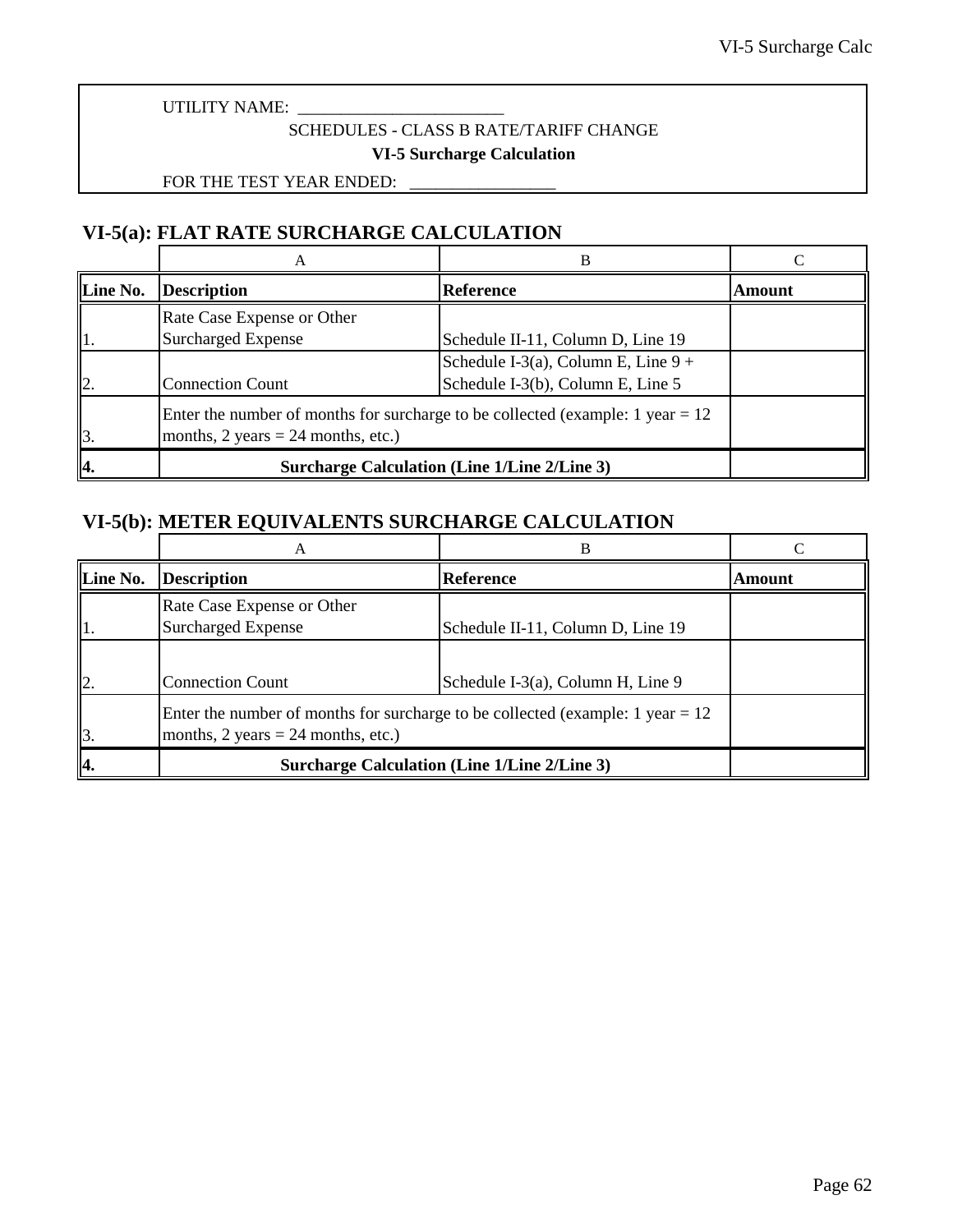## UTILITY NAME: SCHEDULES - CLASS B RATE/TARIFF CHANGE

## **Instructions for Section VII**

Complete schedules per instructions found in the reference column.

Use schedules in this section to calculate the proposed rates and total revenue to include in notice to customers. Only use the needed schedule depending on which schedule rates were calculated with.

For **VI-2 Flat Rate Calc** use **VII-1 Revenue Flat Rate**.

For **VI-3 1 Tier Gallonage Rate Calc** use **VII-2 Revenue Generated 1 Tier**.

For **VI-4 Multi-Tier Rate Calc** use **VII-3 Revenue Gen Multi-Tier**.

For **VI-5(a) Flat Rate Surcharge Calc** use **VII-4(a) Revenue Generated for Flat Rate Surcharge**.

For **VI-5(b) Meter Equivalents Surcharge Calc** use **VII-4(b) Revenue Generated for Meter Equivalents Surcharge**.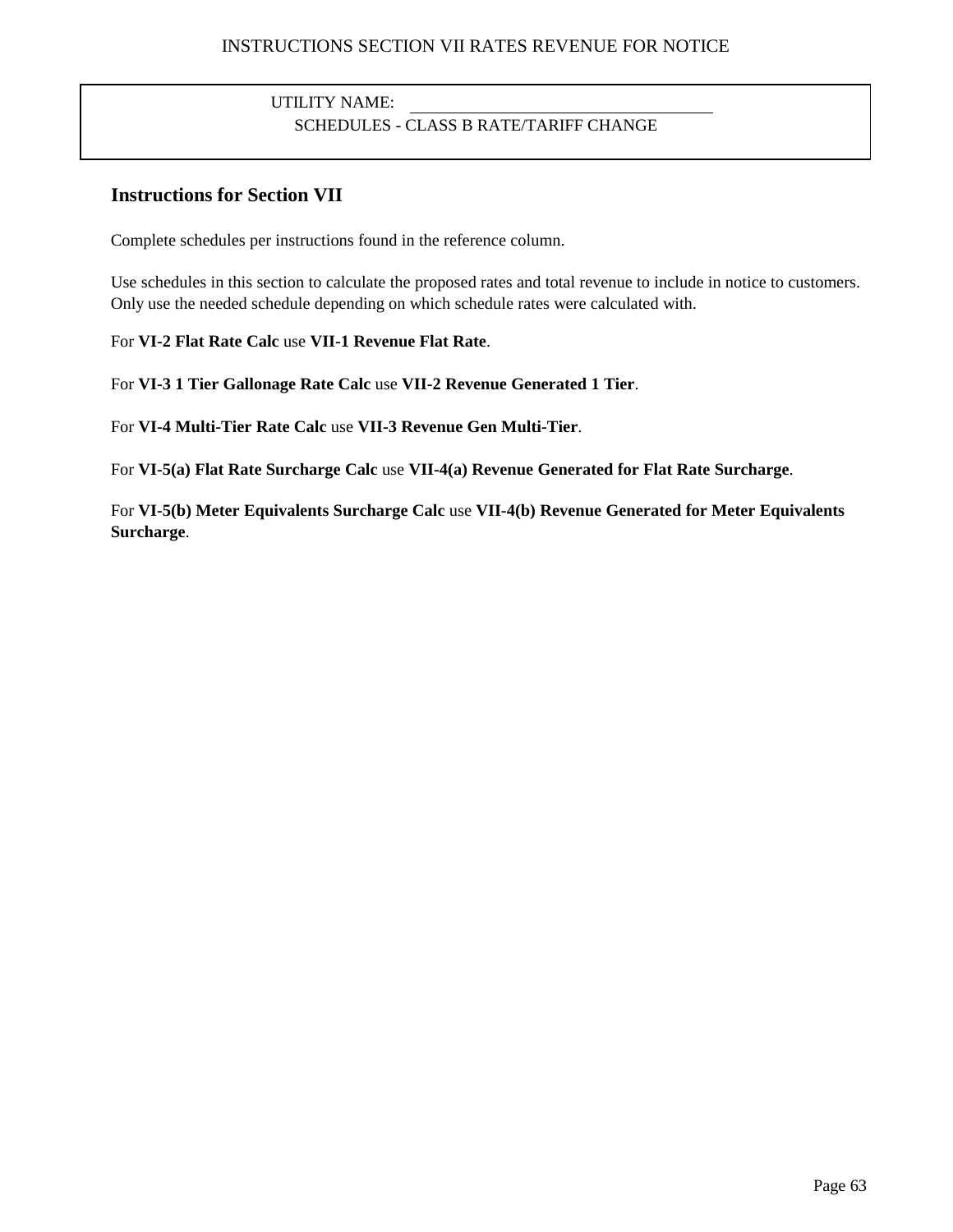#### SCHEDULES - CLASS B RATE/TARIFF CHANGE **VII-1 Revenue Generated for Flat Rate**

FOR THE TEST YEAR ENDED: \_\_\_\_\_\_\_\_\_\_\_\_\_\_\_\_\_

| Line<br>No.   |                                    | <b>Existing Rates</b> | <b>Proposed Rates</b> | Reference (unless otherwise noted reference is for both Column C $\&$ D)  | <b>Items to Notice</b> |
|---------------|------------------------------------|-----------------------|-----------------------|---------------------------------------------------------------------------|------------------------|
|               |                                    |                       |                       |                                                                           |                        |
|               | Rate for a Flat Rate Unit          |                       |                       | Column C, Line $1 =$ Schedule VI-2, Column C, Line 4                      | Column B & C           |
|               | No. of Meters                      |                       |                       | Schedule I-3(b), Column E, Line 5                                         |                        |
|               | <b>Total Revenue Generated</b>     |                       |                       | Line 1 multiplied by Line 2                                               |                        |
| 4.            | Revenue Requirement in Application |                       |                       | Schedule I-1, Column F, Line 31                                           |                        |
| $\mathcal{D}$ | Over / (Under) Recovery            |                       |                       | Line 3 minus Line 4                                                       | Column B               |
|               |                                    |                       |                       | Line 5 divided by Line 4 multiplied by 100 for percentage. If entering in |                        |
|               | Percentage of (Under) Recovery     |                       |                       | excel do not multiply by 100, enter number as a decimal.                  | Column B               |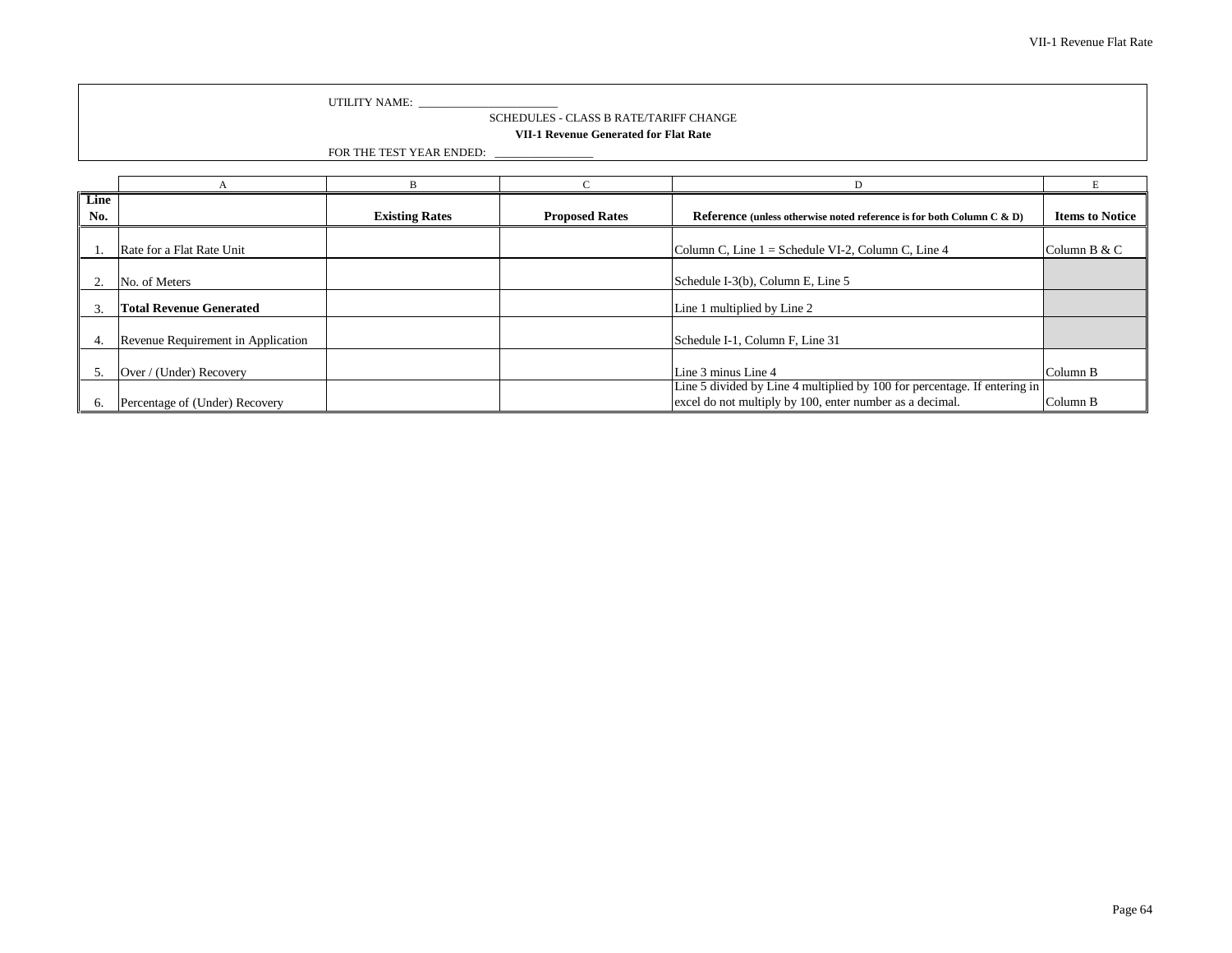|             |                                                         | UTILITY NAME:            |                       |                                                                                                                  |                                                                          |                        |
|-------------|---------------------------------------------------------|--------------------------|-----------------------|------------------------------------------------------------------------------------------------------------------|--------------------------------------------------------------------------|------------------------|
|             |                                                         |                          |                       | SCHEDULES - CLASS B RATE/TARIFF CHANGE<br>VII-2 Revenue Generated for Single Tier Gallonage Charge for All Usage |                                                                          |                        |
|             |                                                         | FOR THE TEST YEAR ENDED: |                       |                                                                                                                  |                                                                          |                        |
|             | A                                                       | B                        | $\mathsf C$           | $\mathbf D$                                                                                                      | E.                                                                       | $\mathbf F$            |
| Line<br>No. |                                                         | Meter<br><b>Ratios</b>   | <b>Existing Rates</b> | <b>Proposed Rates</b>                                                                                            | Reference (unless otherwise noted reference is for both<br>Column C & D) | <b>Items to Notice</b> |
|             | <b>RATES</b>                                            |                          |                       |                                                                                                                  |                                                                          |                        |
|             | <b>Minimum Monthly Charge</b>                           |                          |                       |                                                                                                                  | Column D, Line 1 = Schedule VI-3, Column C, Line                         |                        |
| 1.          | 5/8"                                                    | 1.0                      |                       |                                                                                                                  |                                                                          | Column C & D           |
| 2.          | 3/4"                                                    | $1.5\,$                  |                       |                                                                                                                  | Column D, Line $2 =$ Column D, Line 1 multiplied by<br>Column B, Line 2  | Column C & D           |
|             |                                                         |                          |                       |                                                                                                                  | Column D, Line $3 =$ Column D, Line 1 multiplied by                      |                        |
| 3.          | $1"$                                                    | 2.5                      |                       |                                                                                                                  | Column B, Line 3                                                         | Column C & D           |
| 4.          | 11/2"                                                   | 5.0                      |                       |                                                                                                                  | Column D, Line $4 =$ Column D, Line 1 multiplied by<br>Column B, Line 4  | Column C & D           |
|             |                                                         |                          |                       |                                                                                                                  | Column D, Line $5 =$ Column D, Line 1 multiplied by                      |                        |
| 5.          | $2"$                                                    | $8.0\,$                  |                       |                                                                                                                  | Column B, Line 5<br>Column D, Line 6 = Column D, Line 1 multiplied by    | Column C & D           |
| 6.          | 3"                                                      | 15.0                     |                       |                                                                                                                  | Column B, Line 6                                                         | Column C & D           |
|             |                                                         |                          |                       |                                                                                                                  |                                                                          |                        |
| 7.          | Other<br>Volumetric Charge per tier                     |                          |                       |                                                                                                                  | Must be provided by Utility, if applicable                               | Column C & D           |
|             |                                                         |                          |                       |                                                                                                                  | Column D, Line 8 = Schedule VI-3, Column C, Line                         |                        |
| 8.          | All Usage                                               |                          |                       |                                                                                                                  |                                                                          | Column C & D           |
|             | No. of Meters                                           |                          |                       |                                                                                                                  |                                                                          |                        |
| 9.          | 5/8"                                                    |                          |                       |                                                                                                                  | Schedule I-3(a), Column E, Line 1                                        |                        |
| 10.         | 3/4"                                                    |                          |                       |                                                                                                                  | Schedule I-3(a), Column E, Line 2                                        |                        |
| 11.         | 1"                                                      |                          |                       |                                                                                                                  | Schedule I-3(a), Column E, Line 3                                        |                        |
| 12.         | 11/2"                                                   |                          |                       |                                                                                                                  | Schedule I-3(a), Column E, Line 4                                        |                        |
| 13.         | $2"$                                                    |                          |                       |                                                                                                                  | Schedule I-3(a), Column E, Line 5                                        |                        |
| 14.         | $3"$                                                    |                          |                       |                                                                                                                  | Schedule I-3(a), Column E, Line 6                                        |                        |
|             |                                                         |                          |                       |                                                                                                                  |                                                                          |                        |
| 15.         | Other                                                   |                          |                       |                                                                                                                  | Schedule I-3(a), Column E, Line 7                                        |                        |
| 16.         | <b>Total</b>                                            |                          |                       |                                                                                                                  | Add Lines 9-15                                                           |                        |
|             | <b>Gallons Billed</b>                                   |                          |                       |                                                                                                                  |                                                                          |                        |
| 17.         | All Usage<br><b>REVENUE</b>                             |                          |                       |                                                                                                                  | Schedule II-1(a), Column C, Line 4                                       |                        |
|             | <b>Minimum Monthly Charge</b>                           |                          |                       |                                                                                                                  |                                                                          |                        |
| 18.         | 5/8"                                                    |                          |                       |                                                                                                                  | Line 1 multiplied by Line 9 multiplied by 12                             |                        |
| 19.         | 3/4"                                                    |                          |                       |                                                                                                                  | Line 2 multiplied by Line 10 multiplied by 12                            |                        |
| 20.         | 1"                                                      |                          |                       |                                                                                                                  | Line 3 multiplied by Line 11 multiplied by 12                            |                        |
| 21.         | 11/2"                                                   |                          |                       |                                                                                                                  | Line 4 multiplied by Line 12 multiplied by 12                            |                        |
| 22.         | 2"                                                      |                          |                       |                                                                                                                  | Line 5 multiplied by Line 13 multiplied by 12                            |                        |
| 23.         | 3"                                                      |                          |                       |                                                                                                                  | Line 6 multiplied by Line 14 multiplied by 12                            |                        |
| 24.         | Other                                                   |                          |                       |                                                                                                                  | Line 7 multiplied by Line 15 multiplied by 12                            |                        |
| 25.         | Total revenue generated by<br>minimum monthly charges   |                          |                       |                                                                                                                  | Add Lines 18-24                                                          |                        |
|             | <b>Volumetric Revenue</b><br>Total revenue generated by |                          |                       |                                                                                                                  |                                                                          |                        |
| 26.         | <b>Volumetric Usage</b>                                 |                          |                       |                                                                                                                  | Line 8 multiplied by (Line 17/1000)                                      |                        |

27. **Total Revenue Generated** Line 25 plus Line 26 28. Revenue Requirement in Application Schedule I-1, Column F, Line 31

30. Percentage of (Under) Recovery

29. Over / (Under) Recovery Column C

Line 29 divided by Line 28 multiplied by 100 for percentage. If entering in excel do not multiply by 100, enter number as a decimal. Column C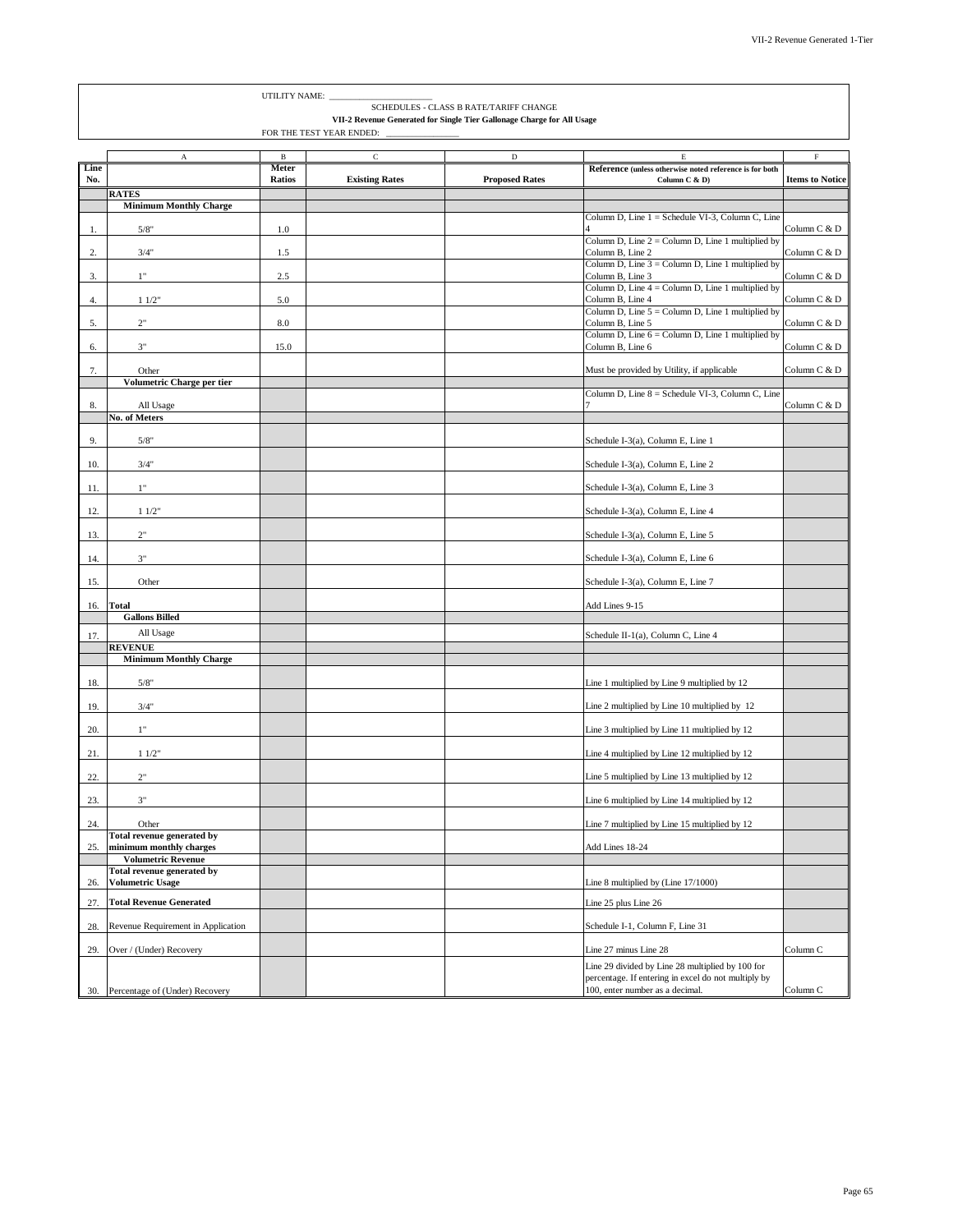SCHEDULES - CLASS B RATE/TARIFF CHANGE

**VII-3 Revenue Generated for Multi-Tier Gallonage Charges**

|      | $\boldsymbol{A}$              | $\mathbf B$   | $\mathbf C$           | $\mathbf D$           | $\mathbf E$                                                                  | $\mathbf{F}$           |
|------|-------------------------------|---------------|-----------------------|-----------------------|------------------------------------------------------------------------------|------------------------|
| Line |                               | <b>Meter</b>  |                       |                       | Reference (unless otherwise noted reference is for both                      |                        |
| No.  |                               | <b>Ratios</b> | <b>Existing Rates</b> | <b>Proposed Rates</b> | Column C & D)                                                                | <b>Items to Notice</b> |
|      | <b>RATES</b>                  |               |                       |                       |                                                                              |                        |
|      | <b>Minimum Monthly Charge</b> |               |                       |                       |                                                                              |                        |
|      |                               |               |                       |                       |                                                                              |                        |
| -1.  | 5/8"                          | 1.0           |                       |                       | Column D, Line 1 = Schedule VI-4, Column C, Line 4 Column C & D              |                        |
|      |                               |               |                       |                       | Column D, Line $2 =$ Column D, Line 1 multiplied by                          |                        |
| 2.   | 3/4"                          | 1.5           |                       |                       | Column B, Line 2                                                             | Column C & D           |
|      |                               |               |                       |                       | Column D, Line $3 =$ Column D, Line 1 multiplied by                          |                        |
| 3.   | 1"                            | 2.5           |                       |                       | Column B, Line 3                                                             | Column C & D           |
|      |                               |               |                       |                       | Column D, Line $4 =$ Column D, Line 1 multiplied by                          |                        |
| 4.   | 11/2"                         | 5.0           |                       |                       | Column B, Line 4                                                             | Column C & D           |
|      |                               |               |                       |                       | Column D, Line $5 =$ Column D, Line 1 multiplied by                          |                        |
| 5.   | 2"                            | 8.0           |                       |                       | Column B, Line 5                                                             | Column C & D           |
|      |                               |               |                       |                       | Column D, Line $6 =$ Column D, Line 1 multiplied by                          |                        |
| 6.   | 3"                            | 15.0          |                       |                       | Column B, Line 6                                                             | Column C & D           |
|      |                               |               |                       |                       |                                                                              |                        |
| 7.   | Other                         |               |                       |                       | Must be provided by Utility, if applicable                                   | Column C & D           |
|      | Volumetric Charge per tier    |               |                       |                       |                                                                              |                        |
|      | Example: 0-3,000              |               |                       |                       |                                                                              |                        |
|      | $3,001 - 5,000 +$             |               |                       |                       |                                                                              |                        |
| 8.   |                               |               |                       |                       | Column D, Line 8 = Schedule VI-4, Column C, Line $\overline{6}$ Column C & D |                        |
| 9.   |                               |               |                       |                       | Column D, Line 9 = Schedule VI-4, Column C, Line 7 Column C & D              |                        |
| 10.  |                               |               |                       |                       | Column D, Line $10 =$ Schedule VI-4, Column C, Line Column C & D             |                        |
| -11. |                               |               |                       |                       | Column D, Line 11 = Schedule VI-4, Column C, Line Column C & D               |                        |
|      |                               |               |                       |                       | Column D, Line 12 = Schedule VI-4, Column C, Line                            |                        |
| 12.  |                               |               |                       |                       | 10                                                                           | Column C & D           |
|      |                               |               |                       |                       | Column D, Line 13 = Schedule VI-4, Column C, Line                            |                        |
| 13.  |                               |               |                       |                       |                                                                              | Column C & D           |
|      |                               |               |                       |                       | Column D, Line 14 = Schedule VI-4, Column C, Line                            |                        |
| 14.  |                               |               |                       |                       |                                                                              | Column C & D           |
|      |                               |               |                       |                       | Column D, Line 15 = Schedule VI-4, Column C, Line                            |                        |
| 15.  |                               |               |                       |                       | 13                                                                           | Column C & D           |
|      | No. of Meters                 |               |                       |                       |                                                                              |                        |
|      |                               |               |                       |                       |                                                                              |                        |
| 16.  | 5/8"                          |               |                       |                       | Schedule I-3(a), Column E, Line 1                                            |                        |
|      |                               |               |                       |                       |                                                                              |                        |
| 17.  | 3/4"                          |               |                       |                       | Schedule I-3(a), Column E, Line 2                                            |                        |
|      |                               |               |                       |                       |                                                                              |                        |
| 18.  | 1"                            |               |                       |                       | Schedule I-3(a), Column E, Line 3                                            |                        |
|      |                               |               |                       |                       |                                                                              |                        |
| 19.  | 11/2"                         |               |                       |                       | Schedule I-3(a), Column E, Line 4                                            |                        |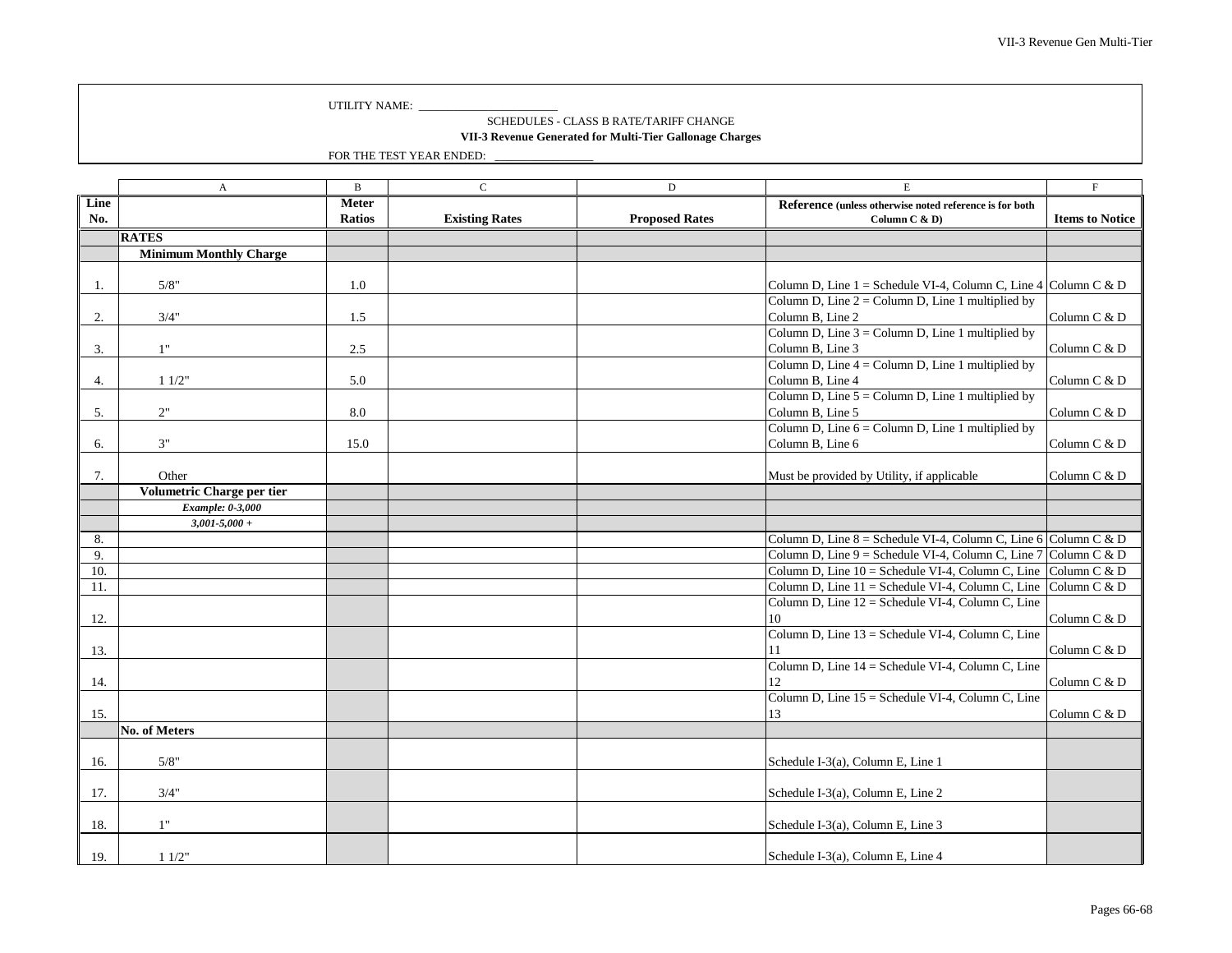SCHEDULES - CLASS B RATE/TARIFF CHANGE

**VII-3 Revenue Generated for Multi-Tier Gallonage Charges**

|      | $\boldsymbol{A}$              | $\, {\bf B}$  | $\mathbf C$           | $\mathbf D$           | $\mathbf E$                                             | $\mathbf F$            |
|------|-------------------------------|---------------|-----------------------|-----------------------|---------------------------------------------------------|------------------------|
| Line |                               | <b>Meter</b>  |                       |                       | Reference (unless otherwise noted reference is for both |                        |
| No.  |                               | <b>Ratios</b> | <b>Existing Rates</b> | <b>Proposed Rates</b> | Column C & D)                                           | <b>Items to Notice</b> |
|      |                               |               |                       |                       |                                                         |                        |
| 20.  | 2"                            |               |                       |                       | Schedule I-3(a), Column E, Line 5                       |                        |
|      |                               |               |                       |                       |                                                         |                        |
| 21.  | $3"$                          |               |                       |                       | Schedule I-3(a), Column E, Line 6                       |                        |
|      |                               |               |                       |                       |                                                         |                        |
| 22.  | Other                         |               |                       |                       | Schedule I-3(a), Column E, Line 7                       |                        |
|      |                               |               |                       |                       |                                                         |                        |
| 23.  | <b>Total</b>                  |               |                       |                       | Add Lines 16-22                                         |                        |
|      | <b>Gallons Billed</b>         |               |                       |                       |                                                         |                        |
|      |                               |               |                       |                       |                                                         |                        |
| 24.  |                               |               |                       |                       | Column A, C & D - Must be provided by the Utility       |                        |
|      |                               |               |                       |                       |                                                         |                        |
| 25.  |                               |               |                       |                       | Column A, C & D - Must be provided by the Utility       |                        |
| 26.  |                               |               |                       |                       | Column A, C & D - Must be provided by the Utility       |                        |
|      |                               |               |                       |                       |                                                         |                        |
| 27.  |                               |               |                       |                       | Column A, C & D - Must be provided by the Utility       |                        |
|      |                               |               |                       |                       |                                                         |                        |
| 28.  |                               |               |                       |                       | Column A, C & D - Must be provided by the Utility       |                        |
|      |                               |               |                       |                       |                                                         |                        |
| 29.  |                               |               |                       |                       | Column A, C & D - Must be provided by the Utility       |                        |
|      |                               |               |                       |                       |                                                         |                        |
| 30.  |                               |               |                       |                       | Column A, C & D - Must be provided by the Utility       |                        |
|      |                               |               |                       |                       |                                                         |                        |
| 31.  |                               |               |                       |                       | Column A, C & D - Must be provided by the Utility       |                        |
|      | <b>REVENUE</b>                |               |                       |                       |                                                         |                        |
|      | <b>Minimum Monthly Charge</b> |               |                       |                       |                                                         |                        |
|      |                               |               |                       |                       |                                                         |                        |
| 32.  | 5/8"                          |               |                       |                       | Line 1 multiplied by Line 16 multiplied by 12           |                        |
|      |                               |               |                       |                       |                                                         |                        |
| 33.  | 3/4"                          |               |                       |                       | Line 2 multiplied by Line 17 multiplied by 12           |                        |
| 34.  | 1"                            |               |                       |                       | Line 3 multiplied by Line 18 multiplied by 12           |                        |
|      |                               |               |                       |                       |                                                         |                        |
| 35.  | 11/2"                         |               |                       |                       | Line 4 multiplied by Line 19 multiplied by 12           |                        |
|      |                               |               |                       |                       |                                                         |                        |
| 36.  | $2"$                          |               |                       |                       | Line 5 multiplied by Line 20 multiplied by 12           |                        |
|      |                               |               |                       |                       |                                                         |                        |
| 37.  | $3"$                          |               |                       |                       | Line 6 multiplied by Line 21 multiplied by 12           |                        |
|      |                               |               |                       |                       |                                                         |                        |
| 38.  | Other                         |               |                       |                       | Line 7 multiplied by Line 22 multiplied by 12           |                        |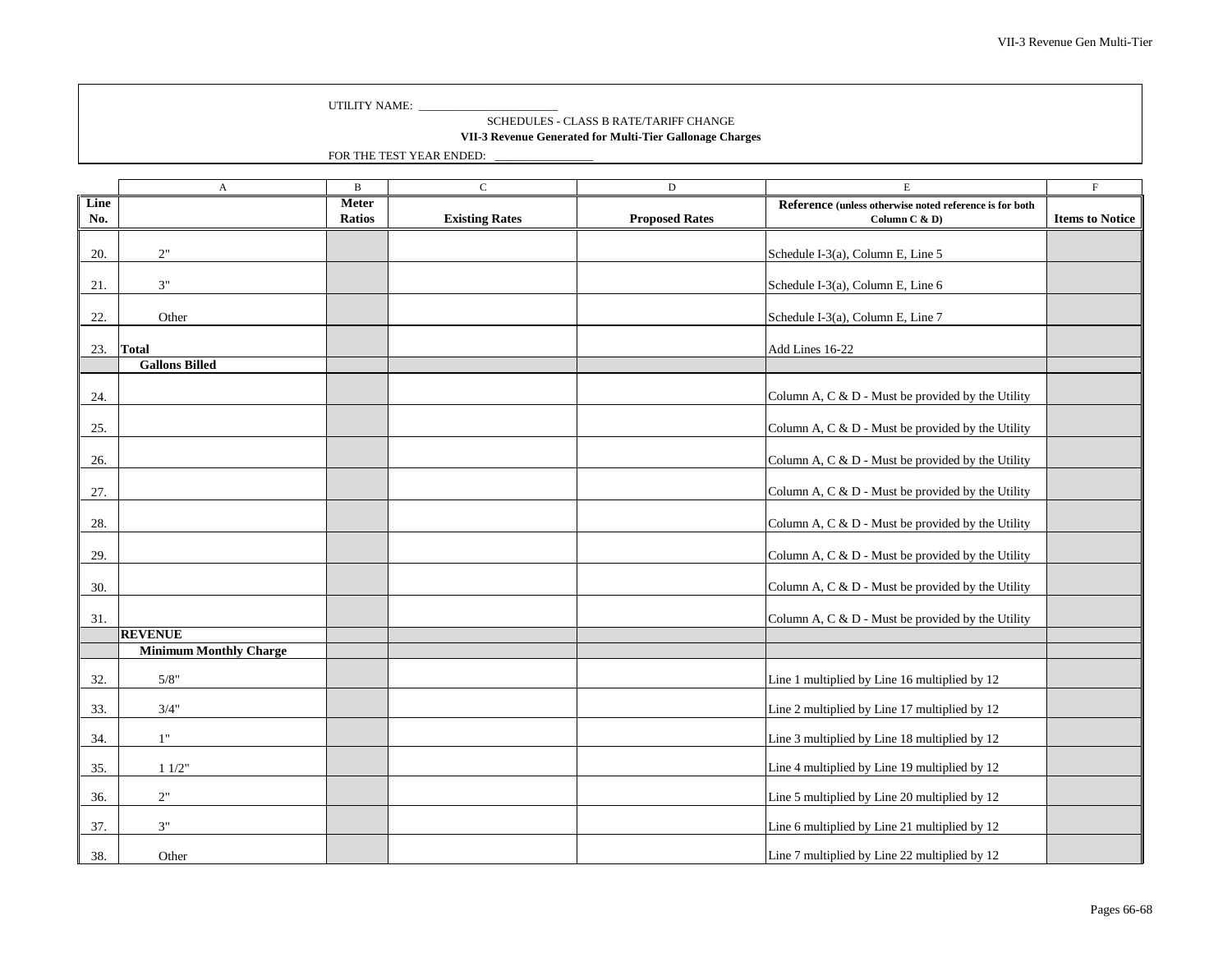SCHEDULES - CLASS B RATE/TARIFF CHANGE

**VII-3 Revenue Generated for Multi-Tier Gallonage Charges**

|      | A                                                     | $\mathbf B$   | $\mathsf{C}$          | D                     | E                                                                                                                                          | F                      |
|------|-------------------------------------------------------|---------------|-----------------------|-----------------------|--------------------------------------------------------------------------------------------------------------------------------------------|------------------------|
| Line |                                                       | <b>Meter</b>  |                       |                       | Reference (unless otherwise noted reference is for both                                                                                    |                        |
| No.  |                                                       | <b>Ratios</b> | <b>Existing Rates</b> | <b>Proposed Rates</b> | Column C & D)                                                                                                                              | <b>Items to Notice</b> |
|      | Total revenue generated by minimum                    |               |                       |                       |                                                                                                                                            |                        |
| 39.  | monthly charges                                       |               |                       |                       | Add Lines 30-38                                                                                                                            |                        |
|      | <b>Volumetric Revenue</b>                             |               |                       |                       |                                                                                                                                            |                        |
| 40.  |                                                       |               |                       |                       | Line 8 multiplied by (Line 24/1000)                                                                                                        |                        |
| 41.  |                                                       |               |                       |                       | Line 9 multiplied by (Line 25/1000)                                                                                                        |                        |
| 42.  |                                                       |               |                       |                       | Line 10 multiplied by (Line 26/1000)                                                                                                       |                        |
| 43.  |                                                       |               |                       |                       | Line 11 multiplied by (Line 27/1000)                                                                                                       |                        |
| 44.  |                                                       |               |                       |                       | Line 12 multiplied by (Line 28/1000)                                                                                                       |                        |
| 45.  |                                                       |               |                       |                       | Line 13 multiplied by (Line 29/1000)                                                                                                       |                        |
| 46.  |                                                       |               |                       |                       | Line 14 multiplied by (Line 30/1000)                                                                                                       |                        |
| 47.  |                                                       |               |                       |                       | Line 15 multiplied by (Line 31/1000)                                                                                                       |                        |
| 48.  | Total revenue generated by<br><b>Volumetric Usage</b> |               |                       |                       | Add Lines 40-47                                                                                                                            |                        |
| 49.  | <b>Total Revenue Generated</b>                        |               |                       |                       | Line 39 plus Line 48                                                                                                                       |                        |
| 50.  | Revenue Requirement in Application                    |               |                       |                       | Schedule I-1, Column F, Line 31                                                                                                            |                        |
| 51.  | Over / (Under) Recovery                               |               |                       |                       | Line 49 less Line 50                                                                                                                       | Column <sub>C</sub>    |
| 52.  | Percentage of (Under) Recovery                        |               |                       |                       | Line 51 divided by Line 50 multiplied by 100 for<br>percentage. If entering in excel do not multiply by<br>100, enter number as a decimal. | Column <sub>C</sub>    |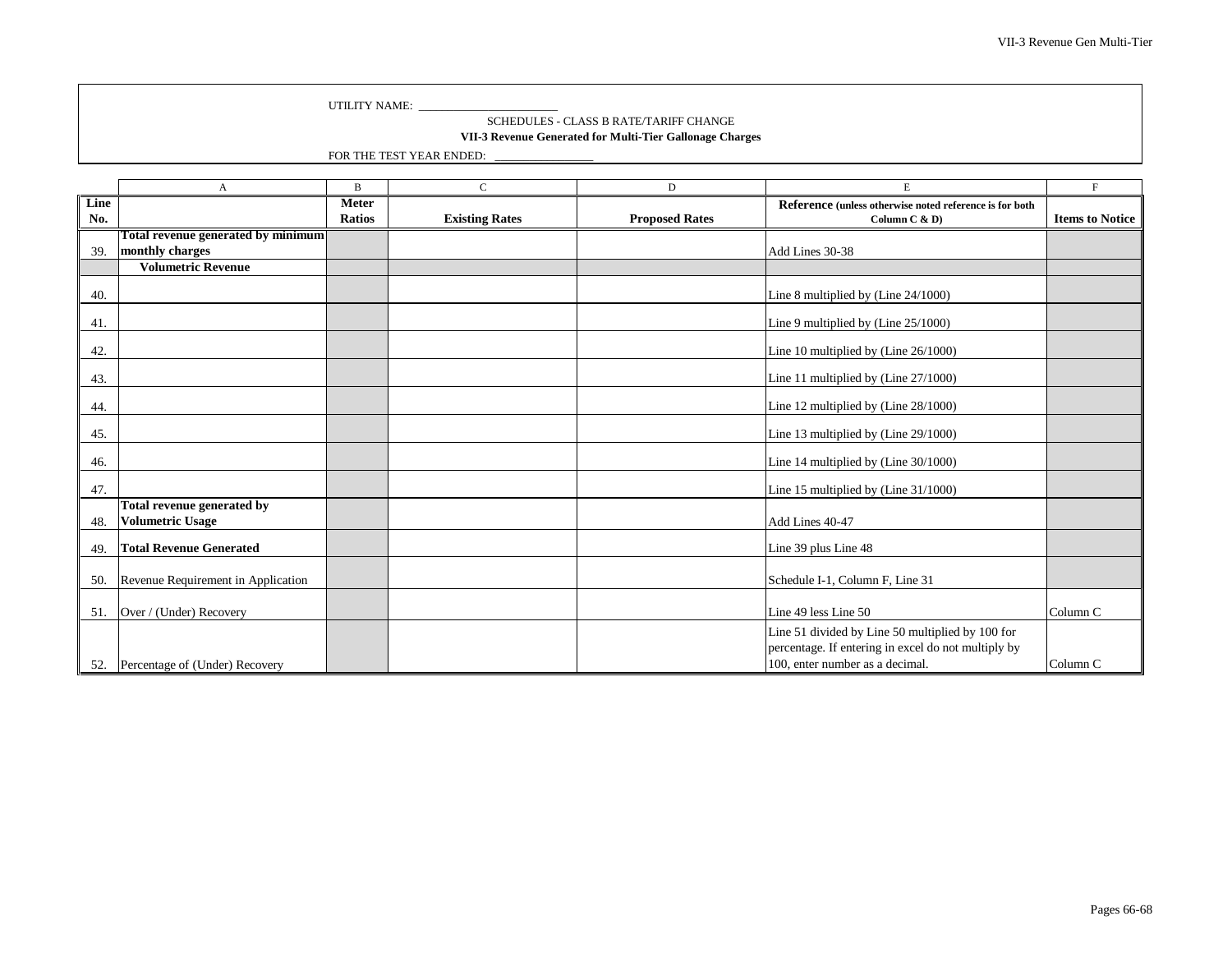UTILITY NAME:

SCHEDULES - CLASS B RATE/TARIFF CHANGE

**VII-4 Surcharge Revenue Calculation**

FOR THE TEST YEAR ENDED:

#### **VII-4(a): REVENUE GENERATED FOR FLAT RATE SURCHARGE**

| Line         |                                          | <b>Proposed Surcharge</b> | Reference (unless otherwise noted reference is |                        |
|--------------|------------------------------------------|---------------------------|------------------------------------------------|------------------------|
| No.          |                                          | Rate                      | for both Column C & D)                         | <b>Items to Notice</b> |
|              |                                          |                           | Column B, Line $1 =$ Schedule VI-5(a),         |                        |
|              | Surcharge Rate                           |                           | Column C, Line 4                               | Column B               |
|              |                                          |                           | Schedule I-3(a), Column E, Line 9 or           |                        |
|              | No. of Meters                            |                           | Schedule I-3(b), Column E, Line 5              |                        |
|              |                                          |                           |                                                |                        |
| $\mathbf{3}$ | <b>Total Surcharge Revenue Generated</b> |                           | Line 1 multiplied by Line 2                    |                        |
|              | Rate Case Expense or Other               |                           |                                                |                        |
| 4.           | <b>Surcharged Expense</b>                |                           | Schedule II-8, Column D, Line 19               |                        |
|              |                                          |                           |                                                |                        |
| .5           | Over / (Under) Recovery                  |                           | Line 3 minus Line 4                            | Column B               |
|              |                                          |                           | Line 5 divided by Line 4 multiplied by 100     |                        |
|              |                                          |                           | for percentage. If entering in excel do not    |                        |
| b.           | Percentage of (Under) Recovery           |                           | multiply by 100, enter number as a decimal.    | Column B               |

#### **VII-4(b): REVENUE GENERATED FOR METER EQUIVALENTS SURCHARGE**

|             | А                     | B                   | $\mathsf{C}$                    | D                                                                        | Е                      |
|-------------|-----------------------|---------------------|---------------------------------|--------------------------------------------------------------------------|------------------------|
| Line<br>No. |                       | <b>Meter Ratios</b> | <b>Proposed Surcharge Rates</b> | Reference (unless otherwise noted reference is for both Column C & D)    | <b>Items to Notice</b> |
|             | <b>Surcharge Rate</b> |                     |                                 |                                                                          |                        |
|             |                       |                     |                                 |                                                                          |                        |
|             | 5/8"                  | 1.0                 |                                 | Column C, Line $1 =$ Schedule VI-5(b), Column C, Line 4                  | Column <sub>C</sub>    |
|             |                       |                     |                                 |                                                                          |                        |
| 2.          | 3/4"                  | 1.5                 |                                 | Column C, Line $2 =$ Column C, Line 1 multiplied by Column B, Line 2     | Column C               |
| 3.          | 1"                    | 2.5                 |                                 | Column C, Line $3 =$ Column C, Line 1 multiplied by Column B, Line 3     | Column <sub>C</sub>    |
|             |                       |                     |                                 |                                                                          |                        |
| 4.          | 11/2"                 | 5.0                 |                                 | Column C, Line $4 =$ Column C, Line 1 multiplied by Column B, Line $4$   | Column <sub>C</sub>    |
| 5.          | 2"                    | 8.0                 |                                 | Column C, Line $5 =$ Column C, Line 1 multiplied by Column B, Line $5 =$ | Column C               |
| 6.          | 3"                    | 15.0                |                                 | Column C, Line 6 = Column C, Line 1 multiplied by Column B, Line 6       | Column <sub>C</sub>    |
| 7.          | Other                 |                     |                                 | Must be provided by Utility, if applicable                               | Column <sub>C</sub>    |
|             | <b>No. of Meters</b>  |                     |                                 |                                                                          |                        |
| 8.          | 5/8"                  |                     |                                 | Schedule I-3(a), Column E, Line 1                                        |                        |
| 9.          | 3/4"                  |                     |                                 | Schedule I-3(a), Column E, Line 2                                        |                        |
| 10.         | 1"                    |                     |                                 | Schedule I-3(a), Column E, Line 3                                        |                        |
| 11.         | 11/2"                 |                     |                                 | Schedule I-3(a), Column E, Line 4                                        |                        |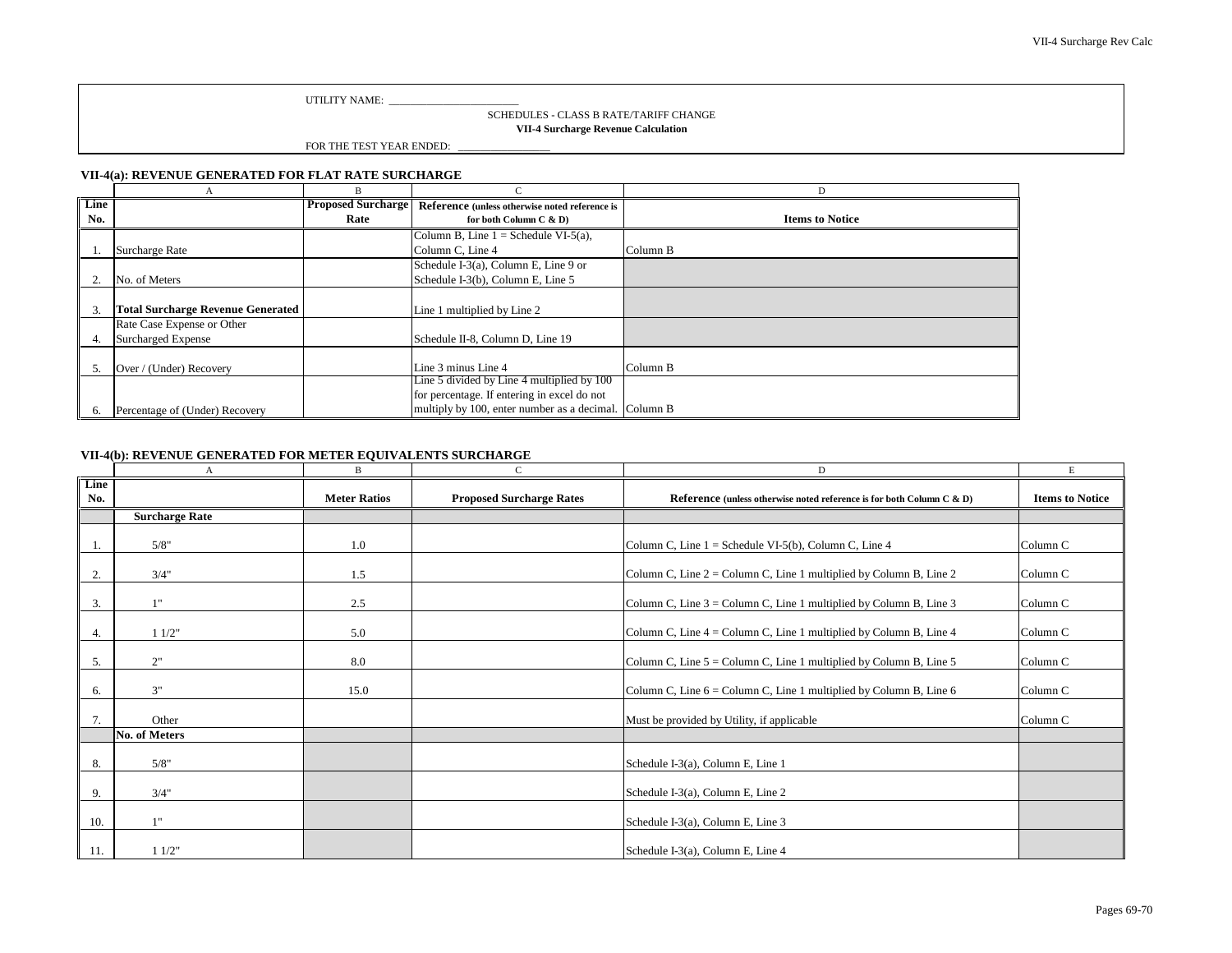UTILITY NAME:

#### SCHEDULES - CLASS B RATE/TARIFF CHANGE

**VII-4 Surcharge Revenue Calculation**

FOR THE TEST YEAR ENDED:

#### **VII-4(b): REVENUE GENERATED FOR METER EQUIVALENTS SURCHARGE**

|             | $\mathbf{A}$                       | $\, {\bf B}$        | C                               | D                                                                                                                                       | E                      |
|-------------|------------------------------------|---------------------|---------------------------------|-----------------------------------------------------------------------------------------------------------------------------------------|------------------------|
| Line<br>No. |                                    | <b>Meter Ratios</b> | <b>Proposed Surcharge Rates</b> | Reference (unless otherwise noted reference is for both Column C & D)                                                                   | <b>Items to Notice</b> |
|             | <b>No. of Meters</b>               |                     |                                 |                                                                                                                                         |                        |
| 12.         | 2"                                 |                     |                                 | Schedule I-3(a), Column E, Line 5                                                                                                       |                        |
| 13.         | 3"                                 |                     |                                 | Schedule I-3(a), Column E, Line 6                                                                                                       |                        |
| 14.         | Other                              |                     |                                 | Schedule I-3(a), Column E, Line 7                                                                                                       |                        |
| 15.         | <b>Total</b>                       |                     |                                 | Add Lines 8-14                                                                                                                          |                        |
|             | <b>SURCHARGE RATE REVENUE</b>      |                     |                                 |                                                                                                                                         |                        |
| 16.         | 5/8"                               |                     |                                 | Line 1 multiplied by Line 8 multiplied by 12                                                                                            |                        |
| 17.         | 3/4"                               |                     |                                 | Line 2 multiplied by Line 9 multiplied by 12                                                                                            |                        |
| 18.         | 1"                                 |                     |                                 | Line 3 multiplied by Line 10 multiplied by 12                                                                                           |                        |
| 19.         | 11/2"                              |                     |                                 | Line 4 multiplied by Line 11 multiplied by 12                                                                                           |                        |
| 20.         | 2"                                 |                     |                                 | Line 5 multiplied by Line 12 multiplied by 12                                                                                           |                        |
| 21.         | 3"                                 |                     |                                 | Line 6 multiplied by Line 13 multiplied by 12                                                                                           |                        |
| 22.         | Other                              |                     |                                 | Line 7 multiplied by Line 14 multiplied by 12                                                                                           |                        |
|             | Total revenue generated by         |                     |                                 |                                                                                                                                         |                        |
| 23.         | surcharge rate                     |                     |                                 | Add Lines 16-22                                                                                                                         |                        |
| 24.         | Revenue Requirement in Application |                     |                                 | Schedule I-1, Column F, Line 31                                                                                                         |                        |
| 25.         | Over / (Under) Recovery            |                     |                                 | Line 23 minus Line 24                                                                                                                   | Column <sub>C</sub>    |
|             | 26. Percentage of (Under) Recovery |                     |                                 | Line 25 divided by Line 24 multiplied by 100 for percentage. If entering in excel do<br>not multiply by 100, enter number as a decimal. | Column <sub>C</sub>    |